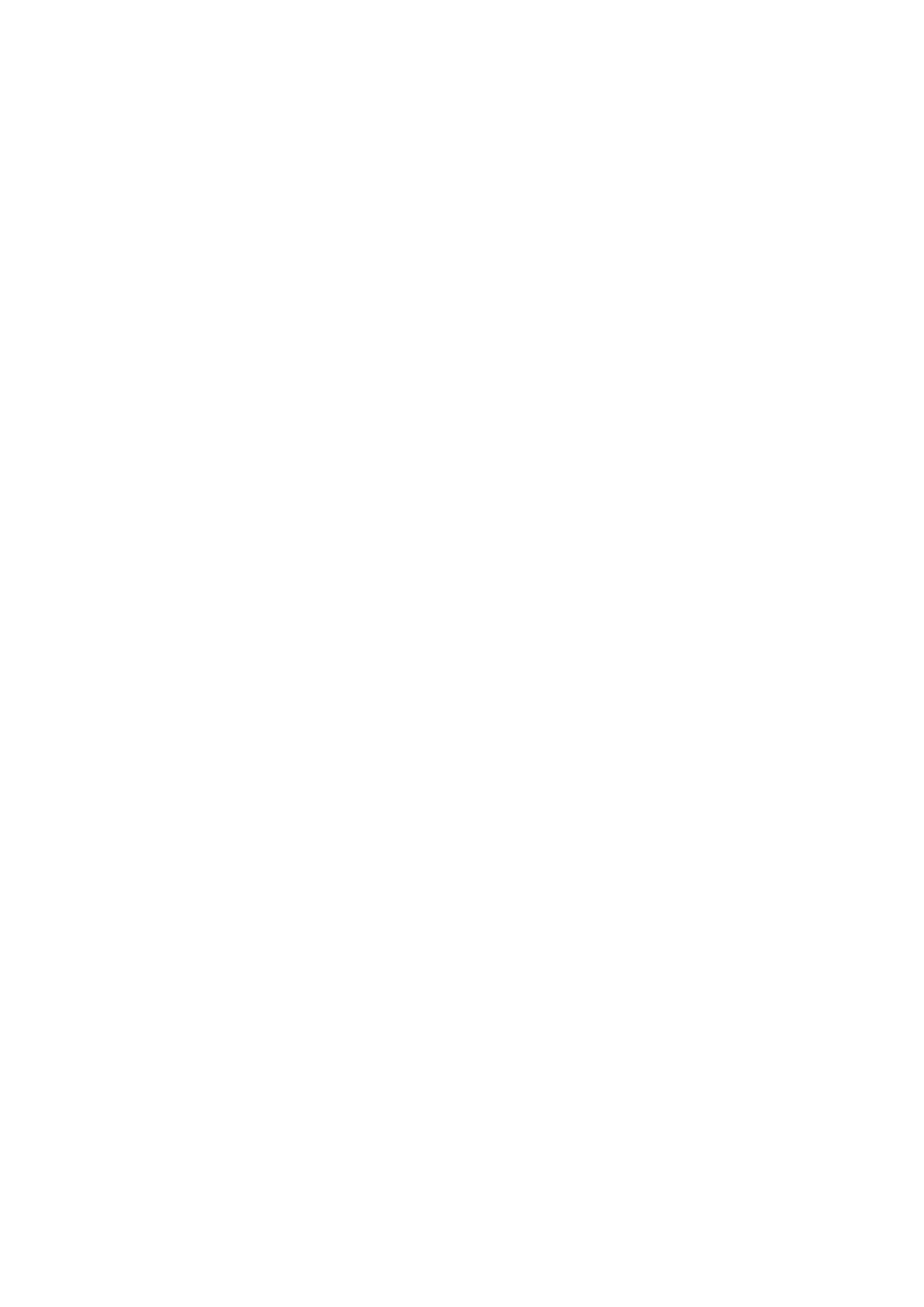Western Australia

# **Bail Act 1982**

# **CONTENTS**

# **Part I — Preliminary**

| 1.  | Short title                                         | 2              |
|-----|-----------------------------------------------------|----------------|
| 2.  | Commencement                                        | $\overline{c}$ |
| 3.  | Interpretation                                      | $\overline{c}$ |
| 4.  | Application of this Act                             | $\overline{7}$ |
|     | Part $II$ — Rights of accused in                    |                |
|     | relation to bail                                    |                |
| 5.  | Right of accused to have bail considered under this |                |
|     | Act                                                 | 8              |
| 6.  | Duty imposed on arresting officer or person         | 8              |
| 7.  | Duty imposed on judicial officers in respect of     |                |
|     | unconvicted accused                                 | 10             |
| 7A. | Bail for appeal under Criminal Procedure            |                |
|     | (Summary) Act 1902                                  | 12             |
| 8.  | Accused to be given information and prescribed      |                |
|     | forms                                               | 13             |
| 9.  | Bail decision may be deferred until further         |                |
|     | information obtained                                | 14             |
| 10. | Sections 5, 6 and 7 do not apply where accused      |                |
|     | imprisoned for other cause                          | 15             |
| 11. | Rights following grant of bail                      | 15             |
| 12. | Further limitation on rights in sections 5 and 11   | 17             |
|     | Part III — Jurisdiction to grant bail               |                |
| 13. | Jurisdiction to grant bail                          | 18             |

| As at 16 Nov 2006 | Version $05-g0-03$                                                       | page i |
|-------------------|--------------------------------------------------------------------------|--------|
|                   | Extract from www.slp.wa.gov.au, see that website for further information |        |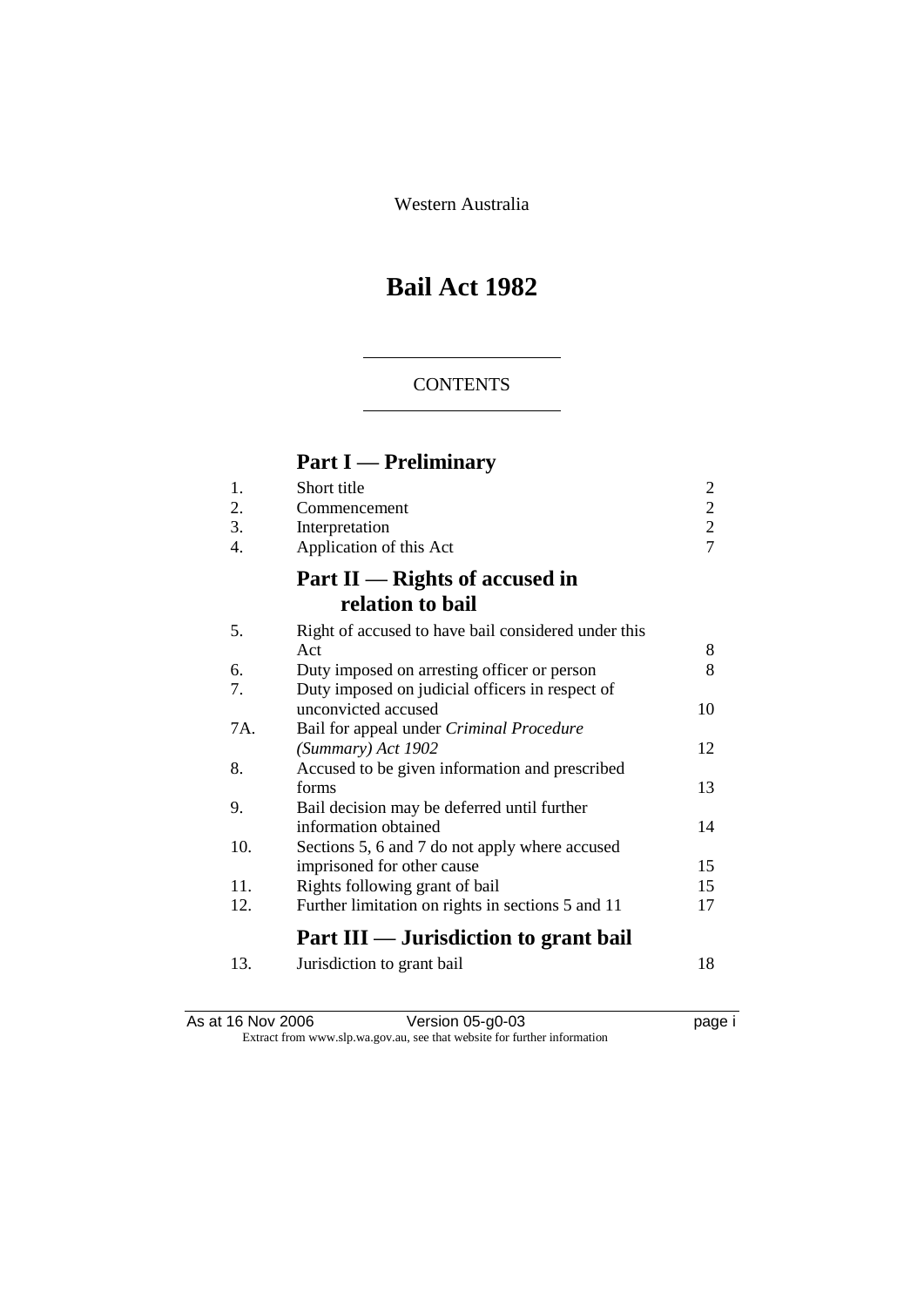| 14.<br>15. | Supreme Court Judge has jurisdiction in all cases<br>Exclusive jurisdiction of Supreme Court Judge in | 18 |
|------------|-------------------------------------------------------------------------------------------------------|----|
|            | murder cases                                                                                          | 19 |
| 16.        | Bail of person arrested on warrant                                                                    | 20 |
| 16A.       | Restrictions on powers of authorised officers and                                                     |    |
|            | justices in certain cases                                                                             | 20 |
| 17.        | Conditions which may be imposed                                                                       | 22 |
| 17A.       | Further provisions as to responsible person's                                                         |    |
|            | undertaking (Schedule 1 Part C clause 2)                                                              | 22 |
| 18.        | Police officer may dispense with bail in certain                                                      |    |
|            | cases upon deposit of cash                                                                            | 23 |
| 19.        | Return or application of deposit where bail                                                           |    |
|            | dispensed with                                                                                        | 24 |
|            | Part IV — Hearing of case for bail,                                                                   |    |
|            | parties, and evidence                                                                                 |    |
| 20.        |                                                                                                       |    |
|            | Power to consider bail in camera and to prohibit                                                      | 26 |
|            | publication<br>Parties                                                                                | 27 |
| 21.<br>22. |                                                                                                       |    |
|            | Evidence                                                                                              | 27 |
| 23.        | Accused not bound to supply information                                                               | 27 |
| 24.        | Information may be referred to police officer for                                                     |    |
|            | verification or for report                                                                            | 28 |
| 24A.       | Information may be referred to community                                                              |    |
|            | corrections officer for verification or for report                                                    | 28 |
| 25.        | Protection of accused as to information given for                                                     |    |
|            | bail purposes                                                                                         | 29 |
| 26.        | Record of decision and reasons                                                                        | 29 |
| 27.        | Transmission of relevant papers to court                                                              | 30 |
| 27A.       | Transmission of papers to CEO (Justice)                                                               | 31 |
|            | <b>Part V</b> — Bail undertakings                                                                     |    |
| 28.        | Bail undertaking                                                                                      | 32 |
| 29.        | Before whom bail undertaking may be entered into                                                      | 33 |
| 30.        | Duties of person before whom bail undertaking is                                                      |    |
|            | entered into                                                                                          | 33 |
| 31.        | Different time and place for appearance may be                                                        |    |
|            | substituted                                                                                           | 34 |
| 32.        | Giving and proof of notices under section 31                                                          | 36 |
|            |                                                                                                       |    |

page ii Version 05-g0-03 As at 16 Nov 2006 Extract from www.slp.wa.gov.au, see that website for further information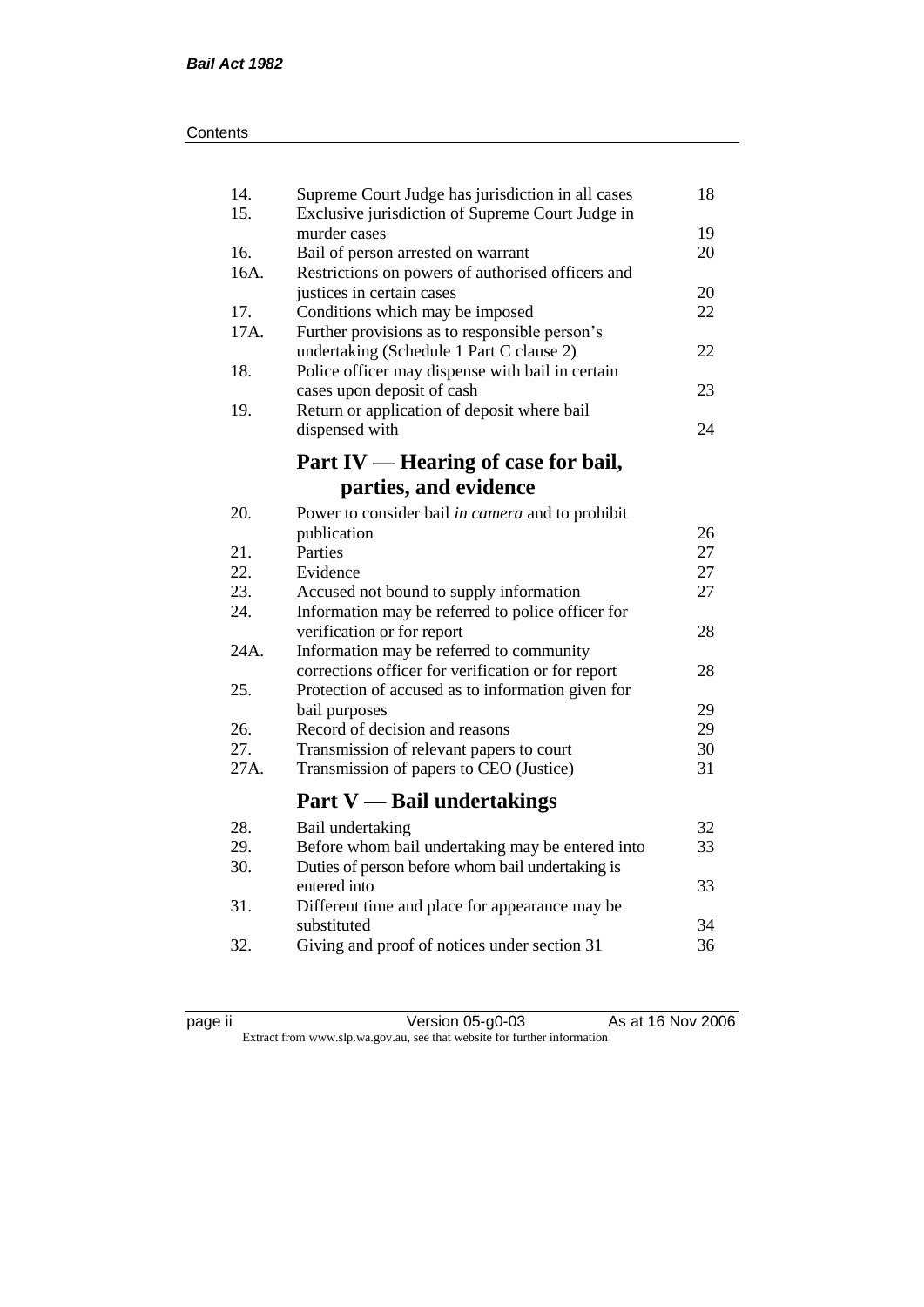| 33.  | Judicial officer may order accused to enter into bail<br>undertaking | 37 |
|------|----------------------------------------------------------------------|----|
| 34.  | Cessation and suspension of bail undertaking                         | 38 |
|      | <b>Part VI</b> — Sureties and surety                                 |    |
|      | undertakings                                                         |    |
| 35.  | Meaning of surety and surety undertaking                             | 39 |
| 36.  | Authority to approve sureties                                        | 39 |
| 37.  | Proposed surety to receive certain information and                   |    |
|      | prescribed form for completion                                       | 40 |
| 38.  | Persons disqualified from being sureties                             | 40 |
| 39.  | Matters relevant to approval of sureties                             | 41 |
| 40.  | Decision on application by proposed surety                           | 41 |
| 41.  | Finality of decision to refuse approval                              | 42 |
| 42.  | Before whom surety undertaking may be entered                        |    |
|      | into                                                                 | 42 |
| 43.  | Duties of persons before whom surety undertaking<br>is entered into  | 42 |
| 44.  |                                                                      |    |
|      | Surety undertaking extends to adjourned hearing<br>only by consent   | 43 |
| 45.  | Giving and proof of notices under section 44                         | 44 |
| 46.  | Power of surety to apprehend accused                                 | 44 |
| 47.  | Cessation and suspension of surety undertaking                       | 45 |
| 48.  | Surety may apply for cancellation of his                             |    |
|      | undertaking                                                          | 46 |
| 49.  | Forfeiture of money under surety's undertaking                       | 47 |
| 50.  | Offence to indemnify surety                                          | 49 |
|      | <b>Part VIA — Administration of home</b>                             |    |
|      | detention conditions                                                 |    |
| 50A. | Powers of CEO (Justice)                                              | 50 |
| 50C. | Powers and duties of community corrections                           |    |
|      | officers                                                             | 50 |
| 50D. | Powers of members of the Police Force                                | 52 |
| 50E. | CEO (Justice) may substitute a different place of                    |    |
|      | detention and apply conditions                                       | 52 |
| 50F. | CEO (Justice) may revoke bail                                        | 53 |
| 50G. | Procedure on arrest after revocation of bail                         | 53 |
| 50H. | Exclusion of the rules of natural justice                            | 54 |
| 50J. | Delegation by CEO (Justice)                                          | 54 |
|      |                                                                      |    |

| As at 16 Nov 2006 | Version 05-g0-03                                                         | <br>page III |
|-------------------|--------------------------------------------------------------------------|--------------|
|                   | Extract from www.slp.wa.gov.au, see that website for further information |              |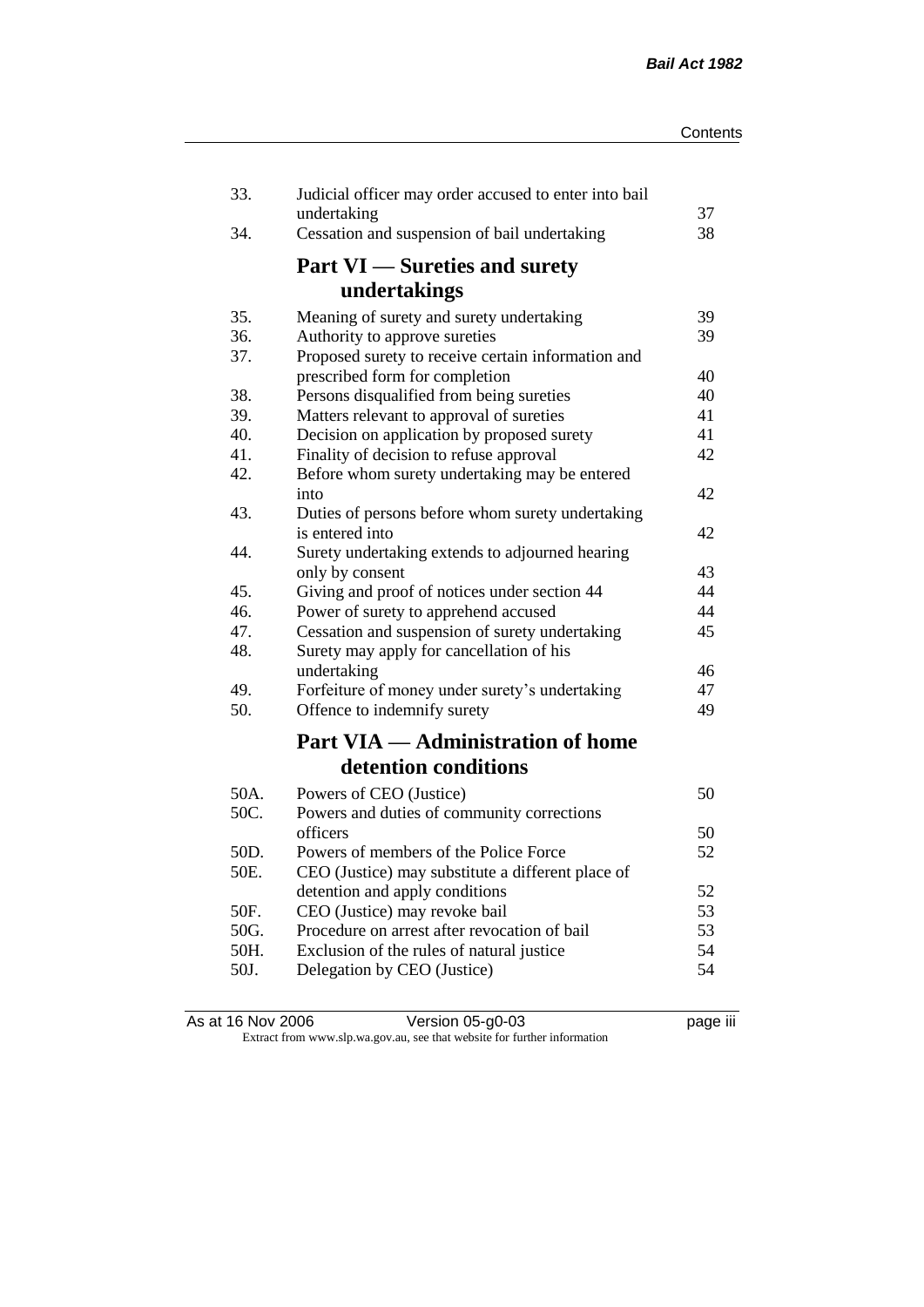|--|

| 50K.<br>50L.  | Retrieval of monitoring equipment<br>Rules            | 54<br>55 |
|---------------|-------------------------------------------------------|----------|
|               | <b>Part VII — Enforcement of bail</b><br>undertakings |          |
| 51.           | Offence to fail to comply with bail undertaking       | 56       |
| 52.           | Provisions as to summary proceedings before           |          |
|               | superior courts for an offence under section 51       | 57       |
| 53.           | Appeals against decisions made under s. 52            | 58       |
| 54.           | Accused on bail may be taken before a judicial        |          |
|               | officer for variation or revocation of bail           | 59       |
| 55.           | Powers of judicial officer to revoke or vary bail     | 60       |
| 56.           | Warrant for arrest of absconding accused              | 61       |
| 57.           | Forfeiture of money under bail undertaking            | 61       |
| 58.           | Automatic forfeiture on expiration of one year after  |          |
|               | absconding                                            | 62       |
|               | <b>Part VIII — Miscellaneous</b>                      |          |
| 59.           | Further power of judicial officer in relation to      |          |
|               | enforcement of undertakings                           | 64       |
| 60.           | Accused and surety to notify any change of address    | 64       |
| 61.           | Offence of failing to bring arrested person before    |          |
|               | court or person able to grant bail                    | 65       |
| 62.           | Offence to give false information for bail purposes   | 65       |
| 63.           | Protection of persons carrying out this Act           | 65       |
| 64.           | Evidence of non-appearance, etc., by an accused       | 66       |
| 65.           | Bail undertakings by minors                           | 66       |
| 66.           | Abolition of other powers to grant bail               | 66       |
| 66A.          | Delegation by registrar                               | 67       |
| 67.           | Regulations                                           | 67       |
|               | <b>Schedule 1</b>                                     |          |
|               | Part A — Jurisdiction to grant bail                   |          |
| 1.            | Initial appearance                                    | 69       |
| $\mathcal{D}$ | Annearance after adjournment                          | 69       |

| -1.          | mittal appearance                           | nУ |
|--------------|---------------------------------------------|----|
| 2.           | Appearance after adjournment                | 69 |
|              | Appearance on committal to Supreme Court or |    |
|              | District Court                              | 70 |
| $\mathbf{4}$ | Appearance in connection with appeal etc.   | 70 |
|              | Appearance prescribed by regulation         | 71 |
| 6.           | Appearances not otherwise provided for      | 71 |
|              |                                             |    |

page iv Version 05-g0-03 As at 16 Nov 2006 Extract from www.slp.wa.gov.au, see that website for further information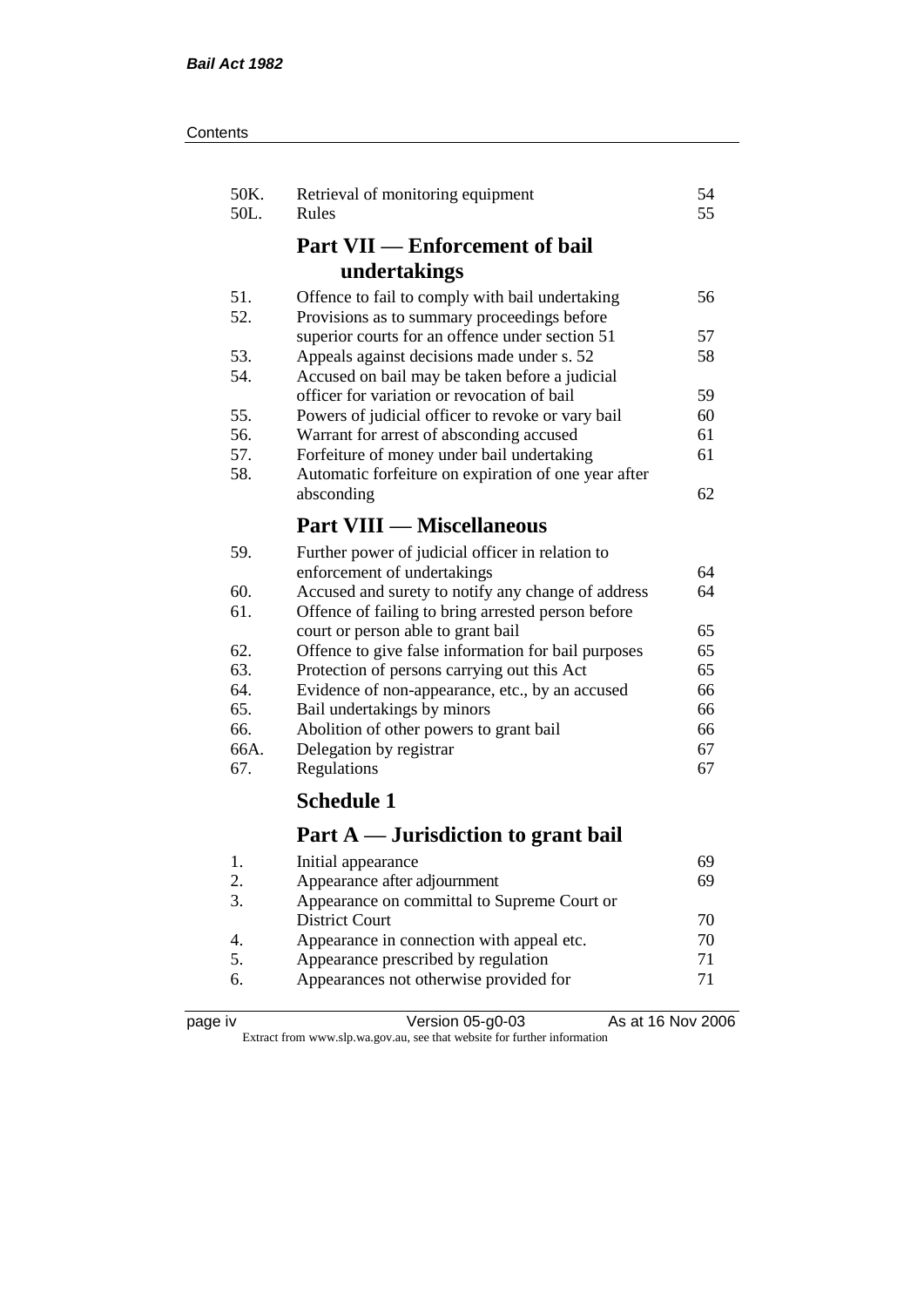| Contents |  |
|----------|--|
|----------|--|

| 7.        | Interpretation in this Part                                                                    | 71       |
|-----------|------------------------------------------------------------------------------------------------|----------|
|           | Part $B$ — Cessation of power to grant<br>bail                                                 |          |
| 1.        | Upon decision by Judge, power of other officers                                                |          |
| 2.        | ceases<br>Upon decision by judicial officer, his power and                                     | 71       |
| 3.        | that of his peers ceases<br>Upon refusal by justice power of authorised officer                | 72       |
|           | or justice ceases                                                                              | 72       |
| 4.        | Judicial officer's powers where accused proves<br>new facts or changed circumstances           | 72       |
|           | Part C — Manner in which                                                                       |          |
|           | jurisdiction to be exercised                                                                   |          |
| 1.        | Bail before conviction to be at discretion of bail<br>authority, except for a child            | 73       |
| 2.        | Child to have qualified right to bail                                                          | 74       |
| 3.<br>3A. | Matters relevant to consideration of clause 1(a)<br>Bail where serious offence committed while | 76       |
|           | accused on bail for another serious offence                                                    | 76       |
| 3B.       | Determination of exceptional reasons under                                                     | 77       |
| 4.        | clause $3A(1)$<br>When bail to be granted after conviction                                     | 79       |
| 5.        | Exception for bail for an appeal under the Criminal                                            | 79       |
| 6.        | Appeals Act 2004 Part 2<br>Bail of people on community orders, etc.                            | 80       |
| 7.        | Bail for initial appearance to be for not more than                                            |          |
|           | 7 days                                                                                         | 80       |
| 8.        | Bail on adjournment in court of summary<br>jurisdiction to be for not more than 30 days except |          |
| 9.        | by consent<br>Provision as to calculation of time                                              | 80<br>81 |
|           |                                                                                                |          |
|           | Part D - Conditions which may be                                                               |          |
|           | imposed on a grant of bail                                                                     |          |
| 1.        | Conditions as to forfeiture and giving security may                                            |          |
|           | be imposed on the accused and sureties                                                         | 81       |
| 2.<br>3.  | Other conditions which may be imposed<br>Home detention condition may be imposed               | 82<br>85 |

| As at 16 Nov 2006 | Version 05-g0-03                                                         | page v |
|-------------------|--------------------------------------------------------------------------|--------|
|                   | Extract from www.slp.wa.gov.au, see that website for further information |        |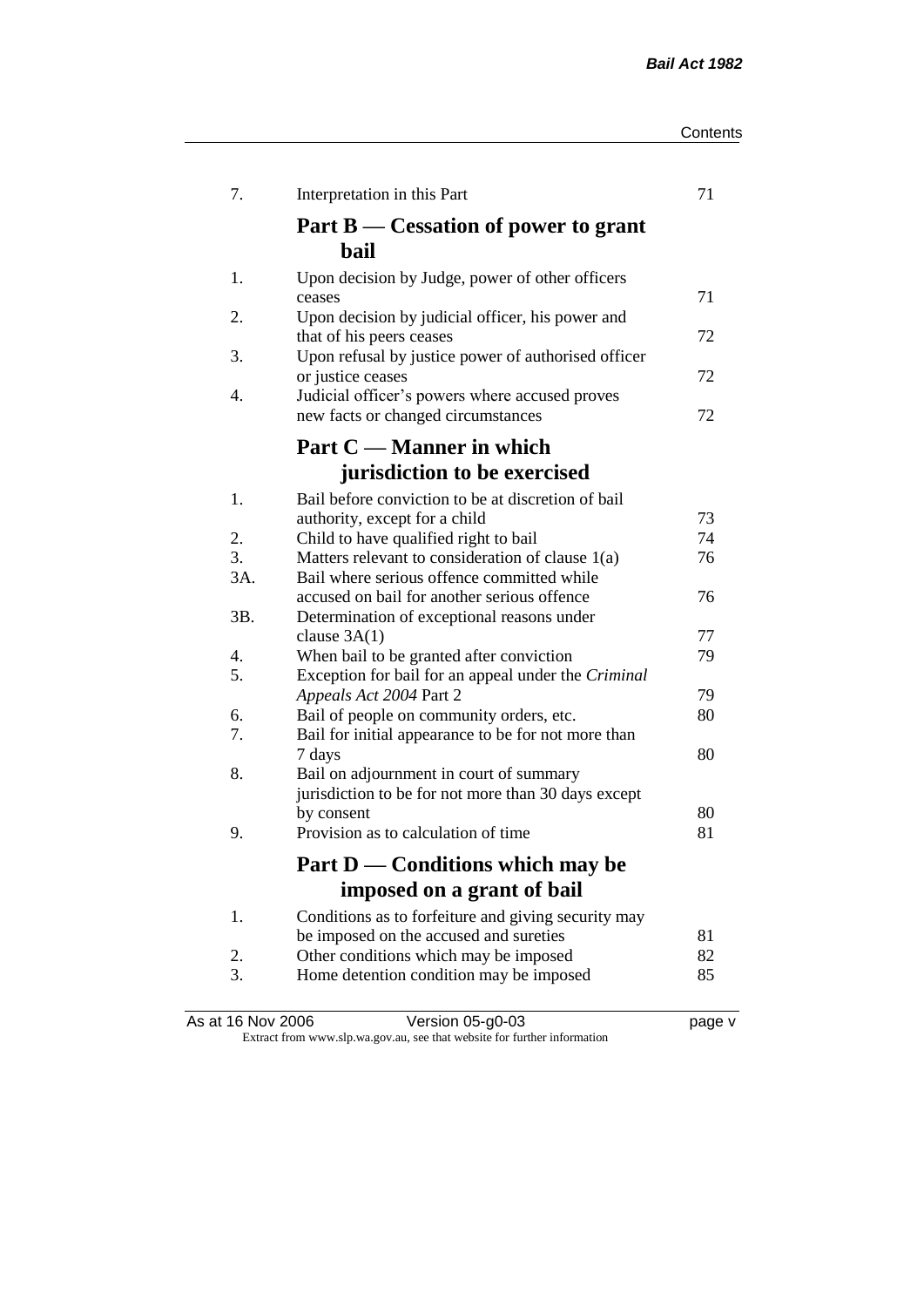#### **Contents**

# **Schedule 2 Serious offences**

# **Notes** Compilation table 90<br>Provisions that have not come into operation 93 Provisions that have not come into operation

page vi Version 05-g0-03 As at 16 Nov 2006 Extract from www.slp.wa.gov.au, see that website for further information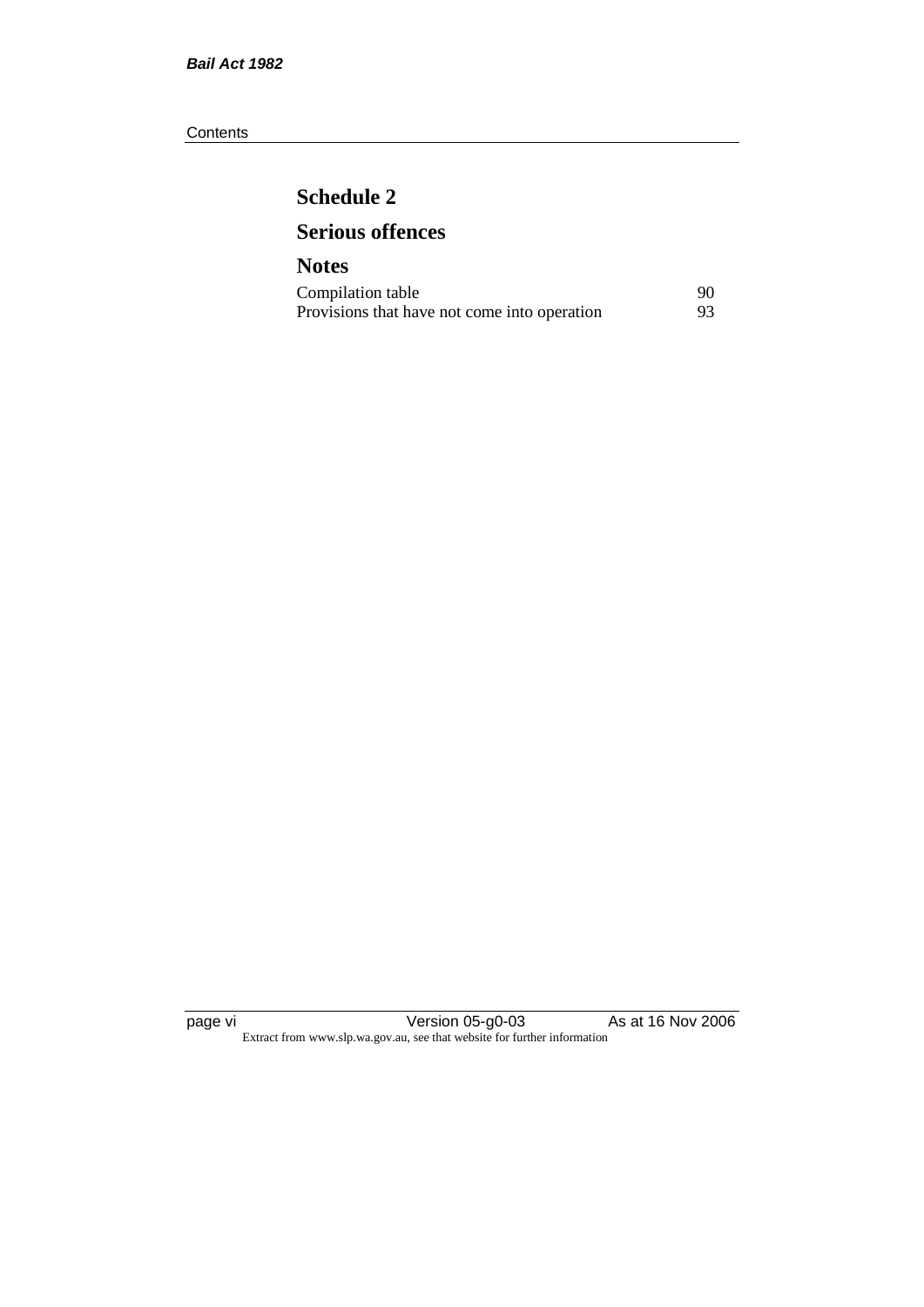Western Australia

# **Bail Act 1982**

**An Act to make better provision for bail in criminal proceedings.** 

As at 16 Nov 2006 **Version 05-g0-03 page 1** Extract from www.slp.wa.gov.au, see that website for further information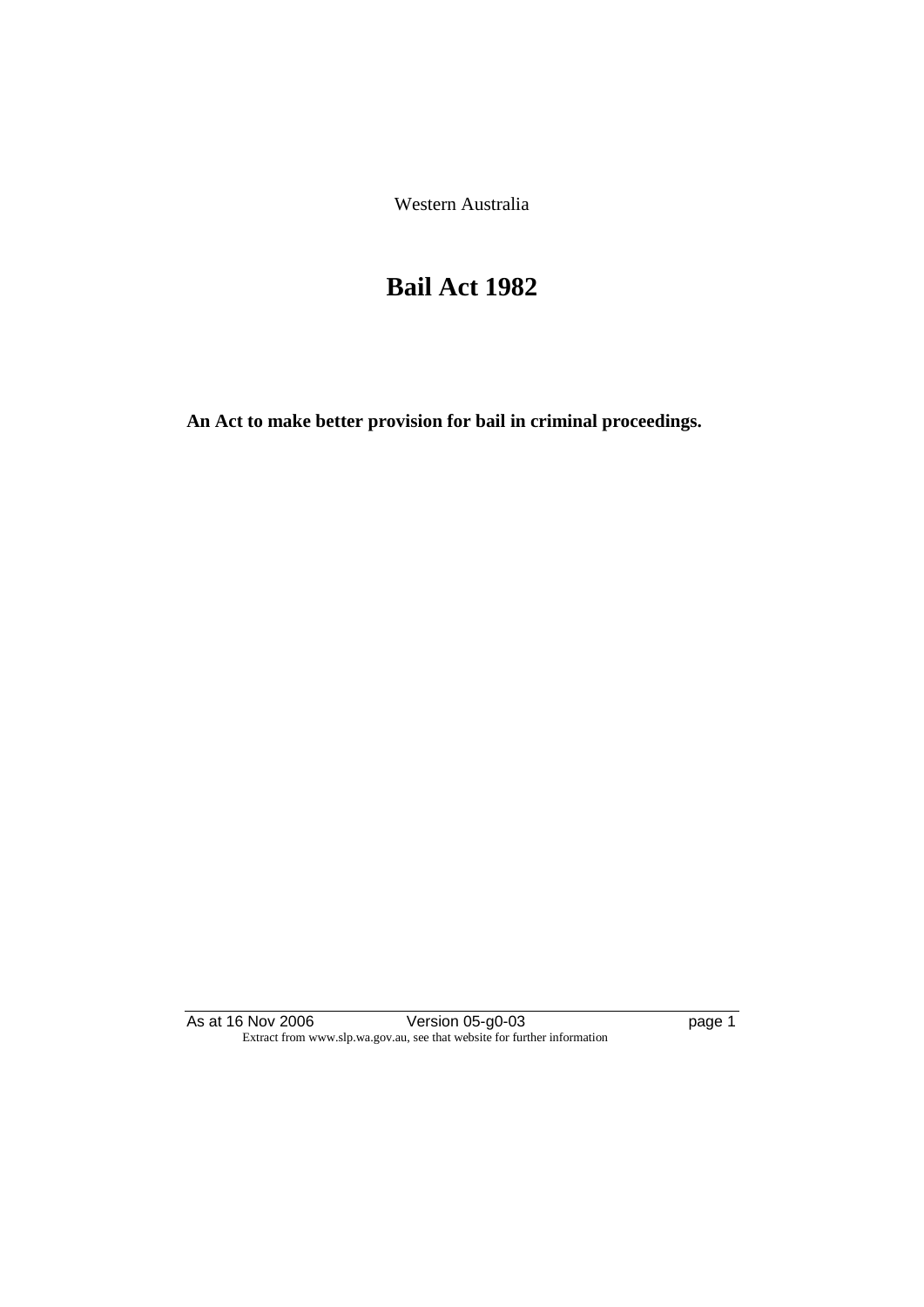# **Part I — Preliminary**

# **1. Short title**

This Act may be cited as the *Bail Act* 1982<sup>1</sup>.

# **2. Commencement**

This Act shall come into operation on a day to be fixed by proclamation  $<sup>1</sup>$ .</sup>

# **3. Interpretation**

(1) In this Act, unless a contrary intention appears —

**"accused"** includes —

- (a) a person charged with, convicted of, or found guilty of an offence;
- (b) a person whose conviction for an offence is stayed;
- (c) a person in respect of whom an appeal relating to an offence is pending;
- (d) a person in respect of whom a new trial for an offence has been ordered;

#### **"adjournment"**—

- (a) means any order of a court by which proceedings for an offence are postponed or interrupted or are to be held at a different time or place before the same court; and
- (b) is deemed to include any order of a court, other than a committal to the Supreme Court or District Court, by which the venue of any proceedings for an offence is changed to another court or a court at another place whether by way of a remand, referral, or recommittal of the accused or otherwise;
- **"appeal"** includes an application for leave to appeal;

page 2 Version 05-g0-03 As at 16 Nov 2006 Extract from www.slp.wa.gov.au, see that website for further information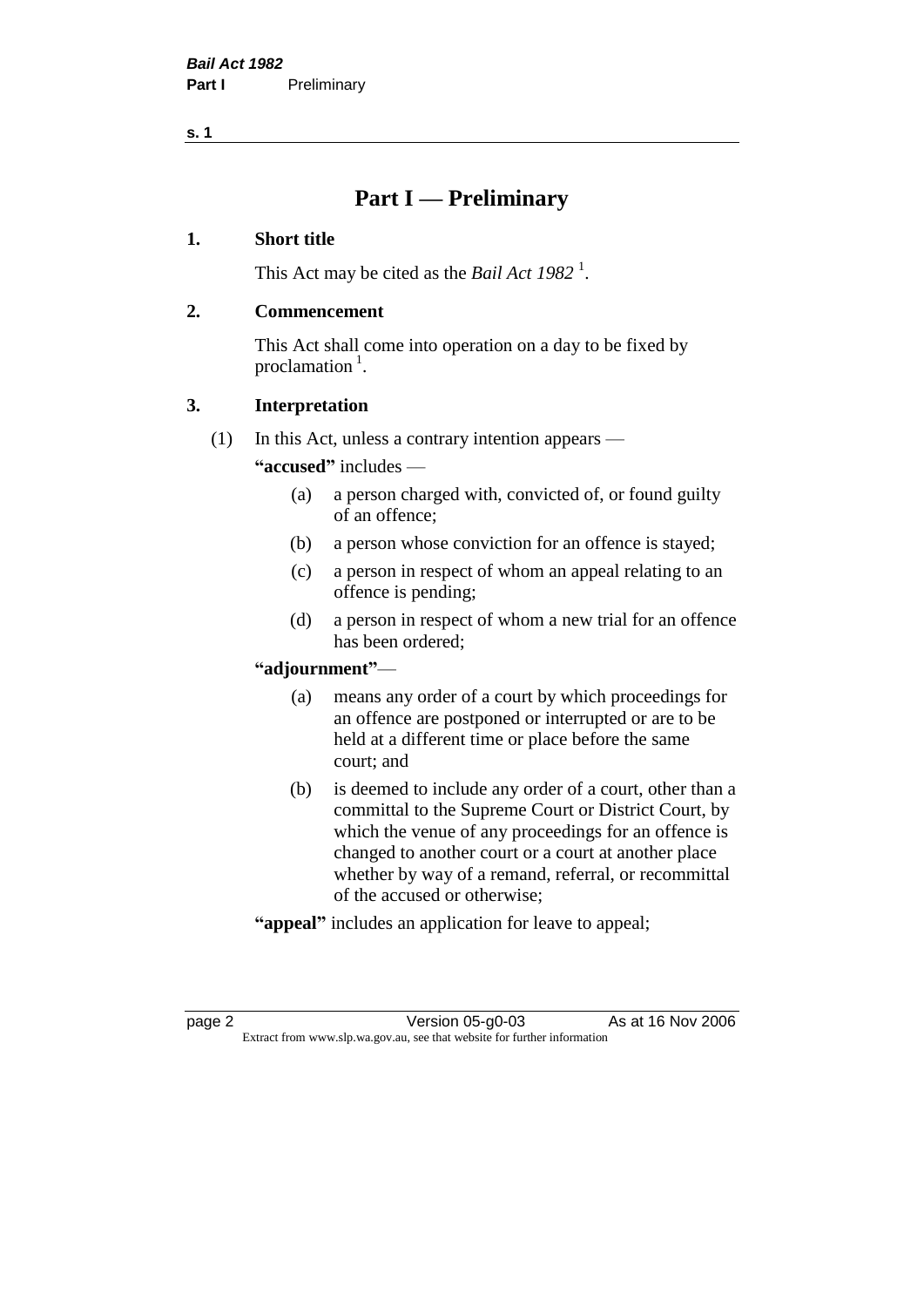#### **"appropriate judicial officer"**—

- (a) subject to paragraphs (b) and (c), means a judicial officer who is empowered to exercise jurisdiction in the court before which the accused is required to appear pursuant to his bail undertaking;
- (b) if the court is the Court of Appeal, means a judge of appeal;
- (c) except in section 49, also means a Judge of the Supreme Court or a Judge of the Children's Court in any case where —
	- (i) only a Judge of the Supreme Court or a Judge of the Children's Court has power to grant bail under section 15, or a judicial officer has exercised the power contained in section  $31(2)(d)$ ; or
	- (ii) a Judge of the Supreme Court or a Judge of the Children's Court has granted bail under section 14,

for the appearance in question;

- **"as soon as is practicable"** means as soon as is reasonably practicable;
- **"authorised community services officer"** means any of the following persons —
	- (a) the CEO (Justice) or a delegate of the CEO (Justice) under subsection (5);
	- (b) a registrar of the Children's Court;
	- (c) a superintendent of a detention centre under the *Young Offenders Act 1994*;
	- (d) the officer for the time being in charge of any detention centre under the *Young Offenders Act 1994*;
- **"authorised officer"** means an authorised police officer or an authorised community services officer;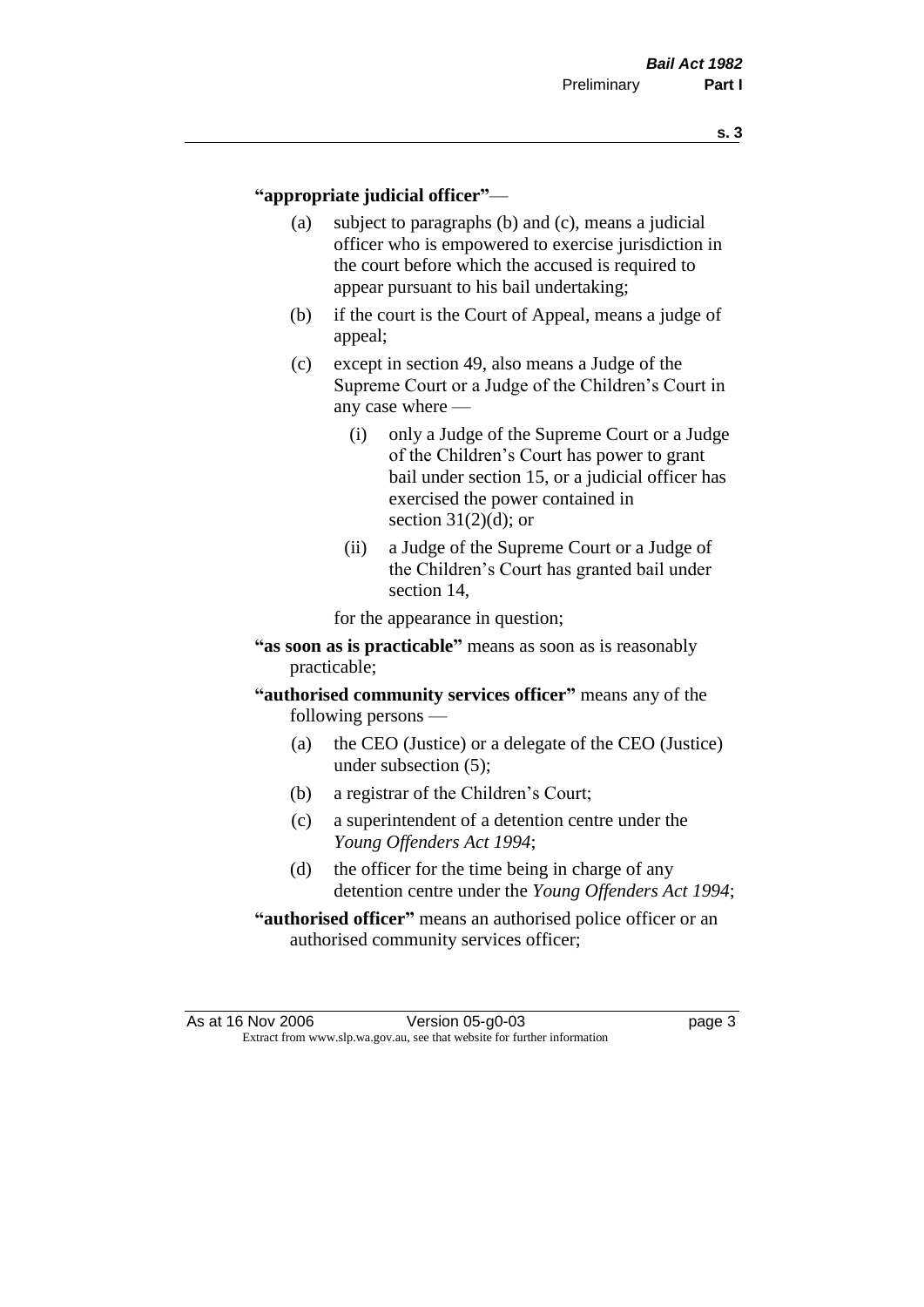| "authorised police officer" means a police officer who holds |
|--------------------------------------------------------------|
| the rank of sergeant, or a higher rank, or is for the time   |
| being in charge of a police station or lock-up;              |

- **"bail undertaking"** means an undertaking described in section 28(2);
- **"CEO (Justice)"** means the chief executive officer of the department of the Public Service principally assisting the Minister to whom the administration of the *Sentence Administration Act 2003* is for the time being committed by the Governor in the administration of that Act;
- **"child"** has the same meaning as "young person" has in the *Young Offenders Act 1994*;
- **"community corrections officer"** has the same meaning as in the *Sentence Administration Act 2003*;

**"court"** means each of the following —

- (a) the Magistrates Court;
- (b) the Children's Court;
- (c) a Coroner's Court;
- (d) the District Court;
- (e) the Supreme Court;
- (f) the Court of Appeal;
- **"early release order"** means an early release order made under the *Sentence Administration Act 1995* or *Sentence Administration Act 2003*;
- **"home detention condition"** means a home detention condition imposed under clause 3 of Part D of Schedule 1;
- **"judicial officer"** means any person empowered to exercise jurisdiction in a court whether or not he is sitting as a court, and includes a single justice;
- **"lock-up"** includes a place prescribed as a lock-up for the purposes of the *Court Security and Custodial Services Act 1999*;

page 4 Version 05-g0-03 As at 16 Nov 2006 Extract from www.slp.wa.gov.au, see that website for further information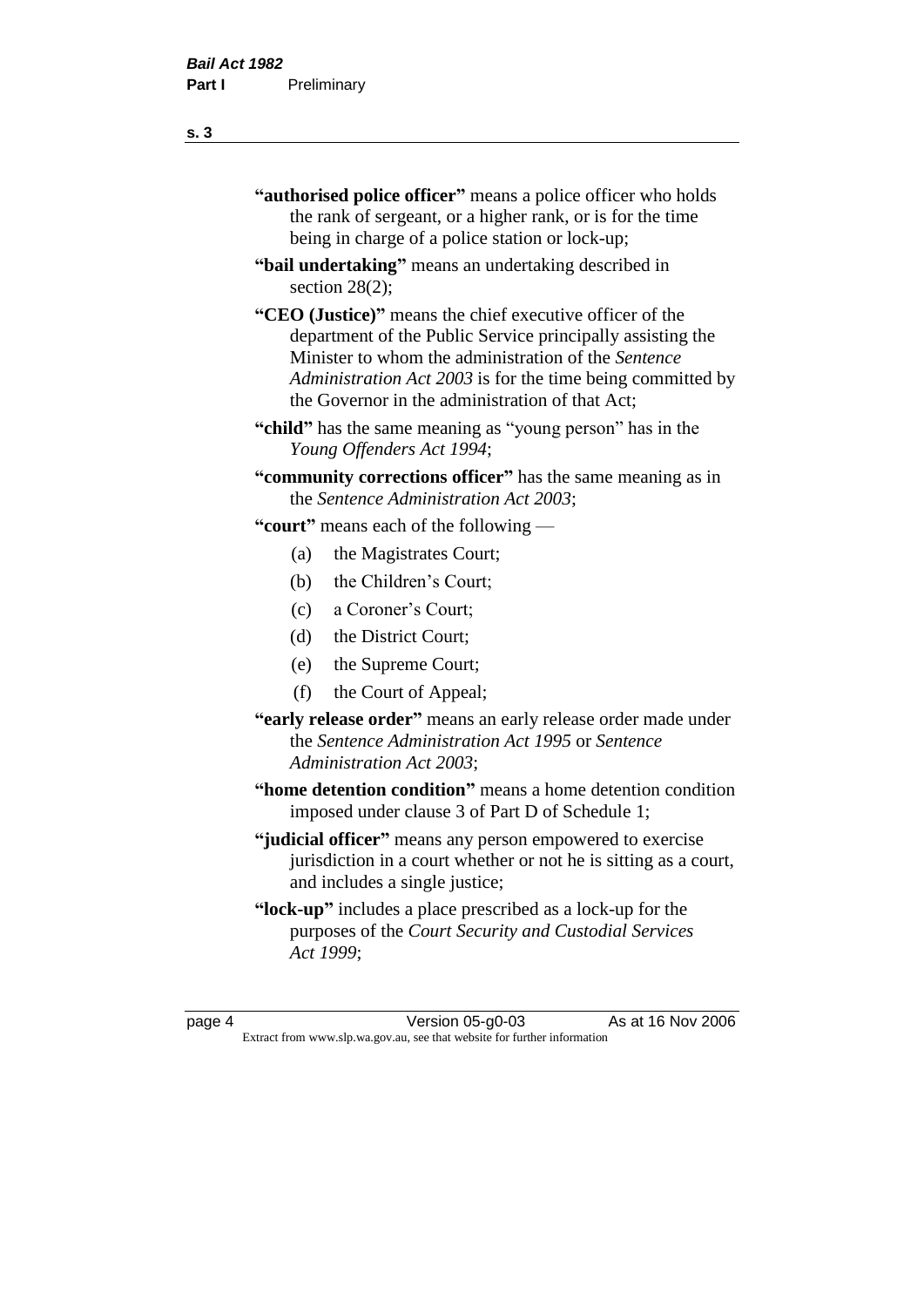- **s. 3**
- **"offence"** means any act, omission or conduct which renders the person doing the act, making the omission or engaging in the conduct liable to any punishment, and includes an alleged offence; but nothing in this definition shall limit the operation of subsection (4);
- **"police officer"** means any member of the Police Force of Western Australia;
- **"prosecutor"** includes
	- (a) in the case of an offence charged in a prosecution notice, the prosecutor;
	- (b) in the case of an offence charged in an indictment, the State or the Commonwealth, as the case may be;
- **"serious offence"** means
	- (a) an offence against section 51(2a); and
	- (b) an offence described in Schedule 2;
- **"surety"** and **"surety undertaking"** have the meanings assigned to them by section 35;

**"trial"** means all proceedings for an offence between —

- (a) the time when the accused is called upon to plead to the prosecution notice or the indictment; and
- (b) the time when the accused is found not guilty or is sentenced.
- (2) A reference in this Act
	- (a) to a power to grant bail includes a reference to a power to refuse bail;
	- (b) to a grant of bail includes a reference to a grant of bail by the exercise of a power in section 31(2).
- (3) Where in this Act there is a reference to a requirement that an accused appear in court, the reference is to a requirement, unless a contrary intention appears, that the accused —
	- (a) surrender himself into the custody of the court or, in the case of a bail undertaking, of the court specified therein,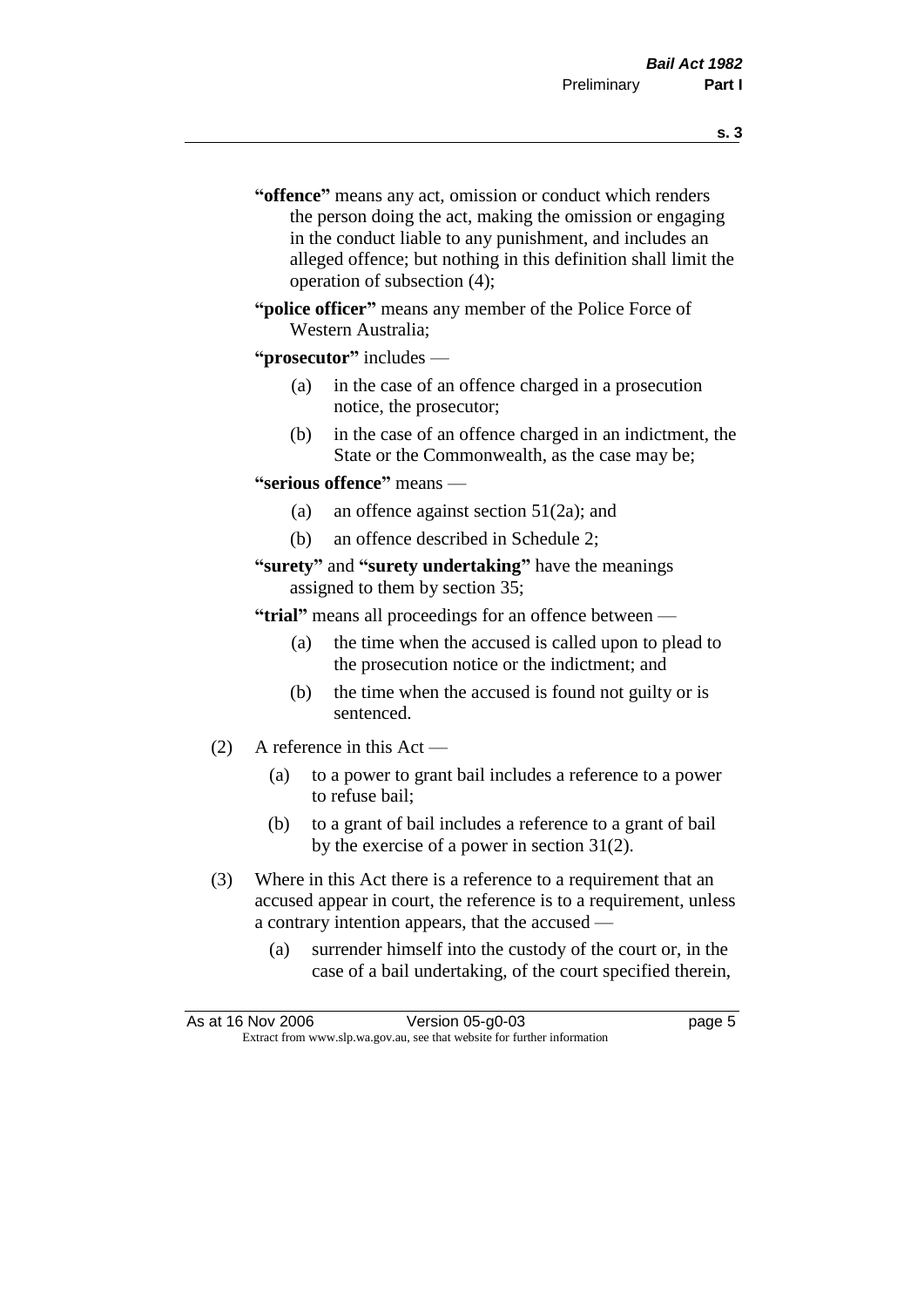or of such person as the court may direct, to be dealt with according to law;

(b) submit himself to a search of his person and any property then in his possession (which is hereby authorised) and allow to be taken from him, to be dealt with according to the relevant law and procedures, anything so found; and

- (c) remain in custody until authorised to be released therefrom.
- (4) If a person is arrested under a warrant issued
	- (a) under section 50, 79, 84E or 129 of the Sentencing Act 1995 in connection with a possible breach of a conditional release order, a sentence of suspended imprisonment or conditional suspended imprisonment, or a community order imposed under that Act; or
	- (b) under section 43 of the *Young Offenders Act 1994* in respect of an alleged breach of a youth community based order, an intensive youth supervision order or a conditional release order made under that Act,
	- then
		- (c) the person is to be taken as having been arrested and to be in custody awaiting an appearance in court for the offence for which the sentence was imposed;
		- (d) the first appearance in court after the arrest is to be taken, for the purposes of sections  $5(1)$  and  $8(1)$  and clause 1 of Part A and clause 7 of Part C of Schedule 1, to be the initial appearance for that offence; and
		- (e) the proceedings following the arrest are to be taken to be proceedings for that offence and to be a trial for the purpose of the definition in subsection (1) of "trial".
- (5) The CEO (Justice) may by writing signed by him delegate to any officer of the department of which he is the chief executive

page 6 **Version 05-g0-03** As at 16 Nov 2006 Extract from www.slp.wa.gov.au, see that website for further information

**s. 3**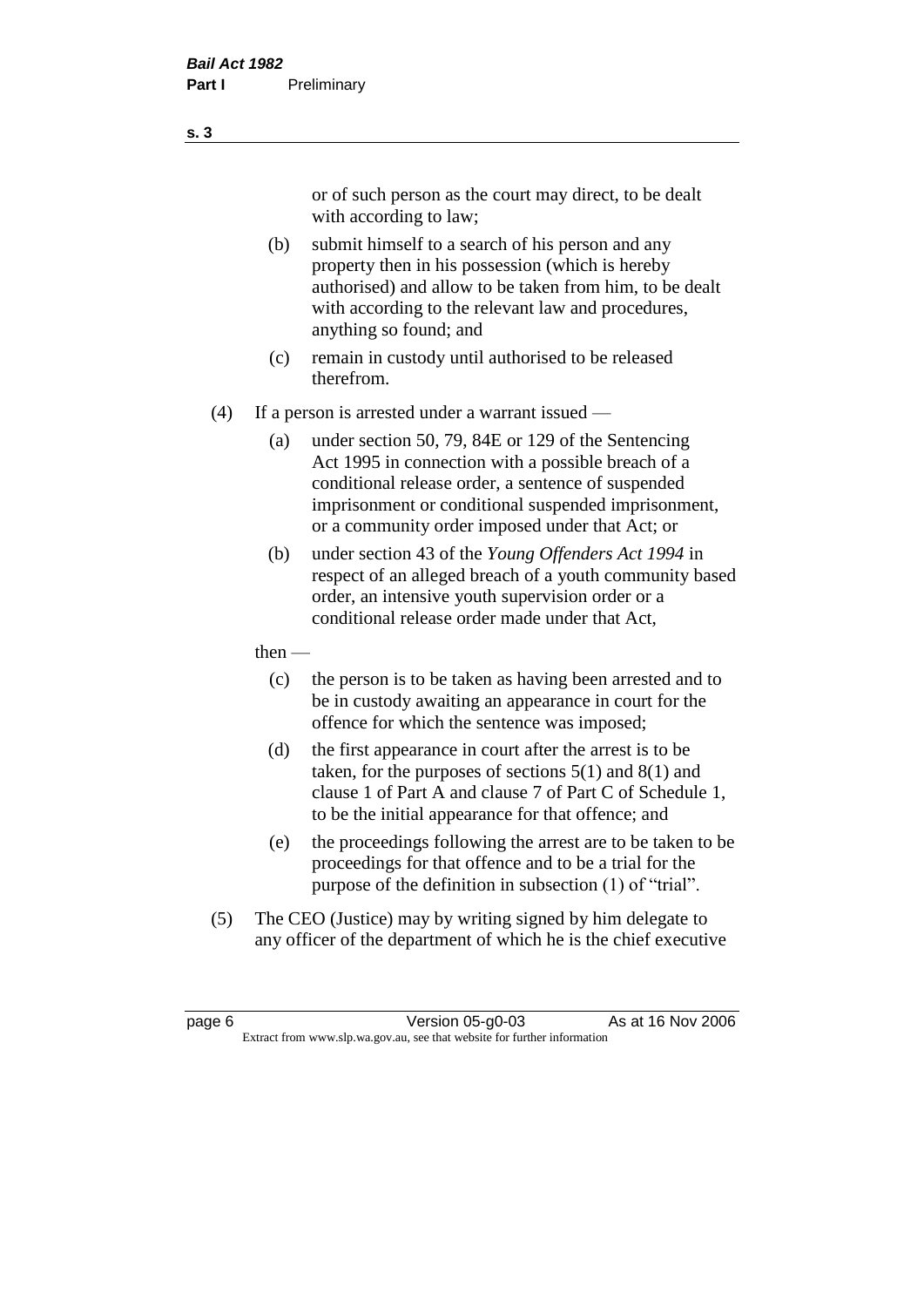officer any function he has under this Act as an authorised community services officer.

*[Section 3 amended by No. 74 of 1984 s. 3; No. 15 of 1988 s. 4; No. 49 of 1988 s. 78; No. 61 of 1990 s. 4; No. 31 of 1993 s. 6; No. 45 of 1993 s. 4 and 12; No. 78 of 1995 s. 7; No. 57 of 1997 s. 21(1); No. 54 of 1998 s. 4 and 14; No. 47 of 1999 s. 7; No. 50 of 2003 s. 29(3); No. 65 of 2003 s. 121(2); No. 27 of 2004 s. 13(2); No. 34 of 2004 s. 251; No. 45 of 2004 s. 28(4); No. 59 of 2004 s. 141; No. 84 of 2004 s. 11, 82 and 83(2).]* 

#### **4. Application of this Act**

The operation of this Act extends to any appearance in a court for an offence —

- (a) except to the extent that in this Act, or in the law creating the offence or applicable thereto, express provision is made excluding or limiting the operation of this Act in respect of that appearance;
- (b) whether or not that law contains a reference to the granting of bail;
- (c) however any reference in that law to the granting of bail may be expressed; and
- (d) as if any reference therein to the taking of a recognizance were to a requirement that, except where bail is dispensed with under this Act, the accused enter into a bail undertaking.

*[Section 4 amended by No. 84 of 2004 s. 82.]*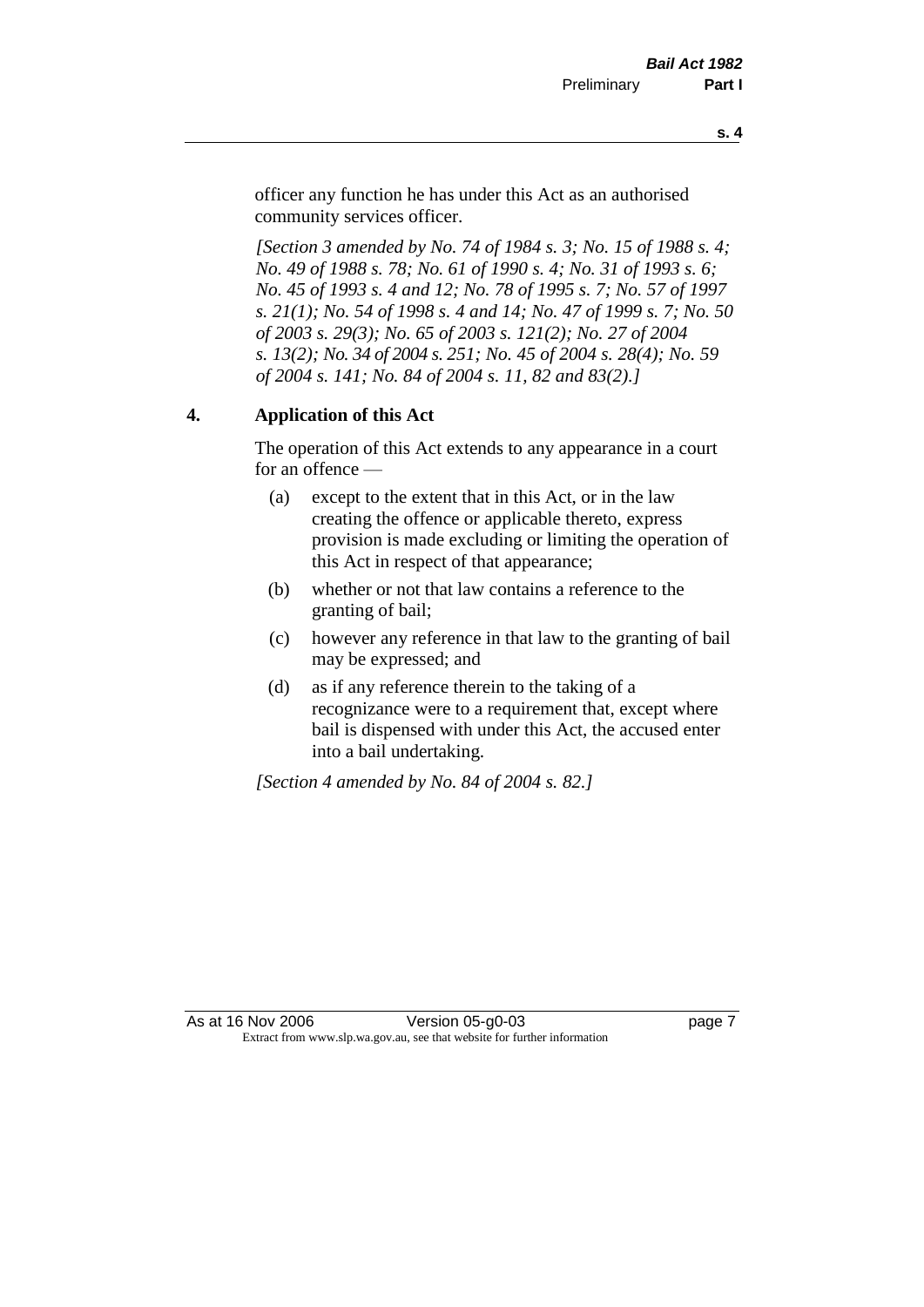# **Part II — Rights of accused in relation to bail**

*[Heading amended by No. 84 of 2004 s. 82.]* 

# **5. Right of accused to have bail considered under this Act**

- (1) An accused who is in custody for an offence awaiting his initial appearance in court therefor is entitled —
	- (a) subject to sections 9, 10, 12 and 16(2), to have his case for bail for that appearance considered under and in accordance with this Act as soon as is practicable;
	- (b) if his case is not so considered, or if he is refused bail or is not released on bail, to be brought before a court as soon as is practicable.
- (2) An accused who is in custody awaiting any appearance in court for an offence, other than an initial appearance, is entitled, subject to sections 7(3), 9 and 10, to have his case for bail for that appearance considered under and in accordance with this Act.

*[Section 5 amended by No. 74 of 1984 s. 4; No. 84 of 2004 s. 82.]* 

# **6. Duty imposed on arresting officer or person**

- (1) The police officer or other person who arrests a person for an offence has a duty —
	- (a) if he is empowered by this Act to grant bail; and
	- (b) unless, as soon as is practicable, he brings the person or causes him to be brought before a court,

to consider that person's case for bail as soon as is practicable, whether or not an application for bail is made by the person or on his behalf.

(2) If that police officer or that other person is not so empowered he shall, subject to subsections (3) and (3a) and unless he brings the person or causes him to be brought before a court as soon as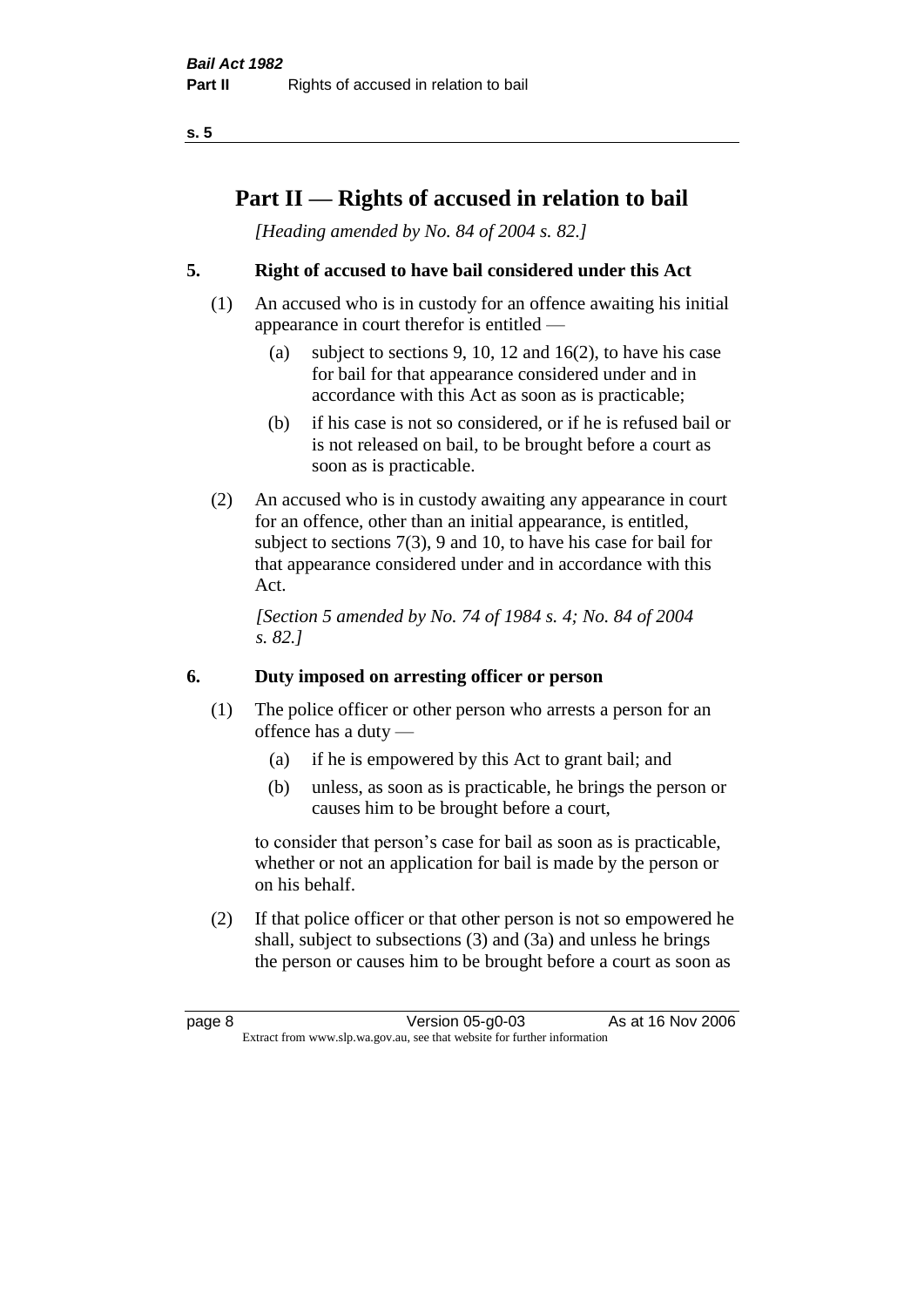is practicable, bring or cause the accused to be brought before an authorised police officer or a justice or, in the case of a child, any authorised officer or a justice, as soon as is practicable, and thereupon —

- (a) such officer is subject to the duty described in subsection (1); or
- (b) if the accused is brought before a justice, the justice is under a duty to consider the person's case for bail as soon as is practicable, whether or not an application for bail is made by the person or on his behalf.
- (2a) A police officer or other person who arrests a person for an offence may, notwithstanding that he is empowered by this Act to grant bail, instead of complying with subsection (1) comply with subsection (2) as if he were not so empowered.
- (3) Where under section 15 or 16 only a Judge of the Supreme Court, a Judge of the Children's Court or a justice has power to grant bail for an offence, the police officer or other person who arrests a person for an offence shall —
	- (a) unless, as soon as is practicable, he brings the person or causes him to be brought before a court; and
	- (b) whether or not an application for bail is made by the person or on his behalf,

bring or cause the accused to be brought as soon as is practicable —

- (c) where section 15 applies, before a Judge of the Supreme Court or a Judge of the Children's Court, as the case may require; or
- (d) where section 16 applies, before a justice,

for the purpose of having the accused's case for bail considered by the Judge, or the justice acting in terms of subsection (2)(b), as the case may be.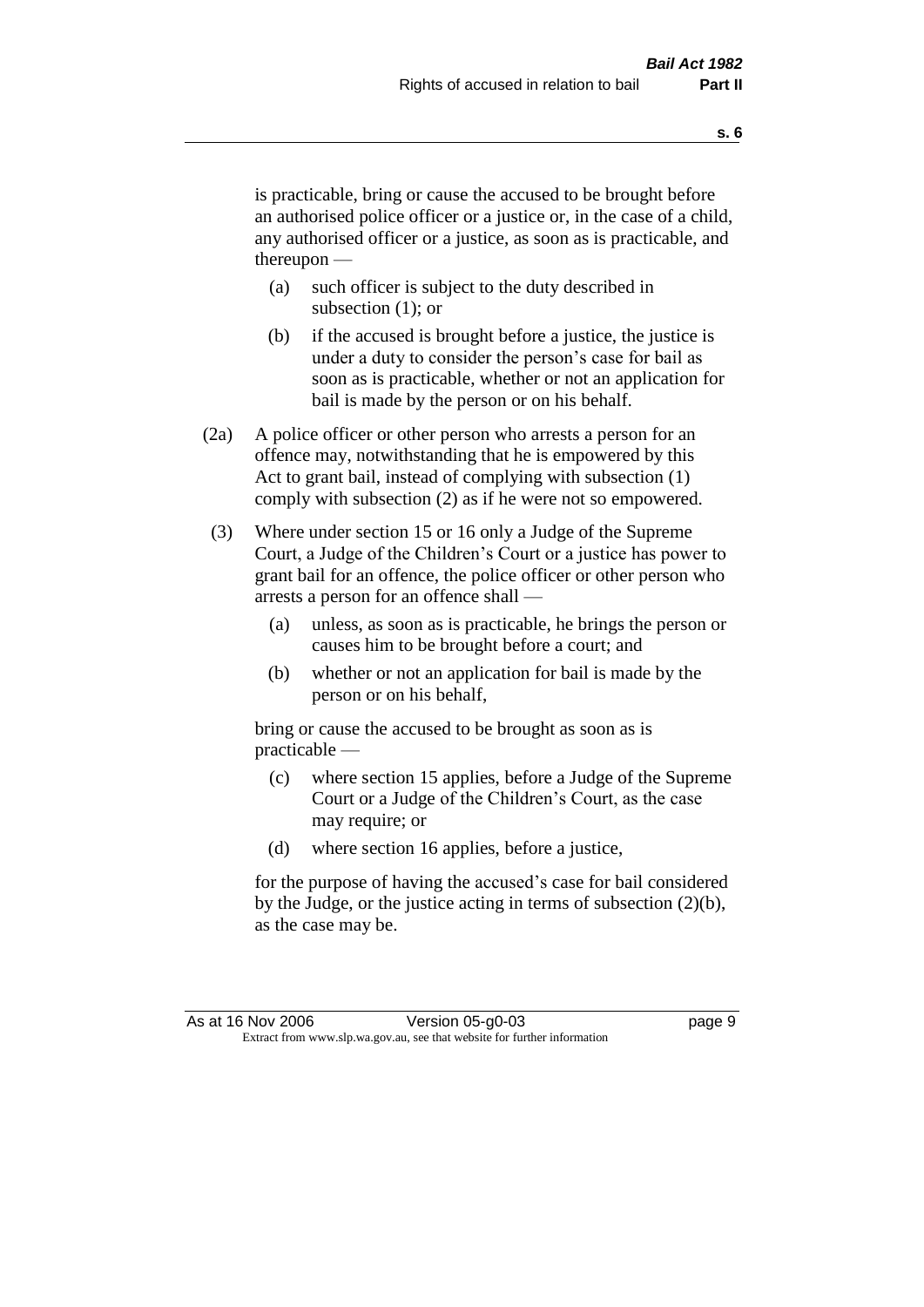- (3a) Where section 16A applies, the police officer or other person who arrests a person for an offence shall as soon as is practicable bring the accused, or cause the accused to be brought, before a court or Judge mentioned in subsection (1) of that section for the purpose of having the accused's case for bail considered by that court or Judge.
- (4) The operation of this section is subject to the exercise of the power conferred by section 9 and to the provisions of sections 10, 12 and 16(2) and clause 3A of Part C of Schedule 1.

*[Section 6 amended by No. 15 of 1988 s. 5; No. 49 of 1988 s. 79; No. 45 of 1993 s. 5; No. 54 of 1998 s. 5; No. 84 of 2004 s. 82.]* 

### **7. Duty imposed on judicial officers in respect of unconvicted accused**

- (1) Upon and following an accused's initial appearance in court for an offence every judicial officer who may thereafter order his detention or continued detention in custody before conviction for the offence (including detention during the period of his trial) is under a duty, unless subsection (2) applies, to consider the accused's case for bail, whether or not an application for bail is made by the accused or on his behalf.
- (2) Where under section 15 only a Judge of the Supreme Court or a Judge of the Children's Court has power to grant bail for an offence, the judicial officer referred to in subsection (1), other than a Judge of the Supreme Court or a Judge of the Children's Court, shall, whether or not an application for bail is made by the person or on his behalf, cause the accused to be taken as soon as is practicable before a Judge of the Supreme Court or a Judge of the Children's Court, as the case may require for the purpose of having the accused's case for bail considered by the Judge.

**s. 7**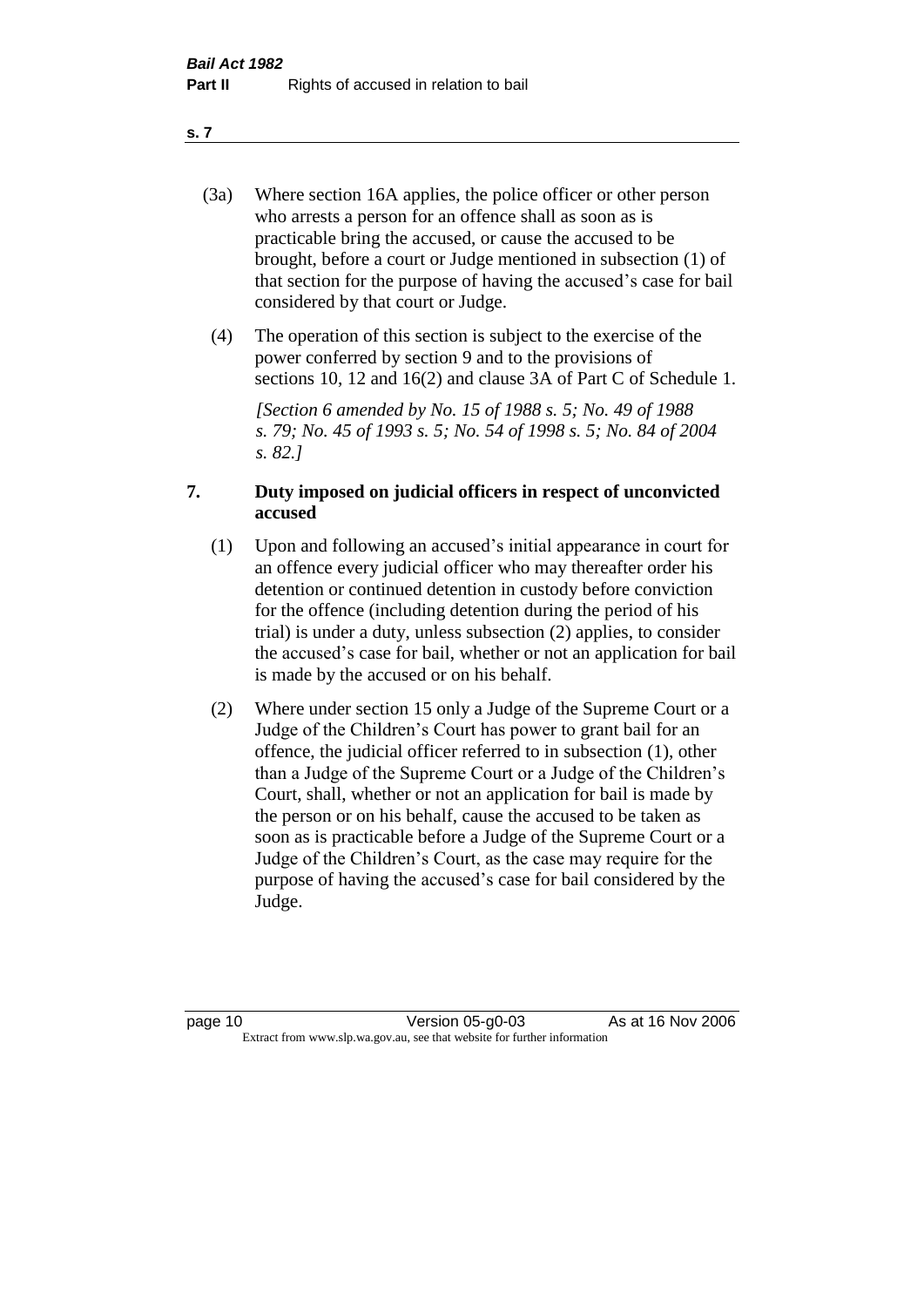- (3) Notwithstanding subsection (2), where
	- (a) the duty described in that subsection or in section  $6(3)$ has been discharged once in relation to an accused's case for bail; and
	- (b) bail has on that occasion been refused by a Judge of the Supreme Court or a Judge of the Children's Court,

the accused's case for bail need not be considered on any subsequent occasion in the same case when the accused's continued detention may be ordered unless the accused satisfies the judicial officer who may order his detention that —

- (c) new facts have been discovered, new circumstances have arisen or the circumstances have changed since bail was refused on the occasion mentioned in paragraph (b); or
- (d) he failed to adequately present his case for bail on that occasion,

but if the judicial officer is so satisfied he shall cause the accused to be taken as soon as is practicable before a Judge of the Supreme Court or a Judge of the Children's Court as the case may require for the purpose of having the accused's case for bail considered by the Judge.

- (4) Notwithstanding subsection (1), after the duty described in that subsection has been discharged once in relation to an accused's case for bail or after a Judge of the Supreme Court or a Judge of the Children's Court has considered the case under section 15, it is sufficient on any subsequent consideration of bail in the same case for a judicial officer, including a Judge of the Supreme Court or a Judge of the Children's Court acting under section 15 —
	- (a) to inquire whether any new fact has been discovered or new circumstance has arisen, or whether the circumstances have changed, since bail was previously granted or refused and whether the accused considers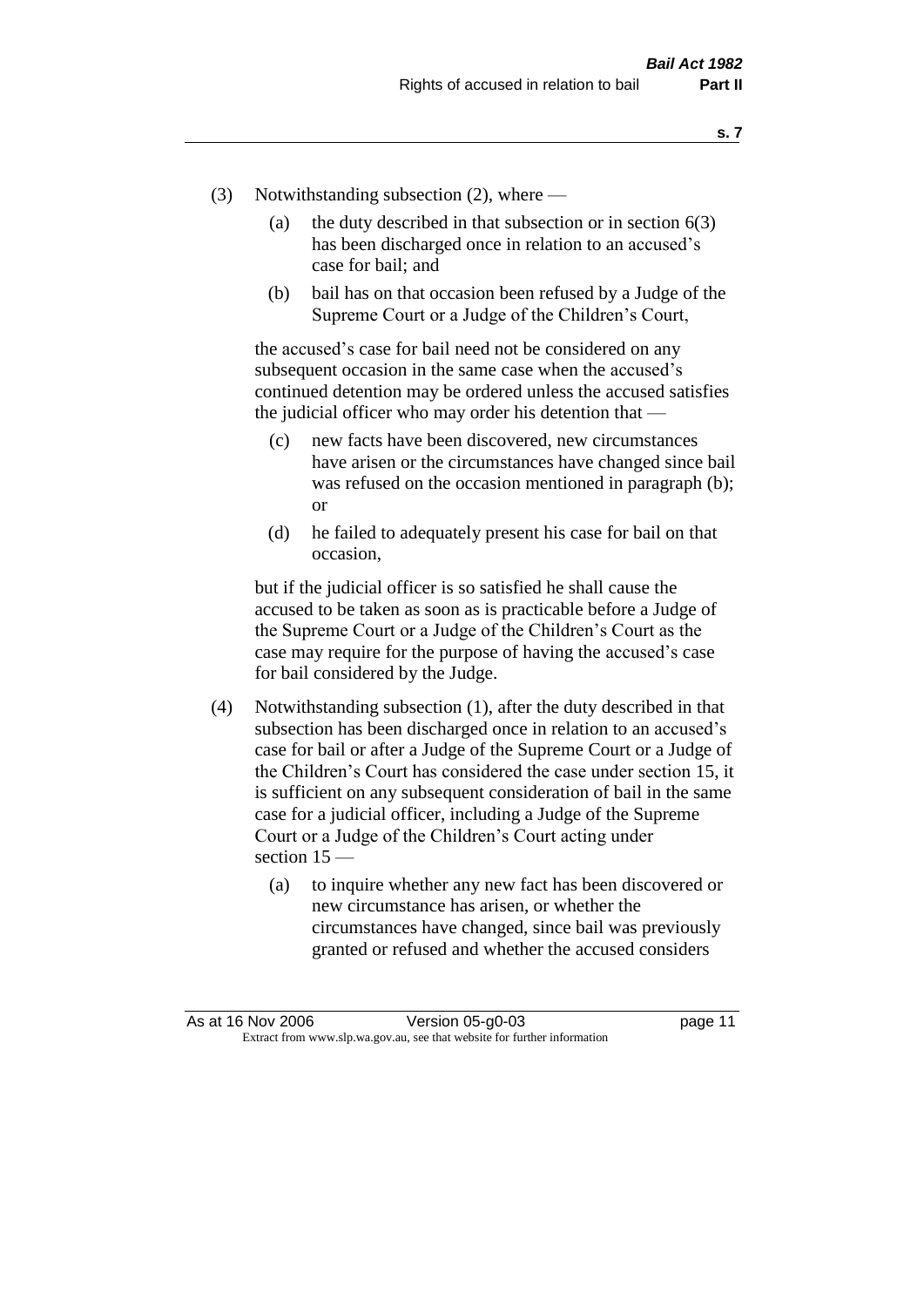#### **s. 7A**

that he failed to adequately present his case for bail on a previous occasion; and

- (b) unless he is satisfied that there is any reason of the kind mentioned in paragraph (a) for not doing so, to adopt the decision previously made in the case, but with power to make such variations of the terms and conditions of bail as he thinks fit.
- (5) The operation of this section is subject to the exercise of the power conferred by section 9 and to the provisions of sections 10, 12 and 16(2) and clause 3A of Part C of Schedule 1.

*[Section 7 amended by No. 74 of 1984 s. 5; No. 49 of 1988 s. 80; No. 45 of 1993 s. 6; No. 84 of 2004 s. 82.]* 

#### **7A. Bail for appeal under** *Criminal Procedure (Summary) Act 1902*

- (1) If a person is in custody and an appeal has been commenced under Part 2 of the *Criminal Appeals Act 2004* in connection with the decision by virtue of which the person is in custody, the person may apply for bail —
	- (a) if the appeal is to be heard and determined by the Court of Appeal or if an application has been made to the Court of Appeal for leave to appeal to the Court of Appeal — to a judge of appeal; or
	- (b) in any other case to a Judge of the Supreme Court.
- (2) Bail shall not be granted to an applicant for bail under subsection (1) until he has given notice of his application for bail to —
	- (a) the State Solicitor; or
	- (b) the Deputy Director of Public Prosecutions (Commonwealth) in Perth,

as the case may require, and that official has been given an opportunity to be heard on the application.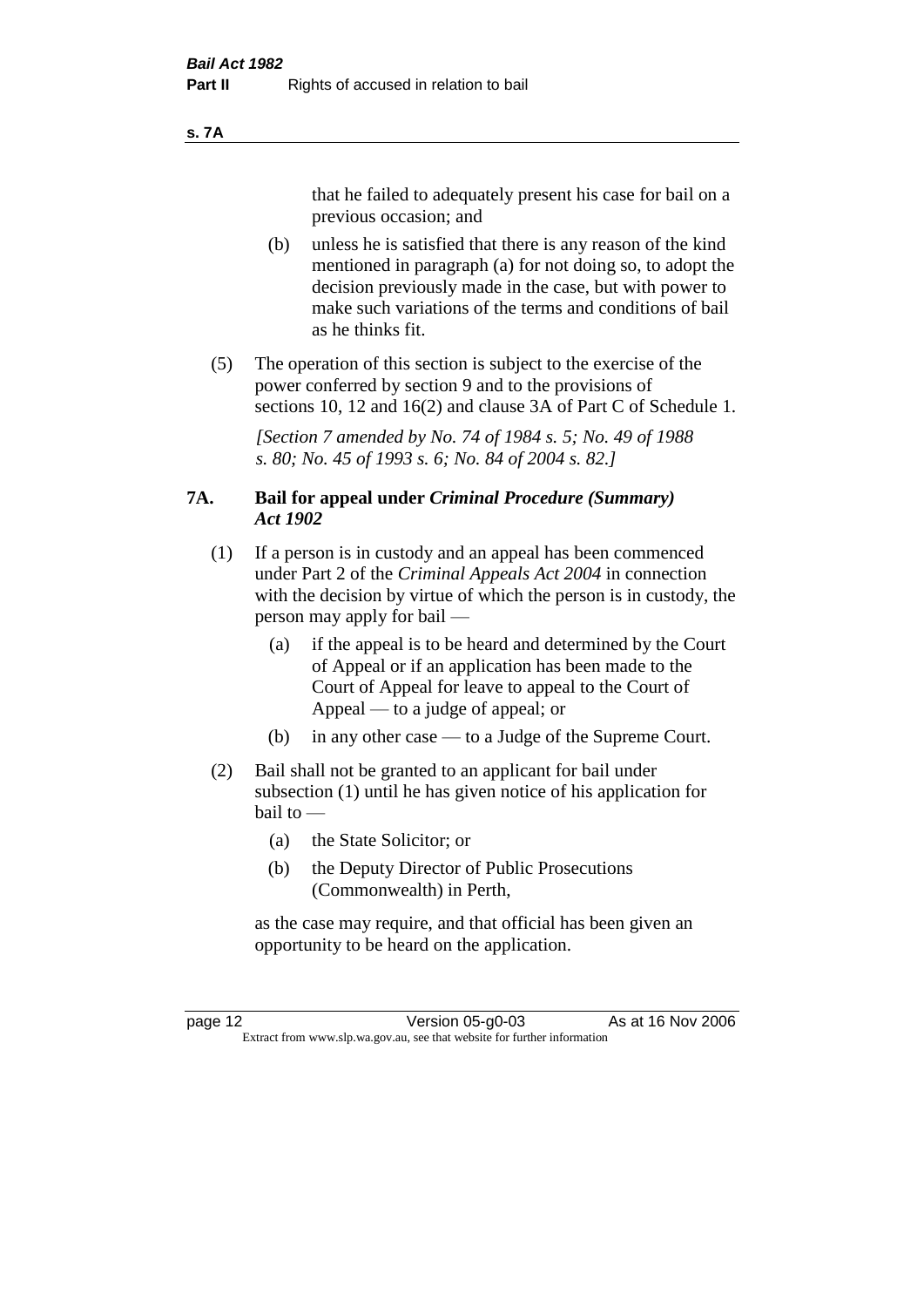*[Section 7A inserted by No. 33 of 1989 s. 18; amended by No. 65 of 2003 s. 88(2); No. 45 of 2004 s. 28(4); No. 59 of 2004 s. 141; No. 84 of 2004 s. 11.]* 

#### **8. Accused to be given information and prescribed forms**

- (1) Subject to subsection (4), a judicial officer or authorised officer who is called upon to consider an accused's case for bail, on the first occasion when it arises in relation to an offence or group of offences for which an accused is required to appear, shall ensure that the accused is, or has been, given —
	- (a) such information in writing as to the effect of this Act as is prescribed for the purposes of this paragraph;
	- (b) a prescribed form for completion, designed to disclose to the judicial officer or authorised officer all information relevant to the decision; and
	- (c) where the accused is unable or insufficiently able, to read, speak or write English, such assistance as he may reasonably require in order to have communicated to him the information mentioned in paragraph (a) and complete the form referred to in paragraph (b).
- (2) After an accused case for bail has been considered once, a judicial officer or authorised officer on any subsequent consideration of bail in the same case shall —
	- (a) comply with subsection  $(1)(a)$ ; and
	- (b) either comply with subsection (1)(b) or obtain the form previously completed for the purposes of that paragraph, if any, and ensure that —
		- (i) the form is revised in order to show any changes which he is informed have occurred since it was completed; and
		- (ii) any assistance, of the kind referred to in subsection  $(1)(c)$  is given to the accused for the purpose of completing or revising the form, as the case may be.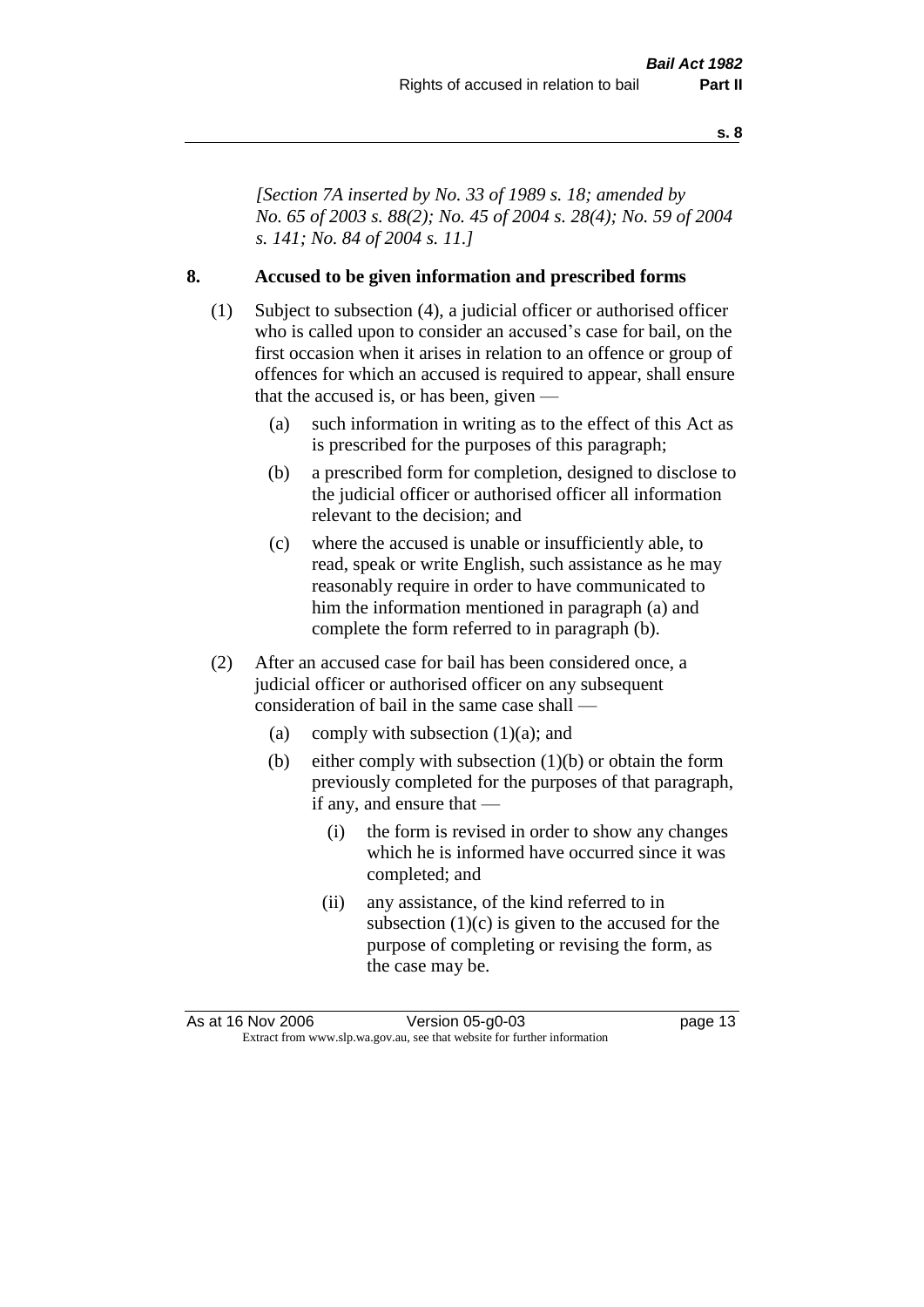- (3) Nothing in this section shall be read as limiting section 23.
- (3a) Notwithstanding subsection  $(1)(a)$  or  $(2)(a)$  a judicial officer or authorised officer need not comply with that paragraph if it appears to him that the accused's case for bail is such that bail is likely to be granted to him in accordance with this Act; but if it subsequently appears to him that bail will not be granted or that the accused is dissatisfied with any condition imposed on the grant of bail he shall then comply with that paragraph.
- (4) Notwithstanding subsection (1)(b) or (2)(b), a judicial officer or an authorised officer may dispense with completion or revision of the form referred to in those paragraphs if it appears to him  $that -$ 
	- (a) the accused's case for bail is such that bail is likely to be granted to him in accordance with this Act; and
	- (b) the information in the possession of the judicial officer or authorised officer is sufficient for his consideration of the case.
- (5) Where a person has applied for bail for an appeal as mentioned in section 7A(1), this section applies as if the consideration of bail for the appeal were a first consideration of bail for an offence.

*[Section 8 amended by No. 74 of 1984 s. 6; No. 15 of 1988 s. 6; No. 33 of 1989 s. 18; No. 84 of 2004 s. 82.]* 

# **9. Bail decision may be deferred until further information obtained**

- (1) Subject to section 26(2) of the *Young Offenders Act 1994*, a judicial officer or authorised officer who is called upon to consider a case for bail may defer consideration of the case for a period not exceeding 30 days if he thinks it is necessary —
	- (a) to obtain more information for the purpose of making a decision in accordance with this Act; or
	- (b) to take any step authorised by section 24(1).

| page 14                                                                  | Version 05-g0-03 | As at 16 Nov 2006 |  |  |
|--------------------------------------------------------------------------|------------------|-------------------|--|--|
| Extract from www.slp.wa.gov.au, see that website for further information |                  |                   |  |  |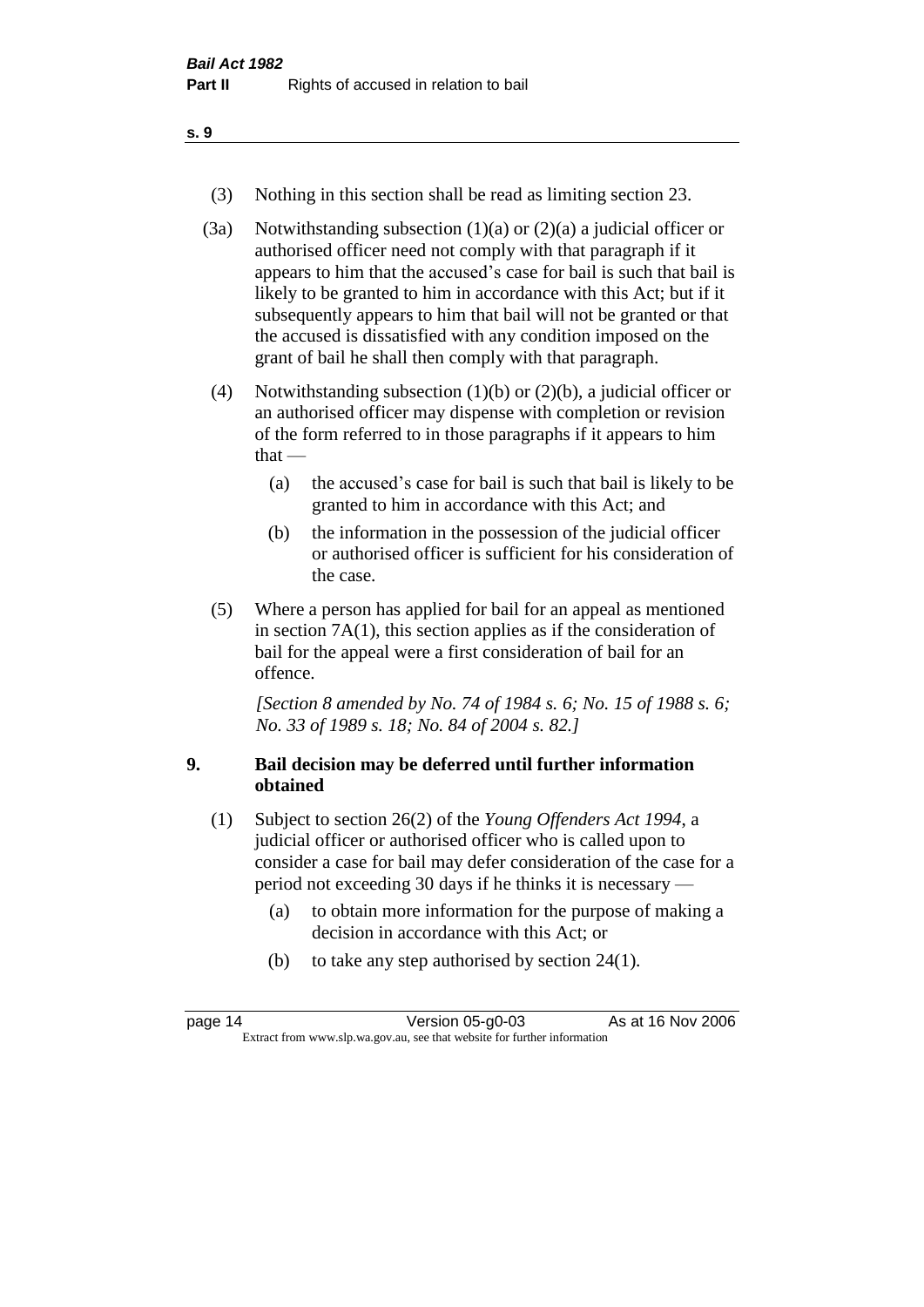(2) Nothing in this section shall be taken to limit the right of an accused to be brought before a court as soon as is practicable if he is not released on bail.

*[Section 9 amended by No. 57 of 1997 s. 21(2); No. 84 of 2004 s. 82.]*

#### **10. Sections 5, 6 and 7 do not apply where accused imprisoned for other cause**

Notwithstanding sections 5, 6 and 7, the rights conferred on an accused and the duties imposed on police officers, authorised officers and judicial officers by those sections in respect of an appearance in court for an offence do not arise where —

- (a) the accused is in custody for some other offence or reason (including the non-payment of a sum of money); and
- (b) the police officer, authorised officer or judicial officer is satisfied that the accused is likely to remain in custody for that other offence or reason until or beyond the time for the appearance for the first-mentioned offence.

*[Section 10 amended by No. 84 of 2004 s. 82.]*

#### **11. Rights following grant of bail**

- $(1)$  When
	- (a) bail has been granted to an accused for an appearance in court;
	- (b) all conditions which are to be complied with before the release of the accused have been complied with; and
	- (c) he has entered into a bail undertaking for that appearance or his bail undertaking is deemed to be amended under section 31(3),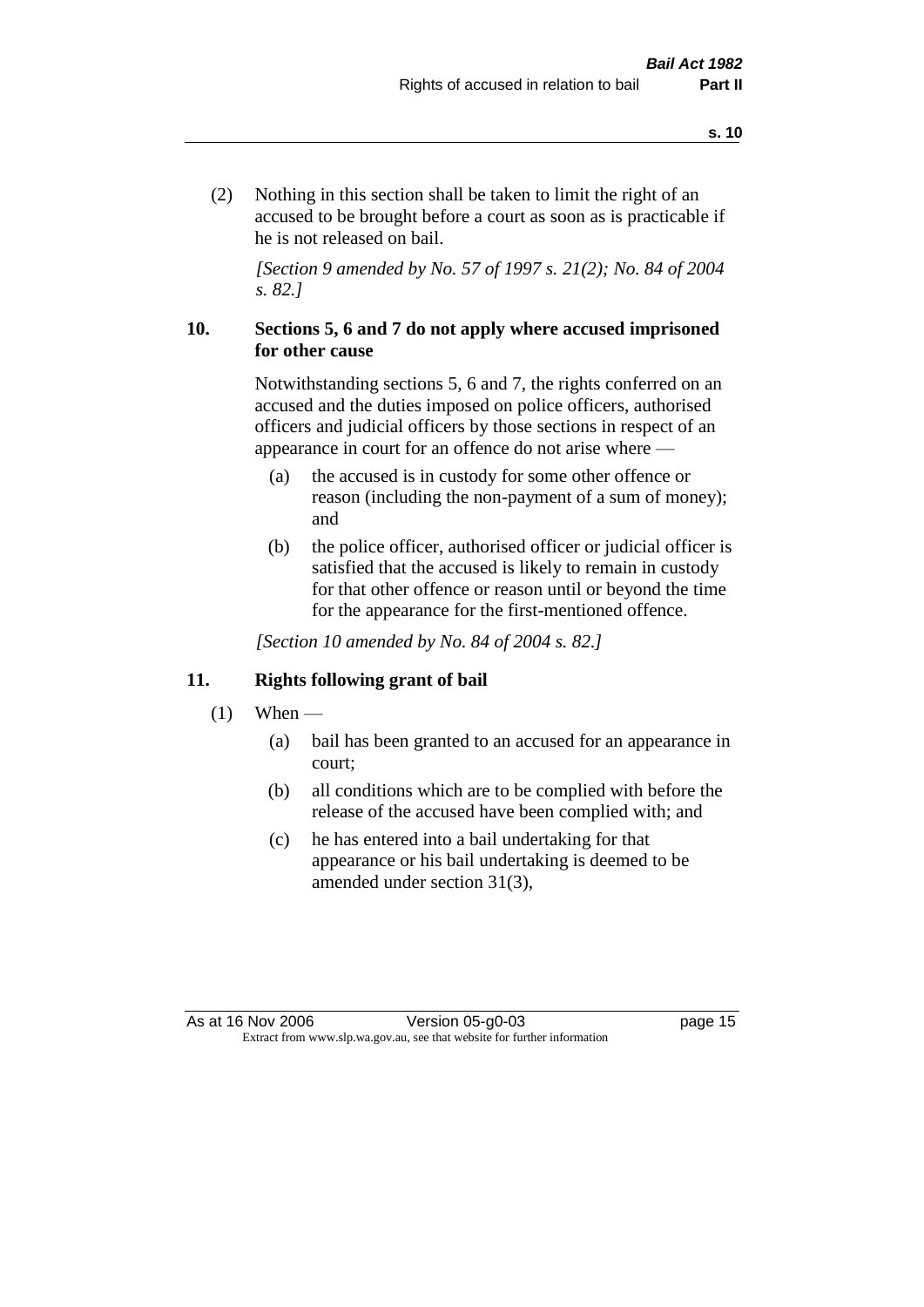the accused has a right to be at liberty until he is required to appear, or to next appear, before a court, but subject to —

- (d) any requirement that he be in custody for some other reason;
- (e) the exercise of the powers in sections 14(3), 17A, 46, 54 and 55; and
- (f) the limitation mentioned in section 12.
- (2) As soon as is practicable after an accused becomes entitled to be at liberty as provided in subsection  $(1)$  —
	- (a) an authorised officer, where bail was granted by an authorised officer;
	- (b) a justice who has granted bail otherwise than while sitting as a court;
	- (c) a Judge's associate, where bail was granted by a Judge of the District Court or the Supreme Court or the Children's Court; and
	- (d) in any other case, the registrar of the court where the judicial officer who granted bail exercises jurisdiction or a justice,

shall, where the accused is in custody in a lock-up or prison, forthwith deliver or cause to be delivered a certificate to that effect in the prescribed form to the person in charge of the lock-up or prison, and that person shall release the accused from custody as soon as is practicable after he receives the certificate.

(3) In subsection (2)(a) **"authorised officer"** does not include an authorised officer who is also the person in charge of the lock-up in which the accused is in custody.

*[Section 11 amended by No. 74 of 1984 s. 7; No. 15 of 1988 s. 7; No. 49 of 1988 s. 81; No. 45 of 1993 s. 7; No. 47 of 1999 s. 8; No. 59 of 2004 s. 141; No. 84 of 2004 s. 82.]*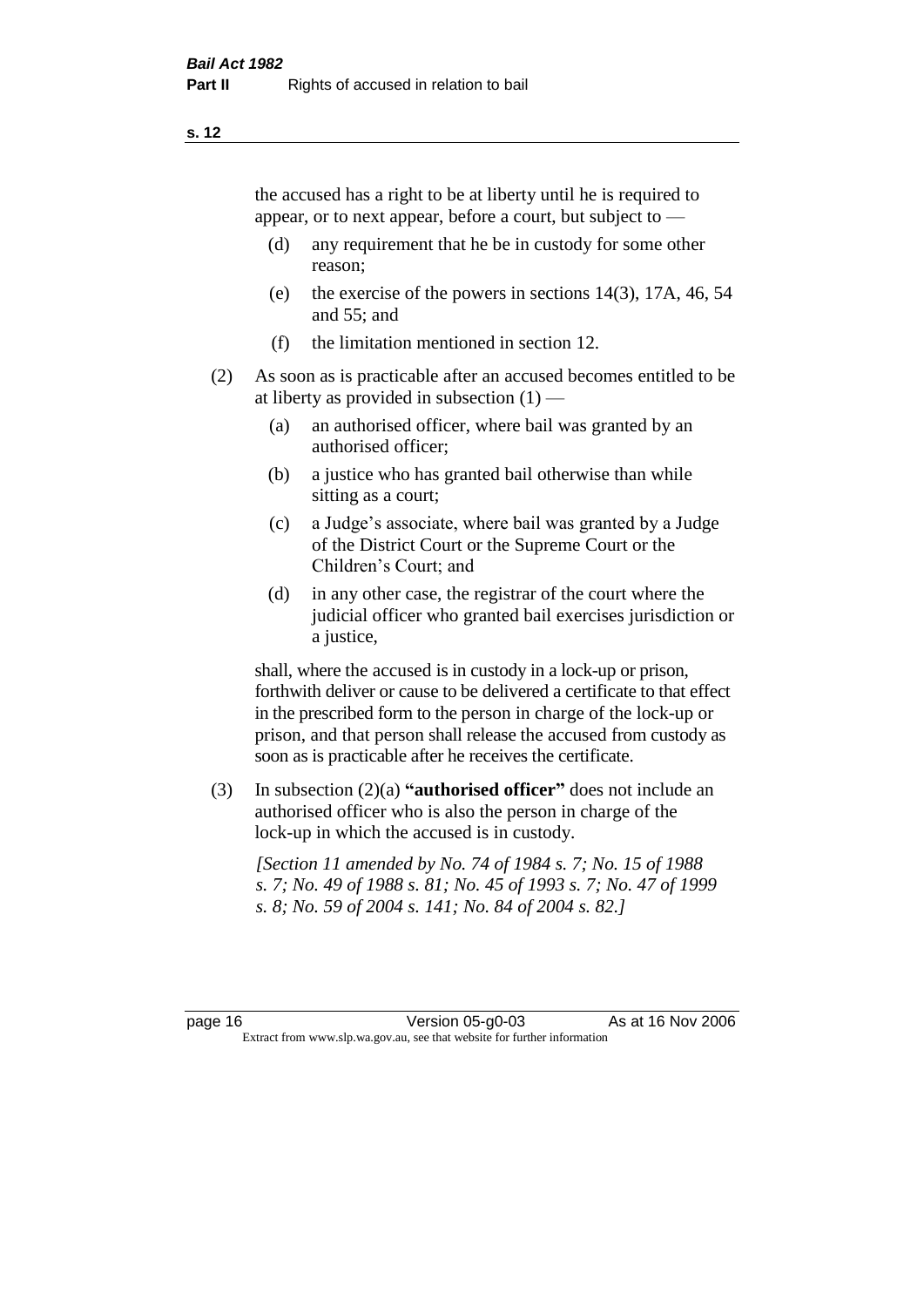# **12. Further limitation on rights in sections 5 and 11**

The right of an accused to have his case for bail considered as soon as is practicable, his right to be at liberty as mentioned in section 11(1), and the corresponding duties created by this Part, are limited so far as is reasonably necessary for the exercise or performance by a person of any statutory power or function vested in him which requires the continued custody of the accused, including the exercise of the powers set out in section 236 of *The Criminal Code*, section 50AA of the *Police Act 1892* and Parts 6 and 7 of the *Criminal Investigation (Identifying People) Act 2002*.

*[Section 12 amended by No. 6 of 2002 s. 96; No. 84 of 2004 s. 82.]*

As at 16 Nov 2006 Version 05-g0-03 Page 17 Extract from www.slp.wa.gov.au, see that website for further information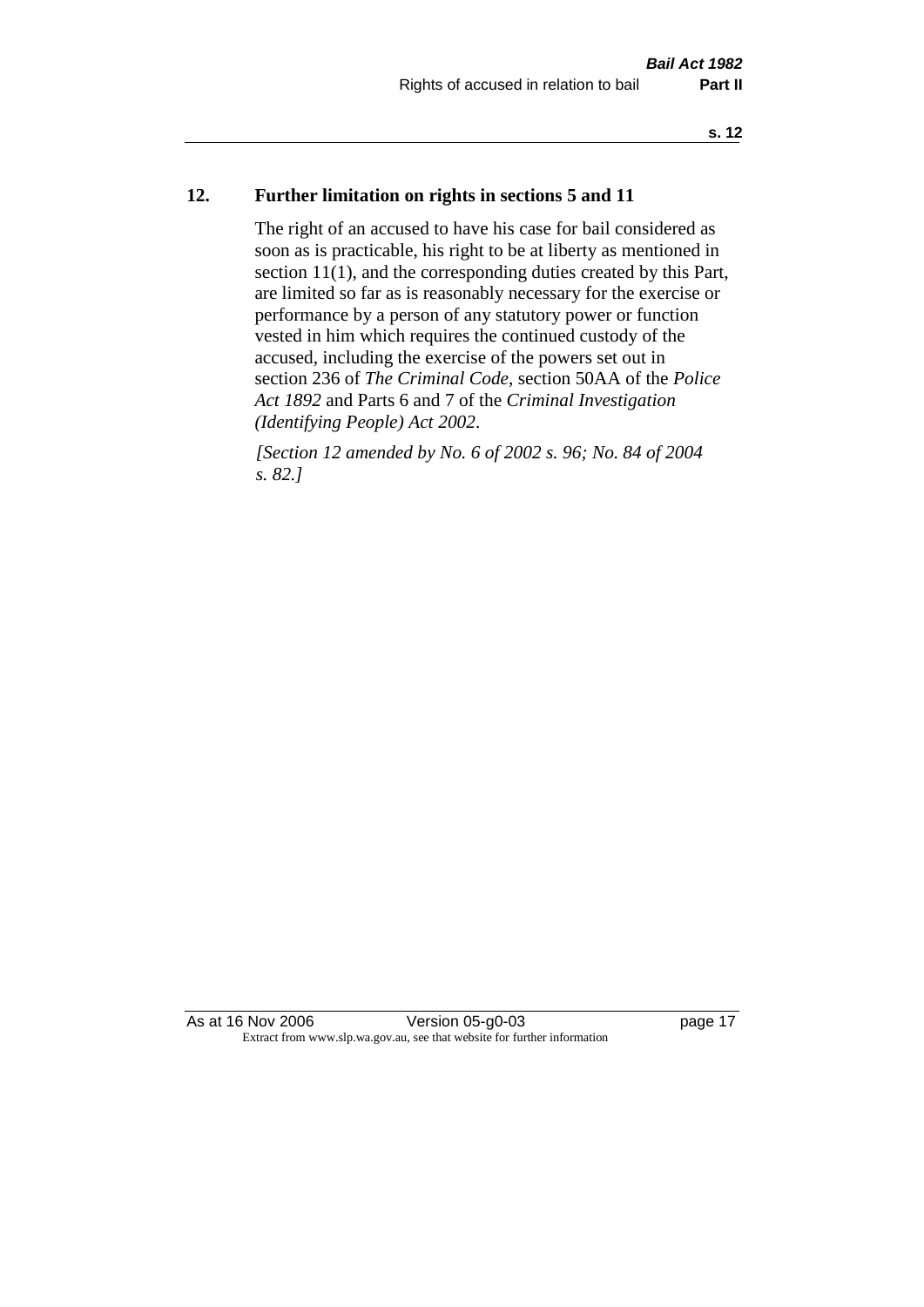# **Part III — Jurisdiction to grant bail**

# **13. Jurisdiction to grant bail**

- (1) Jurisdiction to grant bail for any appearance described in the first column of Part A of Schedule 1 is vested in the judicial officer or authorised officer specified in the second column of that Part opposite thereto and shall be exercised subject to and in accordance with this Part and the further provisions in Parts B, C and D of Schedule 1.
- (2) A home detention condition shall not be imposed as a condition of bail except by a judicial officer.

*[Section 13 amended by No. 61 of 1990 s. 5; No. 45 of 1993 s. 12.]* 

# **14. Supreme Court Judge has jurisdiction in all cases**

- (1) A Judge of the Supreme Court may, in accordance with this  $Act -$ 
	- (a) exercise a power to grant bail which is conferred upon any other judicial officer or any authorised officer by this Act; and
	- (b) revoke or vary any bail previously granted by any other such officer.
- (2) Subject to subsection (2a), the jurisdiction of a Judge of the Supreme Court under subsection (1) in respect of an appearance by an accused may be invoked by application made by either the prosecutor or the accused, and whether or not any other judicial officer has —
	- (a) previously granted or refused bail; or
	- (b) exercised any power conferred on him by section 55,

in respect of that appearance.

(2a) After the jurisdiction under subsection (1) has been invoked once by an accused in relation to an offence or group of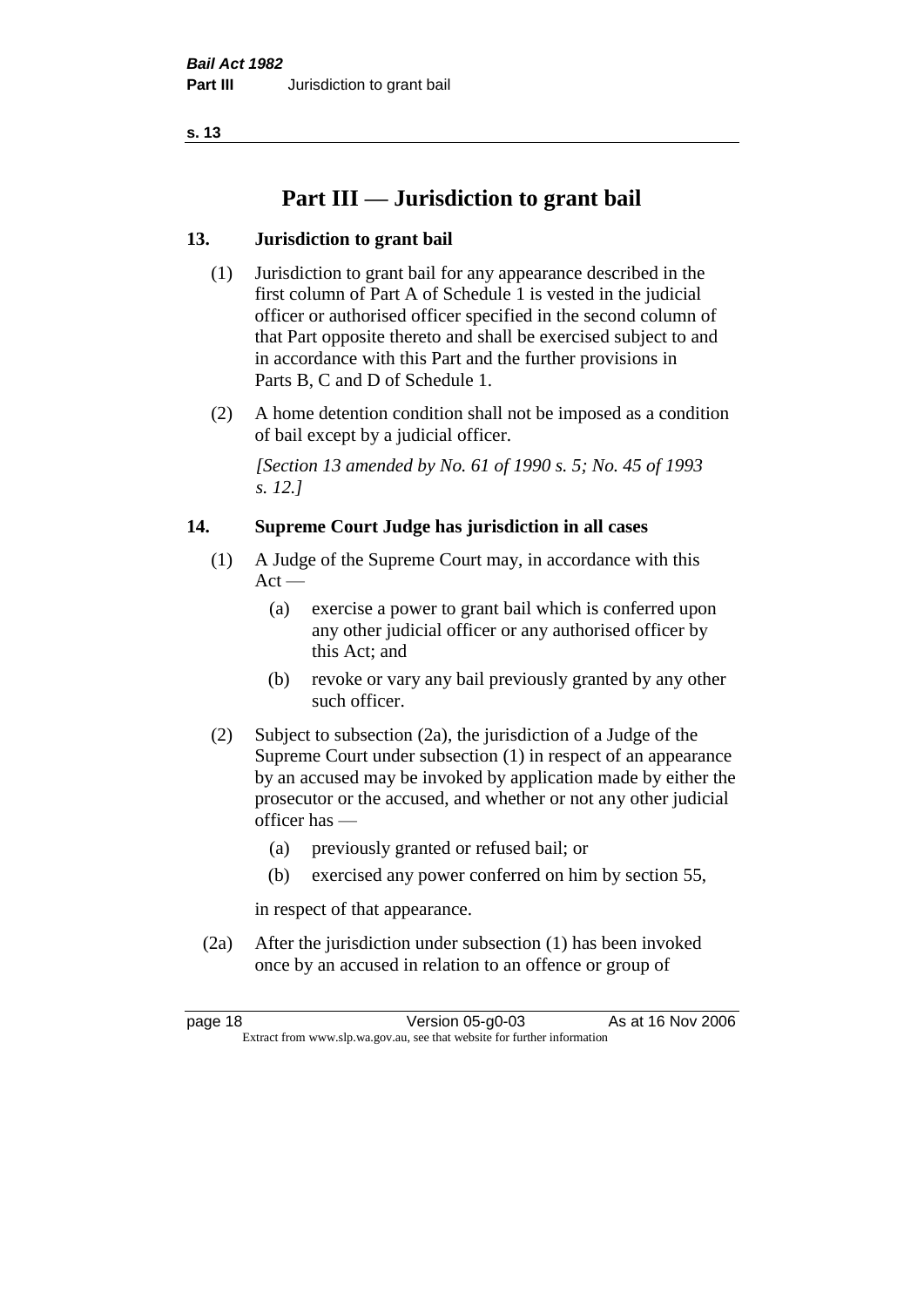offences for which he is required to appear, it may not be further invoked by that accused in relation to that offence or group of offences unless the accused satisfies a Judge of the Supreme Court that —

- (a) new facts have been discovered, new circumstances have arisen or the circumstances have changed since the occasion when the jurisdiction was invoked; or
- (b) he failed to adequately present his case for bail on that occasion.
- (3) Where under subsection (1) a Judge of the Supreme Court
	- (a) revokes the bail of an accused who is at liberty, he may order that the accused be returned to custody to await the appearance for which the bail was granted;
	- (b) varies the bail of such an accused, he may order that the accused be returned to custody until he becomes entitled to be at liberty pursuant to section 11,

and the Judge may issue any warrant which may be necessary to carry such an order into effect.

- (4) In this section **"any other judicial officer"** means any judicial officer whose jurisdiction is inferior to that of a Judge of the Supreme Court.
- (5) The powers and duties conferred on a Judge of the Supreme Court by this section may in the case of a child charged with an offence before the Children's Court also be exercised by a Judge of the Children's Court.

*[Section 14 amended by No. 74 of 1984 s. 8; No. 49 of 1988 s. 82; No. 84 of 2004 s. 82.]* 

### **15. Exclusive jurisdiction of Supreme Court Judge in murder cases**

(1) Where an accused is in custody for wilful murder or murder, the power to grant bail shall be exercised only by a Judge of the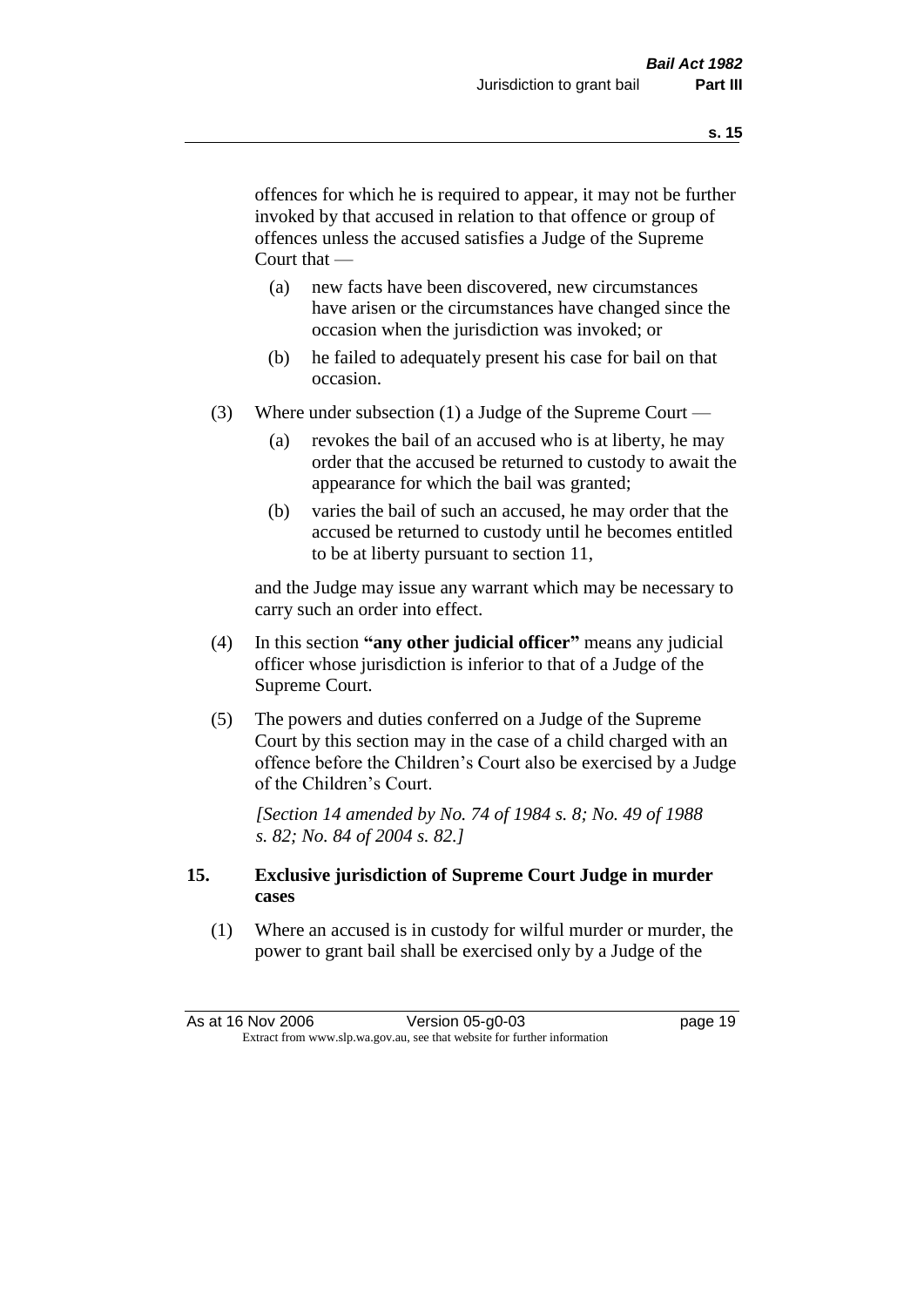Supreme Court, or in the case of an accused who is a child by a Judge of the Children's Court, except —

- (a) where section  $31(2)(d)$  applies; or
- (b) to the extent that the Court of Appeal exercises its powers under Part A of Schedule 1.
- *[(2) repealed]*

*[Section 15 amended by No. 52 of 1984 s. 35; No. 74 of 1984 s. 9; No. 49 of 1988 s. 83; No. 70 of 1988 s. 45; No. 45 of 1993 s. 12; No. 45 of 2004 s. 28(4) ; No. 84 of 2004 s. 82.]* 

# **16. Bail of person arrested on warrant**

- (1) Subject to sections 14 and 15 where the arrest of an accused for an offence is made pursuant to a warrant he shall not be granted bail before he is brought before a court or judicial officer as commanded by the warrant, except by a justice acting in terms of section  $6(2)(b)$ .
- (2) Notwithstanding subsection (1) or any other provision of this Act, an accused who has been arrested pursuant to a warrant —
	- (a) issued under section 56; or
	- (b) issued under the *Criminal Procedure Act 2004* for an offence against section 51(1) or (2),

shall not have a right to have his case for bail considered, and shall not be granted bail, before he is brought before the court as commanded by the warrant.

*[Section 16 amended by No. 59 of 2004 s. 141; No. 84 of 2004 s. 11 and 82.]*

# **16A. Restrictions on powers of authorised officers and justices in certain cases**

(1) Where this section applies to a person who has been arrested for an offence jurisdiction does not arise under section 13 until the person is brought before —

page 20 **Version 05-g0-03** As at 16 Nov 2006 Extract from www.slp.wa.gov.au, see that website for further information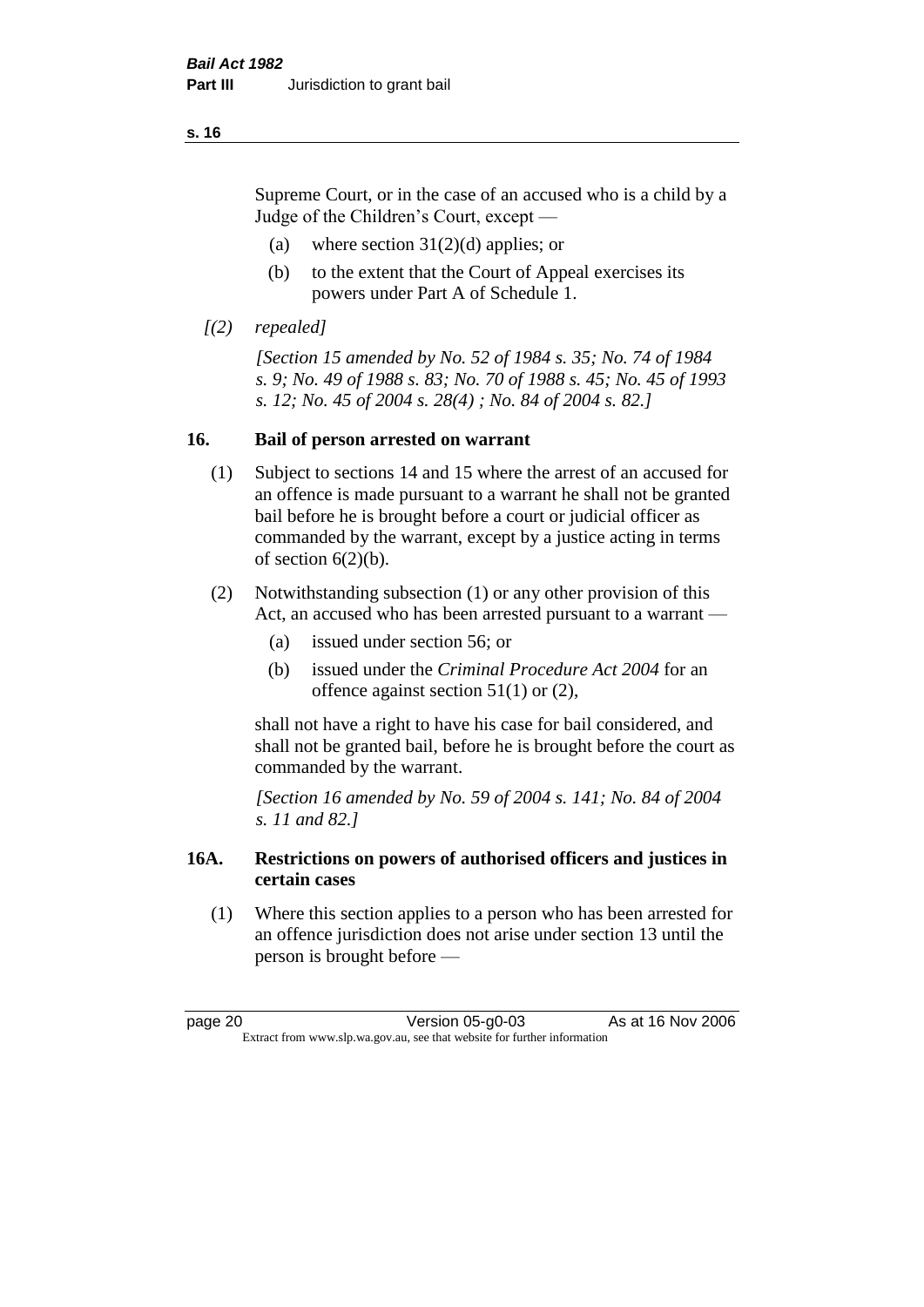- (a) a court constituted by or so as to include a magistrate; or
- (b) where section 15 applies, a Judge of the Supreme Court or a Judge of the Children's Court as the case may require.
- (2) This section applies where
	- (a) a person has been arrested in an urban area for a serious offence; and
	- (b) the serious offence is alleged to have been committed while the accused was —
		- (i) on bail for; or
		- (ii) at liberty under an early release order made in respect of,

another serious offence.

- (3) This section also applies where a person has been arrested in an urban area for an offence against section 61(1) of the *Restraining Orders Act 1997* (which creates offences for breaches of violence restraining orders).
- $(4)$  In this section —

**"urban area"** means —

- (a) the metropolitan region as defined in the *Planning and Development Act 2005* and any prescribed area that adjoins that region; and
- (b) any other prescribed area of the State, being the whole or part of, or an area adjoining, a local government district under the *Local Government Act 1995* that is designated under that Act as a city or a town.

*[Section 16A inserted by No. 54 of 1998 s. 6(1); amended by No. 38 of 2004 s. 59; No. 84 of 2004 s. 82; No. 38 of 2005 s. 15.]*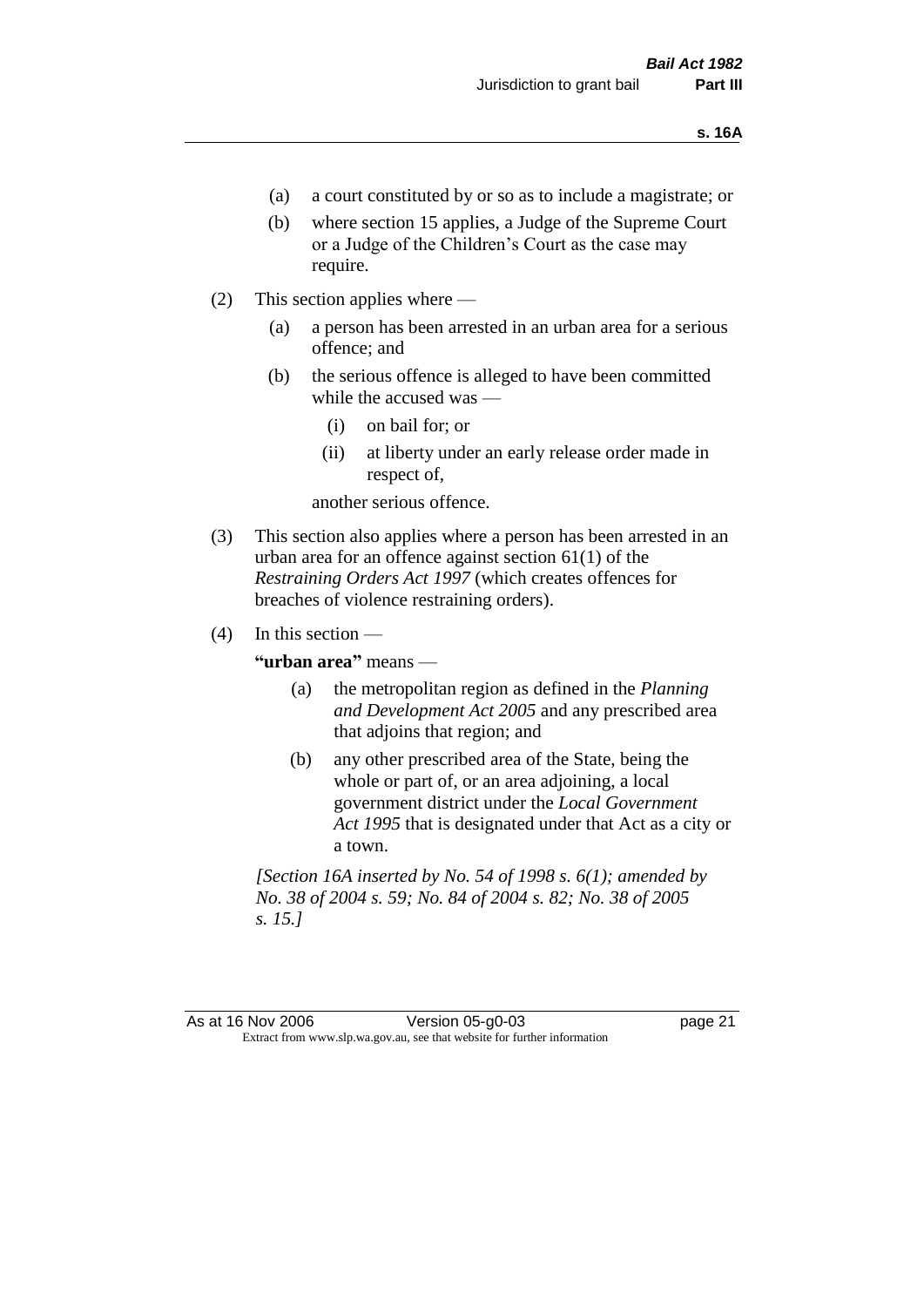| ×<br>. . |  |
|----------|--|
|----------|--|

#### **17. Conditions which may be imposed**

- (1) A judicial officer or authorised officer may impose conditions on a grant of bail only to the extent that he is authorised to do so by clause 2(3)(c) of Part C and Part D of Schedule 1.
- (2) Conditions imposed on a grant of bail shall not be any more onerous on the accused than the judicial officer or authorised officer considers is required in the public interest having regard to the nature of the offence for which the accused is in custody and the circumstances of the accused.

*[Section 17 amended by No. 45 of 1993 s. 8 and 12; No. 84 of 2004 s. 82.]* 

### **17A. Further provisions as to responsible person's undertaking (Schedule 1 Part C clause 2)**

- (1) Where this section applies, an authorised police officer may
	- (a) cancel an undertaking of the kind described in clause 2(3)(c) of Part C of Schedule 1;
	- (b) approve of another person as a responsible person within the meaning in that clause; and
	- (c) detain the accused or order his detention until the person so approved enters into an undertaking of the kind mentioned in paragraph (a).
- (2) Subsection (1) applies where
	- (a) a person has entered into an undertaking referred to in paragraph (a) of that subsection;
	- (b) a judicial officer when granting bail ordered that the person may under this section be released from the undertaking by an authorised police officer; and
	- (c) the person wishes to be so released.
- (3) A police officer may, for the purpose of the exercise of the powers in subsection (1), take into custody a child accused who has been released on bail.

page 22 Version 05-g0-03 As at 16 Nov 2006 Extract from www.slp.wa.gov.au, see that website for further information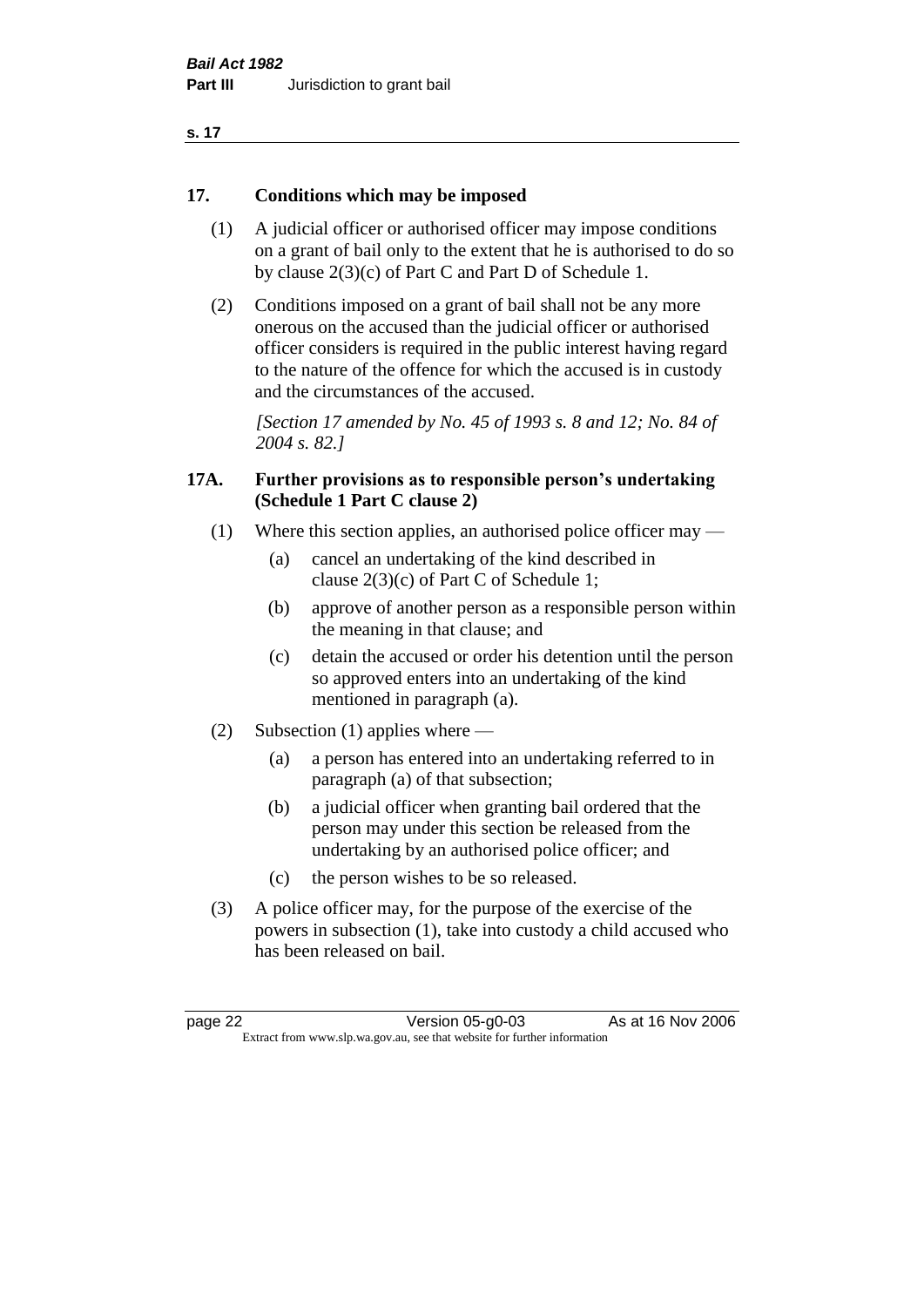- (4) If the police officer is not an authorised police officer he shall, as soon as is practicable, bring the accused before an authorised police officer for the purpose referred to in subsection (3).
- (5) After an undertaking has been entered into as mentioned in subsection  $(1)(c)$ , the accused, subject to this Act, has a right to be at liberty until he is required to appear before a court.

*[Section 17A inserted by No. 45 of 1993 s. 9; amended by No. 84 of 2004 s. 82.]* 

# **18. Police officer may dispense with bail in certain cases upon deposit of cash**

- (1) Except where section 16 applies, an authorised police officer may, in accordance with this section, dispense with the requirement for bail for an appearance in court by an accused for a prescribed simple offence.
- (2) Before an authorised police officer dispenses with the requirement for bail under this section, he shall —
	- (a) give to the accused a notice in the prescribed form specifying the time and place at which he is to appear to be dealt with for the offence and setting out the effect of section  $19(1)$  and  $(2)$ ;
	- (b) fix an amount in cash, not exceeding the amount prescribed for that offence, which the accused shall deposit as security for his appearance at that time and place; and
	- (c) receive the amount of such deposit and an acknowledgment from the accused that he has been given the notice provided for by paragraph (a).
- (3) Where the requirement for bail is dispensed with under this section, the accused has a right to be at liberty, subject to any requirement that he be in custody for some other offence or reason, until he is required to appear before a court for the offence.
- (4) In any proceedings production of a document purporting to be the acknowledgment referred to in subsection  $(2)(c)$  and of a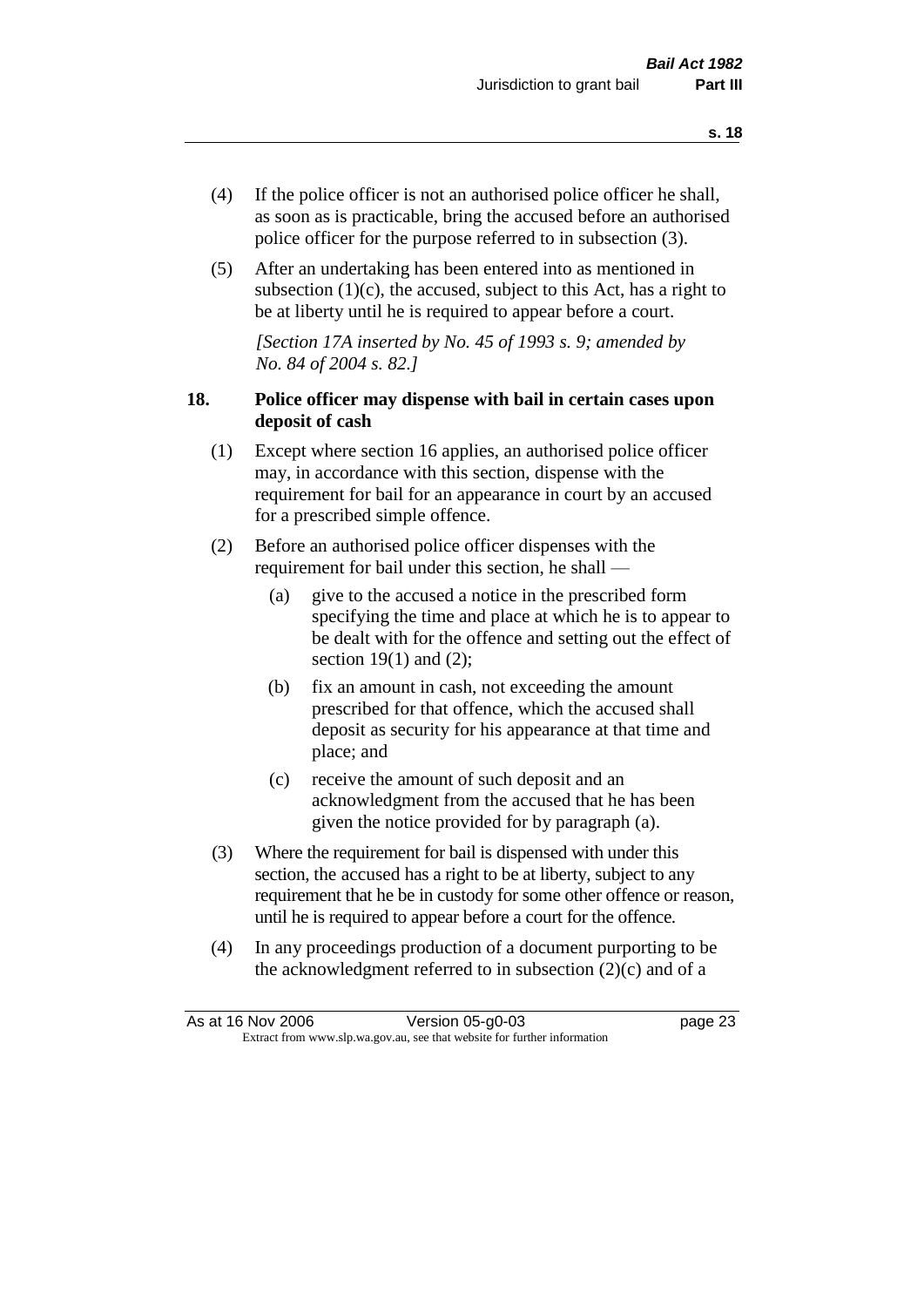copy of the notice referred to in subsection (2)(a) shall be evidence that subsection (2) has been complied with and of the contents of such notice.

*[Section 18 amended by No. 15 of 1988 s. 8; No. 84 of 2004 s. 82.]* 

# **19. Return or application of deposit where bail dispensed with**

- (1) If an accused appears at the time and place notified to him under section  $18(2)(a)$ , or at a time to which the proceedings are adjourned as mentioned in subsection (3), he is entitled to have his deposit refunded to him, but, notwithstanding the foregoing, the court may order that the deposit be applied wholly or partly in or towards payment of any sum of money ordered to be paid in respect of the commission of the offence, or may direct that it be retained as mentioned in subsection (3).
- (2) If an accused fails to appear as mentioned in subsection (1), he does not commit an offence against section 51 but the court shall, if it is satisfied that section 18(2)(a) has been complied with, and whether or not the accused is convicted of the offence for which the appearance was required, order —
	- (a) that the deposit be applied wholly or partly in or towards payment of any sum of money ordered to be paid in respect of the commission of that offence (but without prejudice to the recovery of any balance remaining unpaid); and
	- (b) subject to subsection (3), that so much (if any) of the deposit as is not thereby disposed of be paid to the State.
- (3) If at the time notified to the accused under section 18(2)(a) the proceedings are adjourned or are thereafter further adjourned, whether or not the accused appears, the court may, instead of granting bail to him, from time to time so long as the accused remains unconvicted dispense with the requirement for bail as provided in section 18(1) and (2) and, notwithstanding section  $18(2)(c)$  or subsection  $(2)(b)$ , direct that the amount

**s. 19**

page 24 Version 05-g0-03 As at 16 Nov 2006 Extract from www.slp.wa.gov.au, see that website for further information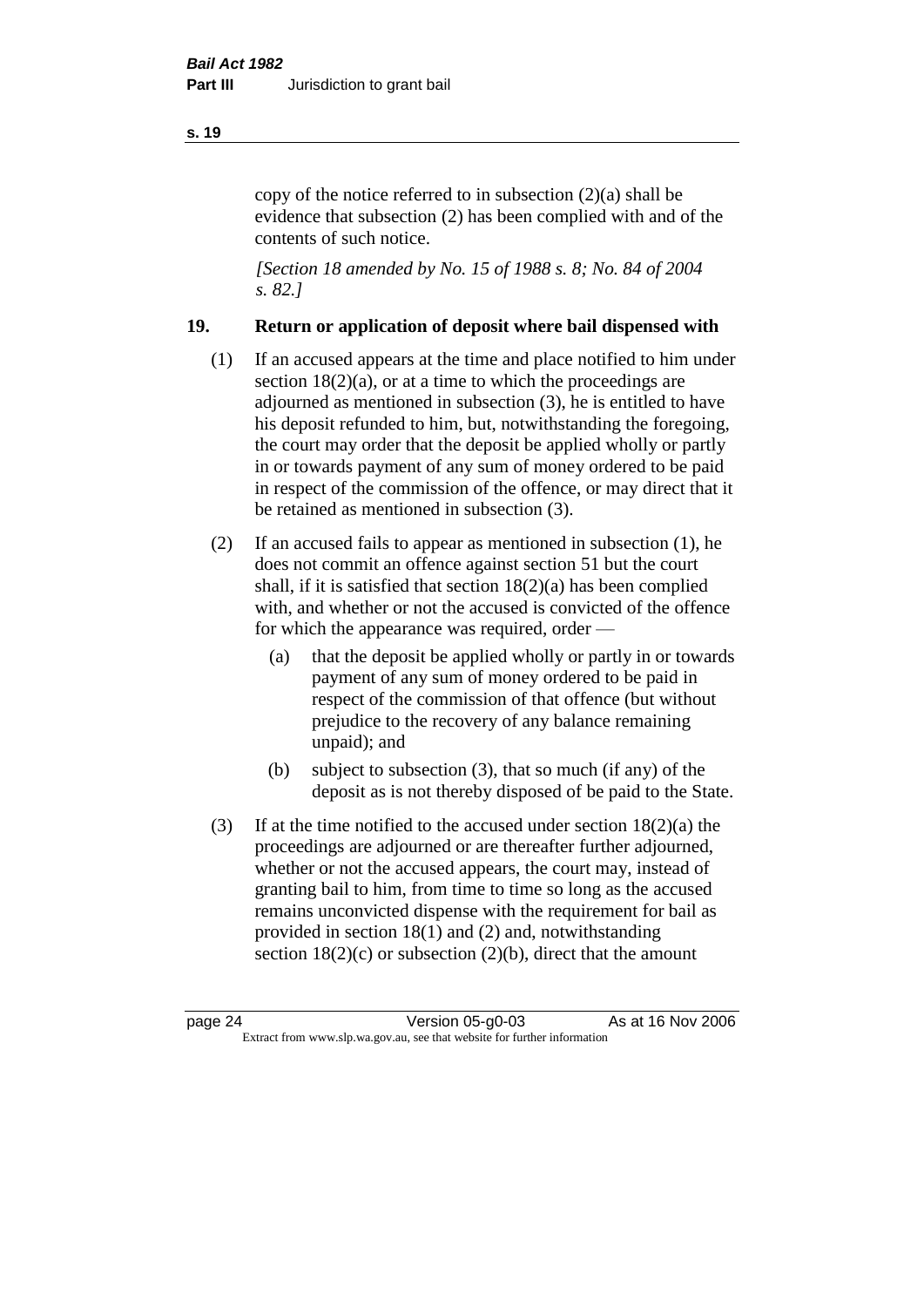already deposited be retained as security for any further appearance.

(4) Where under subsection (3) proceedings are adjourned in the absence of the accused, the notice required by section 18(2)(a) may, notwithstanding that paragraph, be sent to the accused by the registrar of the court, and section  $32(1)$ ,  $(2)$  and  $(3)$  shall apply to the notice and proof of receipt thereof.

*[Section 19 amended by No. 65 of 2003 s. 121(3); No. 59 of 2004 s. 141; No. 84 of 2004 s. 82.]*

As at 16 Nov 2006 Version 05-g0-03 Page 25 Extract from www.slp.wa.gov.au, see that website for further information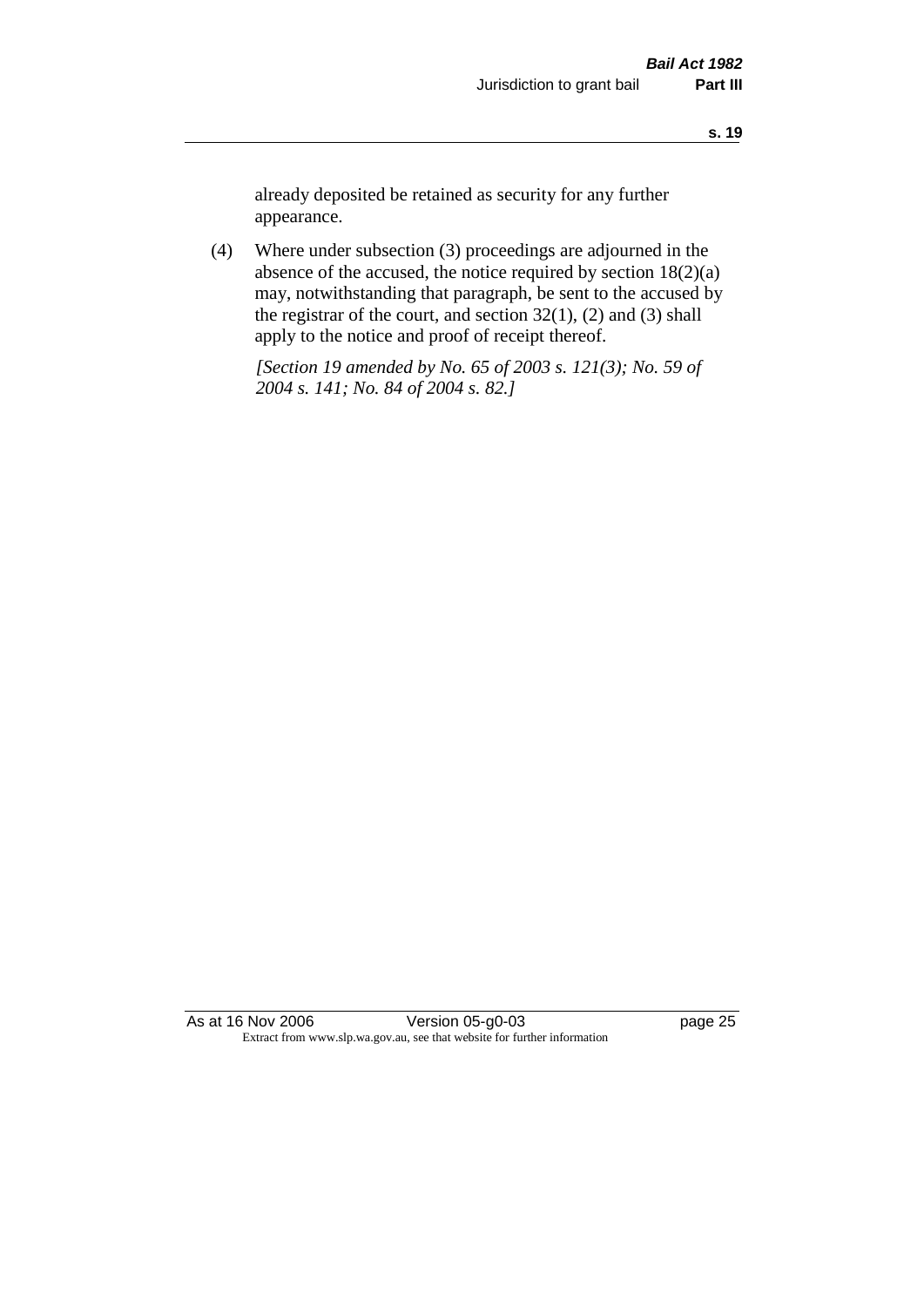# **Part IV — Hearing of case for bail, parties, and evidence**

# **20. Power to consider bail** *in camera* **and to prohibit publication**

- (1) On the consideration by a judicial officer of a case for bail of an accused who is charged with an offence triable by jury, the judicial officer may, to avoid prejudice to either party, exercise the powers described in subsection (2), but shall only exercise the power in paragraph (b) thereof if he considers that the exercise of the power in paragraph (a) is not, on its own, likely to be sufficient to avoid prejudice.
- (2) The powers referred to in subsection (1) are to order
	- (a) that no report, or summary, of any statement, or of any specified statement, made or furnished at the hearing shall be published by any means;
	- (b) that the bail application be heard *in camera*.
- (3) Where an order is made under subsection (2)(a), no report, or summary, of any statement referred to in that paragraph shall be published by any means —
	- (a) if the offence is one that may be tried on indictment, before a court decides that it is to be tried on indictment;
	- (b) if the accused is discharged from further proceedings upon the prosecution notice or indictment brought against him for the offence, before he is so discharged; or
	- (c) if the accused is tried on indictment for the offence, before the trial is ended.
- (4) A person who, except with lawful excuse, fails to comply with an order made under this section commits an offence.

Penalty: \$1 000.

*[Section 20 amended by No. 50 of 2003 s. 37(2); No. 4 of 2004 s. 58; No. 84 of 2004 s. 11 and 82.]*

page 26 Version 05-g0-03 As at 16 Nov 2006 Extract from www.slp.wa.gov.au, see that website for further information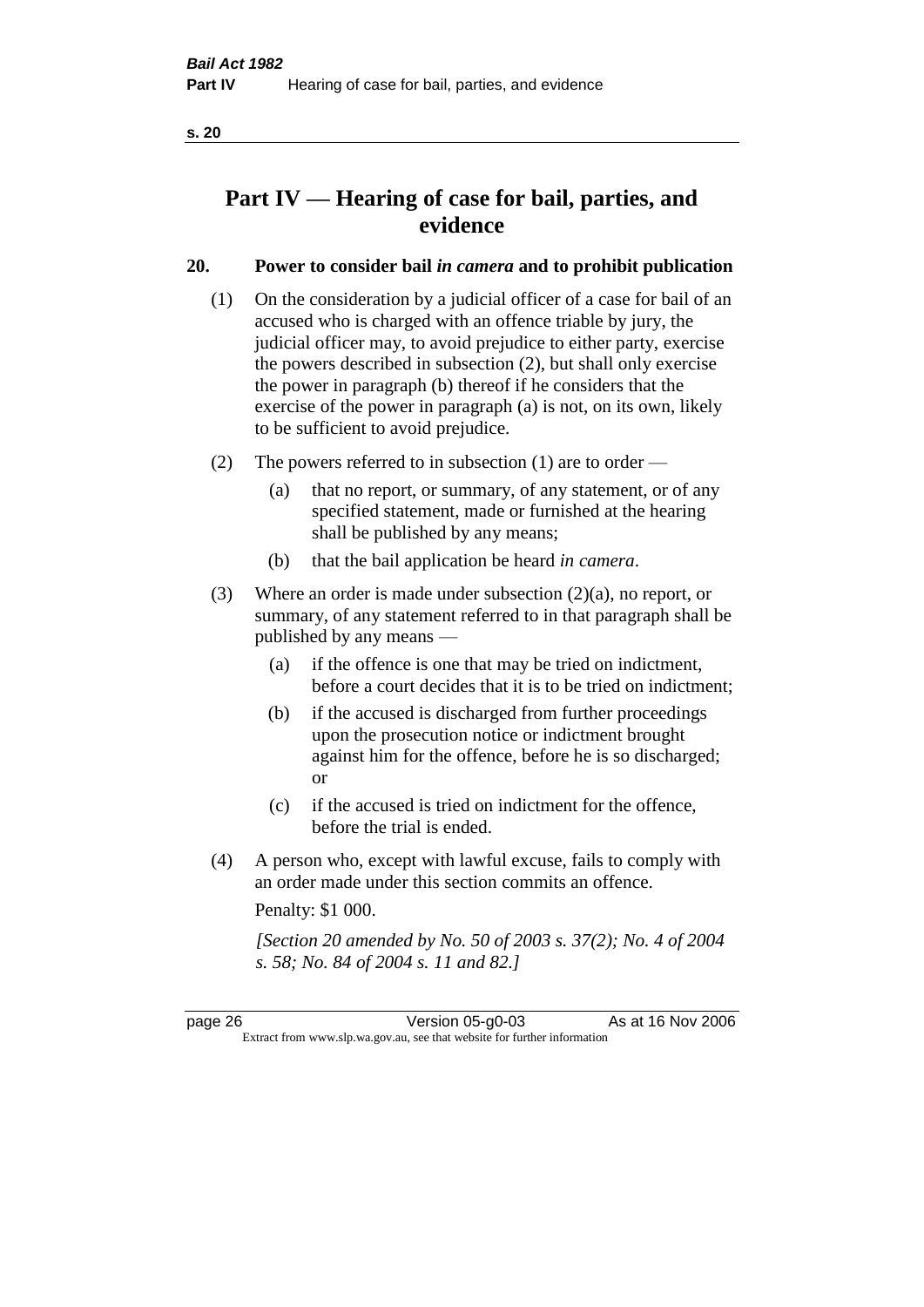# **21. Parties**

- (1) The parties to proceedings on a case for bail are the prosecutor and the accused and, subject to subsection (2), no other person shall be a party to, or be represented at, the proceedings.
- (2) Nothing in subsection (1) affects the right of
	- (a) the Attorney General to apply for leave, or be an appellant, under Part 2 of the *Criminal Appeals Act 2004*;
	- (b) the State Solicitor or the Deputy Director of Public Prosecutions (Commonwealth) to receive notice and be heard under section 7A(2); or
	- (c) an officer referred to in section 33 of the *Children's Court of Western Australia Act 1988* to be present at and participate in proceedings concerning a child under that section.

*[Section 21 amended by No. 15 of 1988 s. 9; No. 49 of 1988 s. 84; No. 33 of 1989 s. 18; No. 31 of 1993 s. 7; No. 65 of 2003 s. 88(3); No. 59 of 2004 s. 141; No. 84 of 2004 s. 11 and 82.]* 

#### **22. Evidence**

A judicial officer or authorised person may in considering any case for bail receive and take into account such information as he thinks fit whether or not the same would normally be admissible in a court of law.

#### **23. Accused not bound to supply information**

An accused is not obliged to complete, or furnish information for, the prescribed form referred to in section  $8(1)(b)$ , or for any revision thereof, or to furnish any information, whether on oath or otherwise, for the purpose of having his case for bail considered.

*[Section 21 amended by No. 84 of 2004 s. 82.]*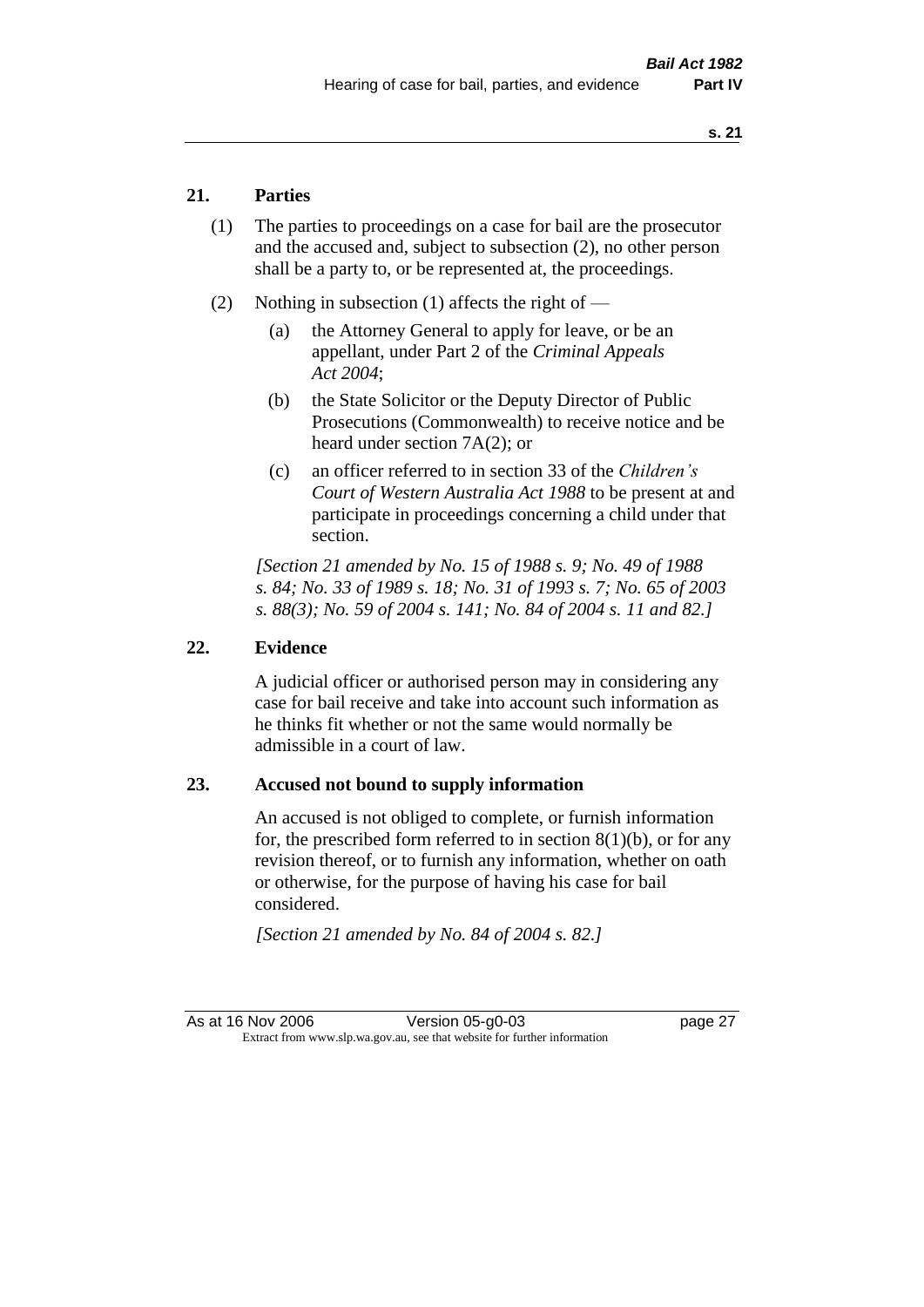| ۰, |  |
|----|--|
|    |  |

# **24. Information may be referred to police officer for verification or for report**

- (1) A judicial officer or authorised officer who is called upon to consider a case for bail may —
	- (a) request that any information placed before the judicial officer or authorised officer by the accused for the purposes of the case be verified by a police officer, and to that end may refer to a police officer the prescribed form mentioned in section 8(1)(b), after it has been completed or revised;
	- (b) request that a report on any matter mentioned in Part C of Schedule 1, so far as it applies to an accused whose case is being or to be considered, be made by a police officer.
- (2) Where a reference or request is made under subsection (1) a police officer shall, as soon as is practicable —
	- (a) make a report to the judicial officer or the authorised officer accordingly; and
	- (b) furnish a copy of the report to the accused or his solicitor or counsel.

*[Section 24 inserted by No. 61 of 1990 s. 6; amended by No. 45 of 1993 s. 12; No. 84 of 2004 s. 11 and 82.]* 

### **24A. Information may be referred to community corrections officer for verification or for report**

- (1) A judicial officer who is called upon to consider a case for bail may refer to a community corrections officer any matter referred to in section 24(1) and may request a community corrections officer to do any matter referred to in that section.
- (2) A judicial officer who is called upon to consider a case for bail and who desires to impose a home detention condition as a condition on a grant of bail, shall request that a report be made

**s. 24**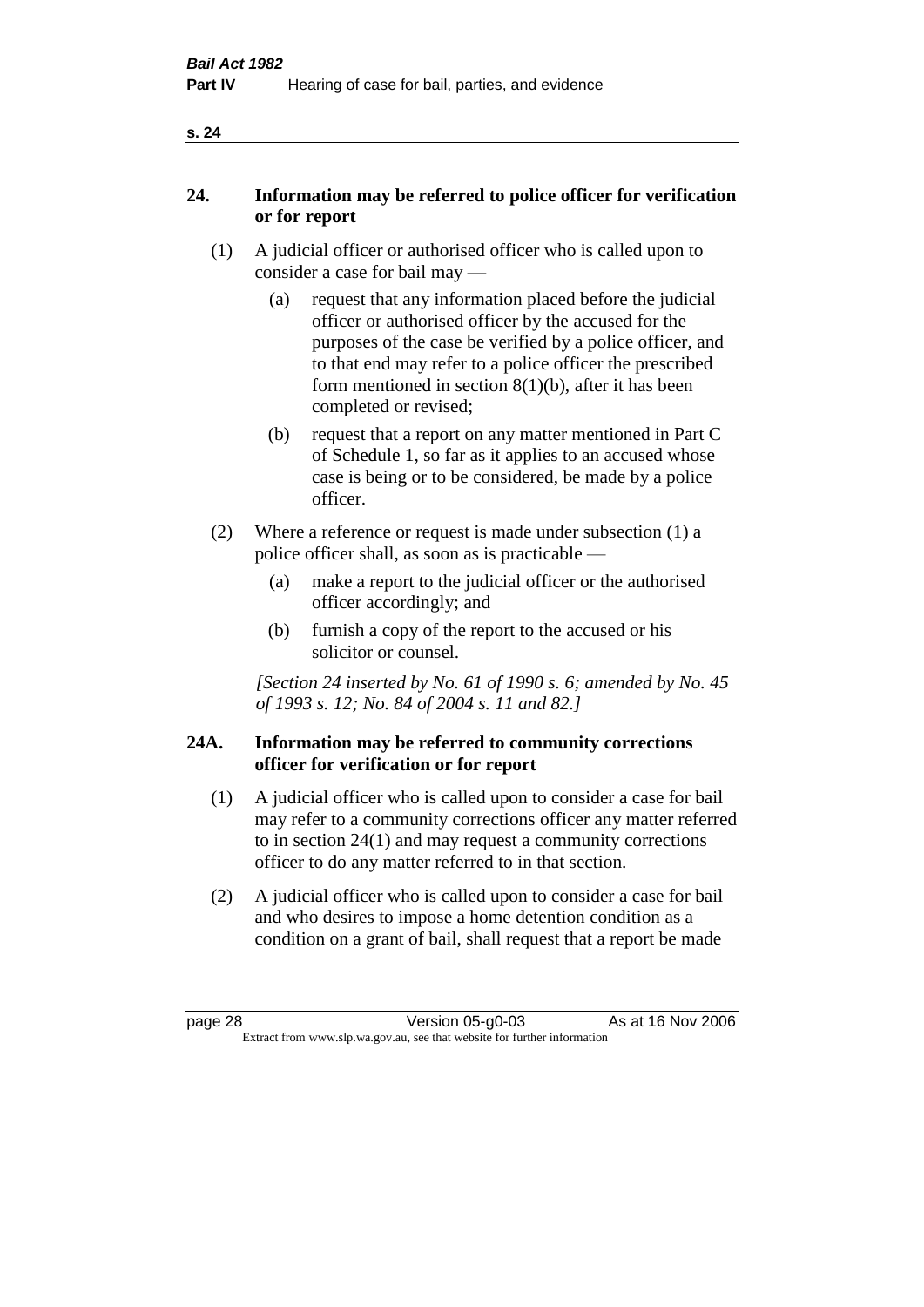by a community corrections officer about the suitability of the accused to be subject to a home detention condition.

- (3) Where a reference or a request is made under subsection (1) or a report is requested under subsection (2) a community corrections officer shall, as soon as is practicable, make a report to the judicial officer and, at the discretion of the judicial officer, copies may be made available to the prosecution or to the accused or his solicitor or counsel.
- (4) Where a community corrections officer makes a report that an accused is suitable to be subject to a home detention condition, the officer shall annex to the report and provide to the accused or his solicitor or counsel, a list of those conditions in rules made under section 50L that may be applied to the accused by the CEO (Justice) while the accused is subject to the home detention condition.

*[Section 24A inserted by No. 61 of 1990 s. 7; amended by No. 31 of 1993 s. 9; No. 84 of 2004 s. 11 and 82.]* 

## **25. Protection of accused as to information given for bail purposes**

A statement made by an accused to a judicial officer or authorised officer for the purpose of a decision whether bail should be granted to him for any appearance in court for an offence shall not be admissible in evidence against him at his trial for that offence.

*[Section 25 amended by No. 84 of 2004 s. 82.]* 

### **26. Record of decision and reasons**

- (1) A bail record form shall be completed by an authorised officer or a justice if he —
	- (a) refuses to grant bail to an accused;
	- (b) grants bail to an accused in the circumstances referred to in clause 3 of Part B of Schedule 1; or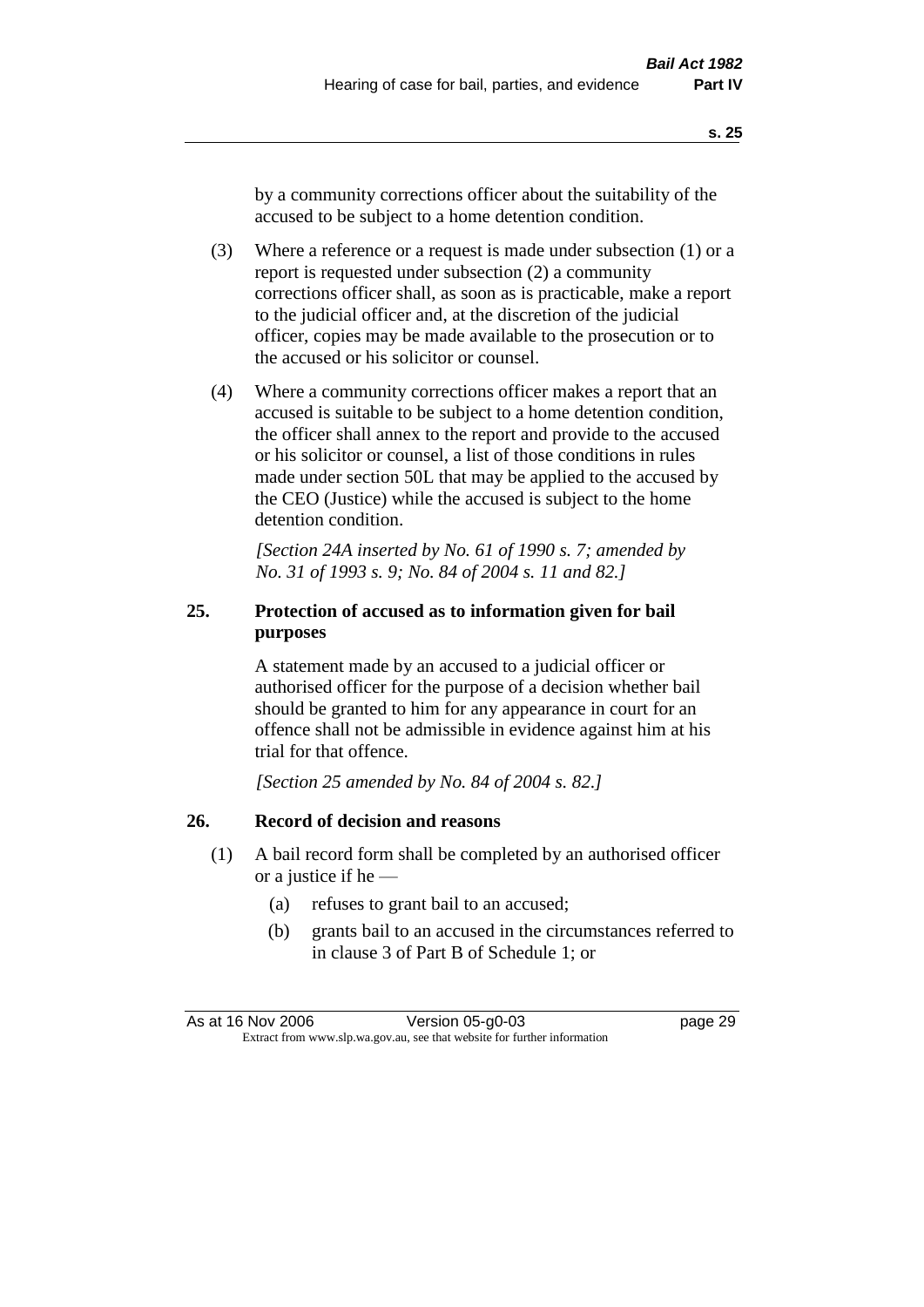**s. 27**

- (c) imposes any condition on a grant of bail and it appears to him that the accused is dissatisfied with the condition.
- (2) Where a judicial officer, other than a justice
	- (a) refuses to grant bail to an accused; or
	- (b) imposes any condition on a grant of bail and it appears to him that the accused is dissatisfied with the condition,

a record of the decision and of the reasons therefor shall be made.

- (3) The accused, the prosecutor or an intending prosecutor shall be entitled, upon request, to be furnished with a copy of the bail record form or, where subsection (2) applies, of the record made.
- (4) For the purposes of this section
	- (a) references to a justice do not include a magistrate or a Judge of the District Court or the Supreme Court or the Children's Court who is a justice; and
	- (b) a bail record form is a prescribed form designed to contain a summary of the matters relevant to the decision as to the bail of an accused, including those matters set out in Part C of Schedule 1, the decision made, and the reasons for the decision.

*[Section 26 inserted by No. 15 of 1988 s. 10; amended by No. 49 of 1988 s. 85; No. 45 of 1993 s. 12; No. 59 of 2004 s. 141; No. 84 of 2004 s. 82.]* 

# **27. Transmission of relevant papers to court**

(1) An authorised officer and a judicial officer who consider an accused's case for bail for an appearance for an offence, an authorised police officer who dispenses with bail under section 18, and a person before whom a bail undertaking or a surety undertaking is entered into shall ensure that the relevant papers are sent as soon as is practicable, to the court before which the accused is required to appear.

| page 30 | Version 05-g0-03                                                         | As at 16 Nov 2006 |
|---------|--------------------------------------------------------------------------|-------------------|
|         | Extract from www.slp.wa.gov.au, see that website for further information |                   |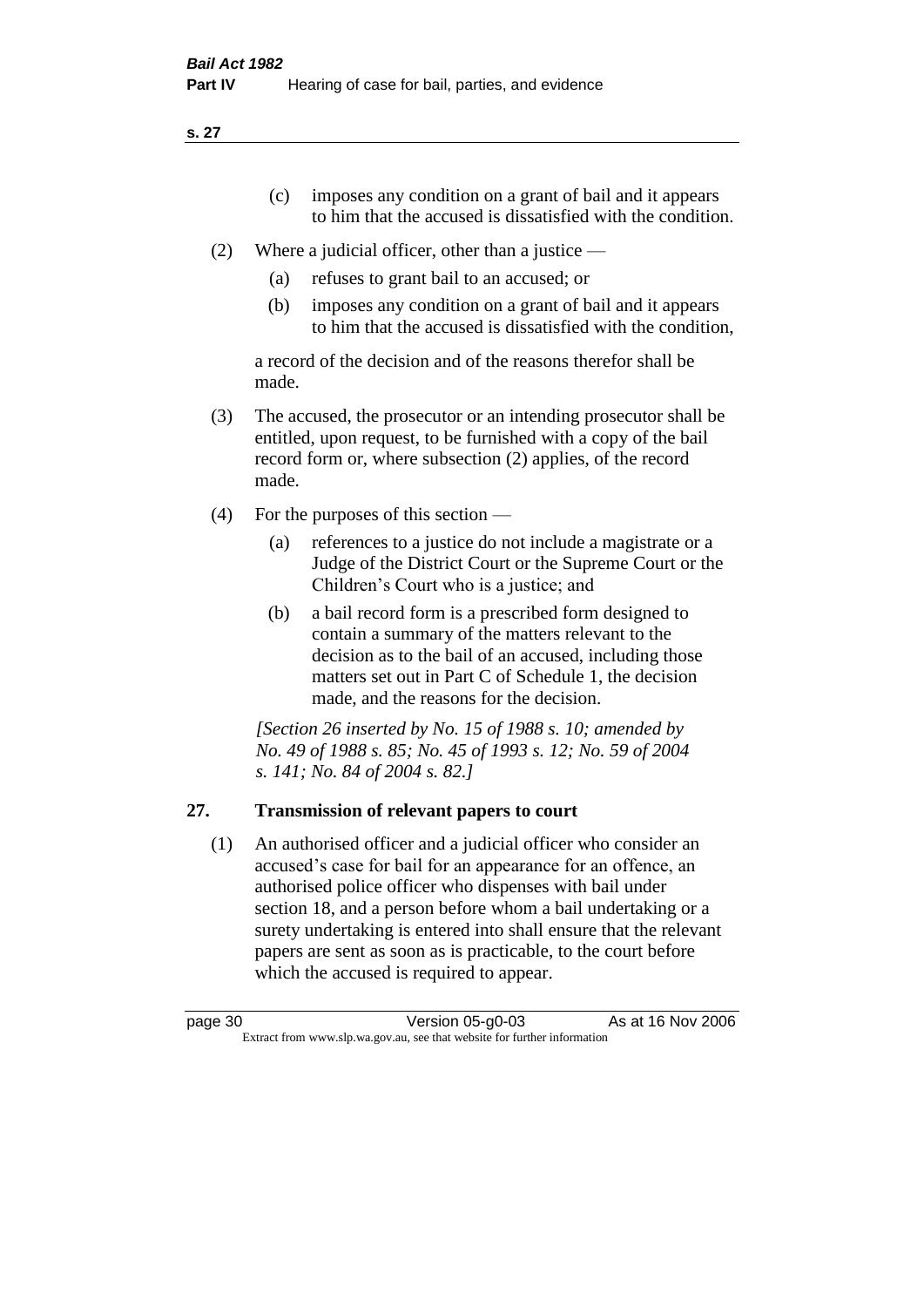(2) In subsection (1) **"the relevant papers"** in relation to any particular officer or person means such papers as are prescribed to be sent by that officer or person.

*[Section 27 amended by No. 84 of 2004 s. 82.]* 

# **27A. Transmission of papers to CEO (Justice)**

A judicial officer who grants bail subject to a home detention condition shall ensure that a copy of the bail record form and of the bail undertaking are sent as soon as is practicable to the CEO (Justice).

*[Section 27A inserted by No. 61 of 1990 s. 8; amended by No. 31 of 1993 s. 9.]* 

As at 16 Nov 2006 Version 05-g0-03 Page 31 Extract from www.slp.wa.gov.au, see that website for further information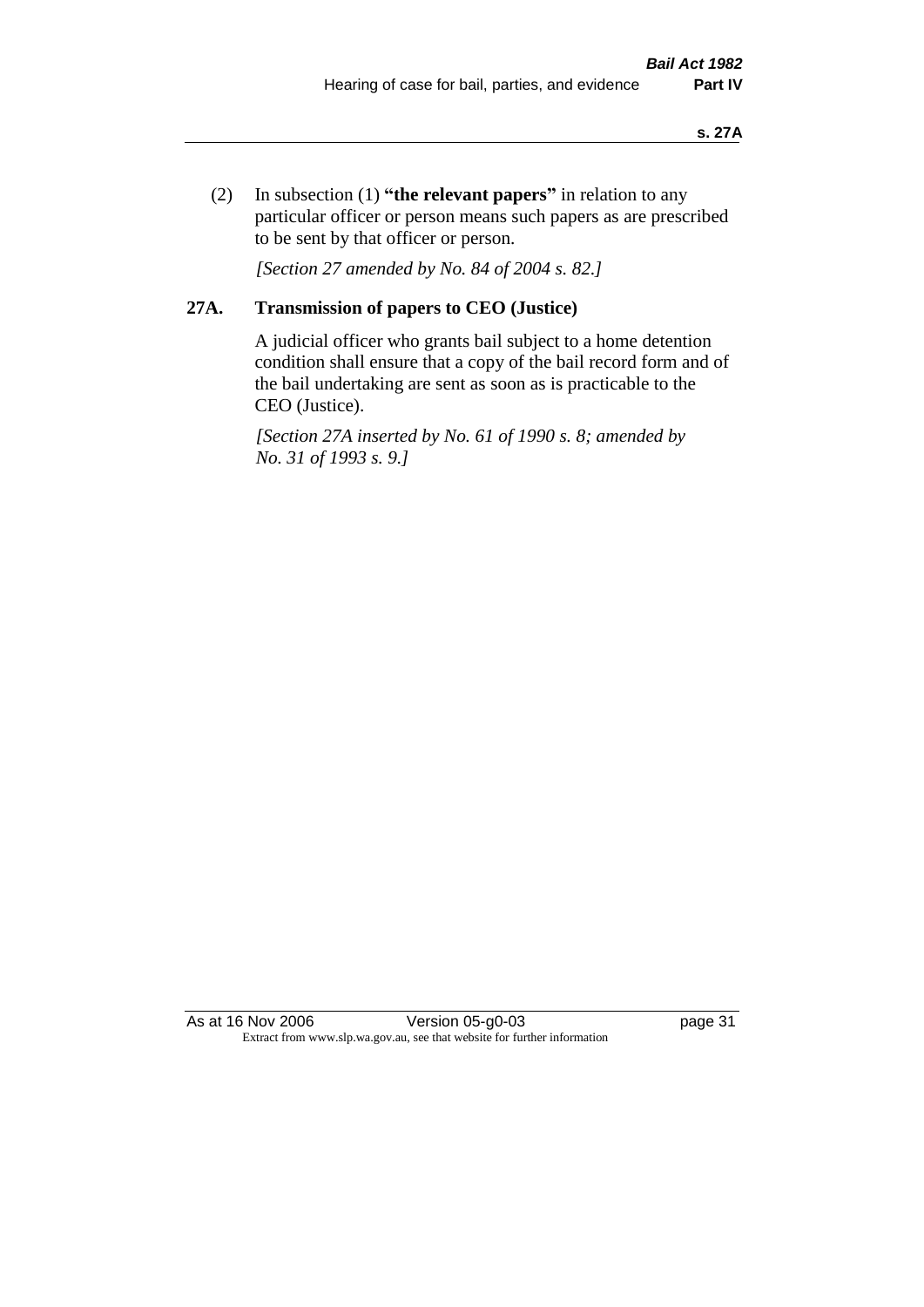**s. 28**

# **Part V — Bail undertakings**

## **28. Bail undertaking**

- (1) A person shall not be released on bail for an appearance in court unless he has entered into a bail undertaking for that appearance or is deemed to have done so under section 31(3).
- (2) A bail undertaking is an undertaking in writing by an accused in the prescribed form —
	- (a) that he will appear at a time and place specified, or deemed by section 31(3) to be specified, in the undertaking;
	- (b) that if he fails to appear at that time and place he will as soon as is practicable —
		- (i) notify the registrar of the court at which he is required to appear of the cause of his failure; and
		- (ii) appear at that court when the court is sitting;
	- (c) that he will comply with such conditions as may be imposed on him under clause 2 of Part D of Schedule 1;
	- (d) that he will comply with any home detention condition which may be imposed as a condition on a grant of bail to him pursuant to clause 3 of Part D of Schedule 1,

and containing any agreement as to forfeiture of money by the accused which may be required pursuant to clause 1 of that Part.

- (3) A bail undertaking for any appearance may be entered into in respect of more than one offence.
- (4) The undertakings mentioned in subsection  $(2)(a)$  and (b) are, subject to section 34, enforceable under sections 51, 57 and 58.

*[Section 28 amended by No. 61 of 1990 s. 9; No. 45 of 1993 s. 12; No. 59 of 2004 s. 141; No. 84 of 2004 s. 82.]*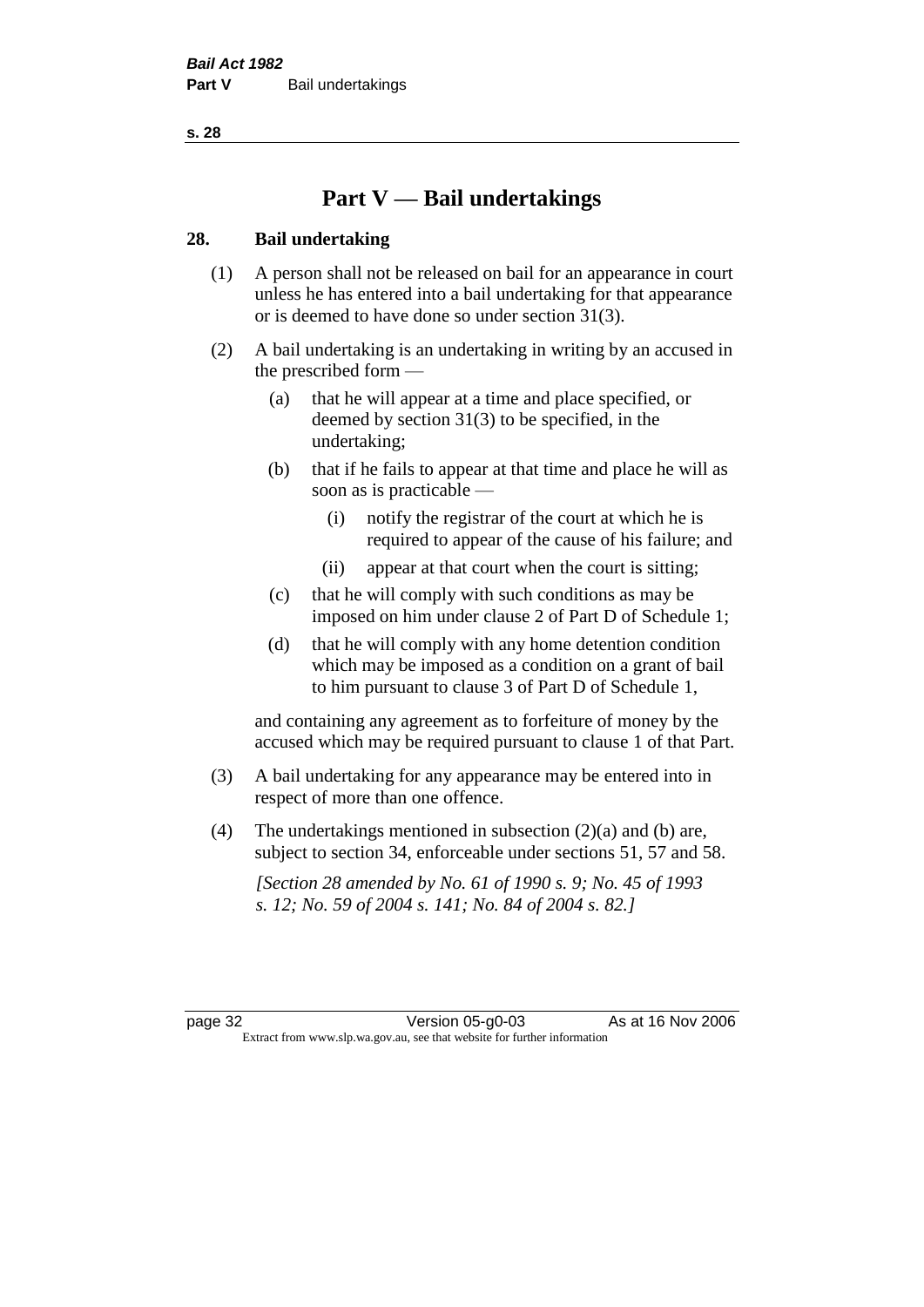#### **29. Before whom bail undertaking may be entered into**

A bail undertaking need not be entered into before the judicial officer or authorised officer who granted bail but may be entered into before any of the following persons —

- (a) a judicial officer;
- (b) the Principal Registrar or a Registrar of the Supreme Court;
- (c) the Registrar or a Deputy Registrar of the District Court;
- (d) a registrar of the Magistrates Court;
- (da) a registrar of the Children's Court;
- (e) a coroner's registrar within the meaning of the *Coroners Act 1996*;
- (f) an authorised police officer;
- (g) an associate of a Judge of the Supreme Court or of the District Court or of the Children's Court;
- (h) where the accused is in prison, any person for the time being in charge of the prison;
- (i) where the accused is a child, any authorised community services officer.

*[Section 29 amended by No. 15 of 1988 s. 11; No. 49 of 1988 s. 86; No. 2 of 1996 s. 61; No. 59 of 2004 s. 141; No. 84 of 2004 s. 82.]* 

#### **30. Duties of person before whom bail undertaking is entered into**

- (1) The person before whom a bail undertaking is to be entered into by an accused shall before it is entered into —
	- (a) (i) read the undertaking to the accused; or
		- (ii) be informed by the accused that the accused has read it; or
		- (iii) if necessary, have the undertaking translated to the accused;
		- and

As at 16 Nov 2006 Version 05-g0-03 page 33 Extract from www.slp.wa.gov.au, see that website for further information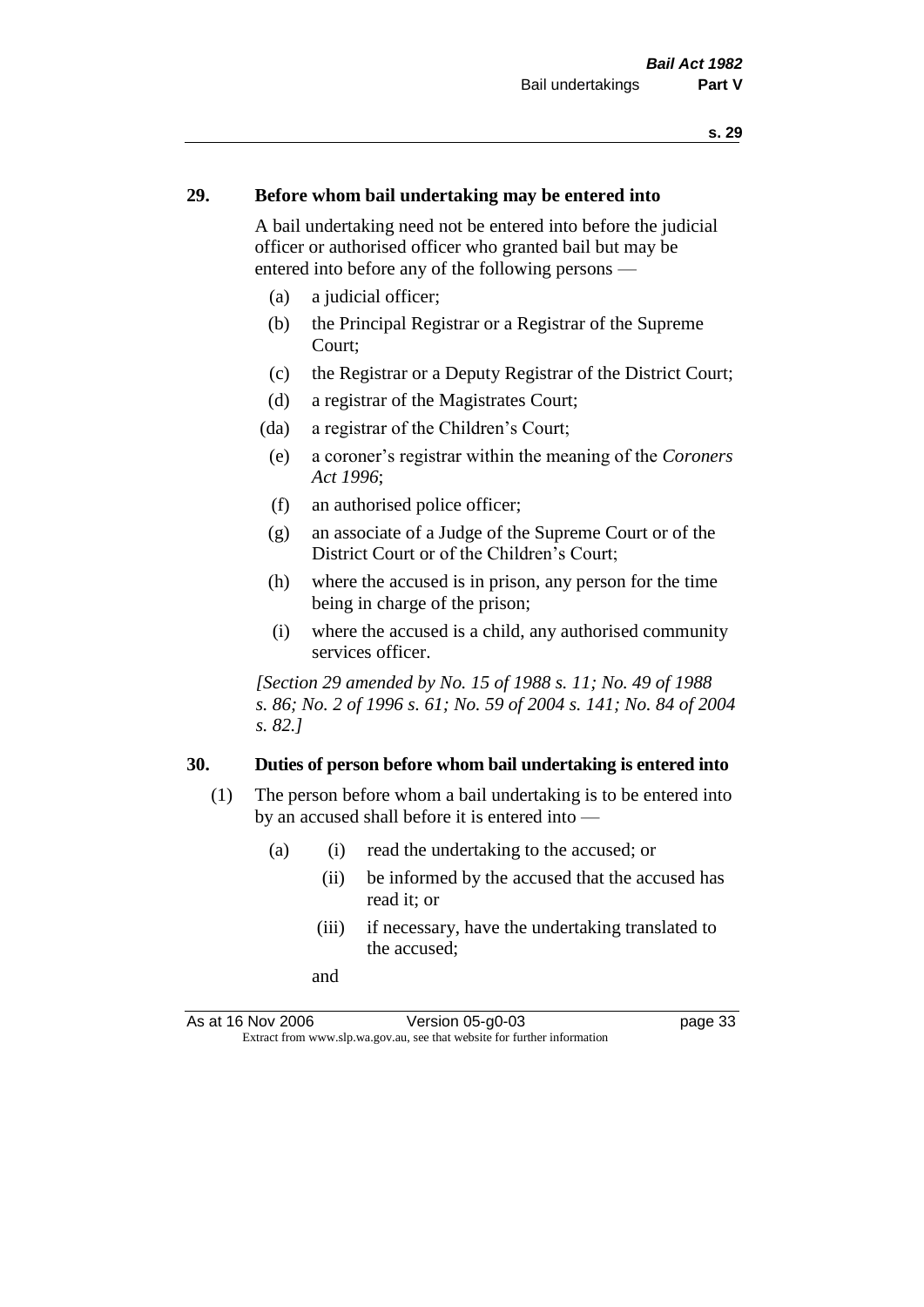(b) ensure that all conditions which are to be complied with before the release of the accused have been complied with.

- (2) The person before whom a bail undertaking is entered into by an accused shall give to him, or cause to be given to him —
	- (a) a copy of the bail undertaking as duly completed; and
	- (b) a notice in writing in the prescribed form showing
		- (i) his obligations pursuant to the undertaking; and
		- (ii) the consequences of his failure to comply with them.
- (3) The person before whom a bail undertaking is entered into by an accused shall enquire of the accused whether he requires the notice referred to in subsection (2)(b) to be read or translated to him and shall take such steps as are necessary to comply with any such requirement of the accused.

*[Section 30 inserted by No. 15 of 1988 s. 12; amended by No. 84 of 2004 s. 82.]* 

## **31. Different time and place for appearance may be substituted**

- (1) A different time or a different time and place may be substituted in accordance with this section for the time and place for appearance specified, or deemed by this section to be specified, in a bail undertaking.
- (2) A different time, or a different time and place, for the appearance by the accused may be substituted as mentioned in subsection  $(1)$  —
	- (a) upon an adjournment of proceedings at which the accused is present, by the judicial officer, if he has power to grant bail for that appearance, fixing a time and place for the resumed proceedings and notifying the accused orally thereof;
	- (b) upon an adjournment of proceedings from which the accused is absent for reasonable cause, by the judicial

page 34 Version 05-g0-03 As at 16 Nov 2006 Extract from www.slp.wa.gov.au, see that website for further information

**s. 31**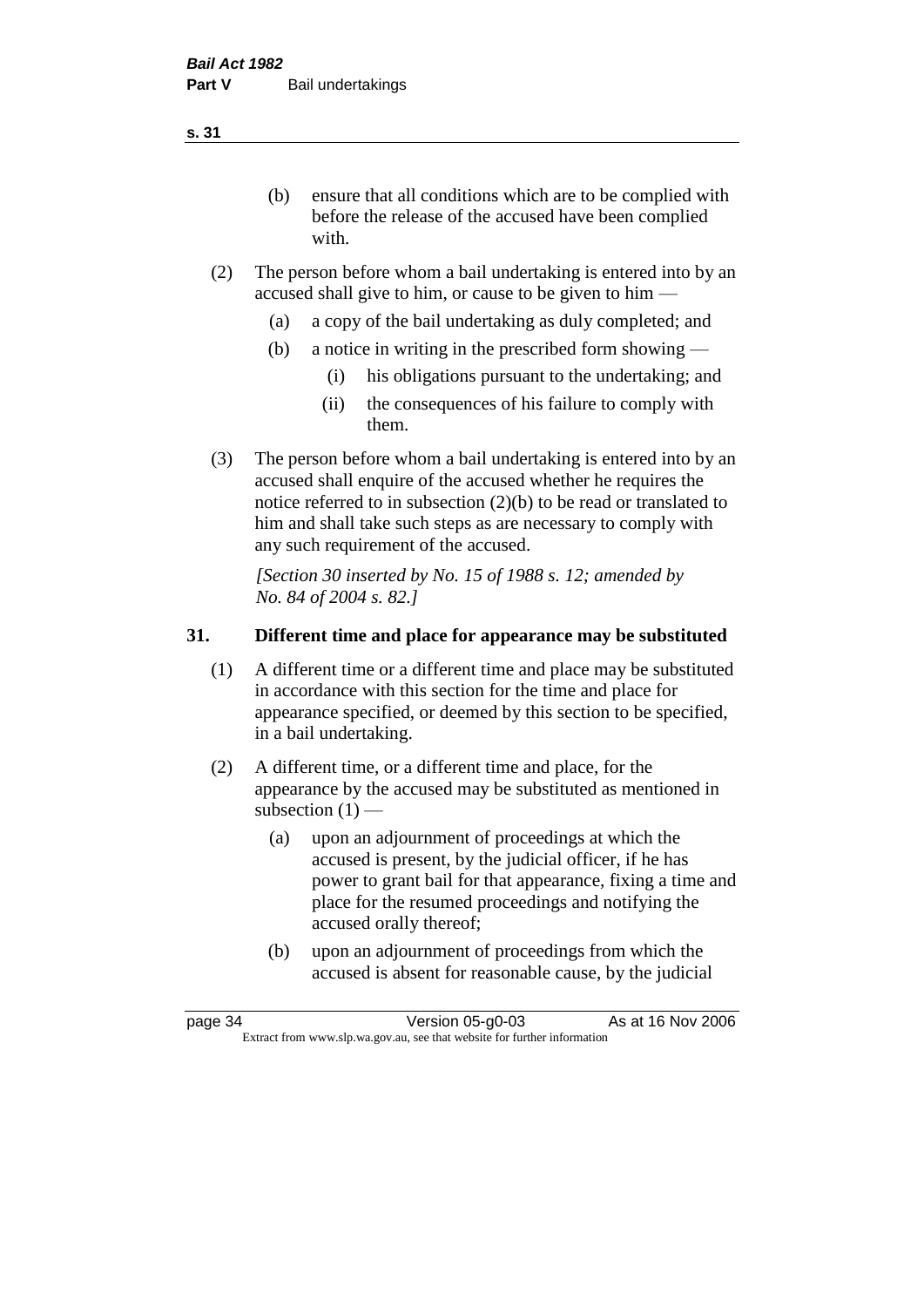officer, if he has power to grant bail for that appearance, fixing a time and place for the resumed proceedings and directing the registrar of the court to give written notice thereof to the accused;

- $(c)$  where
	- (i) a Judge of the Supreme Court or a Judge of the Children's Court has granted bail to an accused under section 15; and
	- (ii) a judicial officer, other than such a Judge, has committed the accused to the Supreme Court,

by a Judge of the Supreme Court notifying the accused orally, or directing the registrar of the court to give written notice to the accused of the time or time and place for the proceedings;

- $(d)$  where
	- (i) a Judge of the Supreme Court or a Judge of the Children's Court has granted bail to an accused under section 15;
	- *[(ii) deleted]*
	- (iii) the judicial officer is satisfied that there has been no material change in the facts or circumstances which applied on the grant of bail,

by the judicial officer notifying the accused orally, or directing the registrar of the court to give written notice to the accused, of the time or time and place for the resumed proceedings;

- (e) upon a committal to the Supreme Court or District Court, by a judicial officer, if he has power to grant bail for that appearance, fixing a specified day in a specified sitting or session of that court and directing the registrar of the court to give written notice thereof to the accused;
- (f) where an accused has been committed for trial in the Supreme Court or the District Court in a specified sitting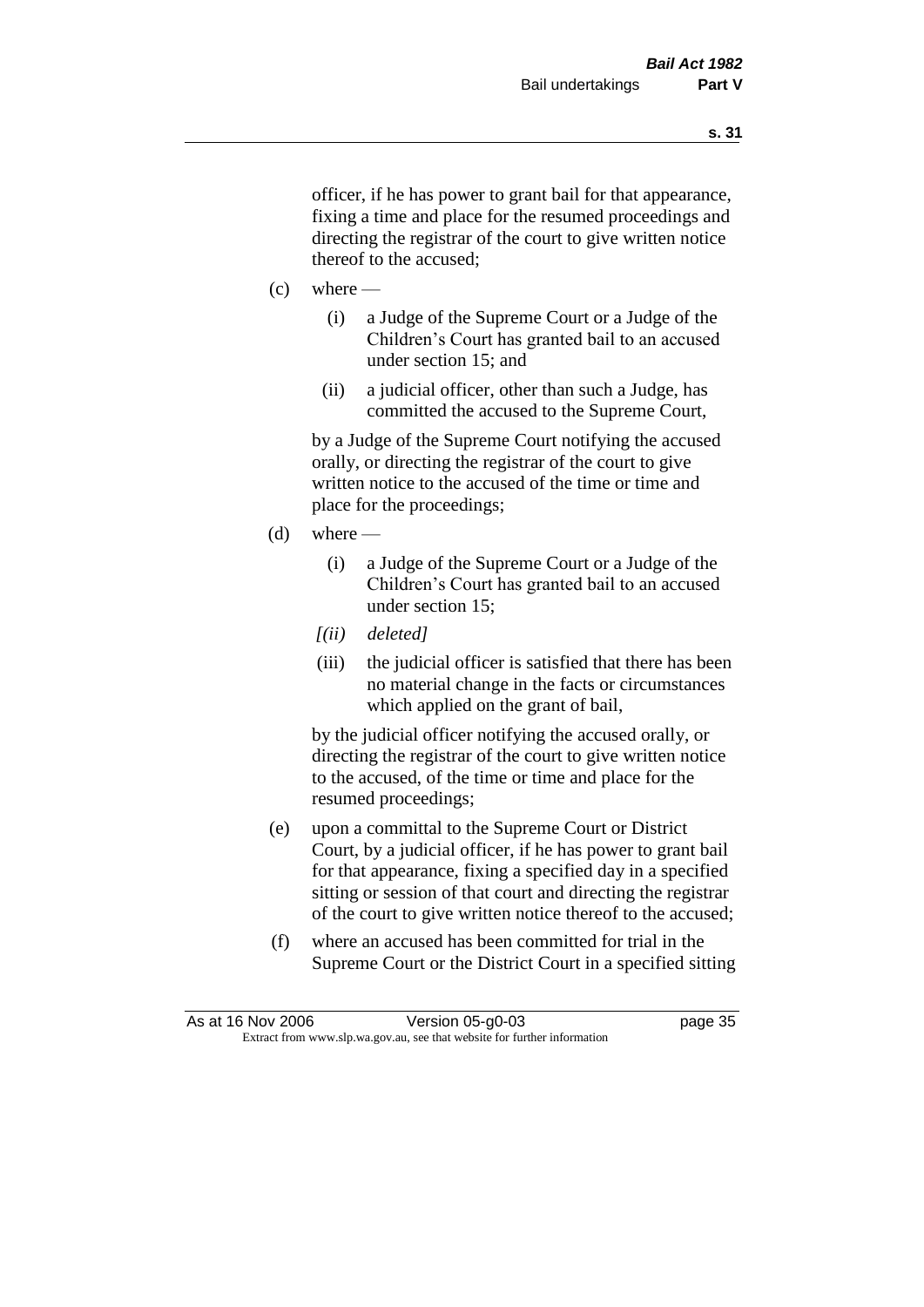or session thereof or on a specified day in a specified sitting or session thereof, by an officer of the court fixing a time for the trial in that sitting or session and giving written notice thereof to the accused;

- (g) if the parties agree to a different time or a different time and place for the proceedings, by an officer of the court giving written notice thereof to the accused.
- (3) Where a different time or a different time and place is notified to an accused pursuant to subsection (2) the bail undertaking shall be deemed to be amended to specify that time or that time and place for appearance, and the terms and conditions thereof shall continue to apply as so amended as if the accused had entered into the bail undertaking in that form.
- (4) Where the power in subsection (2)(b) is exercised upon an adjournment of proceedings the right of the accused to be at liberty under section 11(1) does not lapse by reason only that there is an interval between the adjournment of the proceedings and the time when he is notified of the time and place for the resumed proceedings.

*[Section 31 amended by No. 15 of 1988 s. 13; No. 49 of 1988 s. 87; No. 27 of 2002 s. 21; No. 59 of 2004 s. 141; No. 84 of 2004 s. 82.]* 

# **32. Giving and proof of notices under section 31**

- (1) A written notice to an accused under section 31(2), shall be given to him personally or sent to him by registered post or telegram at his address appearing in his bail undertaking or notified under section 60.
- (2) Without limiting section 75(2) of the *Interpretation Act 1984*, **"registered post"** in subsection (1) includes any method of post whereby an acknowledgment of receipt is obtained from the person to whom a letter is addressed; and if a notice is sent to a person by that method, production of an acknowledgment

**s. 32**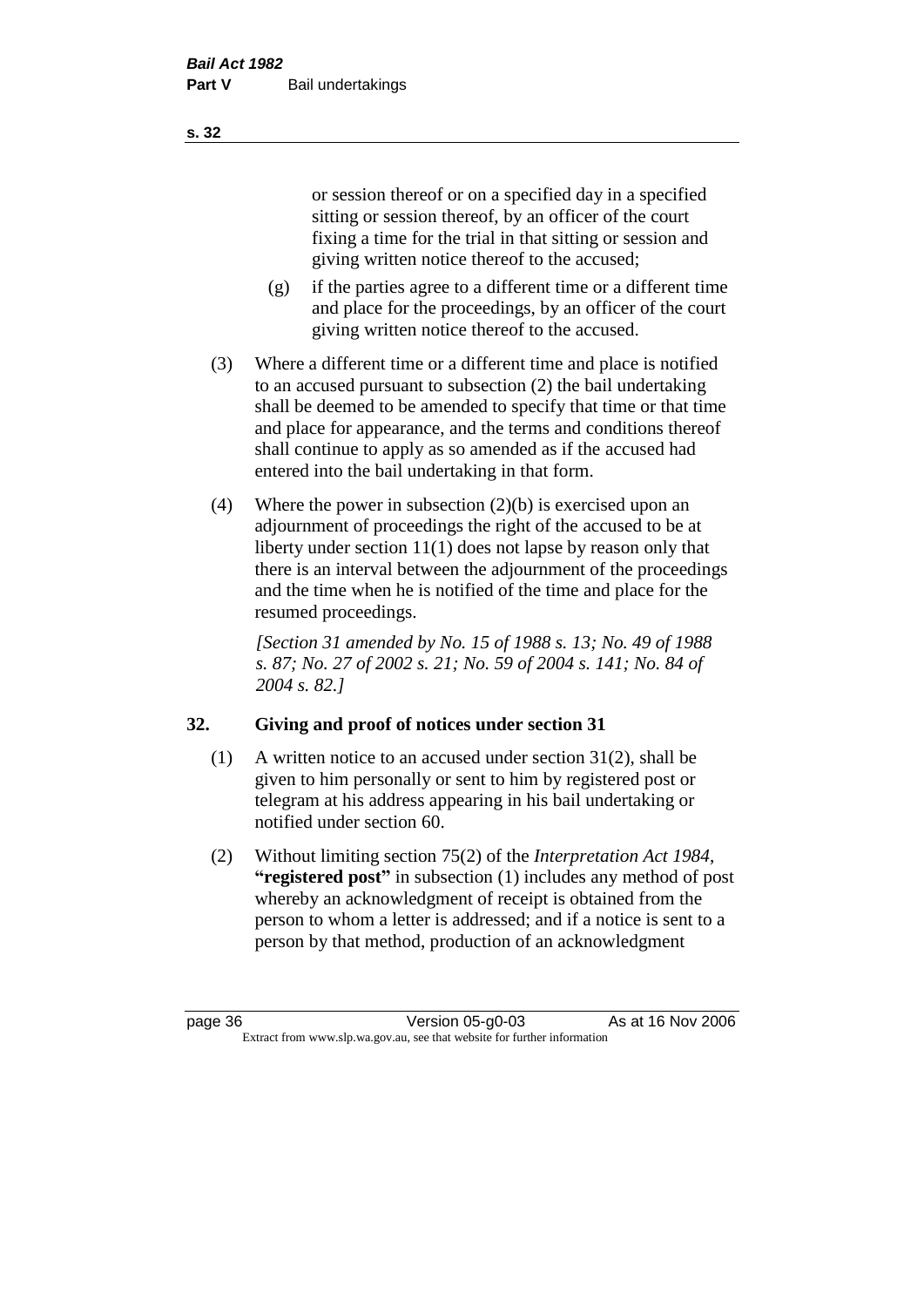purporting to be signed by that person shall be evidence of his receipt of the same.

- (3) If notice is sent by registered post (otherwise than as mentioned in subsection (2)) or by telegram it shall be presumed, unless the contrary is shown, to have been received and at the time when, in the ordinary course of events, the letter or telegram would have been delivered.
- (4) The judicial officer who under section  $31(2)(a)$  notifies an accused of the time and place for resumed proceedings shall endorse on the accused's bail undertaking a certificate showing details of such time and place and that he notified the accused thereof.
- (5) In any proceedings
	- (a) a document purporting to be a copy of a notice referred to in subsection (1) shall be evidence of the terms of the notice;
	- (b) an endorsement on a bail undertaking purporting to be a certificate referred to in subsection (4) shall be evidence of the matters appearing therein without proof of the signature of the judicial officer who made it.

*[Section 32 amended by No. 74 of 1984 s. 12; No. 84 of 2004 s. 82.]* 

## **33. Judicial officer may order accused to enter into bail undertaking**

- (1) Where bail is granted to an accused by a judicial officer, whether with or without any condition being attached thereto, and the accused fails or refuses to enter into a bail undertaking in terms of the grant, the judicial officer who granted bail may, subject to subsection (3), order that the accused enter into the bail undertaking within such time as he may specify.
- (2) If an accused does not comply with an order under subsection (1), the judicial officer may, subject to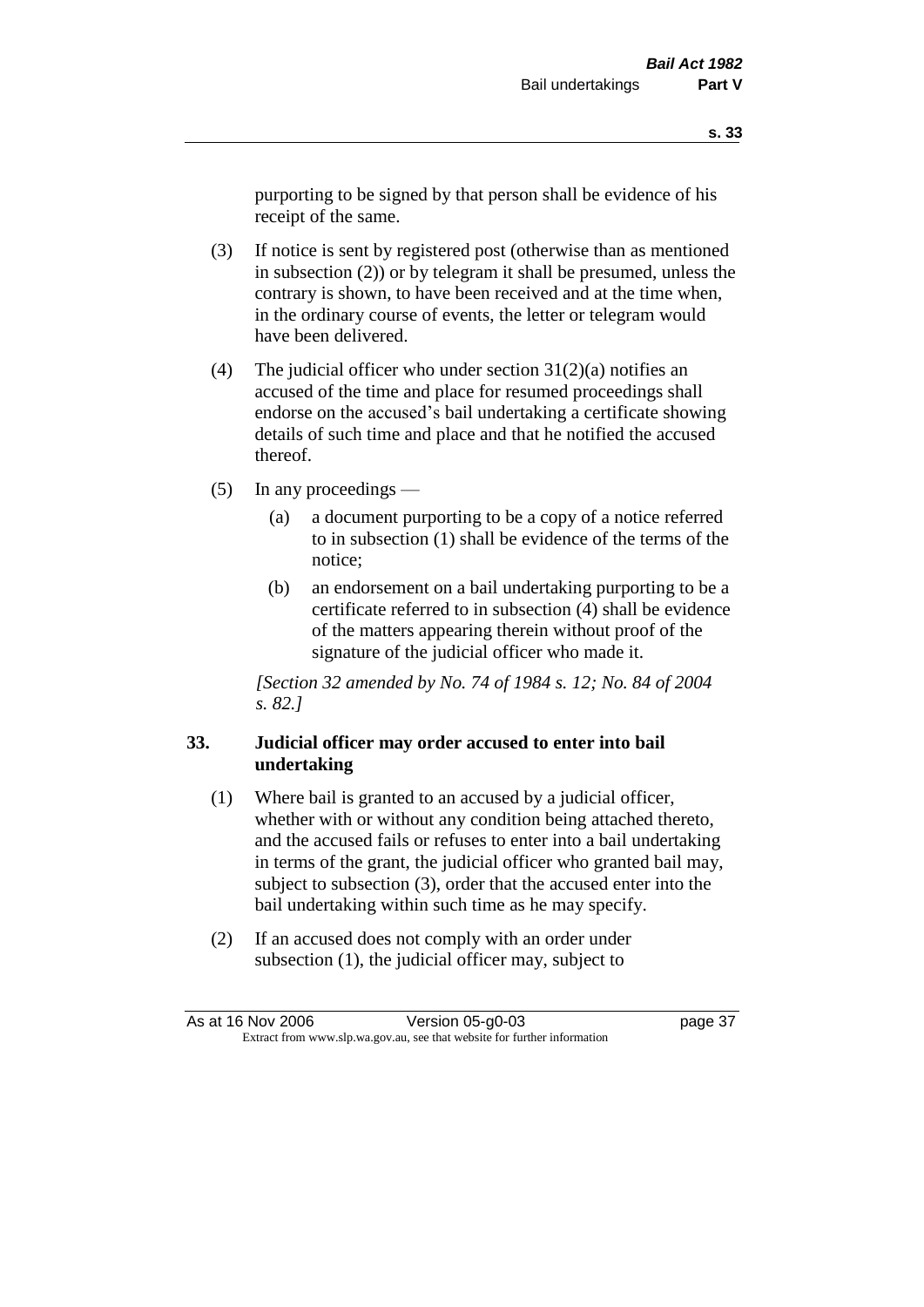subsection (3), further order that a bail undertaking, in such form as the judicial officer may approve, shall be deemed to have been entered into by the accused on the date of such further order, and thereupon that undertaking shall be treated as if it had been duly entered into by the accused for the purposes of this Act.

- (3) A judicial officer shall not
	- (a) make an order under subsection (2) unless he has personally informed the accused of the terms and effect of the order made under subsection (1);
	- (b) exercise any of the powers conferred on him by this section unless he is satisfied that the accused has the capacity to enter into and comply with the undertaking.

*[Section 33 amended by No. 84 of 2004 s. 82.]* 

#### **34. Cessation and suspension of bail undertaking**

A bail undertaking ceases to have effect —

- (a) upon the revocation of bail under section 55;
- (b) upon the death of the accused, but only if no order has been made under section 57;
- (c) subject to section 31, upon the appearance in court by the accused as required by his bail undertaking;
- (d) upon the discharge of the accused according to law from any further proceedings for the offence, or all of the offences, to which the bail undertaking relates;
- (e) during any period before the time at which the accused is required to appear in court when he is in custody for any other offence or reason.

*[Section 34 amended by No. 84 of 2004 s. 82.]* 

page 38 Version 05-g0-03 As at 16 Nov 2006 Extract from www.slp.wa.gov.au, see that website for further information

#### **s. 34**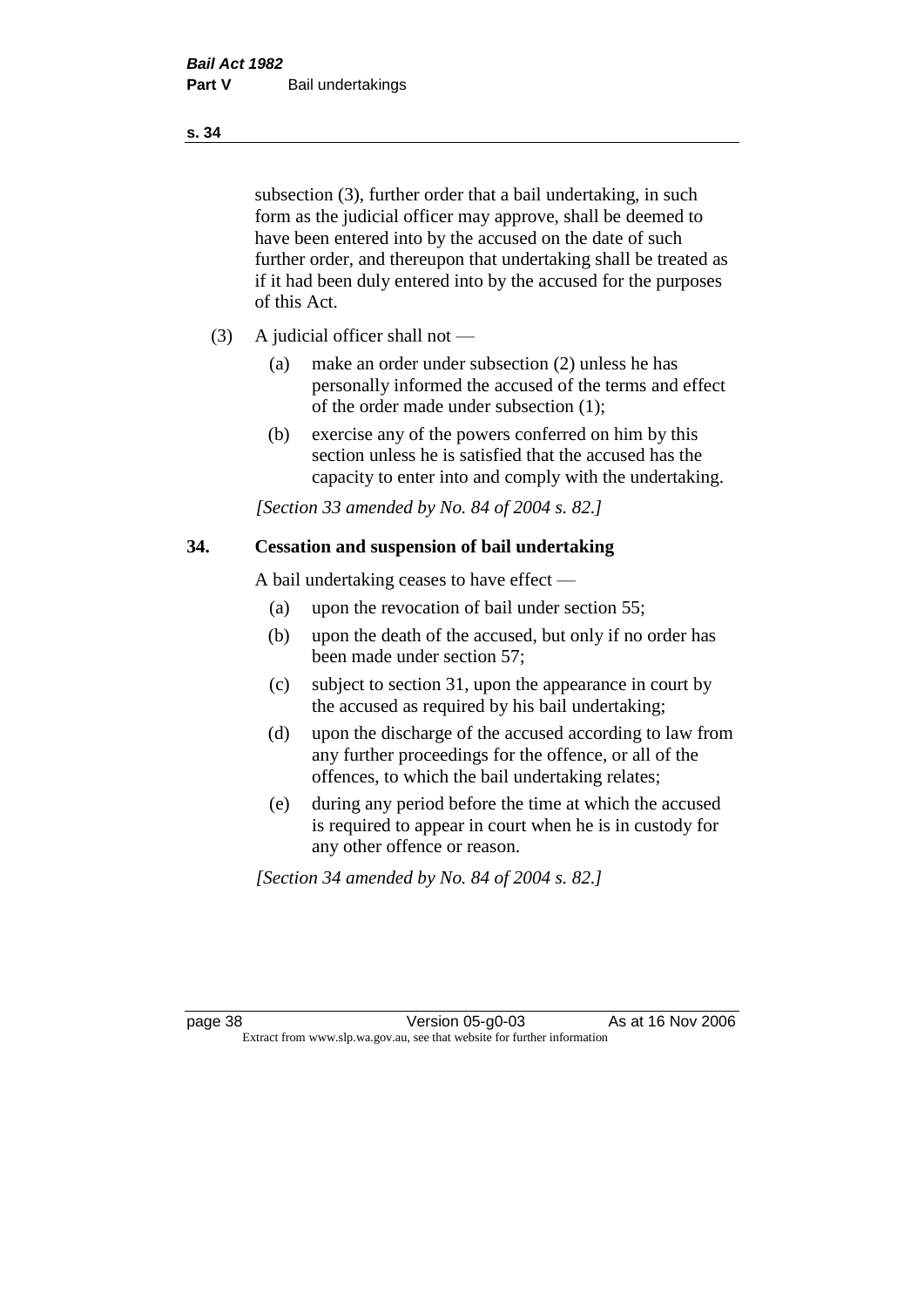# **Part VI — Sureties and surety undertakings**

### **35. Meaning of surety and surety undertaking**

- (1) A surety is a person who, as a condition of the grant of bail to an accused, enters into a surety undertaking, that is to say, undertakes in writing that he will, subject to this Act, forfeit a specified amount of money if the accused fails to comply with any requirement of his bail undertaking mentioned in section  $28(2)(a)$  and  $(b)(ii)$ .
- (2) A surety is required to be approved under section 40.
- (3) A forfeiture of money by a surety as mentioned in subsection (1) is enforceable as provided in section 49 but not otherwise.

*[Section 35 amended by No. 84 of 2004 s. 82.]* 

#### **36. Authority to approve sureties**

- (1) The decision whether an applicant should be approved as a surety in any case shall be made, on notice to the prosecutor in the prescribed manner —
	- (a) where a judicial officer imposed the requirement for a surety in that case, by that judicial officer or by a judicial officer whose jurisdiction is co-extensive with that judicial officer's;
	- (b) where an authorised officer imposed the requirement for a surety in that case, by that or any other authorised officer; or
	- (c) where subsection (2) applies, by an officer of the court authorised under that subsection.
- (2) A judicial officer when granting bail to an accused subject to a requirement for a surety or sureties may authorise a justice, a registrar of any court or an associate of a Judge of the Supreme Court or of the District Court or of the Children's Court, by name or office, to decide whether any applicant should be approved as a surety in that case.

As at 16 Nov 2006 Version 05-g0-03 Page 39 Extract from www.slp.wa.gov.au, see that website for further information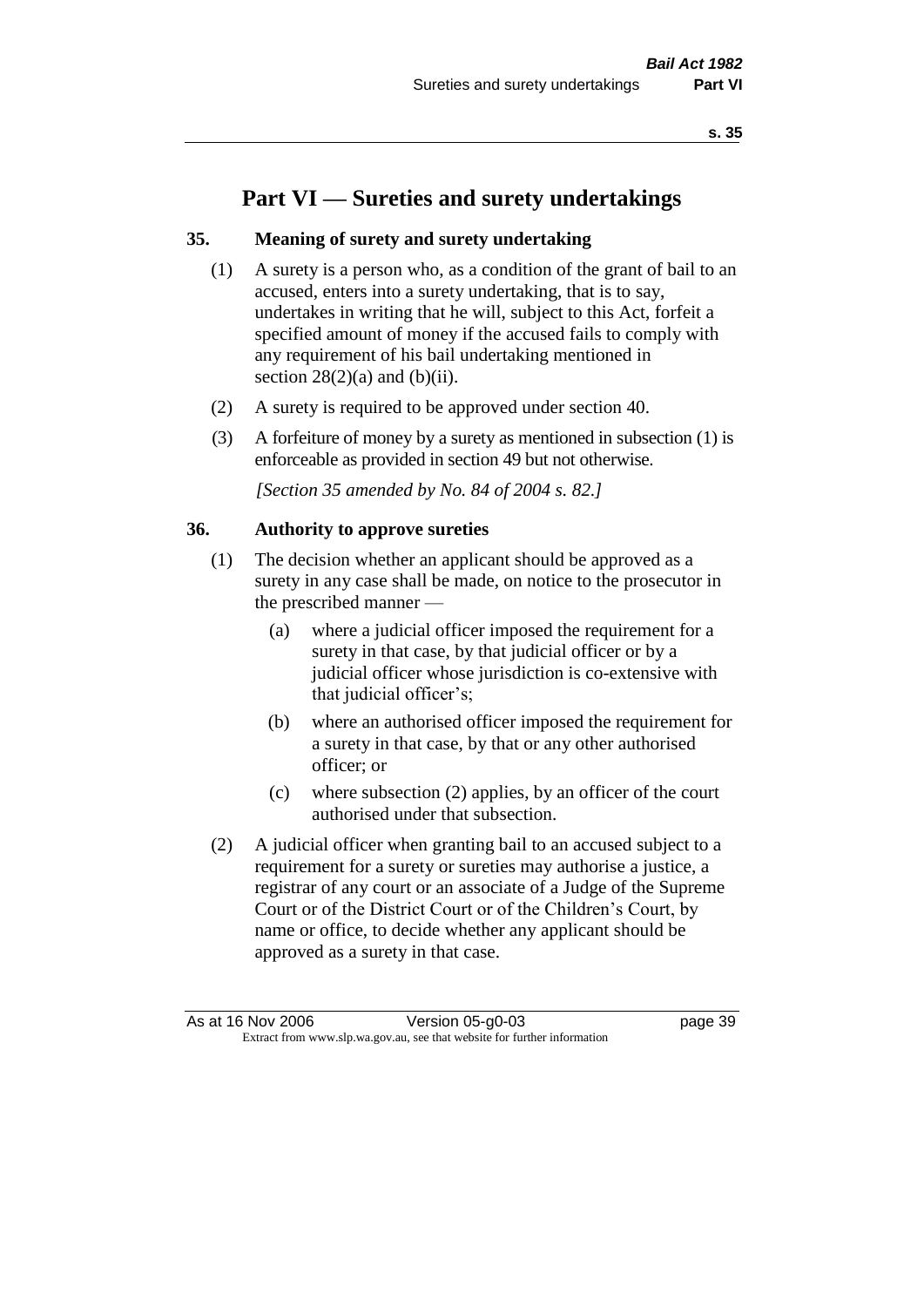#### **s. 37**

*[Section 36 amended by No. 15 of 1988 s. 14; No. 49 of 1988 s. 88; No. 59 of 2004 s. 141; No. 84 of 2004 s. 82.]* 

### **37. Proposed surety to receive certain information and prescribed form for completion**

- (1) Whenever an officer referred to in section 36(1) is called upon to decide whether an applicant should be approved as a surety, he shall ensure that the applicant is, or has been, given —
	- (a) a duly completed notice in the prescribed form showing details of the terms and conditions on which bail has been granted to the accused in whose case the surety is required;
	- (b) such information in writing as to the effect of this Act in relation to the rights, obligations and liabilities of sureties as is prescribed for the purposes of this paragraph; and
	- (c) a prescribed form of declaration for completion designed to disclose to the officer all information relevant to the decision.
- (2) Before he makes his decision, the officer shall ensure that the applicant furnishes to him the declaration referred to in subsection (1)(c) duly completed.

*[Section 37 amended by No. 84 of 2004 s. 82.]* 

### **38. Persons disqualified from being sureties**

- (1) A person is not qualified to be approved as a surety if  $-$ 
	- (a) he is under 18 years of age; or
	- (b) subject to subsection (2), the value of his assets, after provision is made for his debts and liabilities, is less than the amount which he might become liable to forfeit under his proposed surety undertaking; or
	- (c) there are reasonable grounds for believing that he has been, or will be, indemnified by any person against any forfeiture referred to in paragraph (b).

page 40 Version 05-g0-03 As at 16 Nov 2006 Extract from www.slp.wa.gov.au, see that website for further information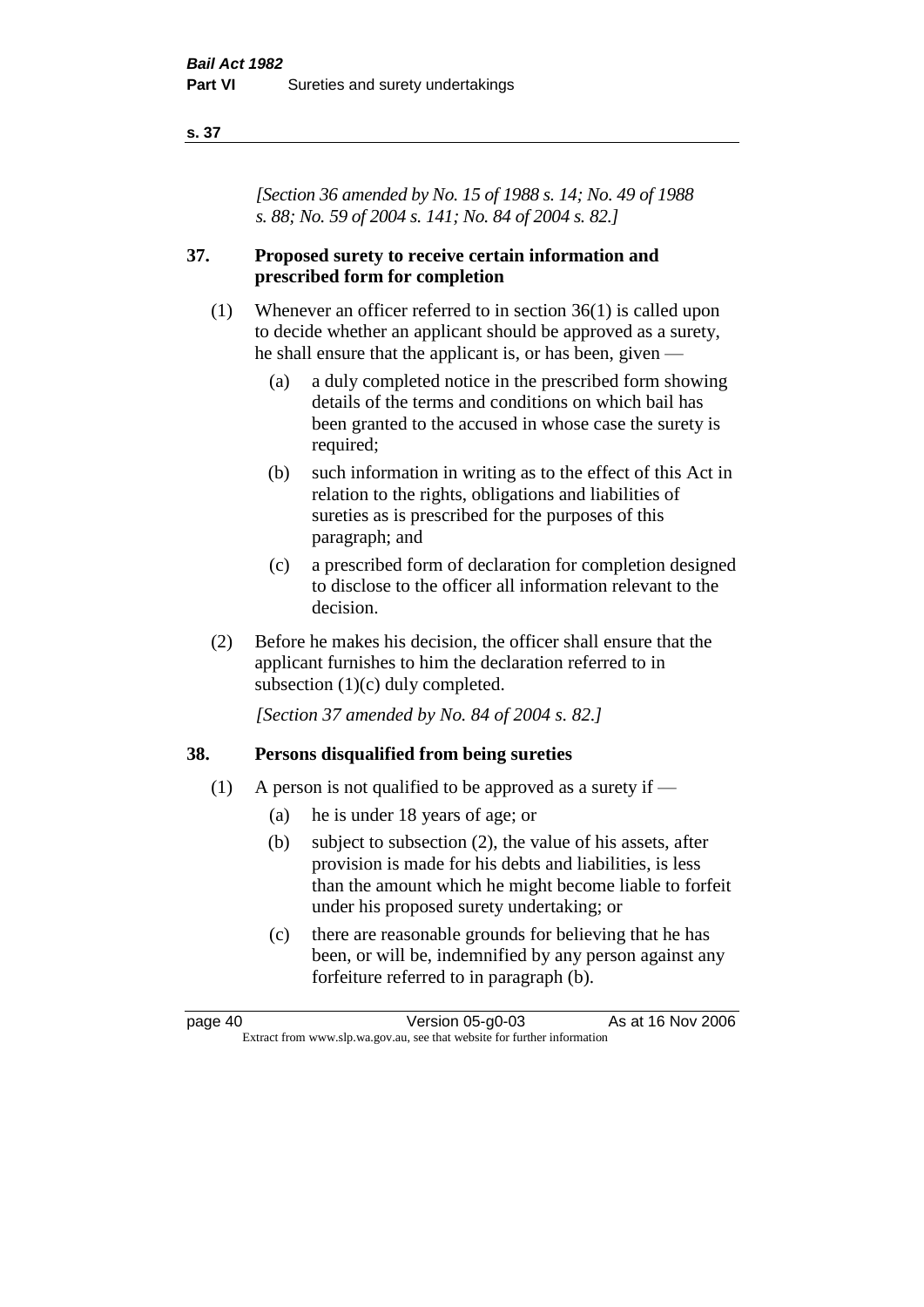(2) Subsection (1)(b) does not apply where the applicant for approval is required to give security sufficient to cover the amount which he might become liable to forfeit.

## **39. Matters relevant to approval of sureties**

In determining whether an applicant is suitable to be a surety an officer referred to in section 36(1) shall have regard to all matters which appear to him to be relevant including, as well as any others, the following —

- (a) the character and antecedents of the applicant;
- (b) his proximity to or connection with the accused, whether by kinship, place of residence or otherwise; and
- (c) his ability to pay, or give security for, the amount which he might become liable to forfeit under his proposed surety undertaking, without excessive hardship to himself or his dependants.

*[Section 39 amended by No. 84 of 2004 s. 82.]* 

## **40. Decision on application by proposed surety**

- (1) Upon receipt of the duly completed declaration referred to in section  $37(1)(c)$ , the officer shall, after making any enquiries which he thinks desirable, make a decision, as soon as is practicable, either to approve or not to approve of the applicant as a surety in that case.
- (2) If the officer does not approve of the applicant as a surety he shall record the reasons for his doing so and inform the applicant and the accused thereof, or cause them to be so informed.

*[Section 40 amended by No. 15 of 1988 s. 15; No. 84 of 2004 s. 82.]* 

As at 16 Nov 2006 Version 05-g0-03 page 41 Extract from www.slp.wa.gov.au, see that website for further information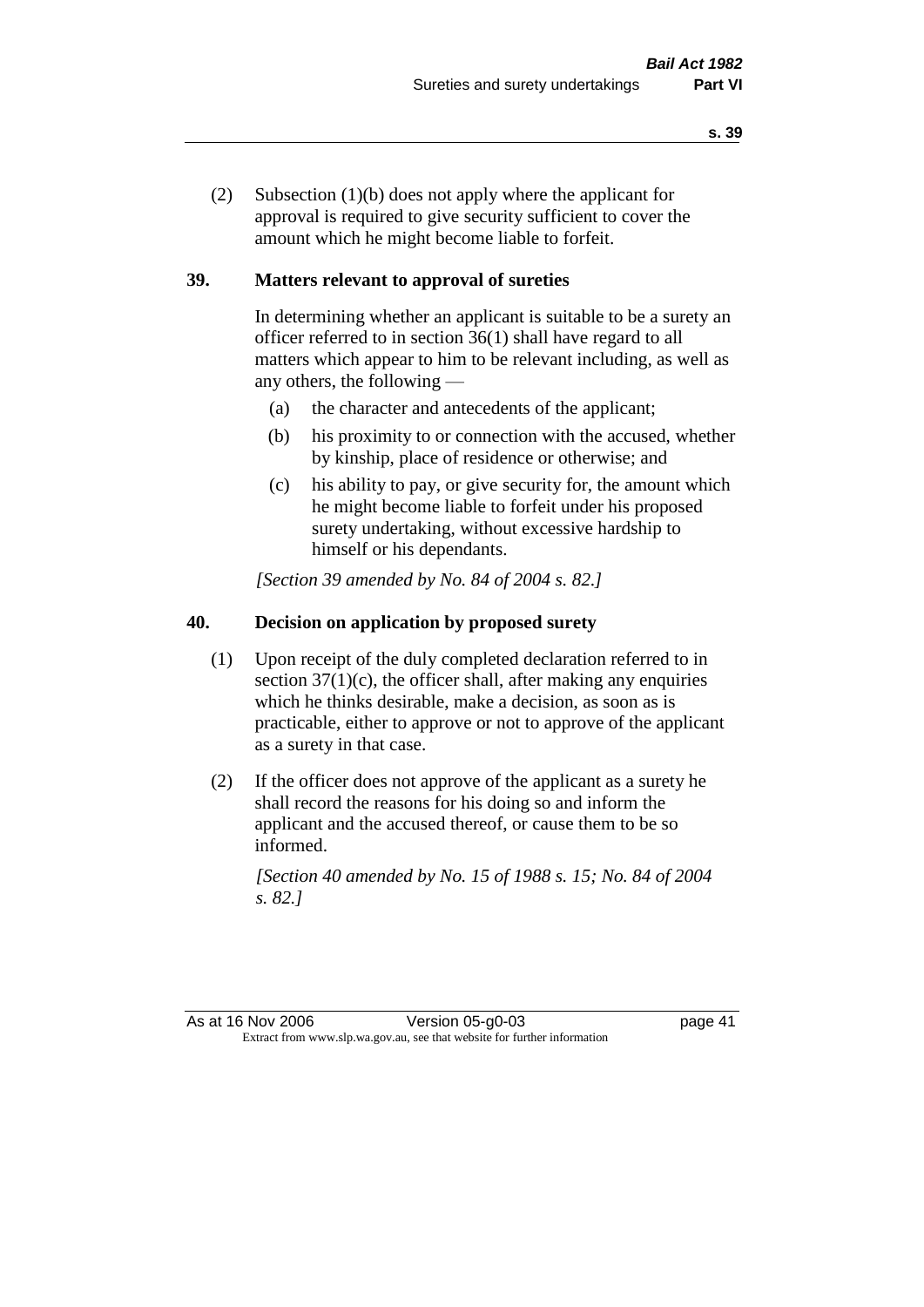#### **s. 41**

#### **41. Finality of decision to refuse approval**

- (1) A decision by an officer referred to in section 36(1) not to approve of the applicant as a surety is final unless the applicant becomes entitled to re-apply under subsection (2).
- (2) An applicant who is refused approval as a surety may re-apply for approval to the officer who made that decision, or if he is absent or unavailable to another officer acting in his position, on the ground that —
	- (a) new facts have been discovered, new circumstances have arisen or the circumstances have changed since he was refused approval; or
	- (b) he failed to adequately present his case for approval on his previous application,

and the provisions of this Act, except section 37, shall, with necessary modifications, apply to any such further application and the decision thereon.

#### **42. Before whom surety undertaking may be entered into**

A surety undertaking need not be entered into before the officer who approved the surety but may be entered into before any person before whom the accused for whose appearance the surety is approved might enter into his bail undertaking under section 29.

*[Section 42 amended by No. 84 of 2004 s. 82.]* 

#### **43. Duties of persons before whom surety undertaking is entered into**

A person before whom a surety undertaking is to be entered into —

- $(a)$  shall
	- (i) read to the surety;
	- (ii) be informed by the surety that he has read; or

page 42 Version 05-g0-03 As at 16 Nov 2006 Extract from www.slp.wa.gov.au, see that website for further information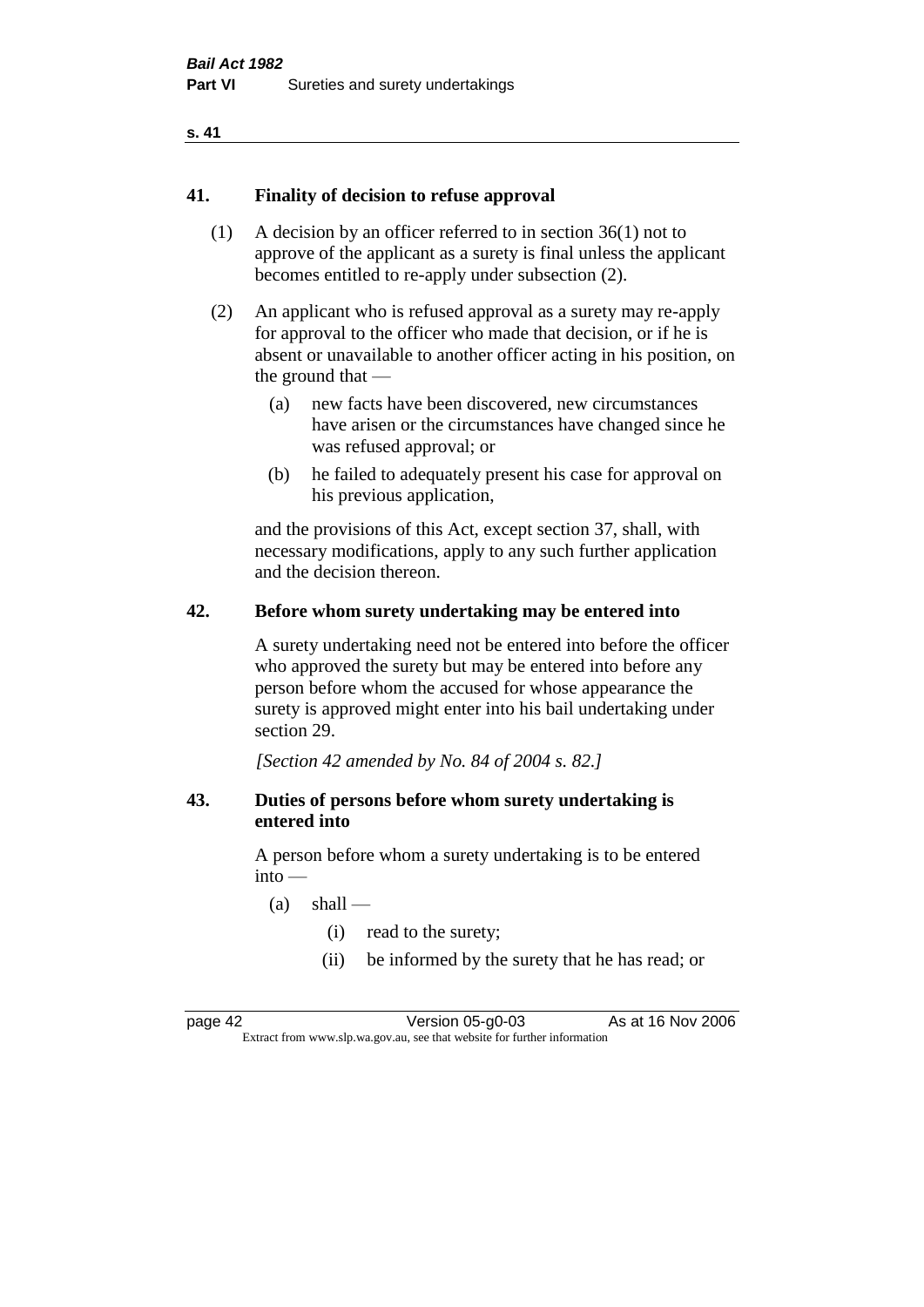(iii) if necessary, have translated to the surety,

the documents described in section  $37(1)(a)$  and (b), and the surety undertaking, before the surety enters into the undertaking;

- (b) shall ensure that all conditions which are to be complied with by the surety have been complied with before the surety enters into his undertaking; and
- (c) shall give to the surety a copy of his surety undertaking as duly completed.

*[Section 43 amended by No. 74 of 1984 s. 13.]* 

## **44. Surety undertaking extends to adjourned hearing only by consent**

- (1) A surety undertaking does not extend to the failure by the accused to appear at a different time or a different time and place pursuant to section 31 unless —
	- (a) his surety undertaking contains a provision that it does so extend; and
	- (b) where applicable, pursuant to subsection (2), he has received notice as mentioned in that subsection.
- (2) A surety undertaking may, at the option of the surety, also contain a provision that, where a different time or a different time and place for the accused's appearance is substituted pursuant to section 31, the surety's liability shall only arise if he is given notice, as soon as is practicable, of the different time or the different time and place.

*[Section 44 amended by No. 74 of 1984 s. 14; No. 84 of 2004 s. 82.]* 

As at 16 Nov 2006 Version 05-g0-03 page 43 Extract from www.slp.wa.gov.au, see that website for further information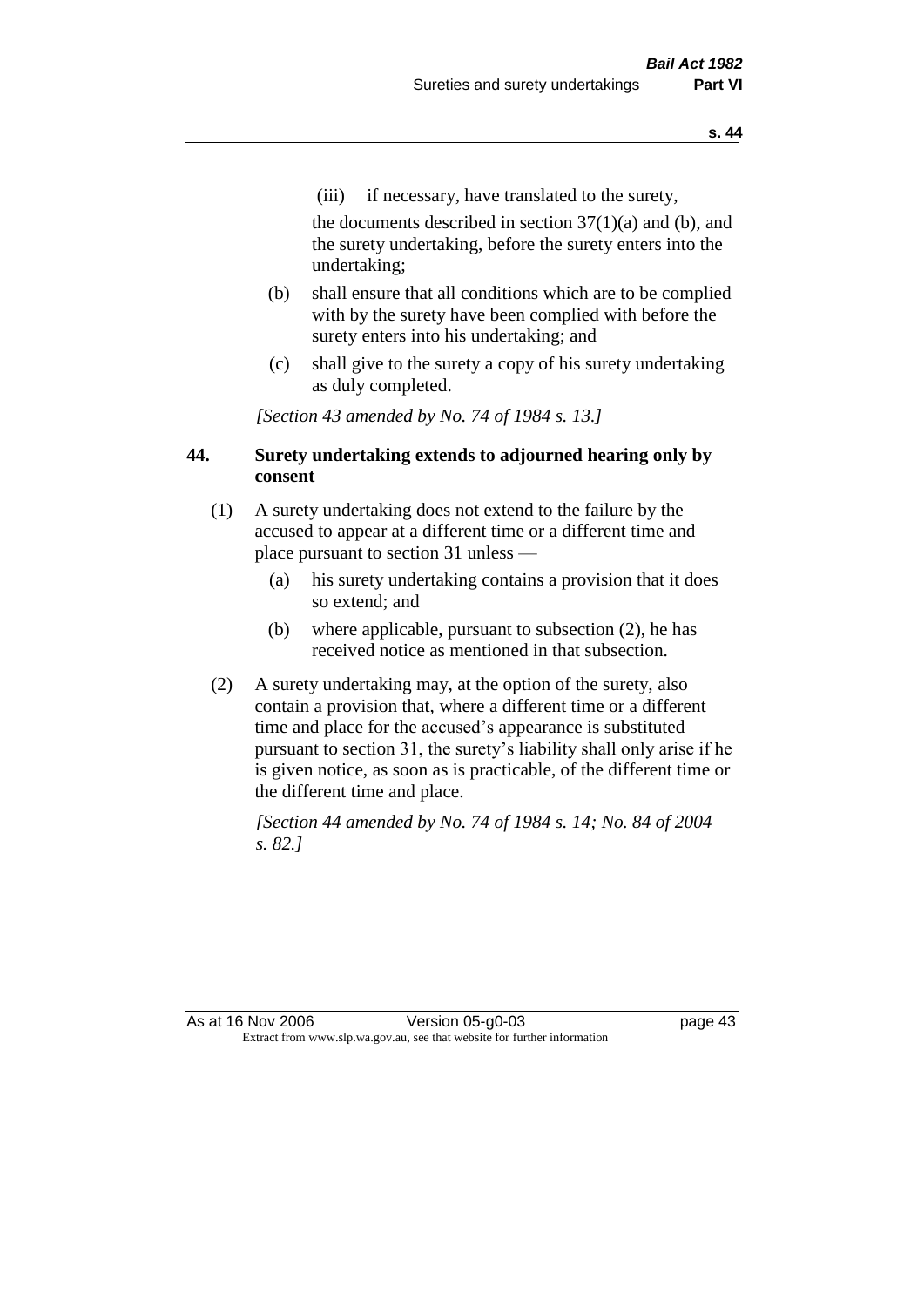#### **s. 45**

#### **45. Giving and proof of notices under section 44**

- (1) For the purposes of section 44(2) notice to a surety may be given —
	- (a) orally to the surety by the judicial officer when he fixes a time and place for the proceedings or the resumed proceedings;
	- (b) in the prescribed form to the surety personally; or
	- (c) by the registrar of the court sending the prescribed form by registered post or telegram to him at his address appearing in his undertaking or notified under section 60.
- (2) Section 32(2) and (3) shall apply to the service and proof of service of a notice under subsection  $(1)(c)$ .
- (3) A judicial officer who, under subsection  $(1)(a)$ , notifies a surety of the time and place for the proceedings or the resumed proceedings shall endorse on the surety's undertaking a certificate showing details of such time and place and that he notified the surety thereof.
- (4) In any proceedings
	- (a) a document purporting to be a copy of a notice referred to in section 44(2) shall be evidence of the terms of the notice;
	- (b) an endorsement on a surety undertaking purporting to be a certificate referred to in subsection (3) shall be evidence of the matters appearing therein without proof of the signature of the judicial officer who made it.

*[Section 45 amended by No. 74 of 1984 s. 15; No. 59 of 2004 s. 141.]* 

# **46. Power of surety to apprehend accused**

(1) A surety may arrest an accused for whose appearance in court he has entered into a surety undertaking if the surety has reasonable grounds to believe that —

page 44 Version 05-g0-03 As at 16 Nov 2006 Extract from www.slp.wa.gov.au, see that website for further information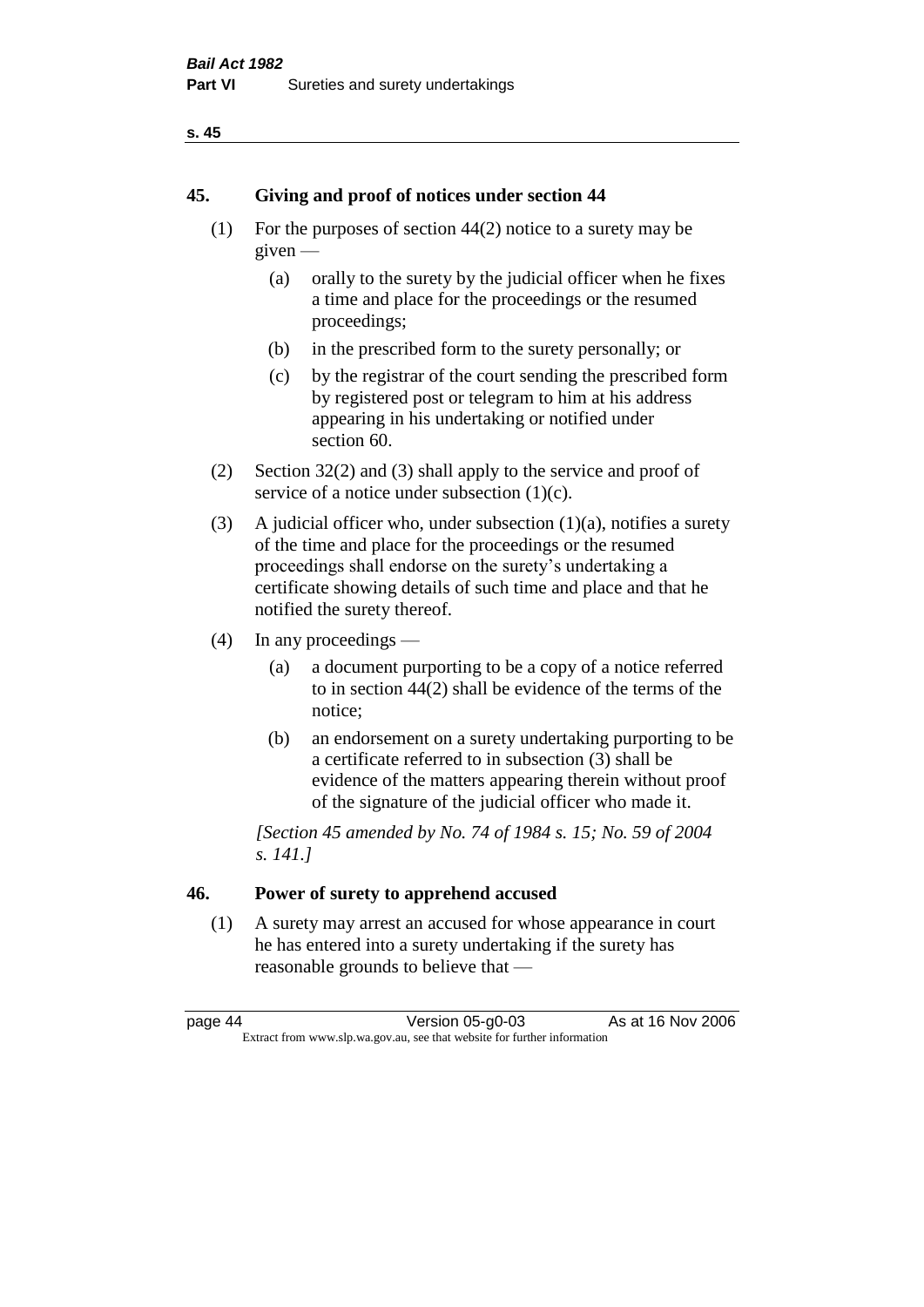- (a) the accused
	- (i) is not likely to comply with the requirements of his bail undertaking mentioned in section  $28(2)(a)$  or (b):
	- (ii) is, or has been, in breach of any condition of his bail undertaking mentioned in section 28(2)(c); or
	- (iii) is, or has been, in breach of a home detention condition mentioned in section 28(2)(d);

and

- (b) it is not expedient to invoke the assistance of a police officer under section 54(1) because the delay occasioned by doing so would defeat the purpose of that section.
- (2) A surety who arrests an accused under subsection (1) shall, as soon as is practicable, deliver him into the custody of a police officer and thereafter he shall be dealt with under section 54(4) and section 55, and those provisions shall apply, as if he had been arrested by a police officer under section 54(2).

*[Section 46 amended by No. 74 of 1984 s. 16; No. 61 of 1990 s. 10; No. 84 of 2004 s. 82.]* 

#### **47. Cessation and suspension of surety undertaking**

A surety undertaking ceases to have effect —

- (a) upon the revocation of bail under section  $55(1)$ ;
- (b) upon the release of an accused under section 55(2) if the surety does not consent to the continuance in force of his surety undertaking;
- (c) upon its being cancelled under section 48(4) (and as from the time fixed therefor) by an appropriate judicial officer;
- (d) upon the death of the surety, but only if no order under section 49(1) has been made before then;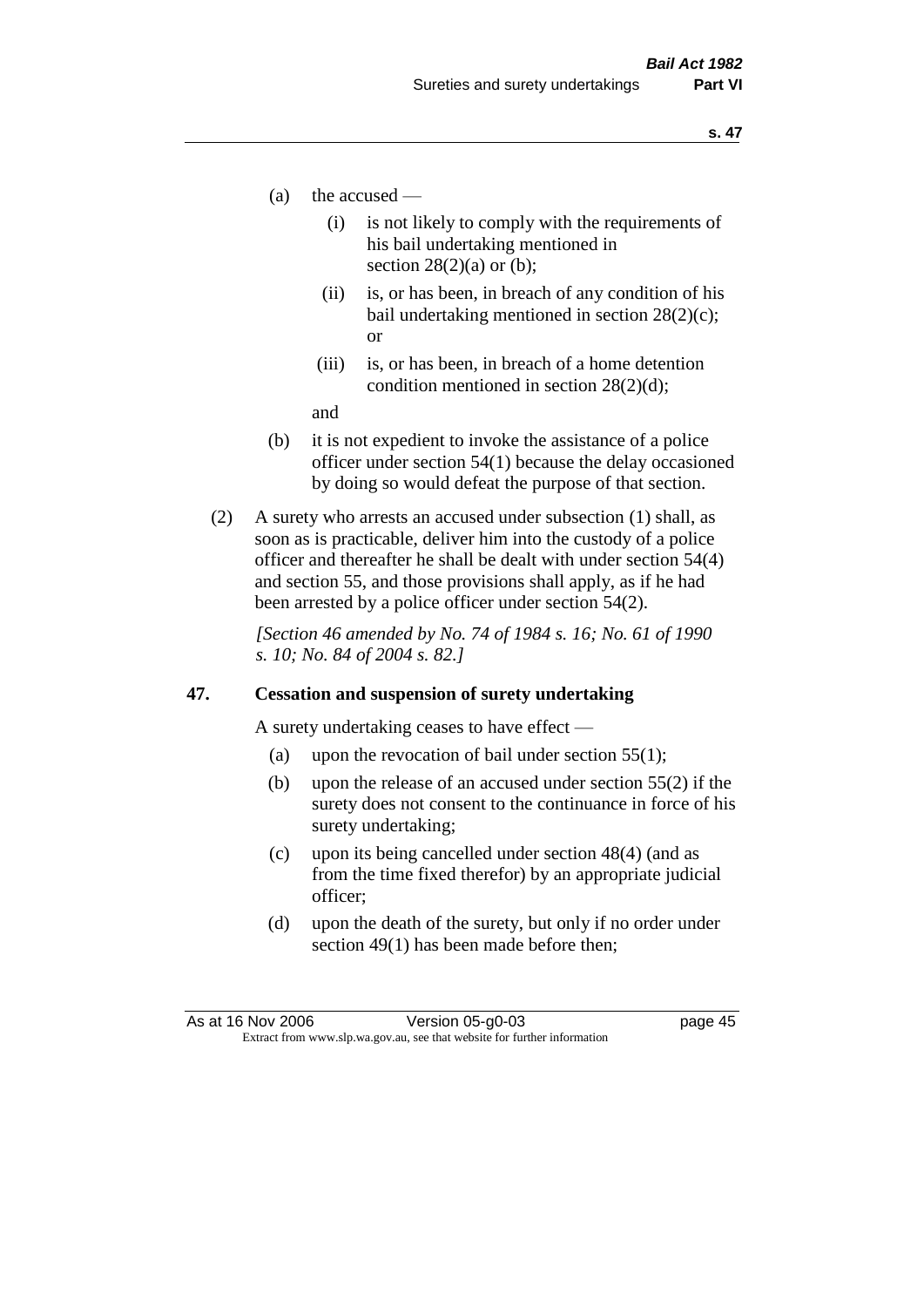- (e) subject to sections 31 and 44, upon the appearance in court by the accused as required by his bail undertaking;
- (f) upon the discharge of the accused according to law from any further proceedings for the offence, or all of the offences, to which the surety undertaking relates; or
- (g) during any period before the time at which the accused is required to appear in court when he is in custody for any other offence or reason.

*[Section 47 amended by No. 84 of 2004 s. 82.]* 

## **48. Surety may apply for cancellation of his undertaking**

- (1) A surety may apply to an appropriate judicial officer for cancellation of his undertaking.
- (2) An application under subsection (1) may be made at any time before that specified, or deemed by section 31(3) to be specified, in the accused's bail undertaking for his appearance in court.
- (3) Upon an application being made under subsection (1) an appropriate judicial officer shall cause the accused to appear before him or another such officer and may issue a warrant or summons for that purpose.
- (4) Upon the appearance of the accused before the time mentioned in subsection (2) an appropriate judicial officer shall —
	- (a) cancel the surety undertaking; and
	- (b) exercise one of the powers set out in section  $55(1)(d)$ or (e).
- (5) An application under subsection (1) must be made, and proceedings on it are to be conducted —
	- (a) in a court of summary jurisdiction in accordance with regulations made under the *Criminal Procedure Act 2004*;

page 46 Version 05-g0-03 As at 16 Nov 2006 Extract from www.slp.wa.gov.au, see that website for further information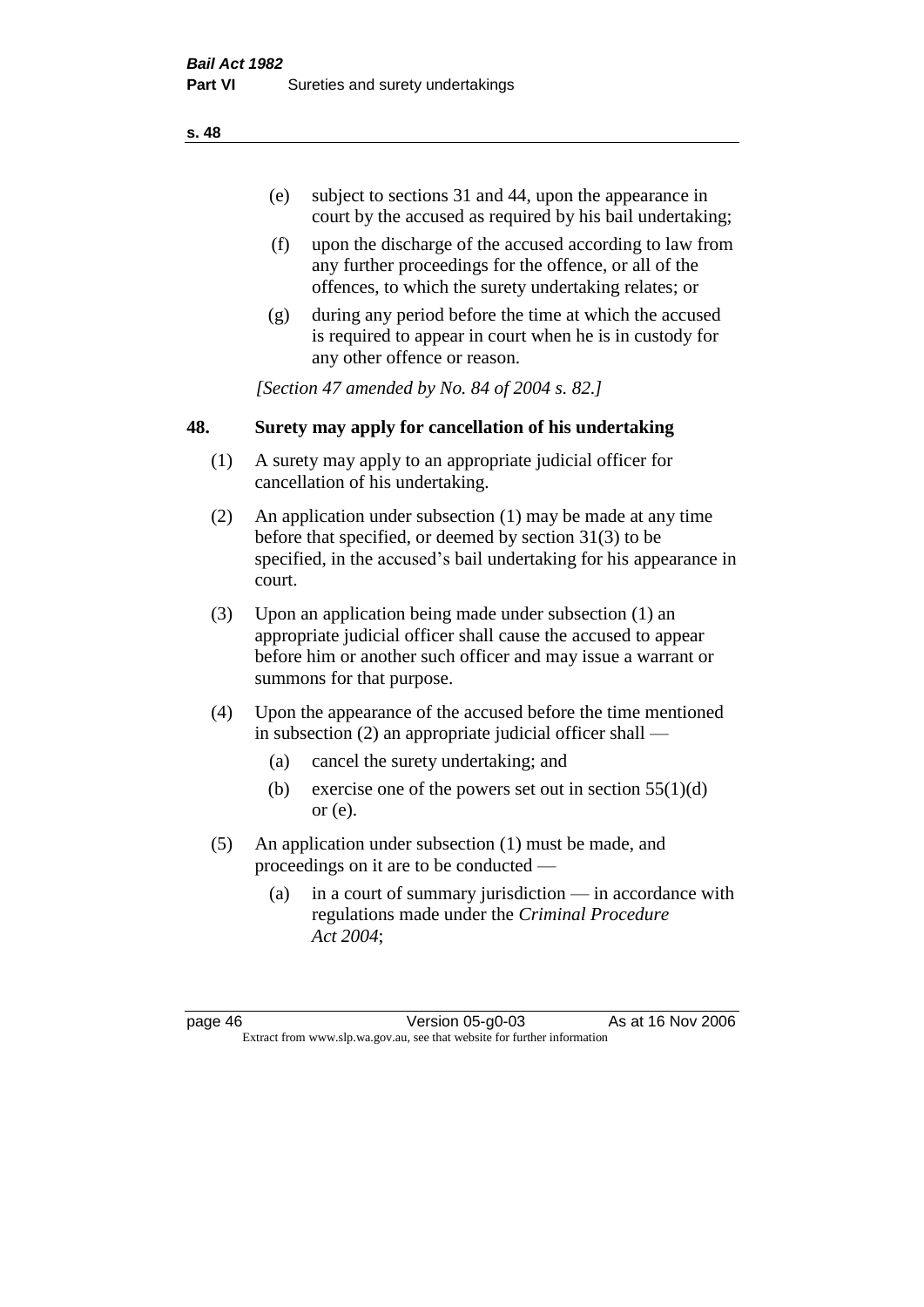(b) in the Supreme Court or the District Court  $-\text{in}$ accordance with rules of court made under the *Criminal Procedure Act 2004*.

*[Section 48 amended by No. 59 of 2004 s. 141; No. 84 of 2004 s. 7 and 82.]* 

#### **49. Forfeiture of money under surety's undertaking**

- (1) Where an accused has failed to comply with any requirement of his bail undertaking mentioned in section 28(2)(a) or (b)(ii) the following provisions of this section apply for the purpose of enforcing payment to the State of any sum thereupon payable by a surety in terms of his surety undertaking —
	- (a) the registrar of the court before which the accused failed to appear may apply to an appropriate judicial officer for an order that the sum be paid;
	- (b) that judicial officer shall summon the surety to appear before the court in which the judicial officer exercises jurisdiction to show cause why an order of forfeiture should not be made under this section;
	- (c) on the hearing of the application and upon proof of the surety's liability in terms of his undertaking, the judicial officer shall order forfeiture of the full amount specified in the undertaking unless the surety attends at the hearing and shows to the satisfaction of the judicial officer that there was reasonable cause for the failure of the accused to comply with the requirement to which the application relates;
	- (d) notwithstanding paragraph (c), the judicial officer may decline to make an order under that paragraph or may order forfeiture in part only where the surety attends and shows to the satisfaction of the judicial officer —
		- (i) that, by reason of a change of circumstances since the undertaking was entered into, an order for forfeiture, or for forfeiture in full (as the case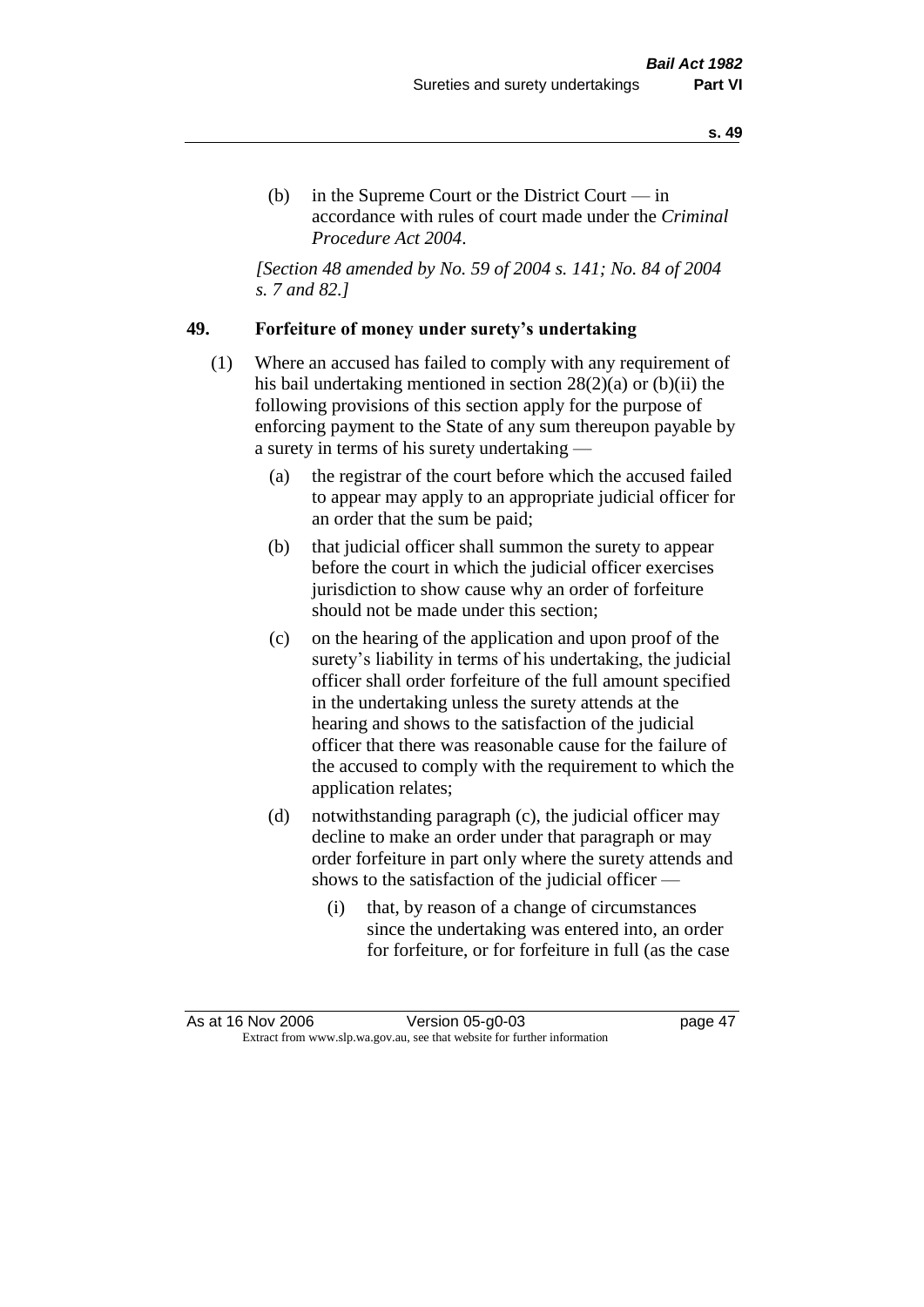may be), would cause excessive hardship to the surety or his dependants; and

- (ii) that such hardship would not be relieved by the exercise of one or more of the powers conferred by section 59;
- (e) an order may be made under this section whether or not the accused has been convicted of an offence against section 51(1) or (2) but if, after an order has been made, the surety satisfies the Governor that new facts have been discovered or new circumstances have arisen which show that there was reasonable cause for the failure of the accused as mentioned in paragraph (c), the Governor may exercise the power in section 139 of the *Sentencing Act 1995* as if the forfeiture were one to which that section applied.
- (2) An application under subsection (1) must be made, and proceedings on it are to be conducted —
	- (a) in a court of summary jurisdiction in accordance with regulations made under the *Criminal Procedure Act 2004*;
	- (b) in the Supreme Court or the District Court  $-\text{in}$ accordance with rules of court made under the *Criminal Procedure Act 2004*.
- (3) Without prejudice to the recovery of such an amount as a civil debt due to the State, any amount to be paid under an order made under this section is to be paid, and its payment may be enforced under Part 5 of the *Fines, Penalties and Infringement Notices Enforcement Act 1994*, unless an order has been made under subsection (4).
- (4) If under this section the Supreme Court or the District Court makes an order requiring the payment of money, the court may make an order under section 59 of the *Sentencing Act 1995* in respect of the amount payable and for that purpose that section,

**s. 49**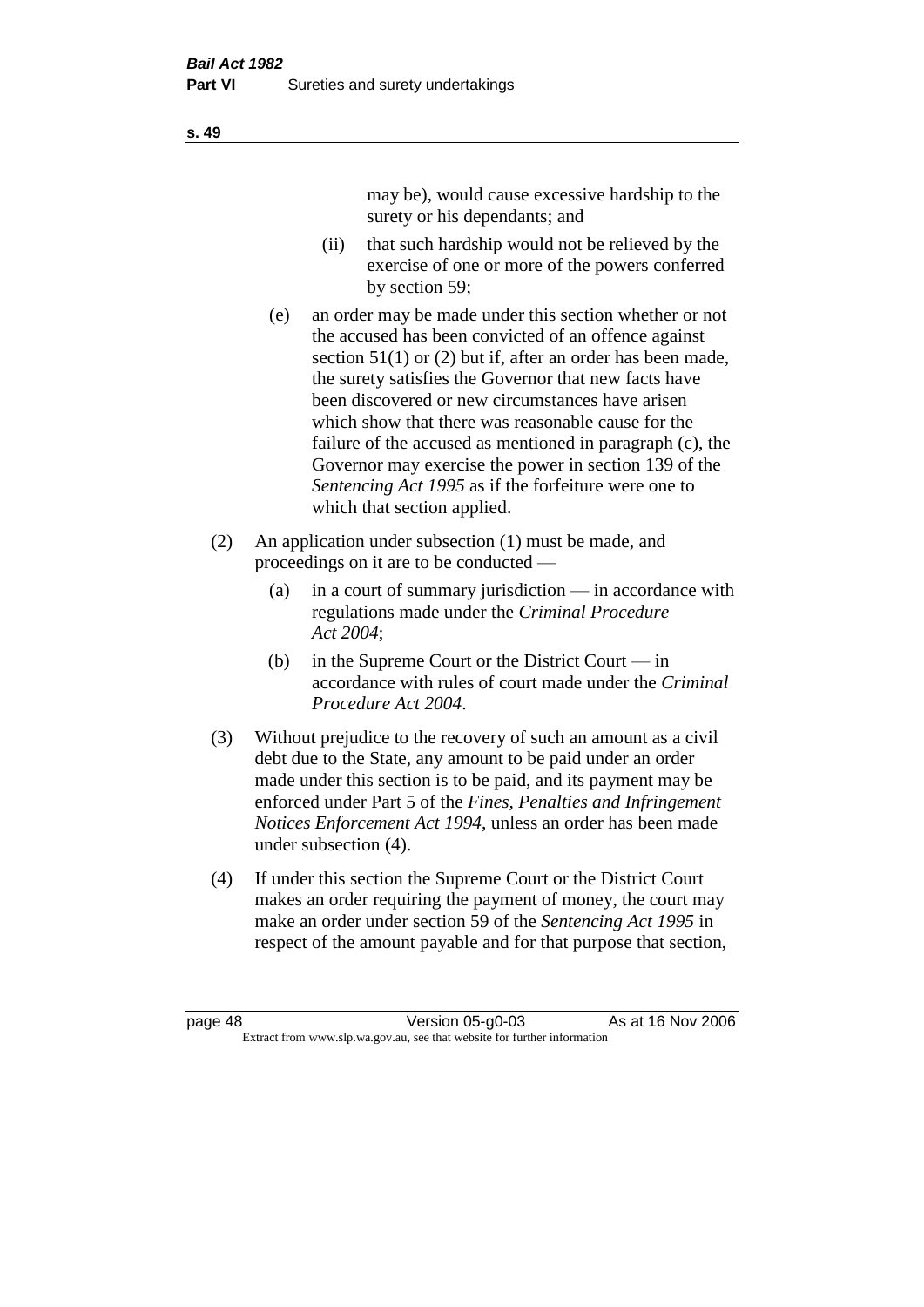with any necessary changes, applies as if the amount were a fine imposed on the surety.

*[Section 49 amended by No. 74 of 1984 s. 17; No. 92 of 1994 s. 5; No. 78 of 1995 s. 8; No. 65 of 2003 s. 121(3); No. 74 of 2003 s. 29; No. 59 of 2004 s. 141; No. 84 of 2004 s. 8, 11 and 82.]* 

## **50. Offence to indemnify surety**

(1) If a person indemnifies, or agrees to indemnify, a surety or proposed surety against any liability which the surety or proposed surety may incur under this Act (including this section) he and the surety or proposed surety and any person with whom he agrees as aforesaid each commits an offence.

Penalty: \$1 000 or imprisonment for 12 months or both.

- (2) An offence is committed under subsection  $(1)$ 
	- (a) whether the agreement is made before or after the surety undertaking is entered into and whether or not a proposed surety actually becomes a surety; and
	- (b) whether the compensation is to be in money or in money's worth.
- (3) An offence is not committed under subsection (1) by a surety or proposed surety if he shows —
	- (a) that he had no knowledge of an agreement within the meaning of subsection (1) proposed to be entered into between 2 other persons; or
	- (b) that having such knowledge he took all steps reasonably available to him to prevent the agreement being entered into.

*[Section 50 amended by No. 74 of 1984 s. 18.]*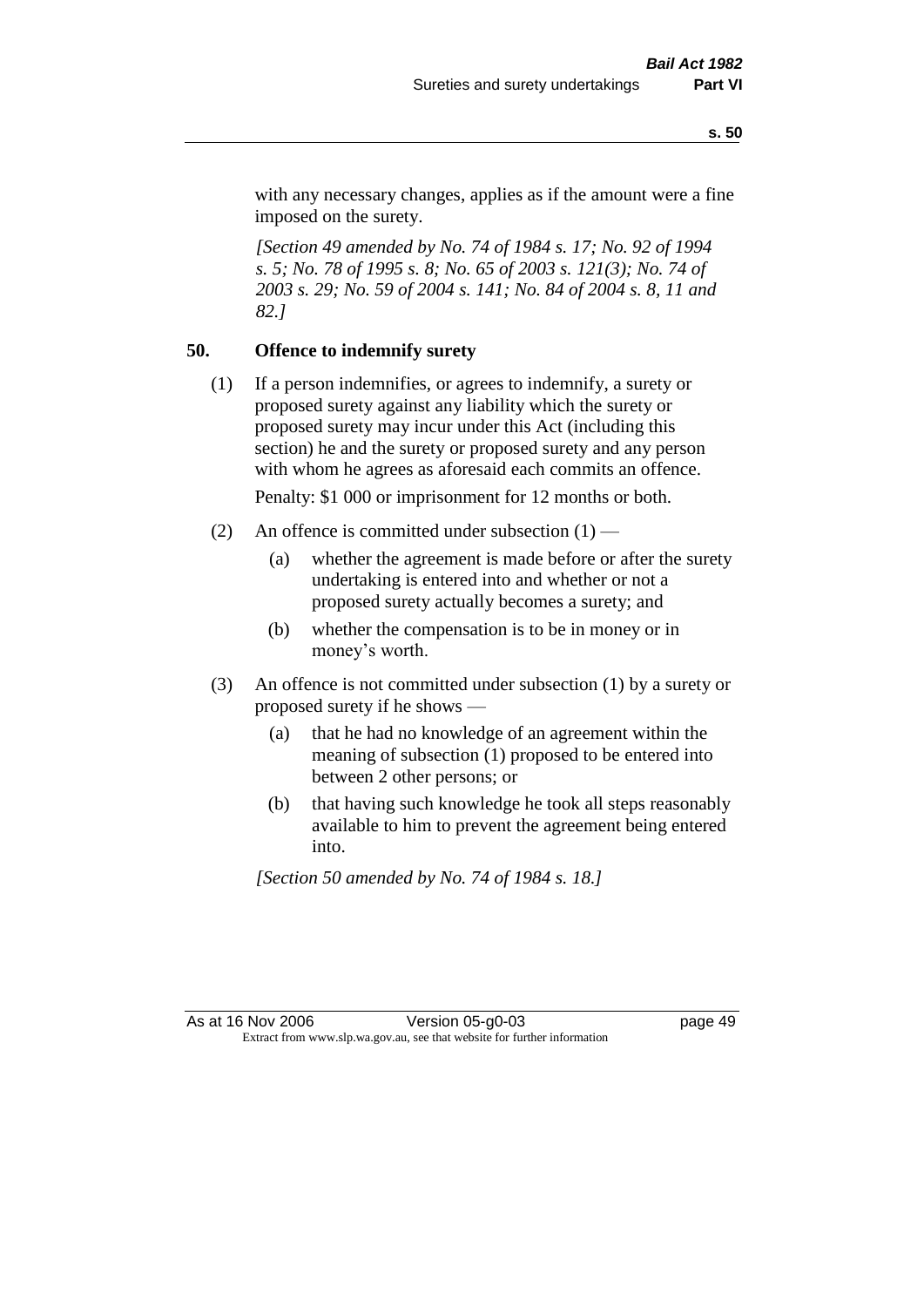**s. 50A**

# **Part VIA — Administration of home detention conditions**

*[Heading inserted by No. 61 of 1990 s. 11.]* 

## **50A. Powers of CEO (Justice)**

The CEO (Justice) has all of the powers conferred under this Act on a community corrections officer and may review, vary, or rescind a direction given by a community corrections officer.

*[Section 50A inserted by No. 61 of 1990 s. 11; amended by No. 31 of 1993 s. 9.]* 

*[50B. Repealed by No. 78 of 1995 s. 8.]* 

### **50C. Powers and duties of community corrections officers**

- (1) A community corrections officer may give such reasonable directions to an accused subject to a home detention condition as are necessary for the proper administration of the condition and any other condition imposed on the grant of bail to the accused including, without limiting the generality of the foregoing, directions as to —
	- (a) when the accused may leave the place where he is required by the home detention condition to remain;
	- (b) the period of any authorised absence from the place where he is required by the home detention condition to remain;
	- (c) when the accused shall return to the place where he is required by the home detention condition to remain;
	- (d) the method of travel to be used by the accused during any absence from the place where he is required by the home detention condition to remain; and
	- (e) the manner in which the accused shall report his whereabouts.

page 50 Version 05-g0-03 As at 16 Nov 2006 Extract from www.slp.wa.gov.au, see that website for further information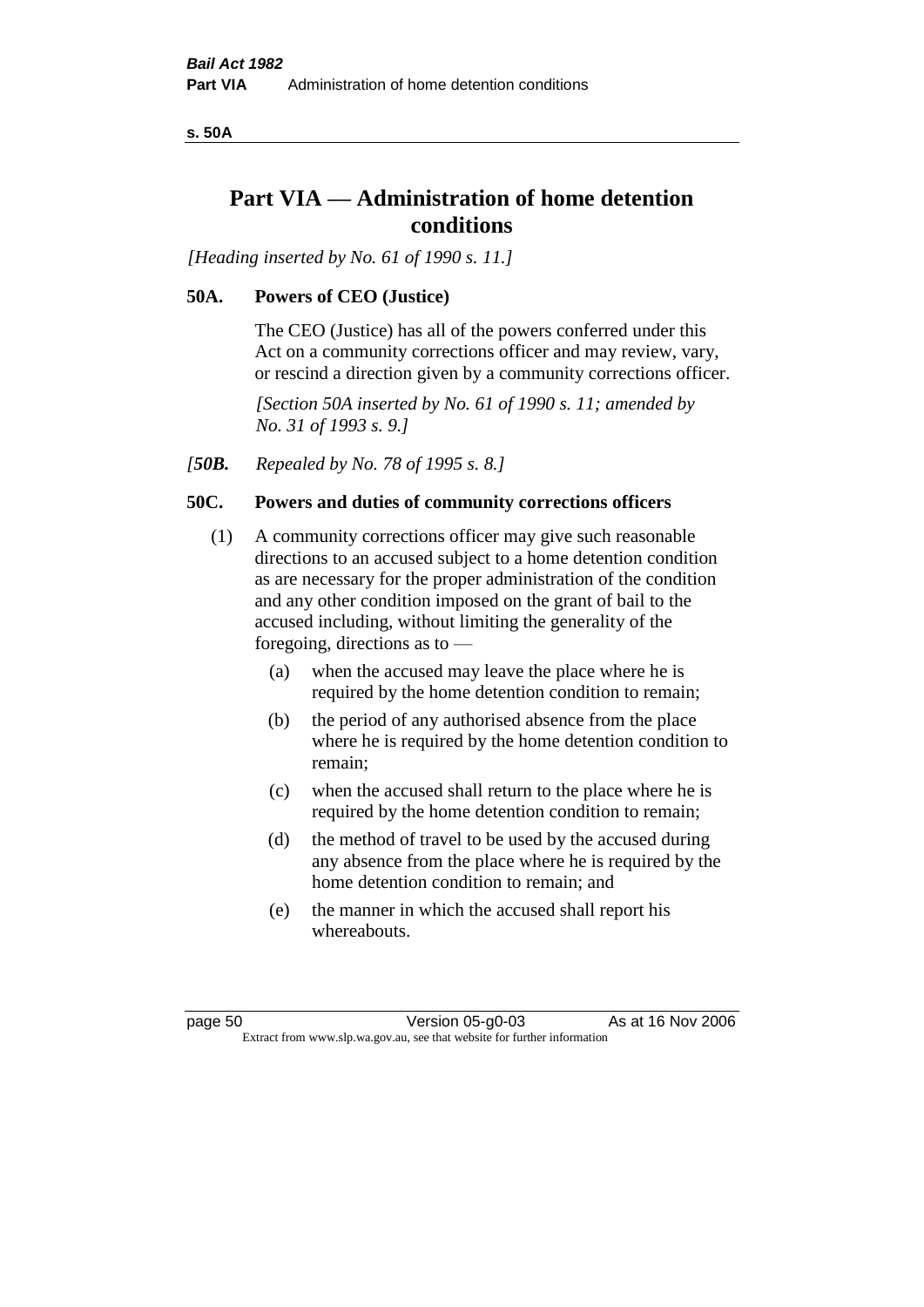- (2) For the purpose of ascertaining whether or not an accused is complying with a home detention condition or any direction given pursuant to subsection (1), a community corrections officer may, at any time —
	- (a) enter or telephone the place where the accused is required by a home detention condition to remain;
	- (b) enter or telephone the accused's place of employment or any other place where the accused is permitted or required to attend; or
	- (c) question any person at any place referred to in paragraph (a) or (b).
- $(3)$  A person who
	- (a) hinders a person exercising powers under subsection (2); or
	- (b) fails to answer a question put pursuant to subsection  $(2)(c)$  or gives an answer that the person knows is false or misleading in a material particular,

commits an offence.

Penalty: \$2 000 and imprisonment for 12 months.

- (4) A community corrections officer
	- (a) shall keep such records and make such returns and reports in relation to accused persons subject to home detention conditions as the CEO (Justice) directs; and
	- (b) shall make any records relating to a defendant subject to a home detention condition available on the request of the CEO (Justice) to him.

*[Section 50C inserted by No. 61 of 1990 s. 11; amended by No. 31 of 1993 s. 9; No. 50 of 2003 s. 37(3); No. 84 of 2004 s. 82, 83(3).]*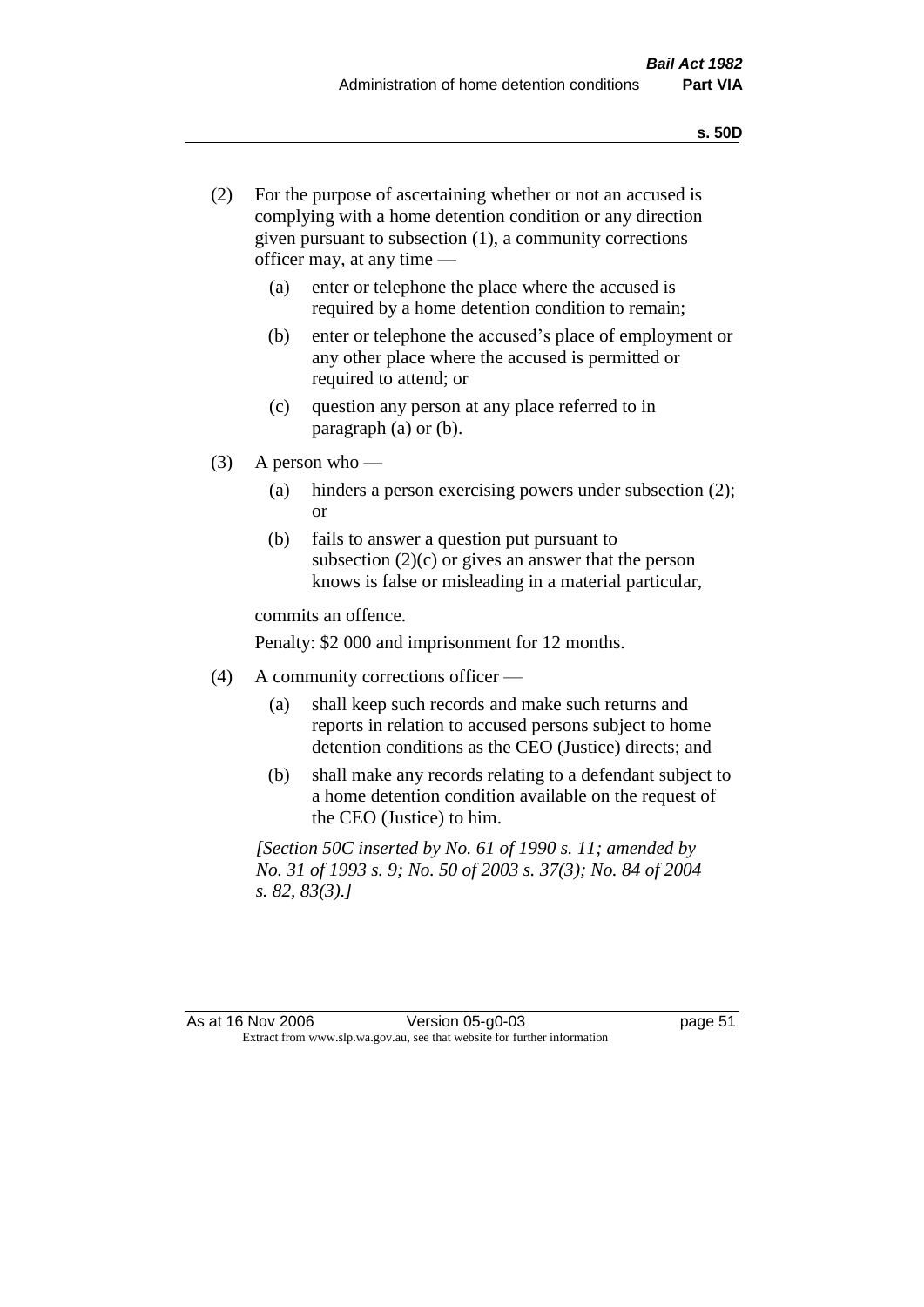| v<br>۰,<br>×<br>۰.<br>× |  |
|-------------------------|--|
|-------------------------|--|

#### **50D. Powers of members of the Police Force**

- (1) For the purpose of ascertaining whether or not an accused is complying with a home detention condition, a member of the Police Force may —
	- (a) require the accused to produce a copy of his bail undertaking and any notice by the CEO (Justice) under section 50E(a) for inspection; and
	- (b) require the accused to explain why he is absent from the place where he is required by the home detention condition to remain.
- (2) An accused who fails to comply with subsection  $(1)(a)$  or who fails to explain when required to do so under subsection (1)(b) or who gives an explanation that the accused knows is false or misleading in a material particular, commits an offence.

Penalty: \$2 000.

*[Section 50D inserted by No. 61 of 1990 s. 11; amended by No. 31 of 1993 s. 9; No. 50 of 2003 s. 37(4) ; No. 84 of 2004 s. 82.]* 

## **50E. CEO (Justice) may substitute a different place of detention and apply conditions**

The CEO (Justice) may, at any time, by notice in writing given to an accused granted bail subject to a home detention condition —

- (a) substitute a different place for the place where an accused is required by a home detention condition to remain;
- (b) require the accused to comply with such of the conditions specified in the list provided to the accused under section 24A(4) as are specified in the notice.

*[Section 50E inserted by No. 61 of 1990 s. 11; amended by No. 31 of 1993 s. 9; No. 84 of 2004 s. 82.]* 

page 52 Version 05-g0-03 As at 16 Nov 2006 Extract from www.slp.wa.gov.au, see that website for further information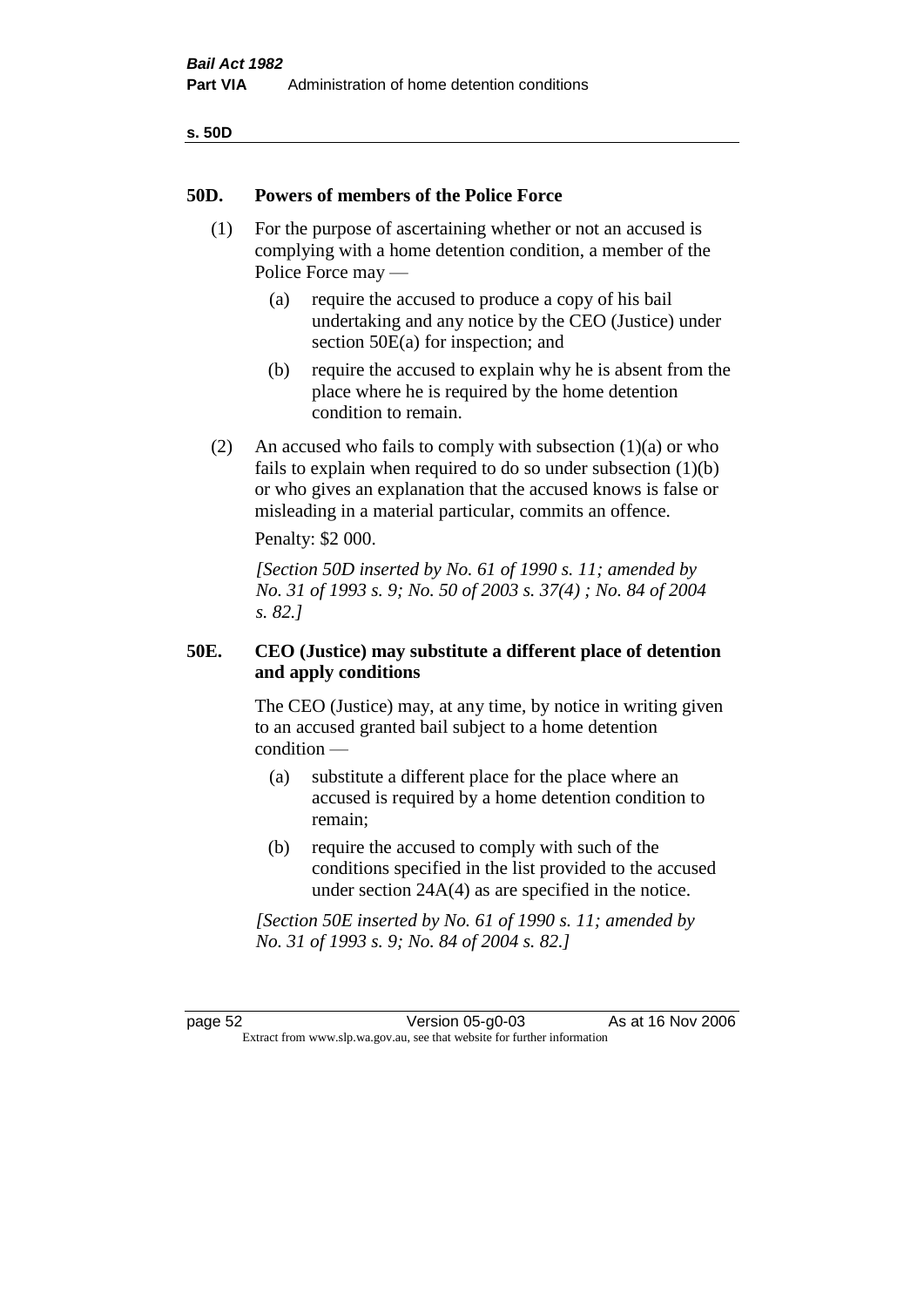#### **50F. CEO (Justice) may revoke bail**

- (1) Where a home detention condition has been imposed as a condition on a grant of bail to an accused the CEO (Justice) may, in his absolute discretion, by instrument signed by him and if practicable, given to the accused, revoke the bail.
- (2) Without limiting the generality of subsection (1), the power to revoke bail may be exercised where the accused —
	- (a) is not likely to comply with any requirement of his bail undertaking mentioned in section  $28(2)(a)$  or (b); or
	- (b) is, or has been, or is likely to be in breach of any condition of his bail undertaking mentioned in section  $28(2)(c)$ .
- (3) Subject to subsection (4), where the CEO (Justice) revokes bail he shall include a statement of his reasons for the cancellation in the instrument cancelling the bail.
- (4) Where the CEO (Justice) is of the opinion that it would be in the interest of the accused or any other person, or the public, to withhold from the accused any or all of the reasons referred to in subsection (3), the CEO (Justice) may so withhold the reason or reasons.
- (5) Where the CEO (Justice) revokes bail, he may, whenever necessary, issue a warrant directed to all members of the Police Force to have the accused arrested and brought before an appropriate judicial officer.

*[Section 50F inserted by No. 61 of 1990 s. 11; amended by No. 31 of 1993 s. 9; No. 84 of 2004 s. 82.]* 

#### **50G. Procedure on arrest after revocation of bail**

(1) An accused arrested pursuant to a warrant issued under section 50F shall be taken as soon as is practicable before an appropriate judicial officer unless he is arrested less than 24 hours before the time at which he is due to appear in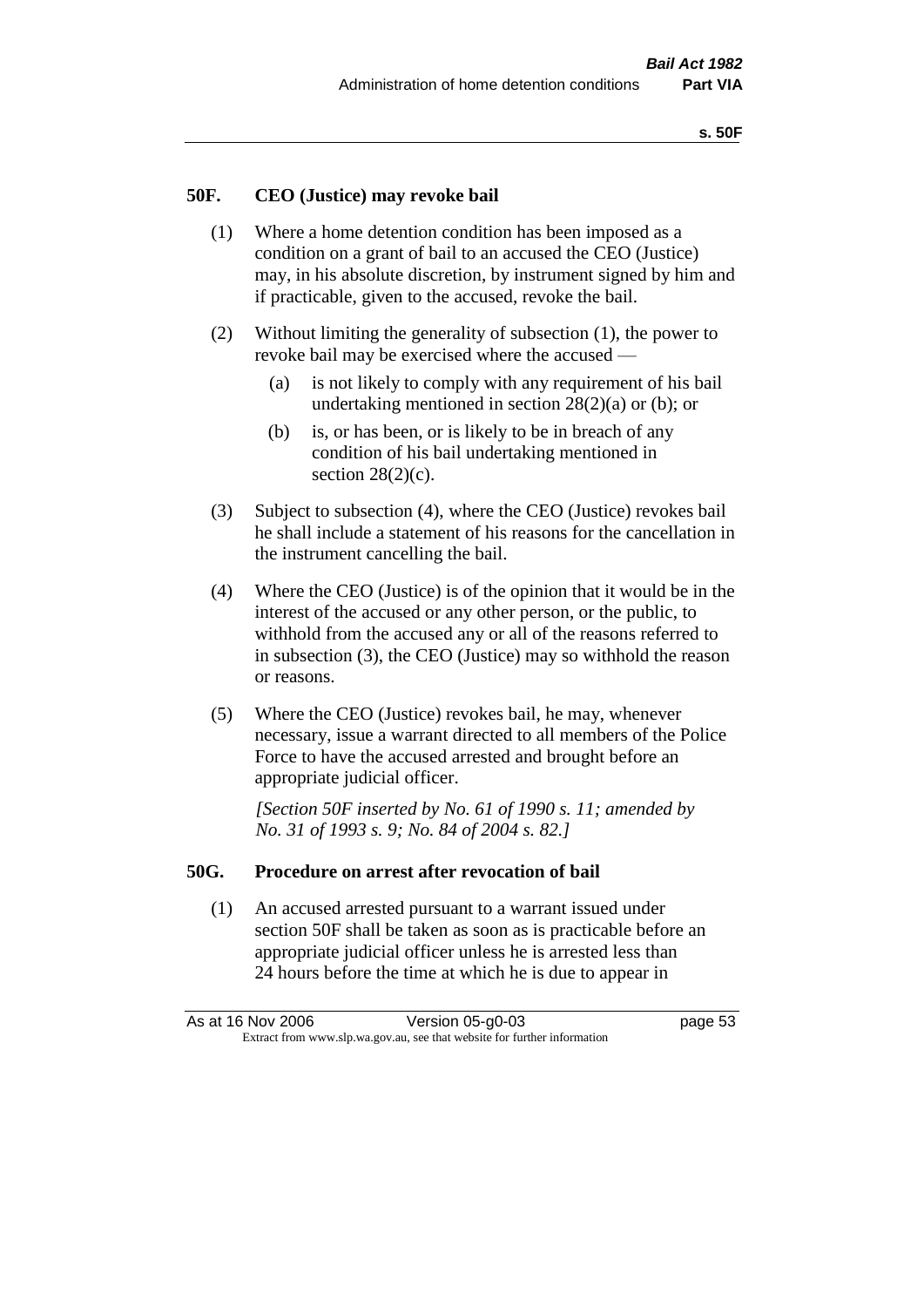accordance with his bail undertaking, in which case he shall be held in custody and brought before an appropriate judicial officer at that time.

- (2) The judicial officer before whom an accused appears under this section may —
	- (a) remand the accused in custody to appear at the time and place specified, or deemed by section 31(3) to be specified, in his bail undertaking; or
	- (b) grant fresh bail to the accused in accordance with this Act, other than clause 2 of Part B of Schedule 1.

*[Section 50G inserted by No. 61 of 1990 s. 11; amended by No. 45 of 1993 s. 12; No. 84 of 2004 s. 82.]* 

## **50H. Exclusion of the rules of natural justice**

The rules known as the rules of natural justice (including any duty of procedural fairness) do not apply to or in relation to the doing or omission of any act, matter or thing under this Part by the CEO (Justice).

*[Section 50H inserted by No. 61 of 1990 s. 11; amended by No. 31 of 1993 s. 9.]* 

#### **50J. Delegation by CEO (Justice)**

The CEO (Justice) may, either generally or as otherwise provided by the instrument of delegation, by writing signed by him, delegate to any person any power or duty under this Part, other than this power of delegation.

*[Section 50J inserted by No. 61 of 1990 s. 11; amended by No. 31 of 1993 s. 9.]*

#### **50K. Retrieval of monitoring equipment**

If under rules made under section 50L any device or equipment has been installed at the place where an accused is required by a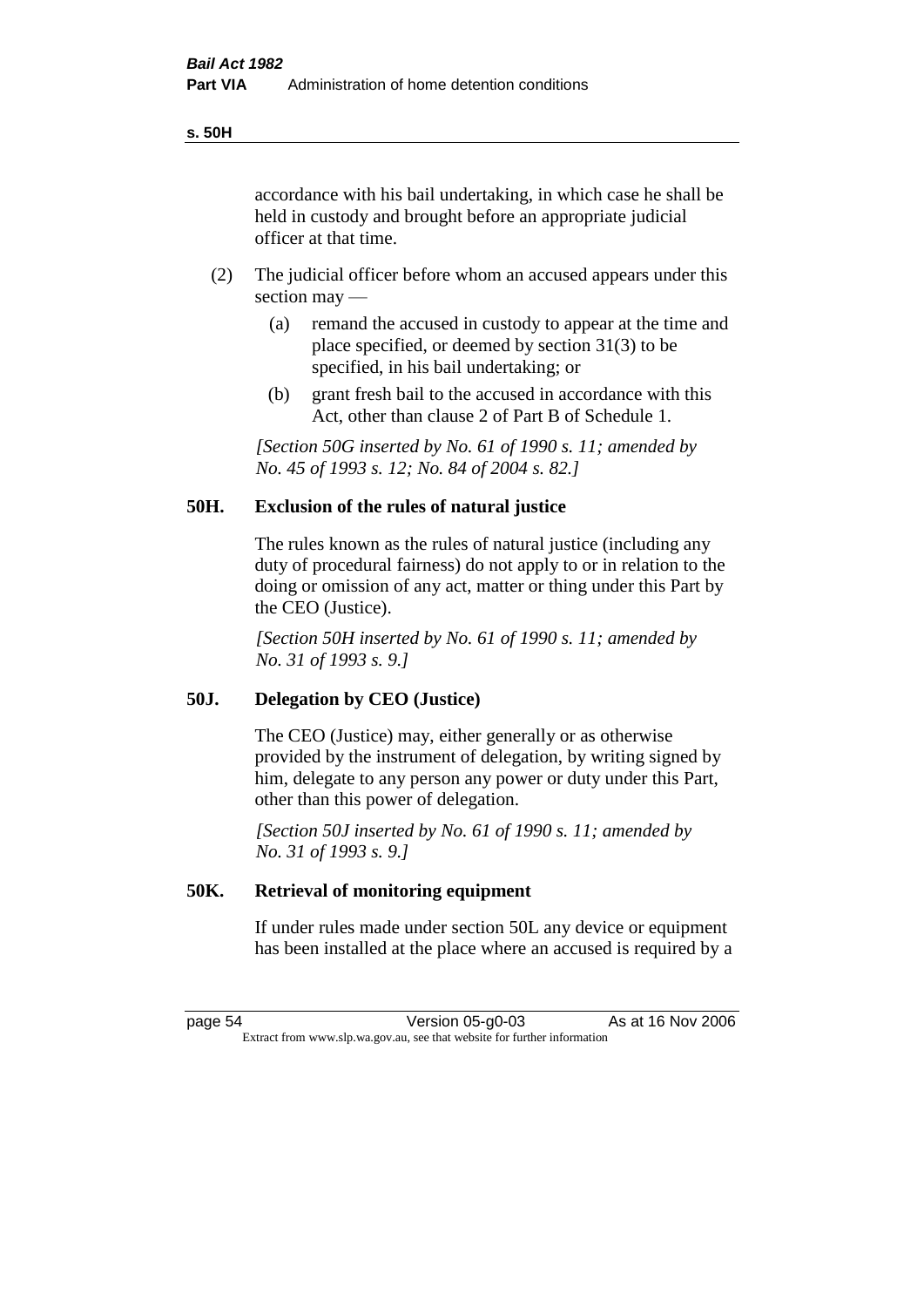#### **s. 50L**

home detention condition to remain, section 118 of the *Sentence Administration Act 2003* applies.

*[Section 50K inserted by No. 78 of 1995 s. 8; amended by No. 50 of 2003 s. 29(3); No. 84 of 2004 s. 82.]* 

## **50L. Rules**

- (1) The CEO (Justice) may, with the approval of the Minister, make rules for the purposes of this Part which may provide for the manner of ensuring that accused persons are complying with home detention conditions and for conditions to be applied to accused persons granted bail subject to home detention conditions including conditions —
	- (a) requiring a defendant to wear any device;
	- (b) requiring a defendant to permit the CEO (Justice) to install any device or equipment at the place where the defendant is required by a home detention condition to remain.
- (2) Rules made under this section may confer a discretionary authority on any person or class of persons.
- (3) Sections 41 and 42 of the *Interpretation Act 1984* do not apply to rules made under this section.

*[Section 50L inserted by No. 61 of 1990 s. 11; amended by No. 31 of 1993 s. 9; No. 84 of 2004 s. 82 and 83(3).]*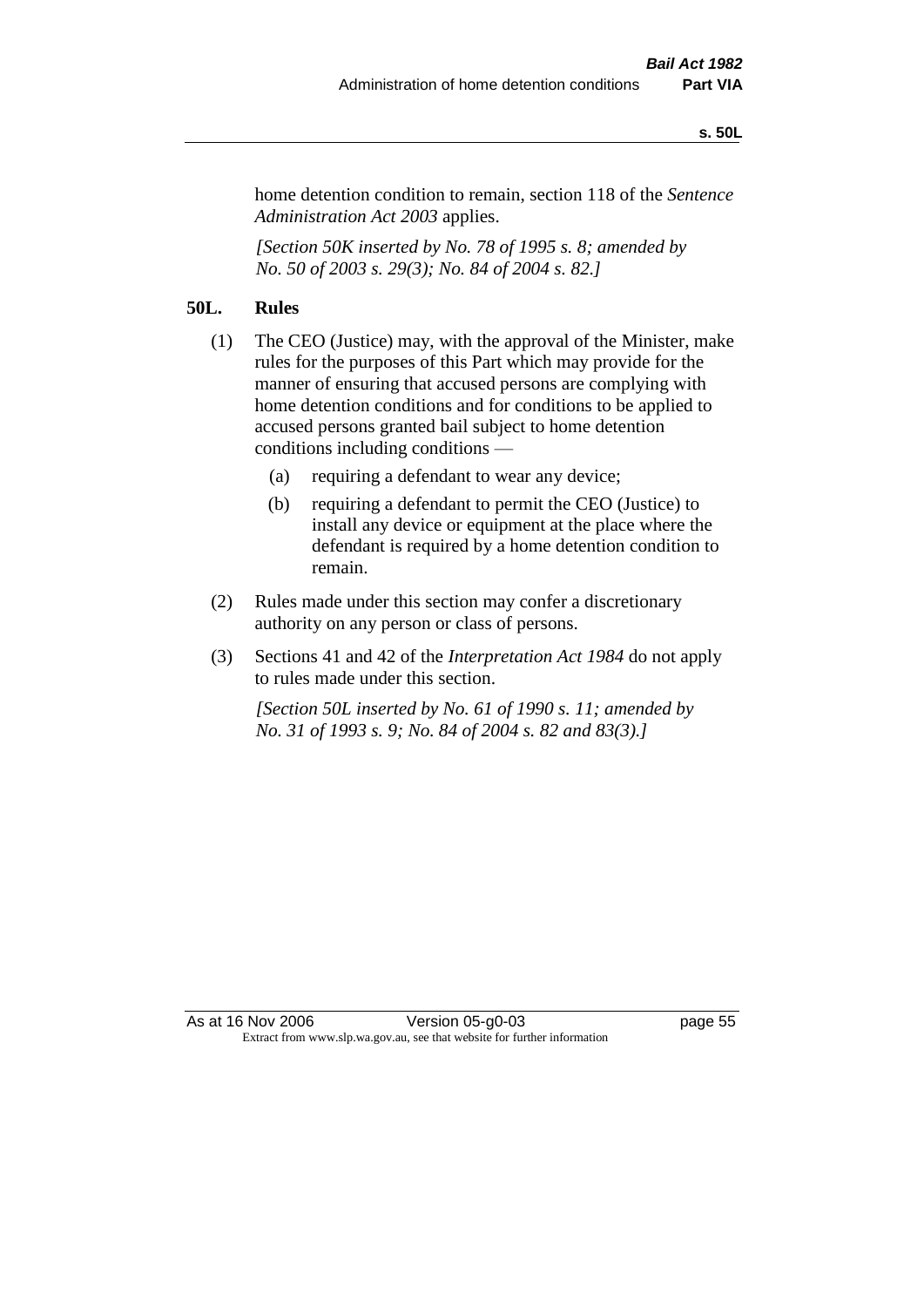**s. 51**

# **Part VII — Enforcement of bail undertakings**

## **51. Offence to fail to comply with bail undertaking**

- (1) An accused who, without reasonable cause, fails to comply with the requirement of his bail undertaking mentioned in section  $28(2)(a)$  commits an offence.
- (2) An accused who fails to comply with the requirement of his bail undertaking mentioned in section  $28(2)(b)(ii)$  commits an offence.
- $(2a)$  An accused
	- (a) whose bail undertaking includes any condition imposed for a purpose mentioned in clause  $2(2)(c)$  or (d) of Part D of Schedule 1; and
	- (b) who fails to comply with the condition,

commits an offence.

- (3) An accused shall not be convicted in his absence of an offence against this section.
- (4) An accused who is charged with an offence against subsection (1) or (2) may be convicted of the other of those offences if that other offence is proved by the evidence.
- (5) A prosecution for an offence against subsection (1), (2) or (2a) may be brought at any time.
- (6) A person who is convicted of an offence against subsection (1), (2) or (2a) is liable to a fine not exceeding \$10 000 or imprisonment for a term not exceeding 3 years, or both.
- (7) A court which convicts an accused of an offence against this section may, in addition to any penalty which it may impose, order that the accused pay such sum as it may fix in or towards defraying the costs and expenses of and consequent upon his apprehension following the failure to comply with his bail undertaking for which he was convicted.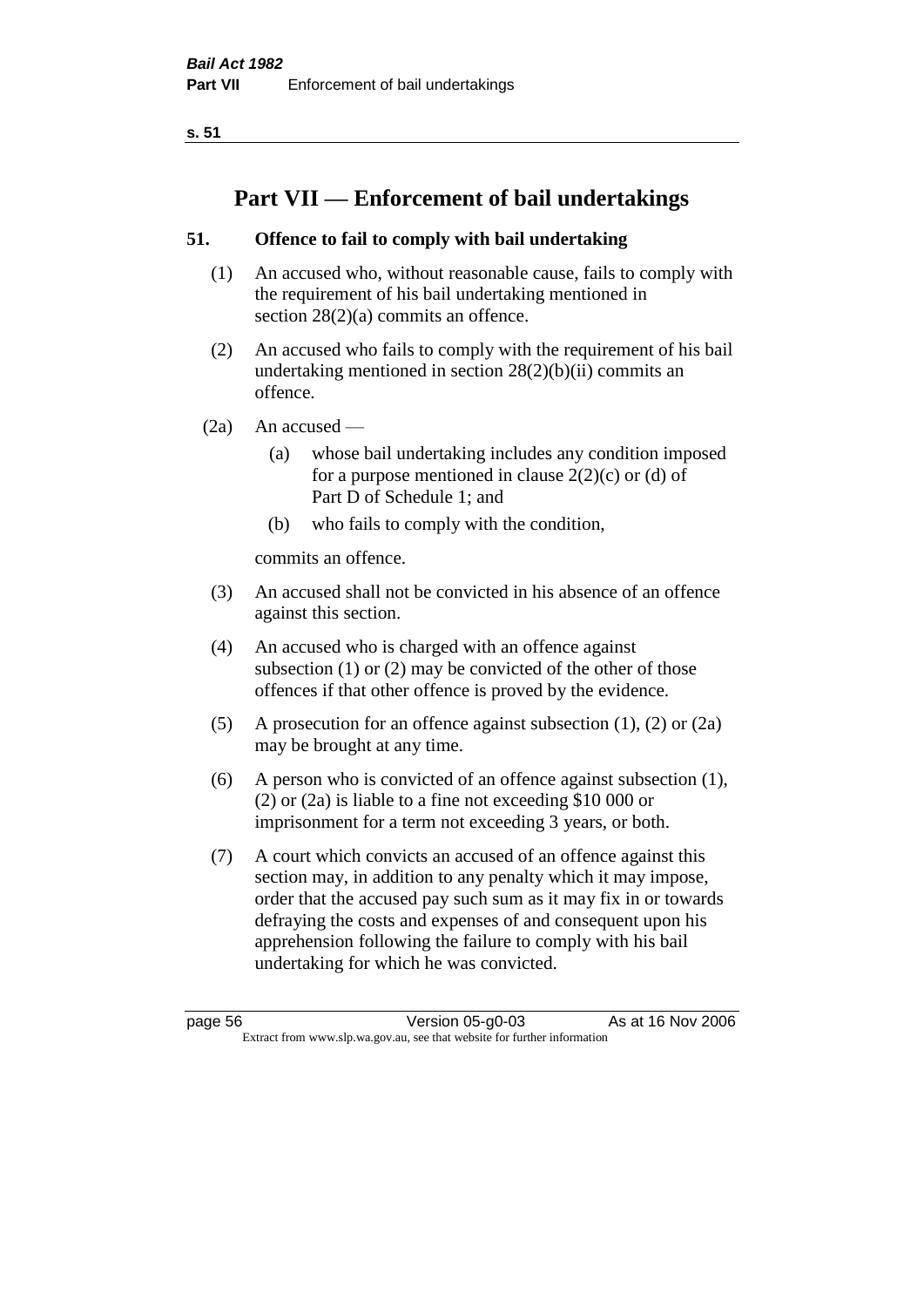- (8) An order made under subsection (7)
	- (a) shall specify to whom and in what manner the sum shall be paid; and
	- (b) may be enforced as though the sum were a penalty imposed under this section.

*[Section 51 amended by No. 54 of 1998 s. 9; No. 59 of 2004 s. 141; No. 84 of 2004 s. 11 and 82.]*

### **52. Provisions as to summary proceedings before superior courts for an offence under section 51**

- (1) This section applies, notwithstanding any other Act, for the purpose of prosecuting an offence against section 51(1), (2) or (2a) where the court before which the accused is bound to appear at the time when he fails to comply with his bail undertaking is the Supreme Court or the District Court.
- (2) Where this section applies, the accused shall be dealt with summarily for the offence and shall be so dealt with —
	- (a) by a judge of the Supreme Court in any case where the accused was bound to appear before the General Division of the Supreme Court;
	- (ab) by a judge of appeal in any case where the accused was bound to appear before the Court of Appeal;
	- (b) by a Judge of the District Court in any case where the accused was bound to appear before that Court.
- (3) A prosecution for an offence which is to be dealt with under this section shall be commenced by the authorised officer (as defined in section 80 of the *Criminal Procedure Act 2004*) who was conducting the proceedings in which the accused failed to comply with his bail undertaking —
	- (a) where subsection  $(2)(a)$  or (ab) applies, in the Supreme Court; and
	- (b) where subsection (2)(b) applies, in the District Court.

As at 16 Nov 2006 Version 05-g0-03 Page 57 Extract from www.slp.wa.gov.au, see that website for further information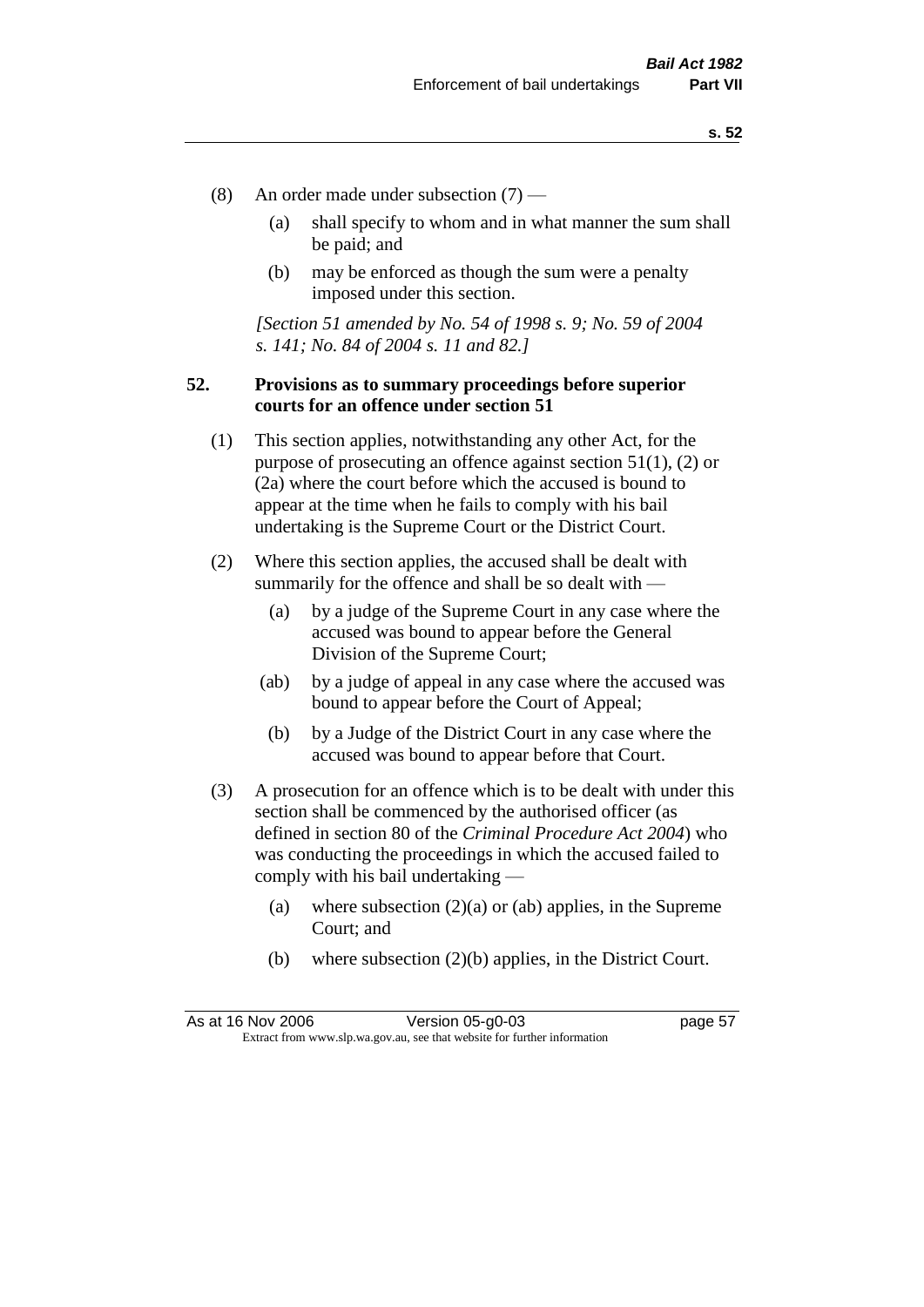- (4) Subject to section 51(3) and (5), a prosecution for an offence which is to be dealt with under this section is to be commenced and conducted under the *Criminal Procedure Act 2004* as if it were a prosecution of a simple offence in a court of summary jurisdiction.
- (5) If under section 51(6) or (7) the Supreme Court or the District Court imposes a pecuniary penalty the court may make an order under section 59 of the *Sentencing Act 1995* in respect of the amount payable.

*[Section 52 amended by No. 92 of 1994 s. 6; No. 78 of 1995 s. 8; No. 54 of 1998 s. 10; No. 45 of 2004 s. 28(2) and (4); No. 59 of 2004 s. 141; No. 84 of 2004 s. 11 and 82.]* 

### **53. Appeals against decisions made under s. 52**

- (1) A person who is dissatisfied with a decision (as defined in section 6 of the *Criminal Appeals Act 2004*) made under section 52 may, with the leave of the Court of Appeal, appeal against it.
- (2) For the purposes of subsection (1), Part 2 of the *Criminal Appeals Act 2004*, with any necessary changes, applies as if —
	- (a) the decision referred to in subsection (1) were a decision of a court of summary jurisdiction;
	- (b) a reference in that Part to a court of summary jurisdiction were a reference to the court that made the decision referred to in subsection (1); and
	- (c) a reference in that Part to commencing an appeal were a reference to applying for leave to appeal.
- (3) Despite section 13(1) of the *Criminal Appeals Act 2004*, the appeal is to be dealt with by the Court of Appeal.

*[Section 53 inserted by No. 45 of 2004 s. 28(3); amended by No. 84 of 2004 s. 11 and 82.]*

page 58 Version 05-g0-03 As at 16 Nov 2006 Extract from www.slp.wa.gov.au, see that website for further information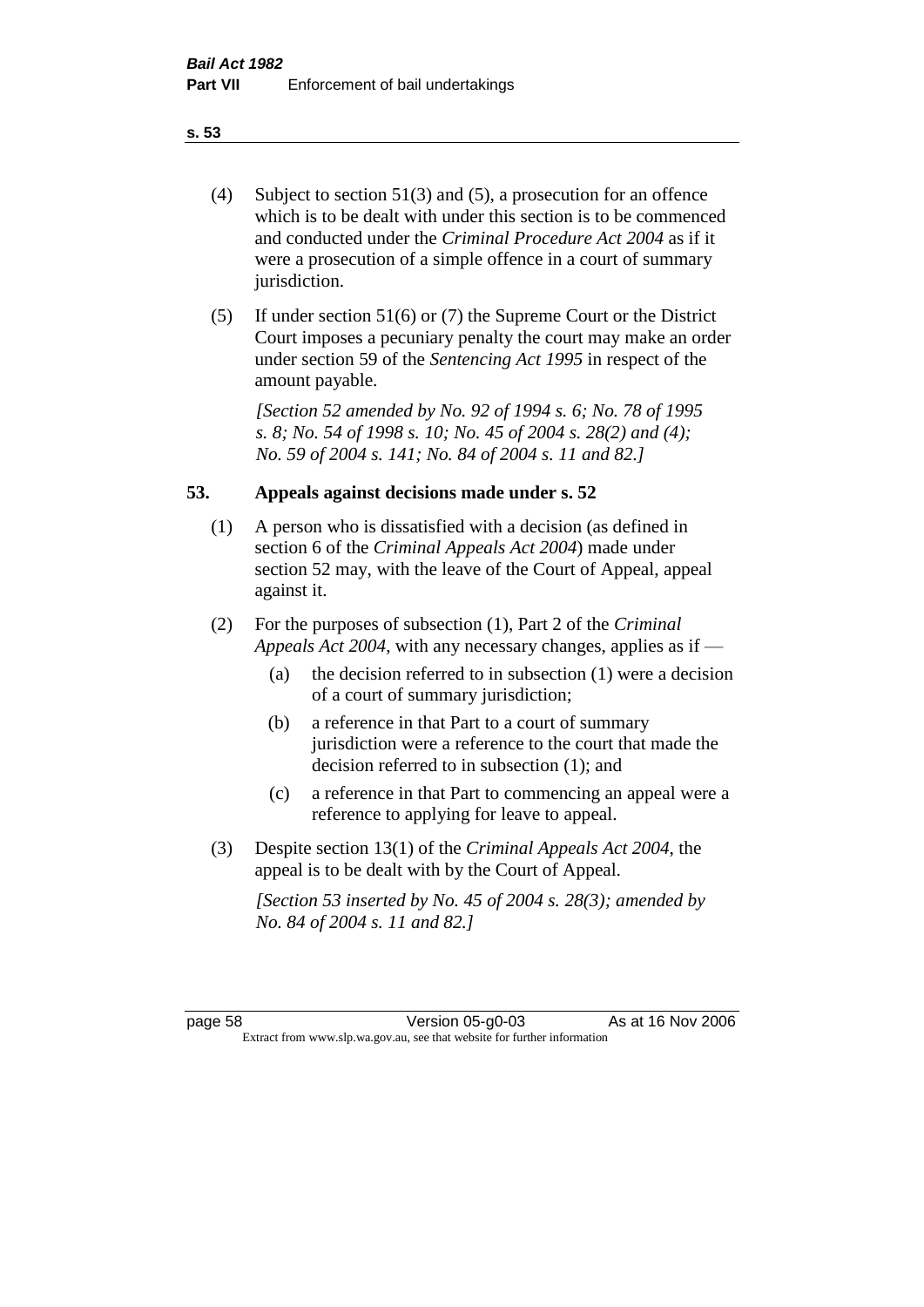### **54. Accused on bail may be taken before a judicial officer for variation or revocation of bail**

- (1) A police officer may cause an accused who has been released on bail to appear before an appropriate judicial officer to show cause why his bail should not be varied or revoked if the police officer —
	- (a) has reasonable grounds to believe, or is notified in writing by a surety for the accused that the surety has reasonable grounds to believe, that the accused —
		- (i) is not likely to comply with any requirement of his bail undertaking mentioned in section  $28(2)(a)$  or (b);
		- (ii) is, or has been, or is likely to be in breach of any condition of his bail undertaking mentioned in section  $28(2)(c)$ ; or
		- (iii) is, or has been, in breach of a home detention condition mentioned in section 28(2)(d);
	- (b) has reasonable grounds to believe that
		- (i) any surety for the accused's appearance is no longer suitable under section 39 to be a surety, or is dead;
		- (ii) for any reason any security required under Part D of Schedule 1 is no longer sufficient; or
		- (iii) in a case where the accused has been granted bail for the purposes of an appeal, the accused has discontinued the appeal or has not prosecuted it with all due diligence.
- (2) For the purpose of causing an accused to appear before an appropriate judicial officer as provided in subsection (1) a police officer may —
	- (a) arrest the accused without warrant and bring him before an appropriate judicial officer; or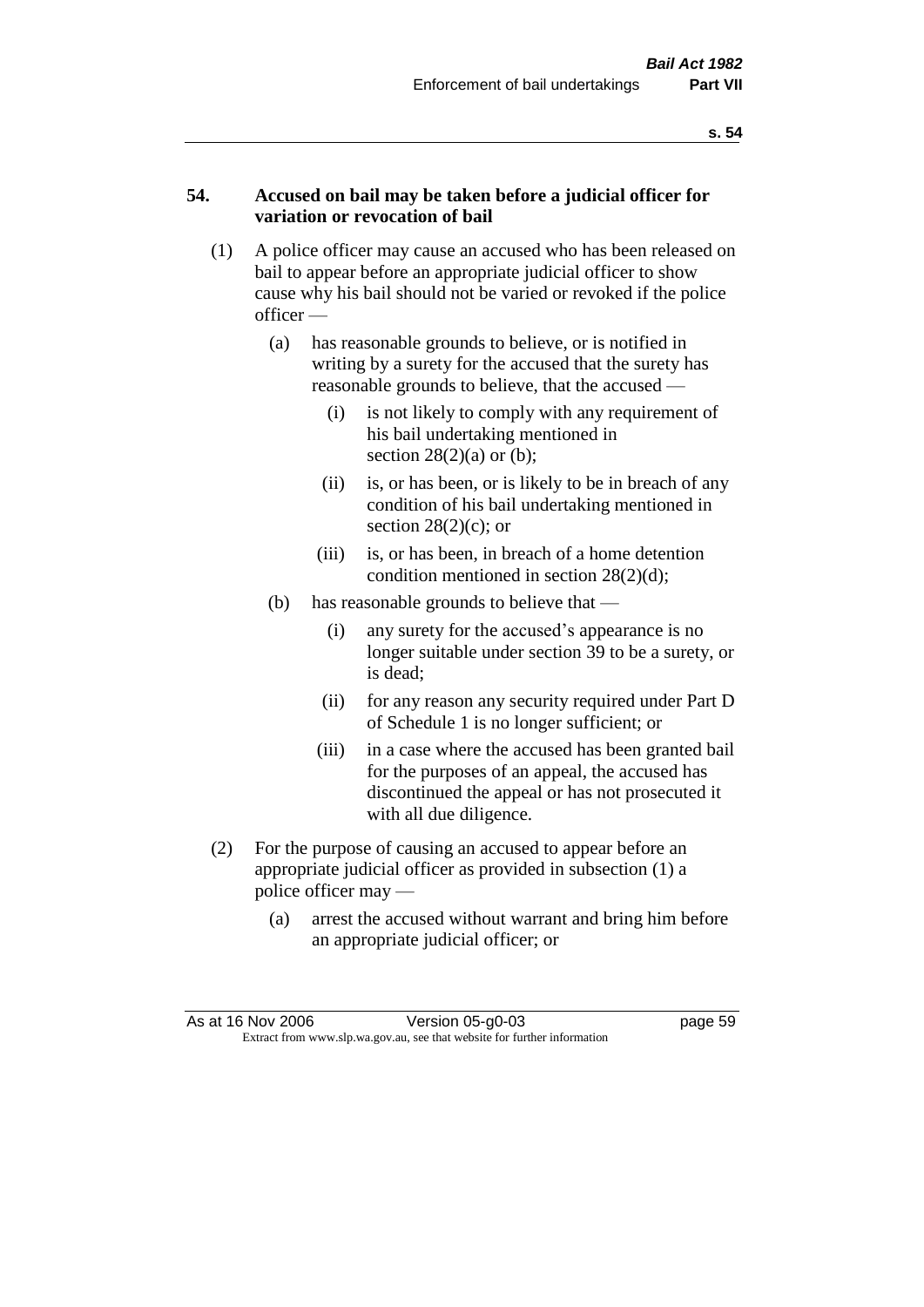- (3) An application under subsection (2)(b) must be made, and proceedings on it are to be conducted —
	- (a) in a court of summary jurisdiction in accordance with regulations made under the *Criminal Procedure Act 2004*;
	- (b) in the Supreme Court or the District Court  $-\text{in}$ accordance with rules of court made under the *Criminal Procedure Act 2004*.
- (4) An accused arrested under this section shall be taken as soon as is practicable before an appropriate judicial officer unless he is arrested less than 24 hours before the time at which he is due to appear in accordance with his bail undertaking, in which case he shall be held in custody and brought before an appropriate judicial officer at that time.
- *[(5) repealed]*

*[Section 54 amended by No. 33 of 1989 s. 18; No. 61 of 1990 s. 12; No. 45 of 1993 s. 12; No. 59 of 2004 s. 141; No. 84 of 2004 s. 9, 11 and 82.]* 

# **55. Powers of judicial officer to revoke or vary bail**

- (1) If the judicial officer before whom an accused appears under section 54 is satisfied that —
	- (a) the accused is not likely to comply with any requirement of his bail undertaking mentioned in section 28(2)(a) or (b);
	- (b) he is, or has been, or is likely to be, in breach of any condition of his bail undertaking mentioned in section  $28(2)(c)$ ;
	- (ba) he is, or has been, in breach of a home detention condition mentioned in section 28(2)(d); or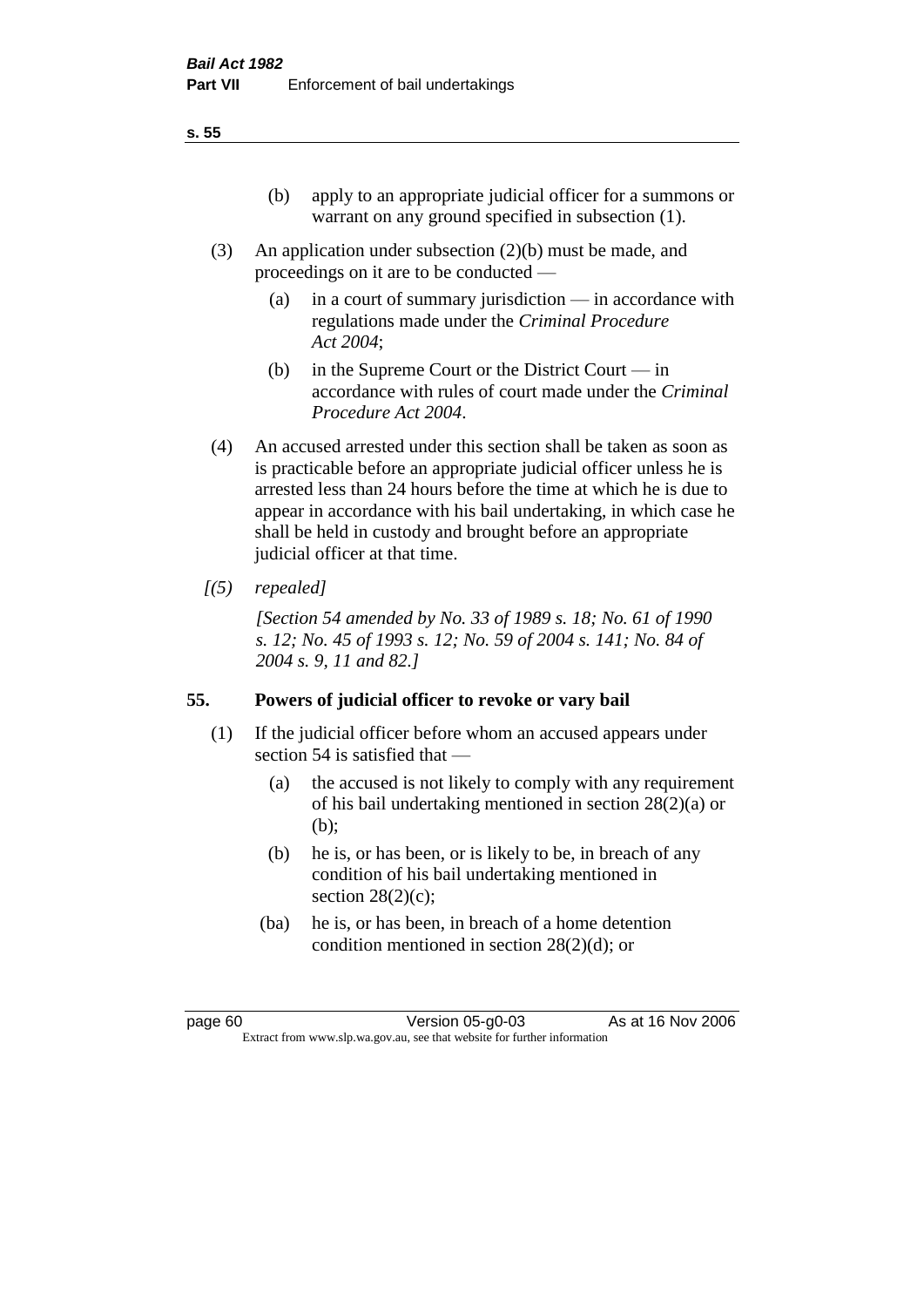(c) any of the grounds set out in section  $54(1)(b)$  has been established,

#### he may —

- (d) revoke the bail and remand the accused in custody to appear at the time and place specified, or deemed by section 31(3) to be specified, in his bail undertaking; or
- (e) revoke the bail and grant fresh bail to the accused in accordance with this Act, other than clause 2 of Part B of Schedule 1.
- (2) If the judicial officer before whom the accused so appears is not satisfied as to any of the matters mentioned in subsection (1)(a), (b), or (c) he shall release the accused on his existing bail undertaking and, with the consent in writing of the surety, on any existing surety undertaking.

*[Section 55 amended by No. 61 of 1990 s. 13; No. 45 of 1993 s. 12; No. 84 of 2004 s. 82.]* 

## **56. Warrant for arrest of absconding accused**

Where at any time after that specified in his bail undertaking for his appearance an accused has failed to comply with the requirements of his bail undertaking mentioned in section  $28(2)(a)$  or (b), the court before which he was required to appear may issue a warrant to arrest the accused and bring him before that court or a court of like jurisdiction.

*[Section 56 amended by No. 15 of 1988 s. 16; No. 84 of 2004 s. 82.]* 

#### **57. Forfeiture of money under bail undertaking**

(1) Where an accused is convicted of an offence against section  $51(1)$ ,  $(2)$  or  $(2a)$ , the court by which he is convicted shall, whether or not an application is made therefor by the prosecutor, order that the full amount agreed to be forfeited, in the accused's bail undertaking, be forfeited to the State.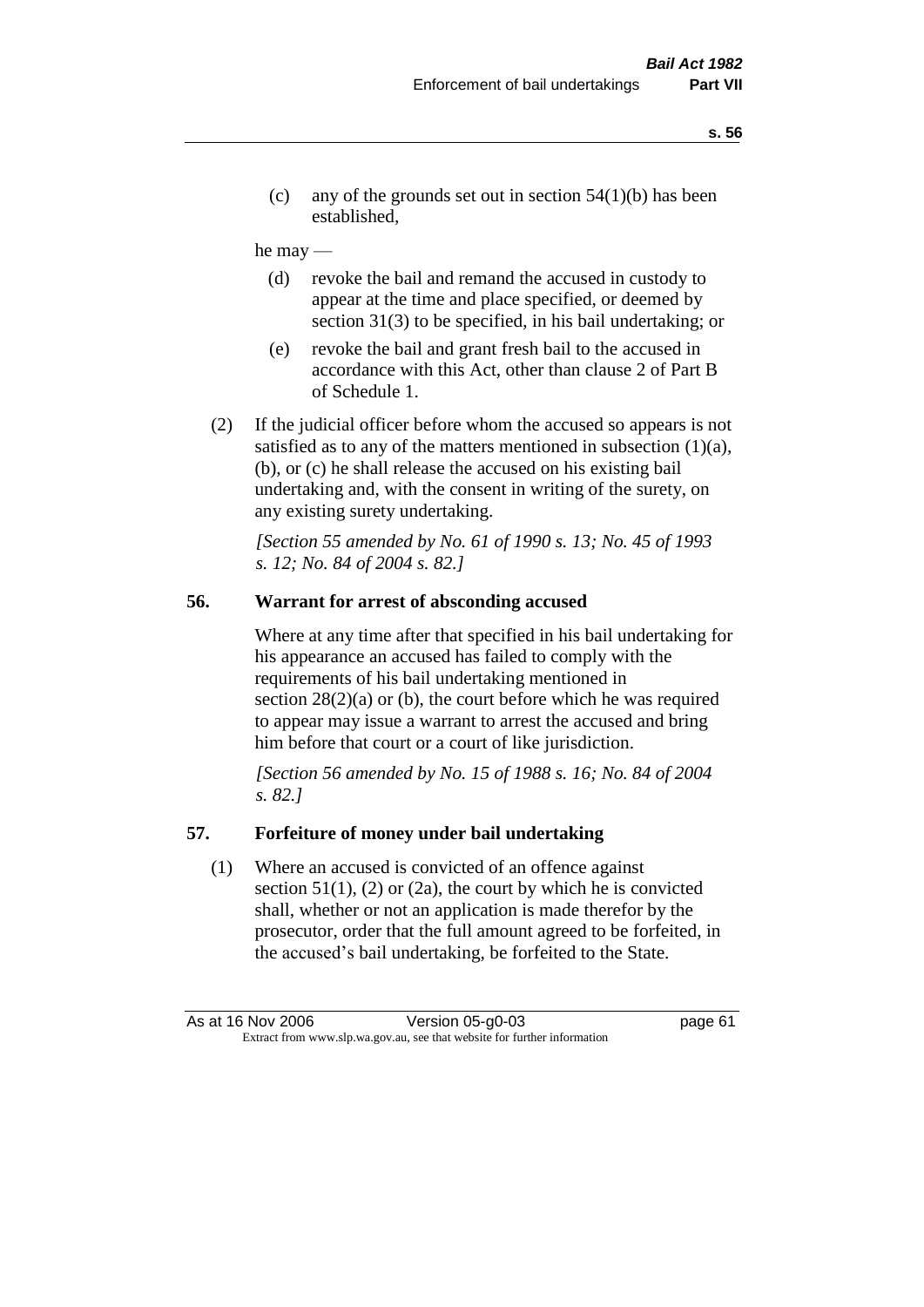- (2) Notwithstanding subsection (1), the court may decline to make an order thereunder or may order forfeiture in part only where the accused shows to the satisfaction of the judicial officer —
	- (a) that, by reason of a change of circumstances since the bail undertaking was entered into, an order for forfeiture, or for forfeiture in full (as the case may be), would cause excessive hardship to the accused or his dependants; and
	- (b) that such hardship would not be relieved by the exercise of one of the powers conferred by section 59.
- (3) Without prejudice to the recovery of such an amount as a civil debt due to the State, any amount to be paid under an order made under this section is to be paid, and its payment may be enforced under Part 5 of the *Fines, Penalties and Infringement Notices Enforcement Act 1994*, unless an order has been made under subsection (4).
- (4) If under this section the Supreme Court or the District Court makes an order requiring the payment of money, the court may make an order under section 59 of the *Sentencing Act 1995* in respect of the amount payable and for that purpose that section, with any necessary changes, applies as if the amount were a fine imposed on the accused.

*[Section 57 amended by No. 74 of 1984 s. 19; No. 92 of 1994 s. 7; No. 78 of 1995 s. 8; No. 54 of 1998 s. 11; No. 65 of 2003 s. 121(3) ; No. 84 of 2004 s. 82.]* 

## **58. Automatic forfeiture on expiration of one year after absconding**

- (1) If after the expiration of one year from the day on which the accused is required to appear in court in accordance with the requirement of his bail undertaking mentioned in section  $28(2)(a)$  he has not —
	- (a) been arrested under section 56; or
	- (b) appeared in court in accordance with the requirement of his bail undertaking mentioned in section 28(2)(b)(ii); or

| page 62 | Version 05-g0-03                                                         | As at 16 Nov 2006 |
|---------|--------------------------------------------------------------------------|-------------------|
|         | Extract from www.slp.wa.gov.au, see that website for further information |                   |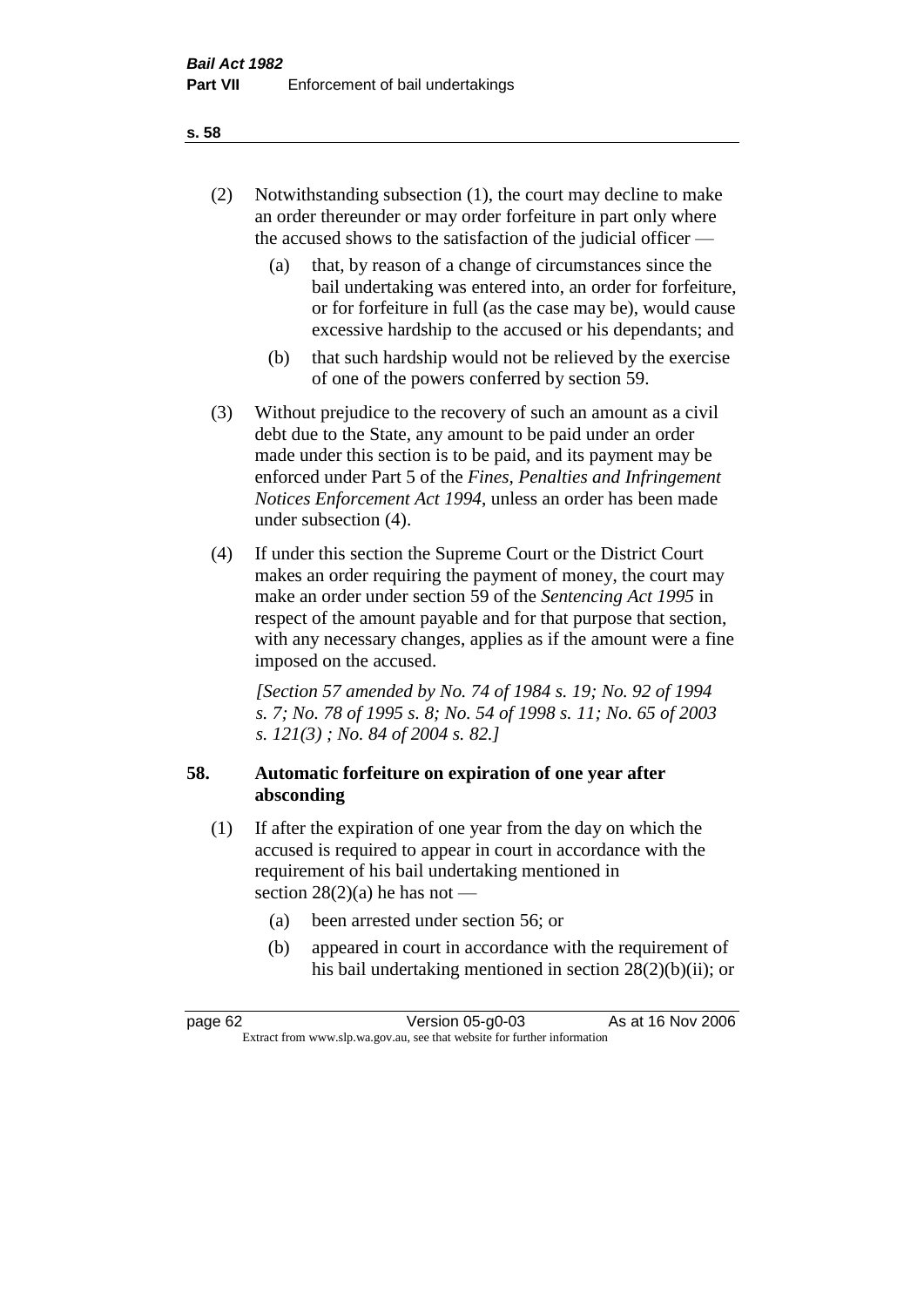(c) otherwise surrendered himself or been taken into custody to be dealt with on the charge or charges for which the bail undertaking was entered into,

the full amount specified in the bail undertaking shall, on the expiration of the said period, be forfeited to the State by virtue of this section without any order of the court or other formality.

(2) Upon the occurrence of a forfeiture under subsection (1) any security given by the accused may be resorted to by the State as if an order of forfeiture had been made under section 57(1).

*[Section 58 amended by No. 65 of 2003 s. 121(3); No. 84 of 2004 s. 82.]*

As at 16 Nov 2006 Version 05-g0-03 Page 63 Extract from www.slp.wa.gov.au, see that website for further information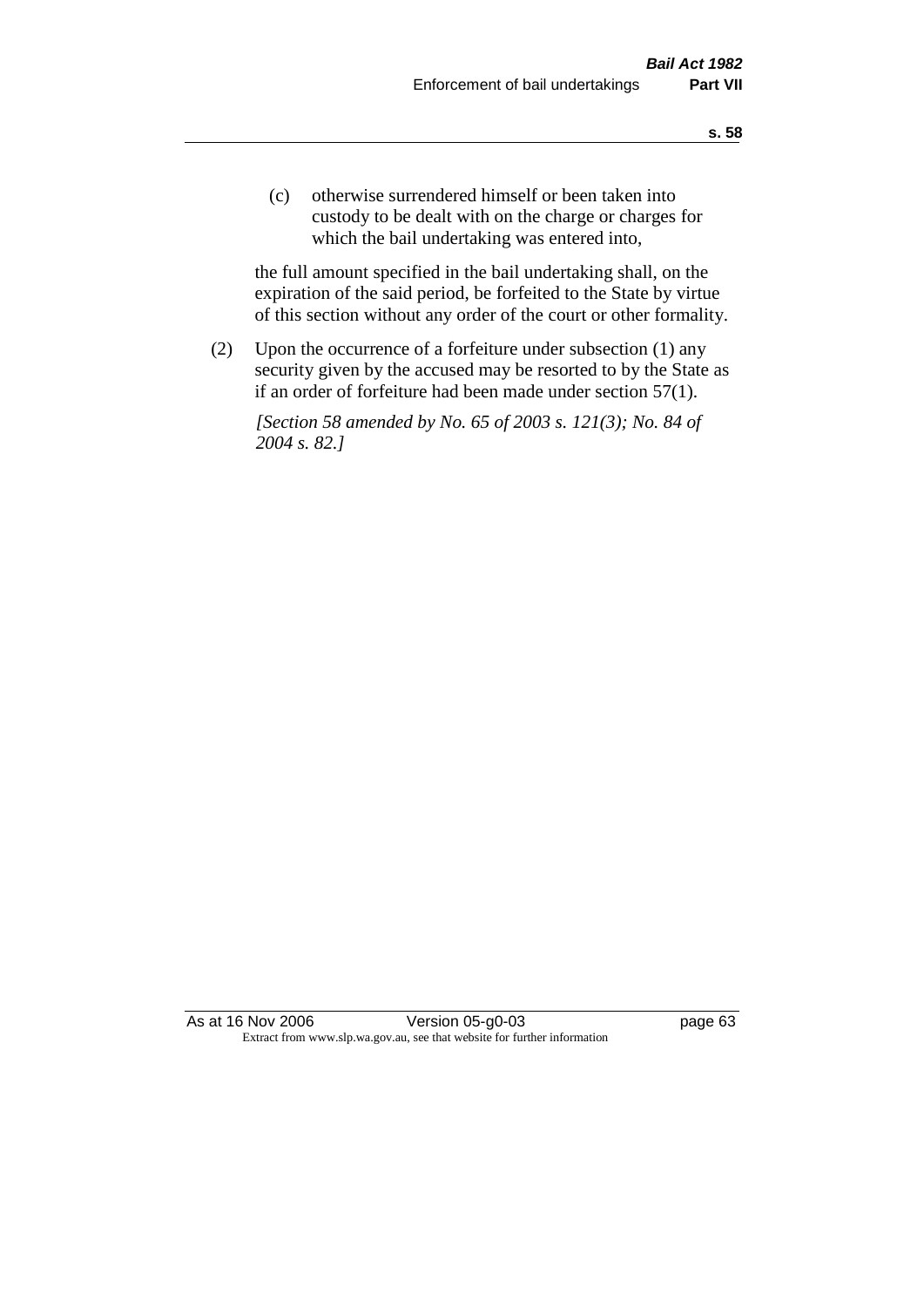**s. 59**

# **Part VIII — Miscellaneous**

## **59. Further power of judicial officer in relation to enforcement of undertakings**

A court or an appropriate judicial officer who makes an order for forfeiture under section 49 or 57 may, when doing so, or at any time thereafter, further order —

- (a) that payment of any sum be made by specified instalments or be postponed to a specified date;
- (b) that any security given be applied in or towards payment of the sum forfeited; or
- (c) that the accused or the surety, as the case may be, do all such things and execute all such documents as may be necessary, or as may be specified in the order, for the purpose of vesting any security in the State or enabling the State to realize the same or to resort thereto to recover the sum forfeited,

and the court or an appropriate judicial officer may at any time vary or revoke an order made under paragraph (a), (b), or (c).

*[Section 59 amended by No. 65 of 2003 s. 121(3); No. 84 of 2004 s. 82.]*

# **60. Accused and surety to notify any change of address**

Where —

- (a) an accused who has been released on bail; or
- (b) a surety,

changes his place of residence, employment, or business from that appearing on his bail undertaking or surety undertaking he shall forthwith, in writing, notify details of the change to the registrar of the court before which, at the time when the change occurs, the accused is required to appear, and if without reasonable cause he fails to do so he commits an offence.

Penalty: \$1 000.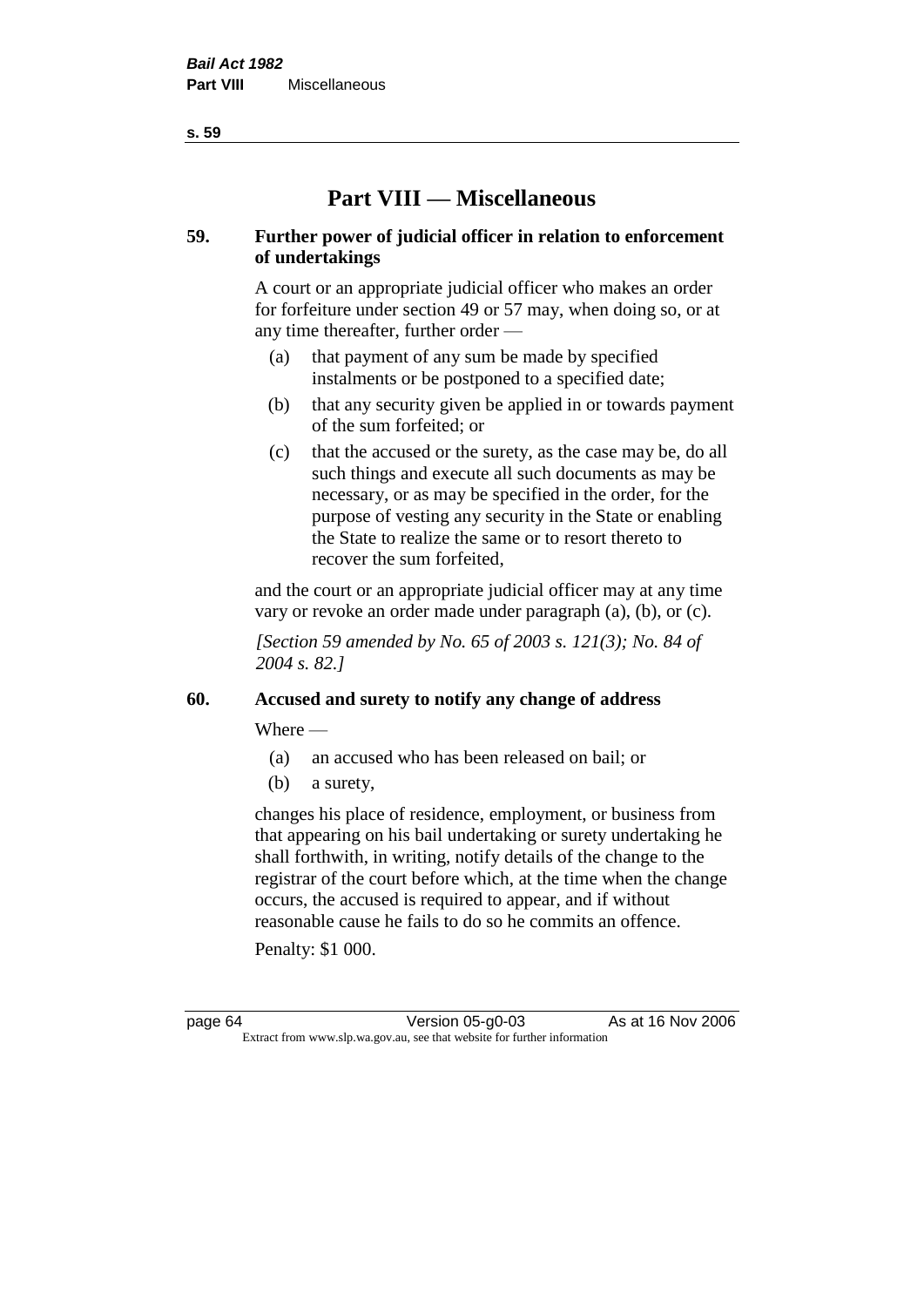*[Section 60 amended by No. 50 of 2003 s. 37(5); No. 59 of 2004 s. 141; No. 84 of 2004 s. 82.]*

# **61. Offence of failing to bring arrested person before court or person able to grant bail**

- (1) A person to whom this section applies commits an offence if, having arrested another for an offence, he wilfully and without reasonable excuse fails to take that other person, or cause him to be taken, as soon as is practicable —
	- (a) before an authorised officer or judicial officer empowered by this Act to grant bail for that offence; or
	- (b) before a court.

Penalty: \$1 000 or imprisonment for 12 months or both.

- (2) This section applies to a person who
	- (a) is not empowered by this Act to grant bail for the offence or by reason of section 16; or
	- (b) being so empowered, elects to act under section 6(2a).

*[Section 61 amended by No. 15 of 1988 s. 17.]* 

# **62. Offence to give false information for bail purposes**

A person who for the purpose of obtaining —

- (a) a grant of bail for himself or a variation of the terms and conditions thereof; or
- (b) approval of himself as a surety,

makes any statement which he knows is false in a material particular, or recklessly makes any statement which is false in a material particular, commits an offence.

Penalty: \$1 000 or imprisonment for 12 months or both.

# **63. Protection of persons carrying out this Act**

A person shall not be liable in civil proceedings on account of anything done, or omitted to be done, by him in good faith in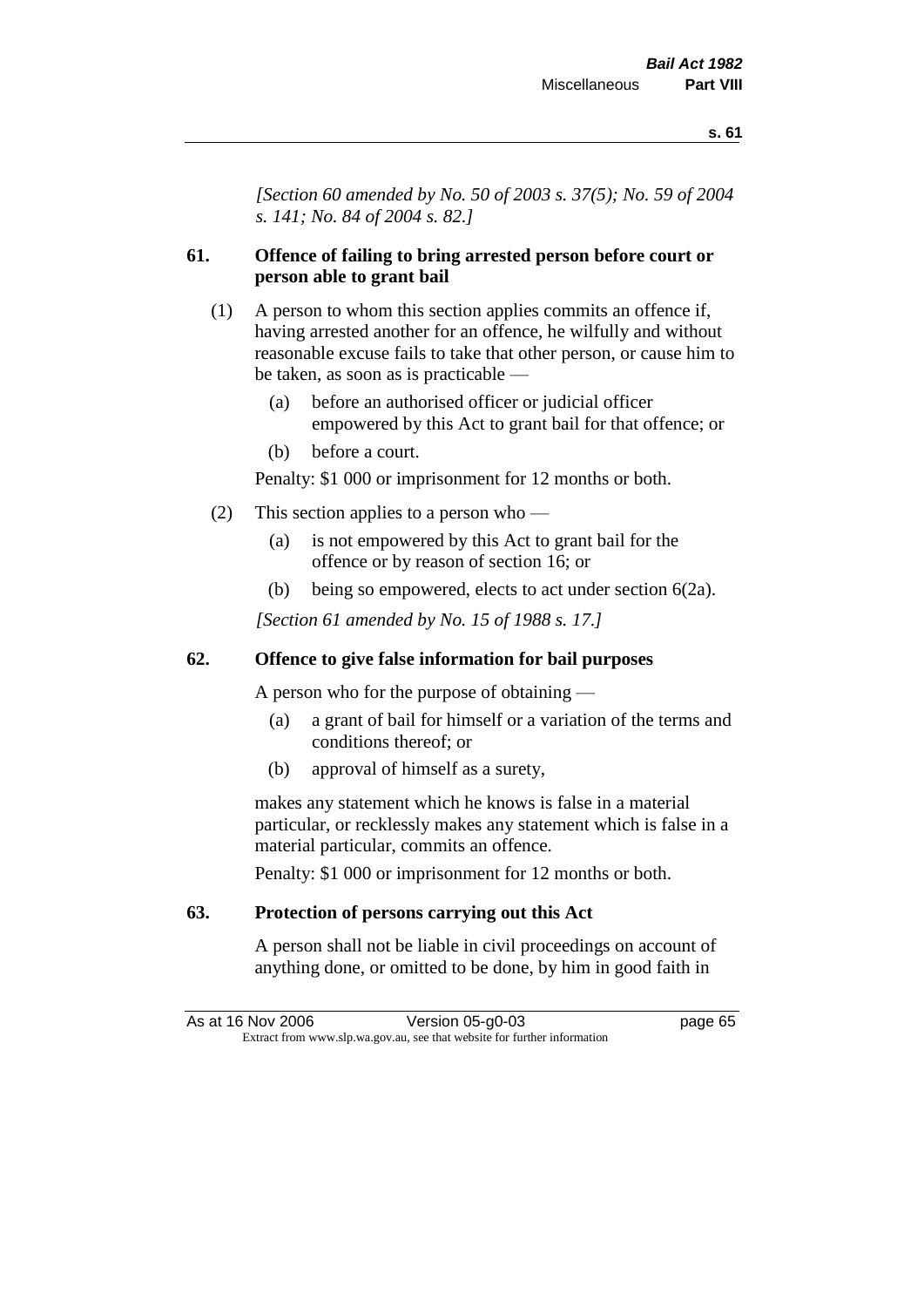the course of carrying out any provision of this Act, or purporting to be so done or omitted; but the liability (if any) of any other person (including the State or the Commonwealth) as his employer is not affected by this section and shall be determined as if it had not been passed.

*[Section 63 amended by No. 65 of 2003 s. 121(4).]*

# **64. Evidence of non-appearance, etc., by an accused**

Where it is required for the purposes of this Act to prove —

- (a) that an accused did not appear before a particular court, at a particular place, on a particular day, at a particular time or during a particular period; or
- (b) the day, time or period when or during which an accused did appear before a particular court at a particular place,

a certificate as to any such matter, purporting to be signed by a judicial officer or registrar of the court before which the accused was required to appear, shall be evidence of the matter so certified.

*[Section 64 amended by No. 59 of 2004 s. 141; No. 84 of 2004 s. 82.]* 

# **65. Bail undertakings by minors**

A bail undertaking entered into by a person who is under the age of 18 years shall bind him as if he were of full age.

### **66. Abolition of other powers to grant bail**

- (1) Any power or duty that, at the commencement of this Act, exists apart from statute to grant bail to an accused awaiting an appearance in court for an offence, is abolished.
- (2) Subsection (1) has effect notwithstanding anything in section 16 of the *Supreme Court Act 1935*.
- (3) In subsection (1) **"statute"** means an Act of the Parliament of Western Australia, other than the *Supreme Court Act 1935*.

page 66 Version 05-g0-03 As at 16 Nov 2006 Extract from www.slp.wa.gov.au, see that website for further information

#### **s. 64**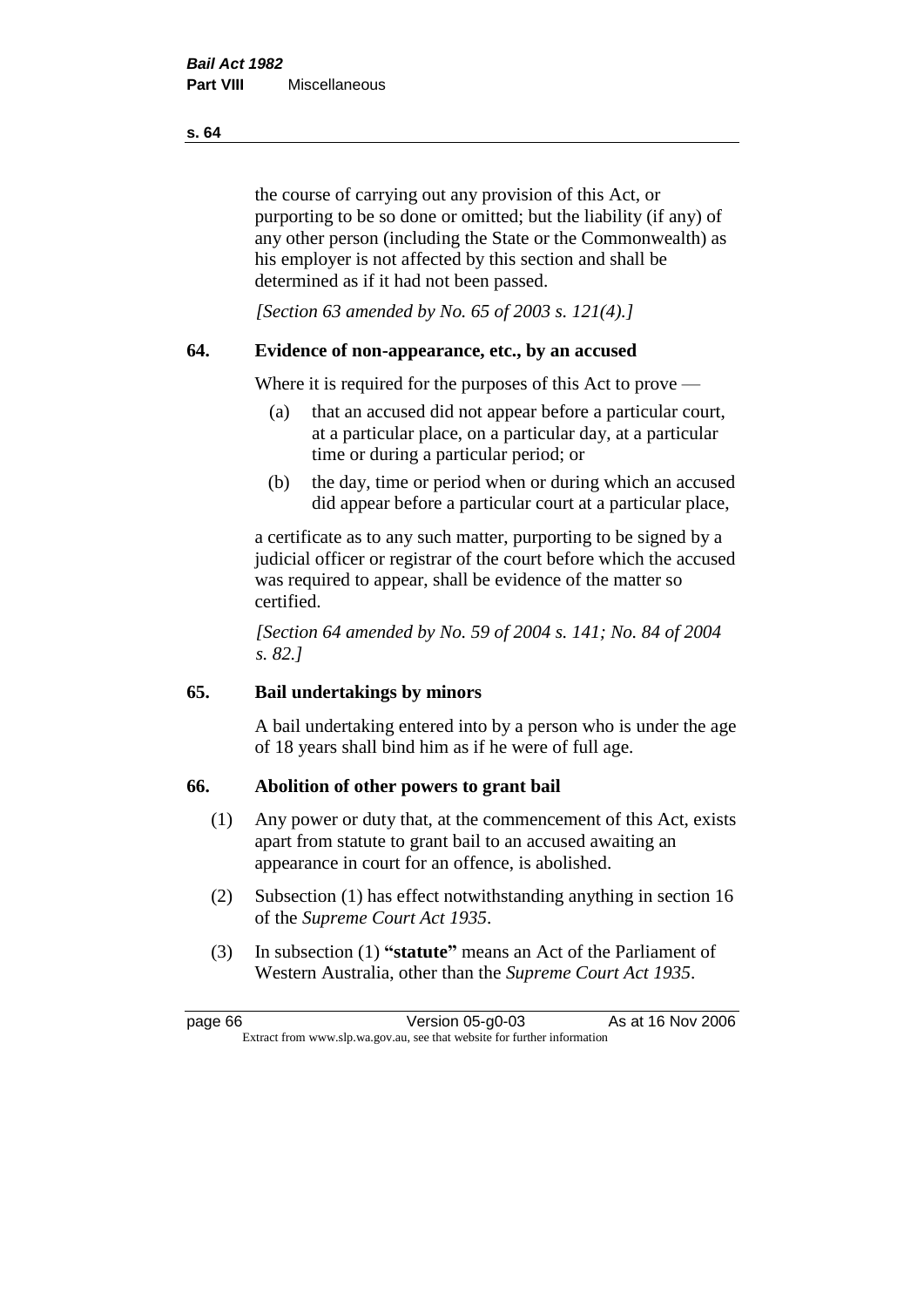*[Section 66 amended by No. 84 of 2004 s. 82.]*

# **66A. Delegation by registrar**

- (1) The registrar of a court may, either generally or as otherwise provided by the instrument of delegation, by instrument signed by him, delegate to an officer of that court any function conferred on him by or under this Act other than —
	- (a) this power of delegation; or
	- (b) any function that a judicial officer has required him to perform personally.
- (2) The superintendent of a detention centre may, either generally or as otherwise provided by the instrument of delegation, by instrument signed by him, delegate to an officer of the department of which the CEO (Justice) is the chief executive officer any function conferred on him by or under this Act, other than this power of delegation.

*[Section 66A inserted by No. 15 of 1988 s. 18; amended by No. 49 of 1988 s. 89; No. 31 of 1993 s. 8; No. 59 of 2004 s. 141.]* 

# **67. Regulations**

- (1) The Governor may make regulations, not inconsistent with this Act, prescribing such things as are required or permitted by this Act to be prescribed or as it is necessary or expedient to prescribe for the purposes thereof.
- (2) Without limiting the generality of subsection (1) regulations  $\text{max}$  —
	- (a) make provision for or with respect to the making of applications —
		- (i) for or in relation to bail;
		- (ii) for the approval of sureties;
		- (iii) for the approval of security to be given by accused persons and sureties;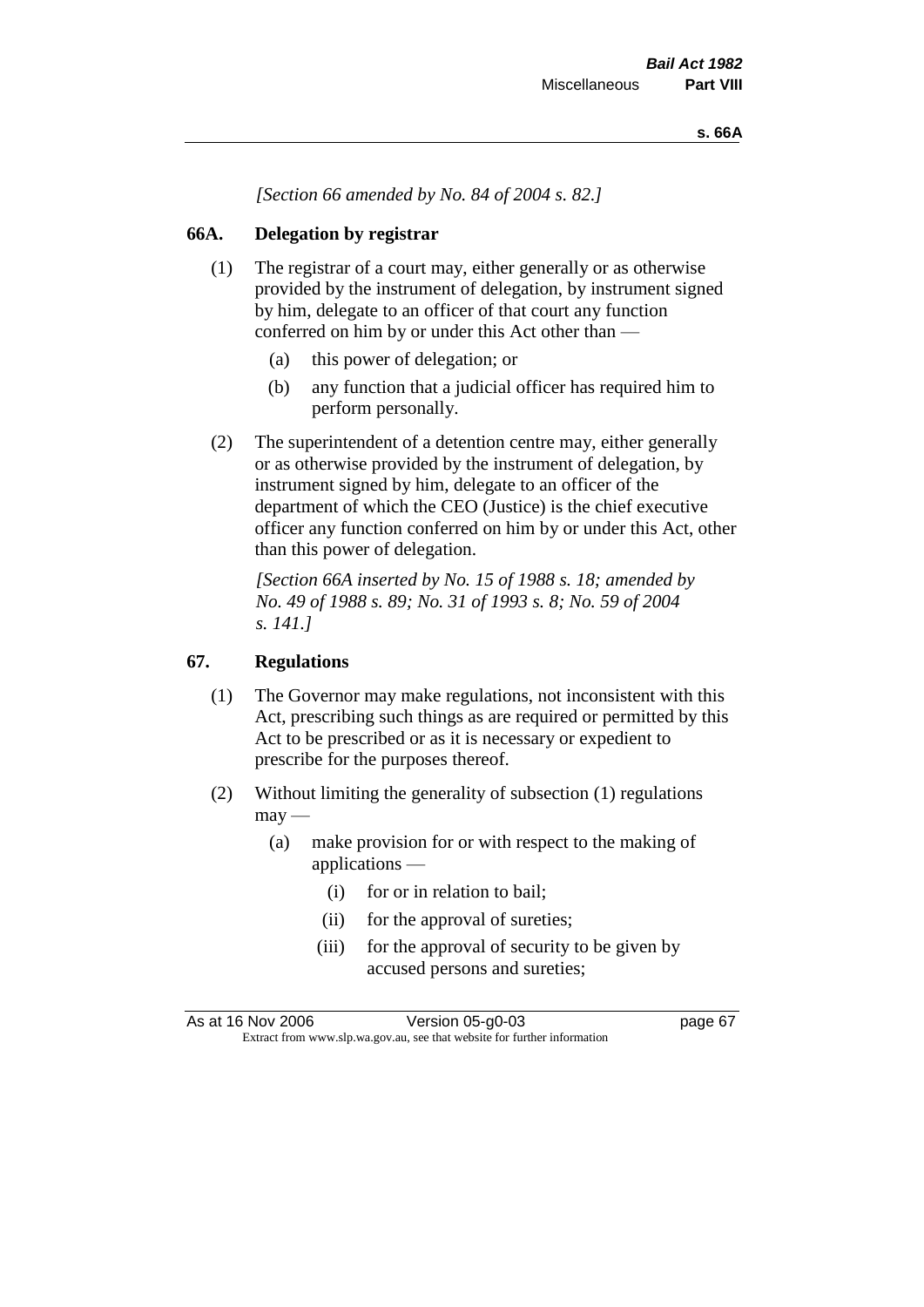| ×<br>v | ×<br>۰. |
|--------|---------|
|        |         |

(iv) for the cancellation of a surety undertaking,

and for the manner in which such applications are to be made and the procedure to be followed on such applications;

- (b) for the purposes of clause 5 of Part A of Schedule 1, prescribe the officer or officers who may grant bail for any prescribed appearance or class of appearance in court by a defendant who is in custody;
- (c) make provision for, or with respect to the management, control, supervision and good order of premises established for the accommodation of persons to whom bail has been granted.
- (3) Regulations made under this section may provide that a contravention or failure to comply with a regulation constitutes an offence and may provide for penalties not exceeding a fine of \$500 for offences against the regulations.

*[Section 67 amended by No. 45 of 1993 s. 12; No. 84 of 2004 s. 83(3).]* 

*[68. Omitted under the Reprints Act 1984 s. 7(4)(g).]*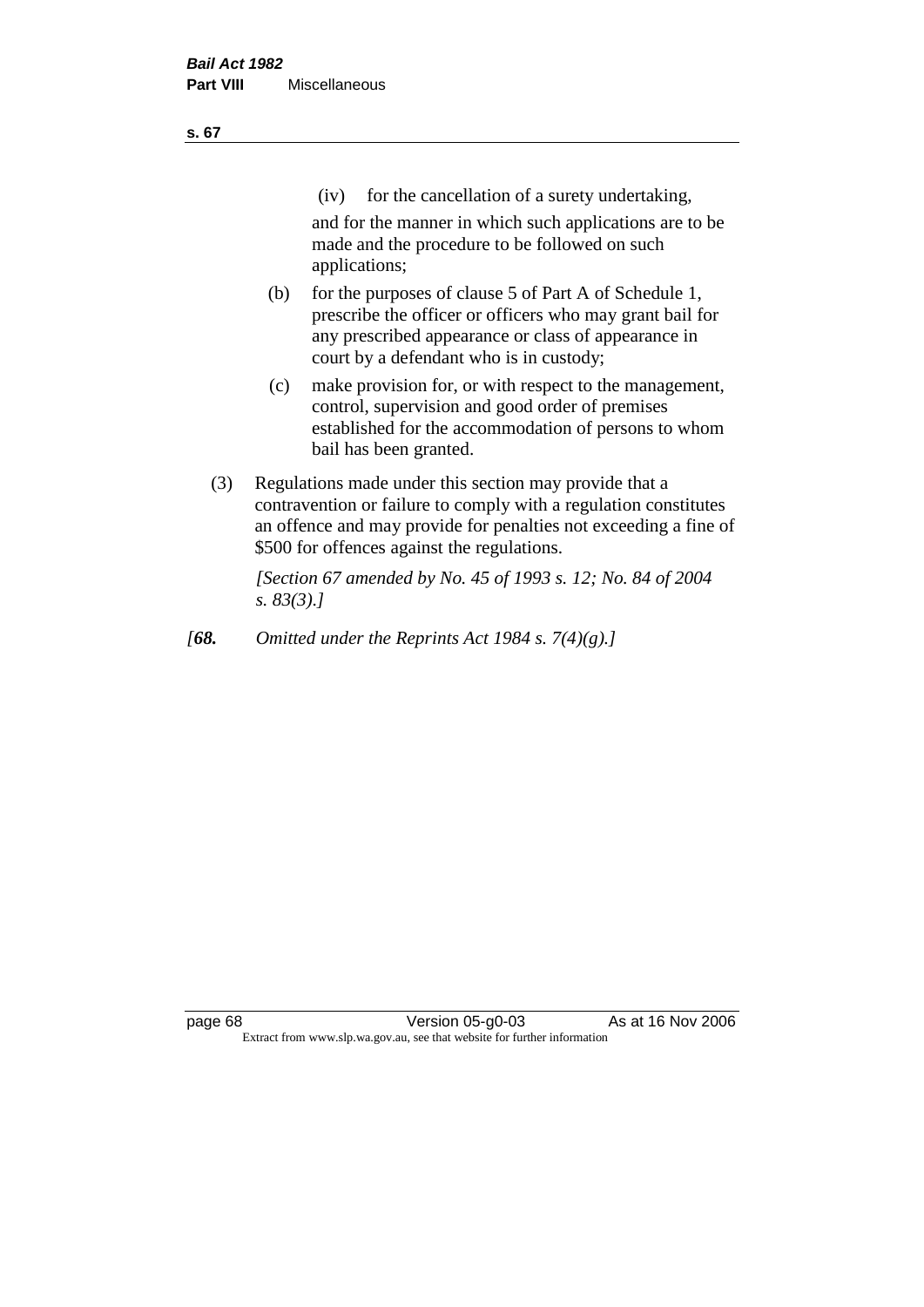# **Schedule 1**

*[Heading amended by No. 45 of 1993 s. 10(1).]*

[Sections 13 and 17]

# **Part A — Jurisdiction to grant bail**

| <b>First Column</b>           | <b>Second Column</b> |
|-------------------------------|----------------------|
| Appearances in court referred | By whom bail may be  |
| to in section 13              | granted              |

### **1. Initial appearance**

| (1) | The initial appearance in a<br>court of summary<br>jurisdiction or the Children's<br>Court by an accused in, or in<br>connection with,<br>proceedings for an offence. | In any case $-$<br>a justice; or<br>(a)<br>an authorised police<br>(b)<br>officer; and<br>in addition, in the case of a child,<br>an authorised community |
|-----|-----------------------------------------------------------------------------------------------------------------------------------------------------------------------|-----------------------------------------------------------------------------------------------------------------------------------------------------------|
| (2) | The initial appearance in the<br>District Court or the<br>Supreme Court, not being<br>the initial appearance to<br>which clause 3 applies.                            | services officer.<br>A judge of the District Court or a<br>judge of the Supreme Court, as<br>the case requires.                                           |

*[Clause 1 amended by No. 15 of 1988 s. 19; No. 49 of 1988 s. 90(a)(i); No. 59 of 2004 s. 141; No. 84 of 2004 s. 10(1) and 82.]*

**2. Appearance after adjournment** Appearance in any court or before a judicial officer by an accused after any adjournment of proceedings for an offence, not being a committal under clause 3. The judicial officer who orders the adjournment.

*[Clause 2 amended by No. 84 of 2004 s. 82.]*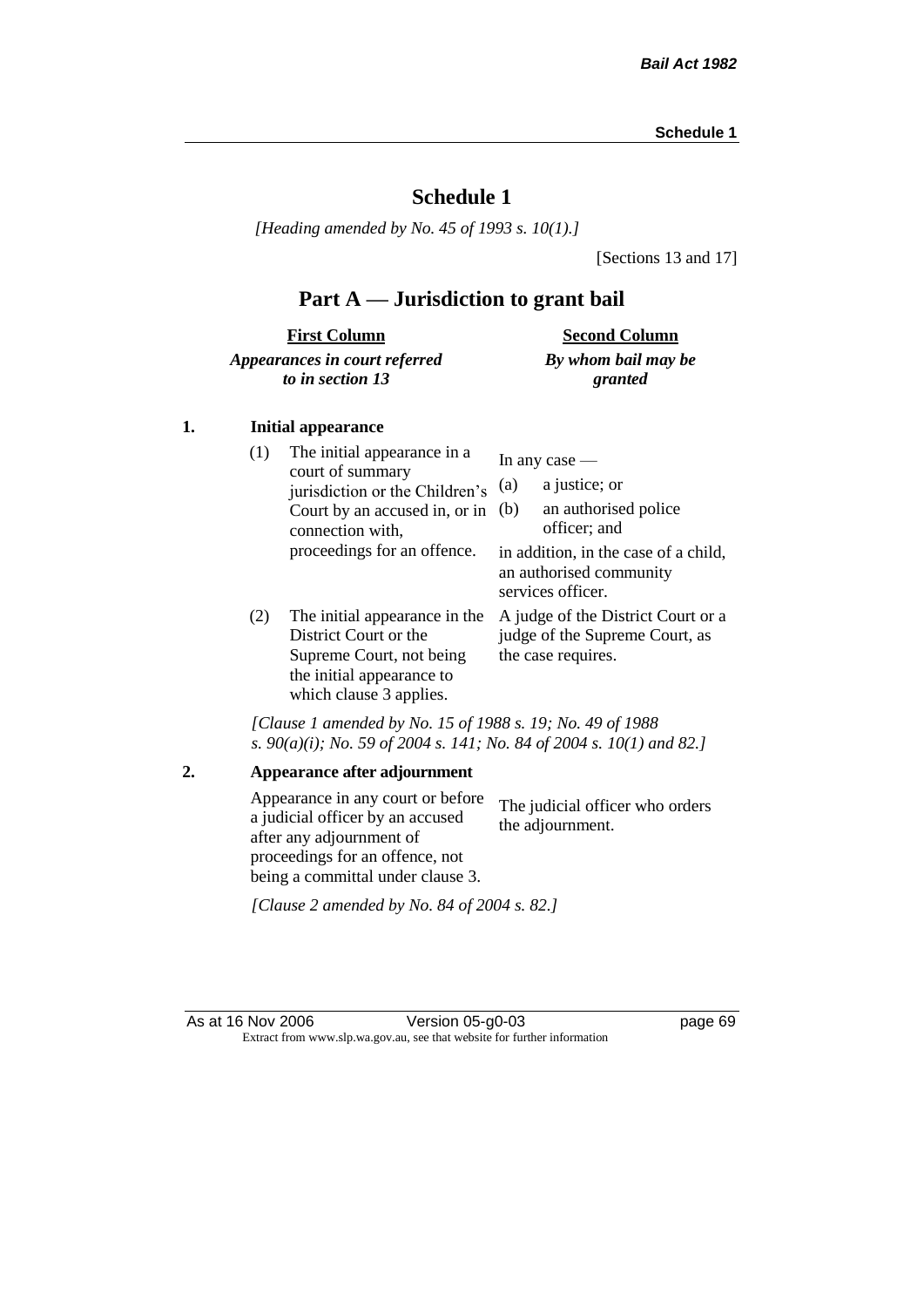| <b>First Column</b>           | <b>Second Column</b> |
|-------------------------------|----------------------|
| Appearances in court referred | By whom bail may be  |
| to in section 13              | granted              |
|                               |                      |

## **3. Appearance on committal to Supreme Court or District Court**

The initial appearance by an accused in the Supreme Court or District Court after he has been committed thereto under any Act to be tried or sentenced or otherwise dealt with. The judicial officer who orders the committal.

*[Clause 3 amended by No. 84 of 2004 s. 82.]*

# **4. Appearance in connection with appeal etc.**

| (1) | Appearance in connection<br>with an application or appeal<br>made under the <i>Criminal</i><br>Appeals Act 2004 or with                                 | If the appeal is being determined<br>by a single judge of the Supreme<br>Court, a single judge of the<br>Supreme Court; |
|-----|---------------------------------------------------------------------------------------------------------------------------------------------------------|-------------------------------------------------------------------------------------------------------------------------|
|     | any order made in<br>determining the application<br>or appeal.                                                                                          | If the appeal is being determined<br>by the Court of Appeal, the Court<br>of Appeal or a single judge of<br>appeal.     |
| (2) | Appearance in connection<br>with a rehearing of<br>proceedings ordered under<br>section 28 of the Children's<br>Court of Western Australia<br>Act 1988. | The Children's Court.                                                                                                   |
| (3) | Appearance in connection<br>with the reconsideration of<br>an order under section 40 of<br>the Children's Court of<br>Western Australia Act 1988.       | The Children's Court constituted<br>by the President.                                                                   |
|     | [Clause 4 inserted by No. 84 of 2004 s. 10(2).]                                                                                                         |                                                                                                                         |

page 70 **Version 05-g0-03** As at 16 Nov 2006 Extract from www.slp.wa.gov.au, see that website for further information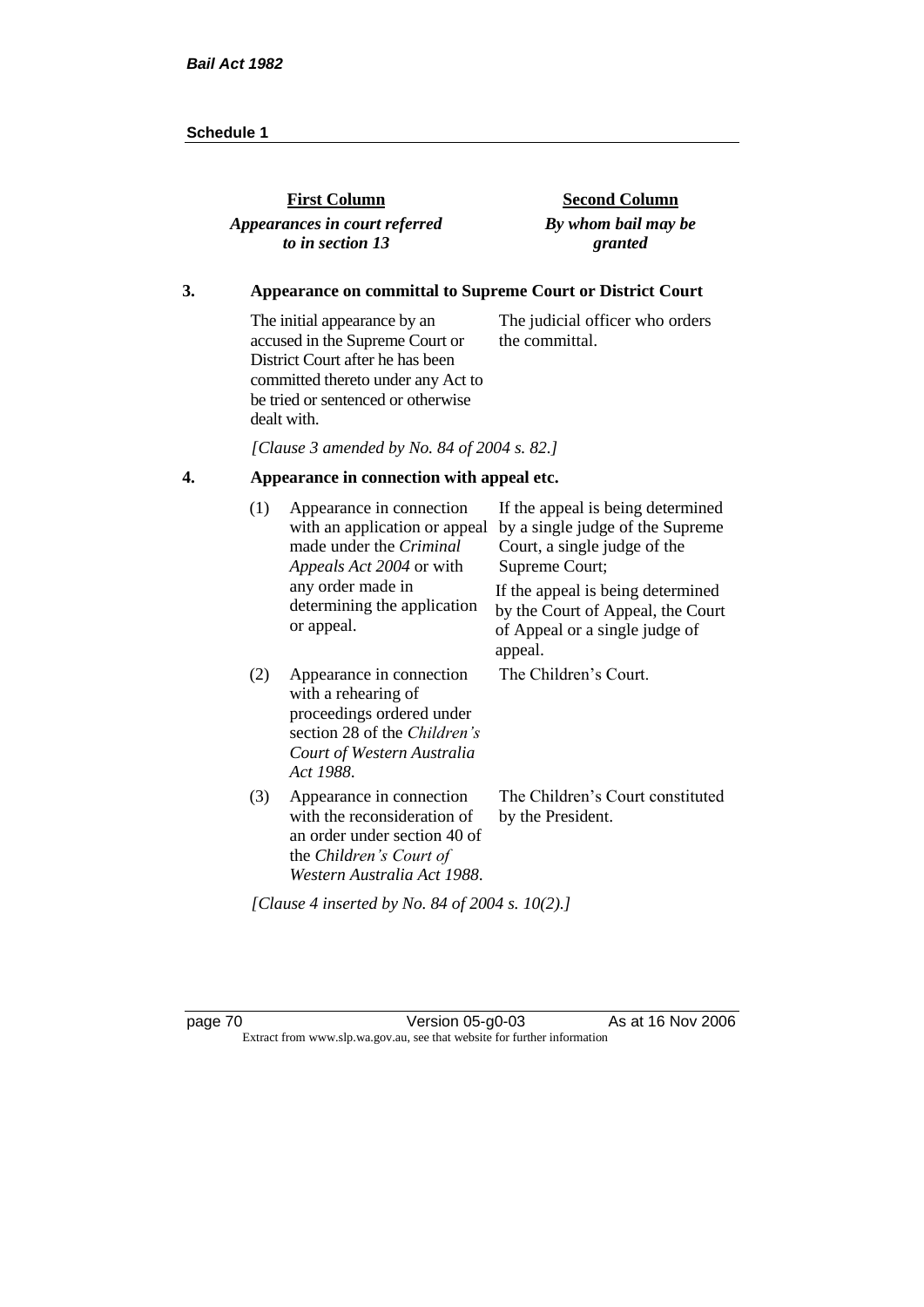| <b>First Column</b>           | <b>Second Column</b> |
|-------------------------------|----------------------|
| Appearances in court referred | By whom bail may be  |
| to in section 13              | granted              |

#### **5. Appearance prescribed by regulation**

Appearance in a court for any other purpose or following any prescribed by such regulations. other occurrence prescribed by regulations under this Act. The judicial or other officer

#### **6. Appearances not otherwise provided for**

Any appearance in a court not otherwise provided for in this Part or by regulations under this Act. The judicial officer who, or court which, orders the appearance.

#### **7. Interpretation in this Part**

In this Part, unless the contrary intention appears —

**"proceedings for an offence"** in clause 2 (but not in clause 1) includes any of the following proceedings relating to that offence —

- (a) appeal proceedings;
- (b) proceedings on a writ of *habeas corpus*; and
- (c) proceedings on the re-appearance of an offender under section 50 of the *Sentencing Act 1995*.

*[Clause 7 inserted by No. 84 of 2004 s. 10(3).]*

# **Part B — Cessation of power to grant bail**

#### **1. Upon decision by Judge, power of other officers ceases**

After a Judge of the Supreme Court has granted or refused bail for an appearance by an accused the power to grant bail for that appearance ceases to be vested in any judicial officer whose jurisdiction is inferior to that of such Judge or in any authorised officer.

*[Clause 1 amended by No. 84 of 2004 s. 82.]*

As at 16 Nov 2006 Version 05-g0-03 page 71 Extract from www.slp.wa.gov.au, see that website for further information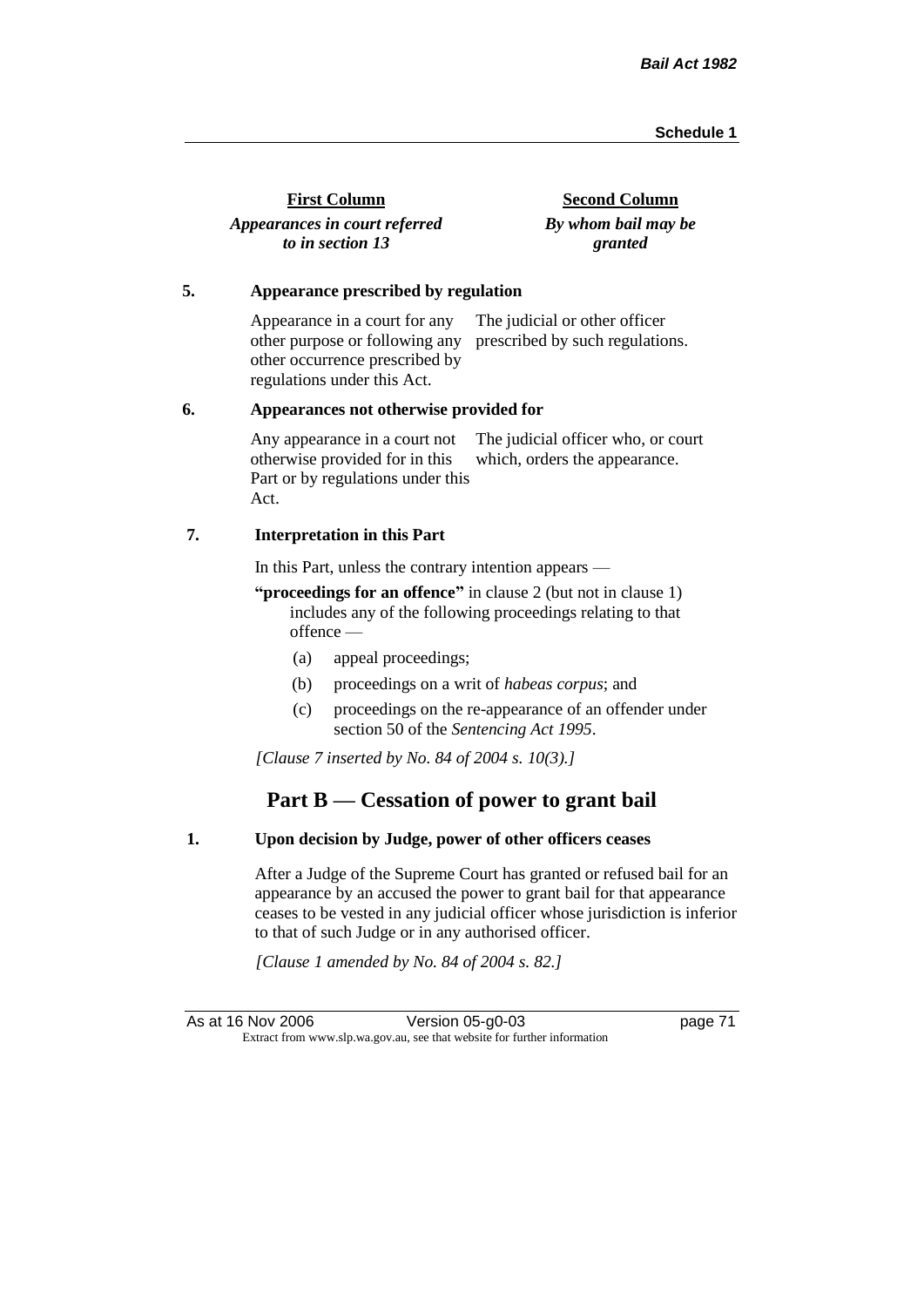### **2. Upon decision by judicial officer, his power and that of his peers ceases**

Except where clause 4 applies, the power to grant bail for an appearance by an accused ceases to be vested in any judicial officer (including a Judge of the Supreme Court) after he, or another judicial officer whose jurisdiction is co-extensive with his, has granted or refused bail for that appearance.

*[Clause 2 amended by No. 84 of 2004 s. 82.]*

## **3. Upon refusal by justice power of authorised officer or justice ceases**

After a justice has refused bail for an initial appearance by an accused, the power to grant bail for that appearance ceases to be vested in an authorised officer or another justice, but an authorised officer or a justice may grant bail for an initial appearance notwithstanding that one or more other authorised officers have previously refused bail for that appearance.

*[Clause 3 amended by No. 34 of 1988 s. 90(b); No. 59 of 2004 s. 141; No. 84 of 2004 s. 82.]*

#### **4. Judicial officer's powers where accused proves new facts or changed circumstances**

Notwithstanding clause 2, where an accused has been refused bail for an appearance or has been granted bail therefor on terms or conditions with which he is unable or unwilling to comply, the judicial officer who granted or refused bail or another judicial officer whose jurisdiction is co-extensive with his has power to grant bail for that appearance or to vary the terms or conditions of bail previously granted therefor if the accused makes application and satisfies him  $that -$ 

- (a) new facts have been discovered, new circumstances have arisen or the circumstances have changed since bail was previously granted or refused for that appearance;
- (b) he failed to adequately present his case for bail on the previous occasion when it was considered; or
- (c) where bail was granted subject to a home detention condition, he has, since the previous occasion when his case for bail was

| page 72                                                                  | Version 05-g0-03 | As at 16 Nov 2006 |
|--------------------------------------------------------------------------|------------------|-------------------|
| Extract from www.slp.wa.gov.au, see that website for further information |                  |                   |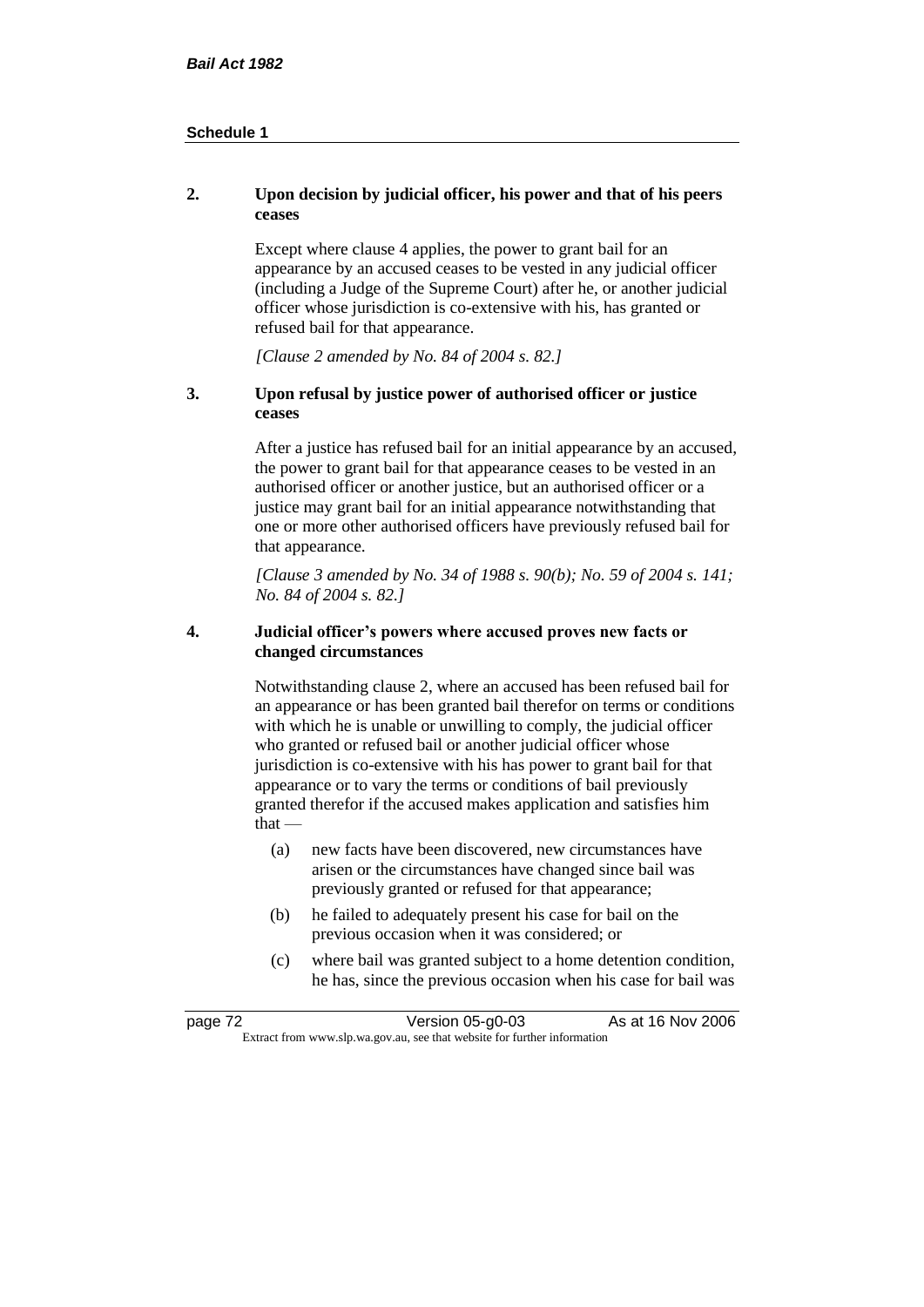considered, complied with the home detention condition for a period of one month or more.

*[Clause 4 amended by No. 61 of 1990 s. 14; No. 84 of 2004 s. 82.]*

# **Part C — Manner in which jurisdiction to be exercised**

Principles governing grant or refusal of bail

### **1. Bail before conviction to be at discretion of bail authority, except for a child**

Subject to clause 3A, the grant or refusal of bail to an accused, other than a child, who is in custody awaiting an appearance in court before conviction for an offence shall be at the discretion of the judicial officer or authorised officer in whom jurisdiction is vested, and that discretion shall be exercised having regard to the following questions as well as to any others which he considers relevant —

- (a) whether, if the accused is not kept in custody, he may
	- (i) fail to appear in court in accordance with his bail undertaking;
	- (ii) commit an offence;
	- (iii) endanger the safety, welfare, or property of any person; or
	- (iv) interfere with witnesses or otherwise obstruct the course of justice, whether in relation to himself or any other person;
- (b) whether the accused needs to be held in custody for his own protection;
- (c) whether the prosecutor has put forward grounds for opposing the grant of bail;
- (d) whether, as regards the period when the accused is on trial, there are grounds for believing that, if he is not kept in custody, the proper conduct of the trial may be prejudiced;
- (e) whether there is any condition which could reasonably be imposed under Part D which would —
	- (i) sufficiently remove the possibility referred to in paragraphs (a) and (d);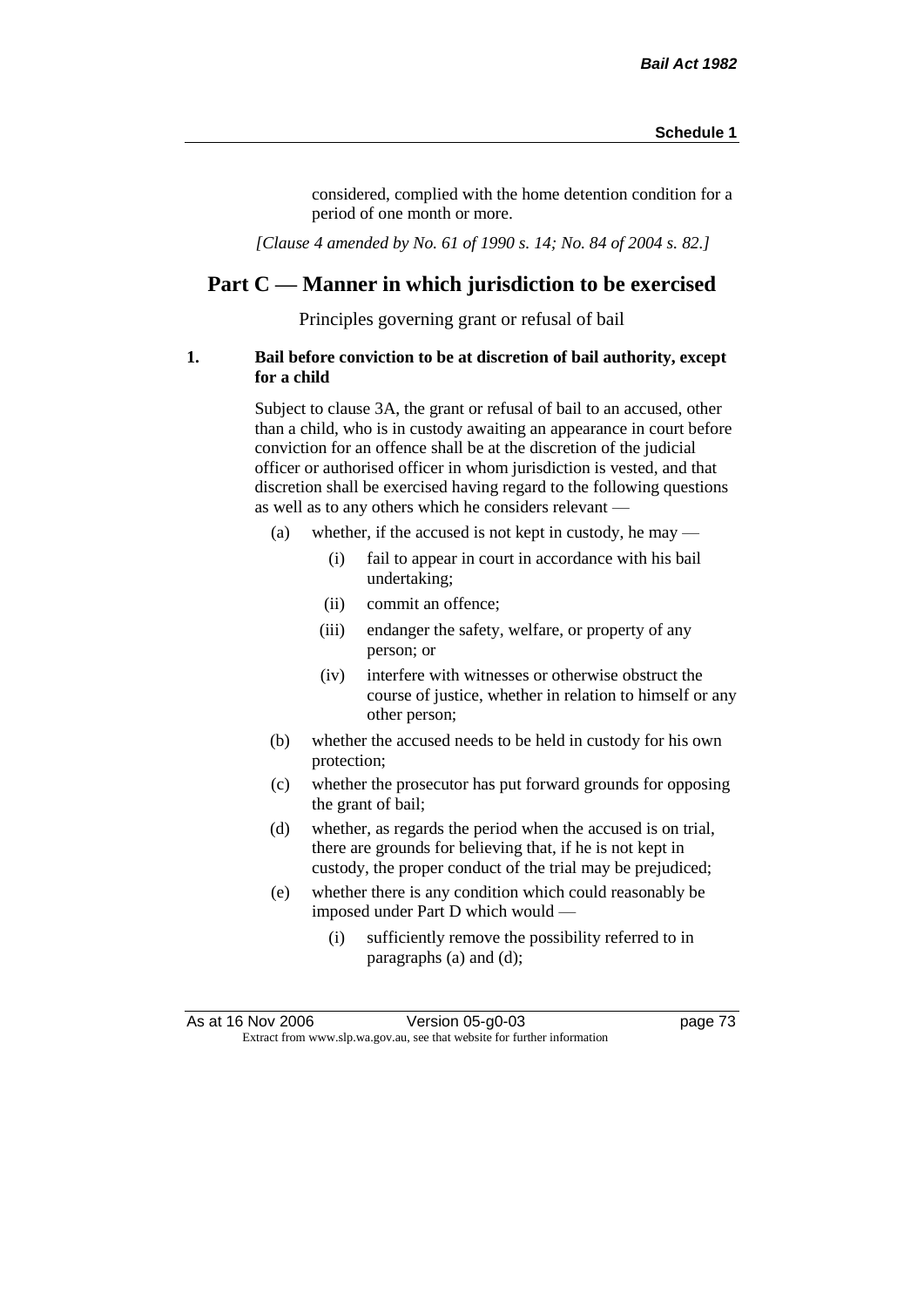- (ii) obviate the need referred to in paragraph (b); or
- (iii) remove the grounds for opposition referred to in paragraph (c);
- (f) where the accused is charged with an offence that is alleged to have been committed in respect of a child, whether a condition should be imposed under Part D requiring the accused to reside at a place other than the place where the child resides;
- (g) whether the alleged circumstances of the offence or offences amount to wrongdoing of such a serious nature as to make a grant of bail inappropriate.

*[Clause 1 amended by No. 14 of 1992 s. 11; No. 45 of 1993 s. 10(2)(a); No. 54 of 1998 s. 8(a) and (b); No. 84 of 2004 s. 82.]*

### **2. Child to have qualified right to bail**

- (1) In this clause
	- **"responsible person"** means a parent, relative, employer or other person who, in the opinion of the judicial officer or authorised officer, is in a position to both influence the conduct of the child and provide the child with support and direction.
- (2) Subject to subclause (3), a child accused who is in custody awaiting an appearance in court before conviction for an offence has a right to be granted bail unless —
	- (a) in the opinion of the judicial officer or authorised officer in whom jurisdiction is vested —
		- (i) one or more of the questions set out in clause 1(a), (b), (d) and (g) must be answered in the affirmative; and
		- (ii) there is no condition which he could reasonably impose under Part D which would satisfy the relevant provision of clause 1(e);
		- or
	- (b) there is no responsible person willing to enter into an undertaking of the kind described in subclause (3)(c),

and if the child is refused bail he shall be dealt with in accordance with section 19(2) of the *Young Offenders Act 1994*.

page 74 Version 05-g0-03 As at 16 Nov 2006 Extract from www.slp.wa.gov.au, see that website for further information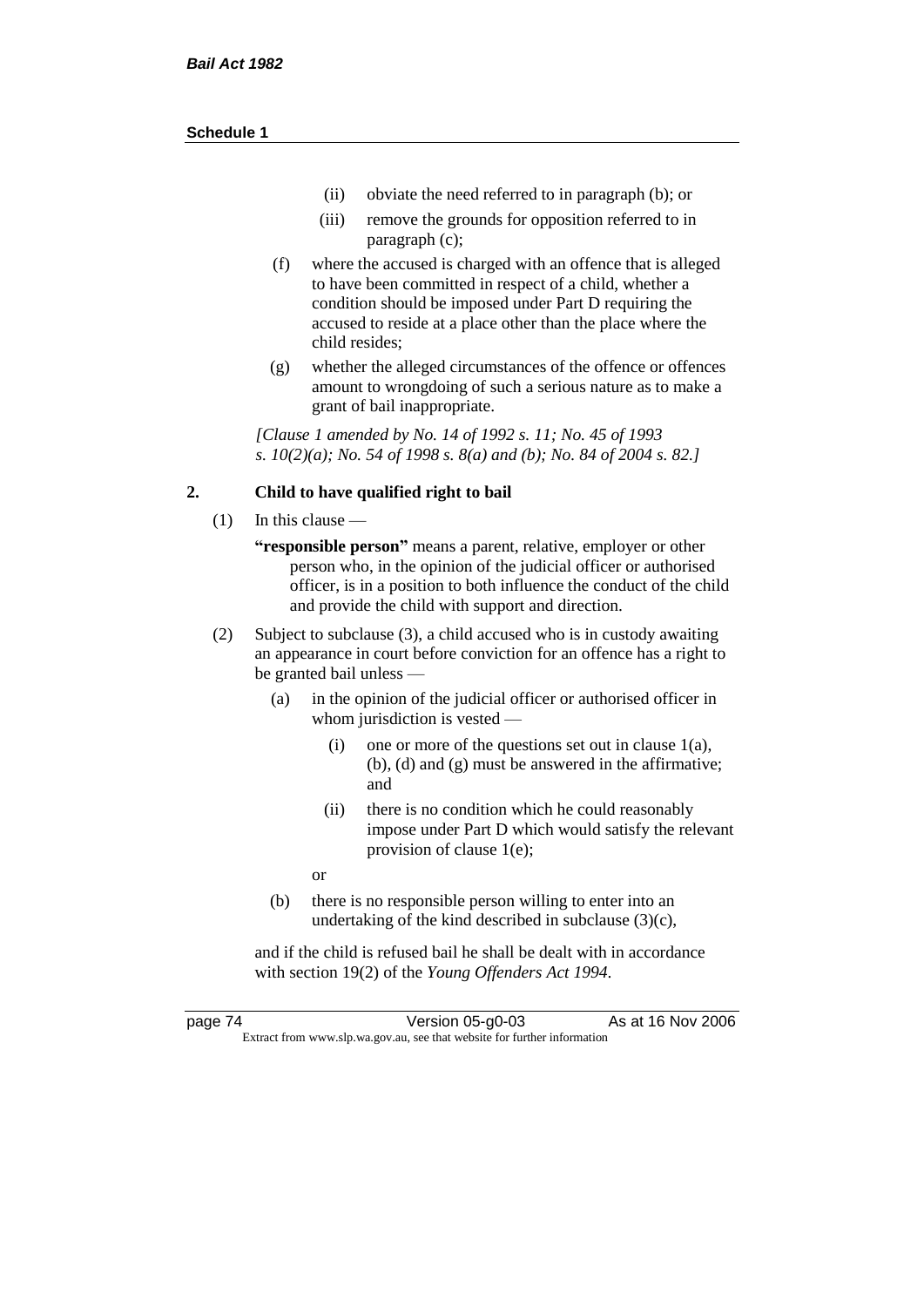- (3) The right of a child accused under subclause (2) is subject to  $-$ 
	- (a) clause 3A; and
	- *[(b) deleted]*
		- (c) there being imposed as a condition on the grant of bail a requirement that before the release of the child on bail a responsible person undertakes in writing in the prescribed form to ensure that the child complies with any requirement of his bail undertaking mentioned in section 28(2)(a), (b), (c) and (d).
- (4) Subclauses (2)(b) and (3)(c) do not apply to a child accused if it appears to the judicial officer or authorised officer that the accused —
	- (a) is over the age of 17 years; and
	- (b) has sufficient maturity to live independently without the guidance or control of a parent or guardian.
- (5) For the purposes of this clause, the provisions of sections 46, 47, 48, 54, 55(2), 60 and  $67(2)(a)(iv)$  apply with all necessary changes as  $if -$ 
	- (a) references in those provisions to a surety and a surety undertaking were references to a responsible person and to an undertaking referred to in subclause  $(3)(c)$  respectively; and
	- (b) section  $54(1)(b)(i)$  read as follows
		- "
- (i) a person who has entered into an undertaking referred to in clause 2(3)(c) of Part C of Schedule 1 should no longer be regarded as a responsible person for the purposes of that clause, or is dead;
	-

".

(6) Where a child accused is released on bail his right to be at liberty is subject to the exercise of the powers in section 17A.

*[Clause 2 inserted by No. 45 of 1993 s. 10(2)(b); amended by No. 57 of 1997 s. 21(3)(a); No. 54 of 1998 s. 8(c); No. 34 of 2004 s. 251; No. 84 of 2004 s. 82.]*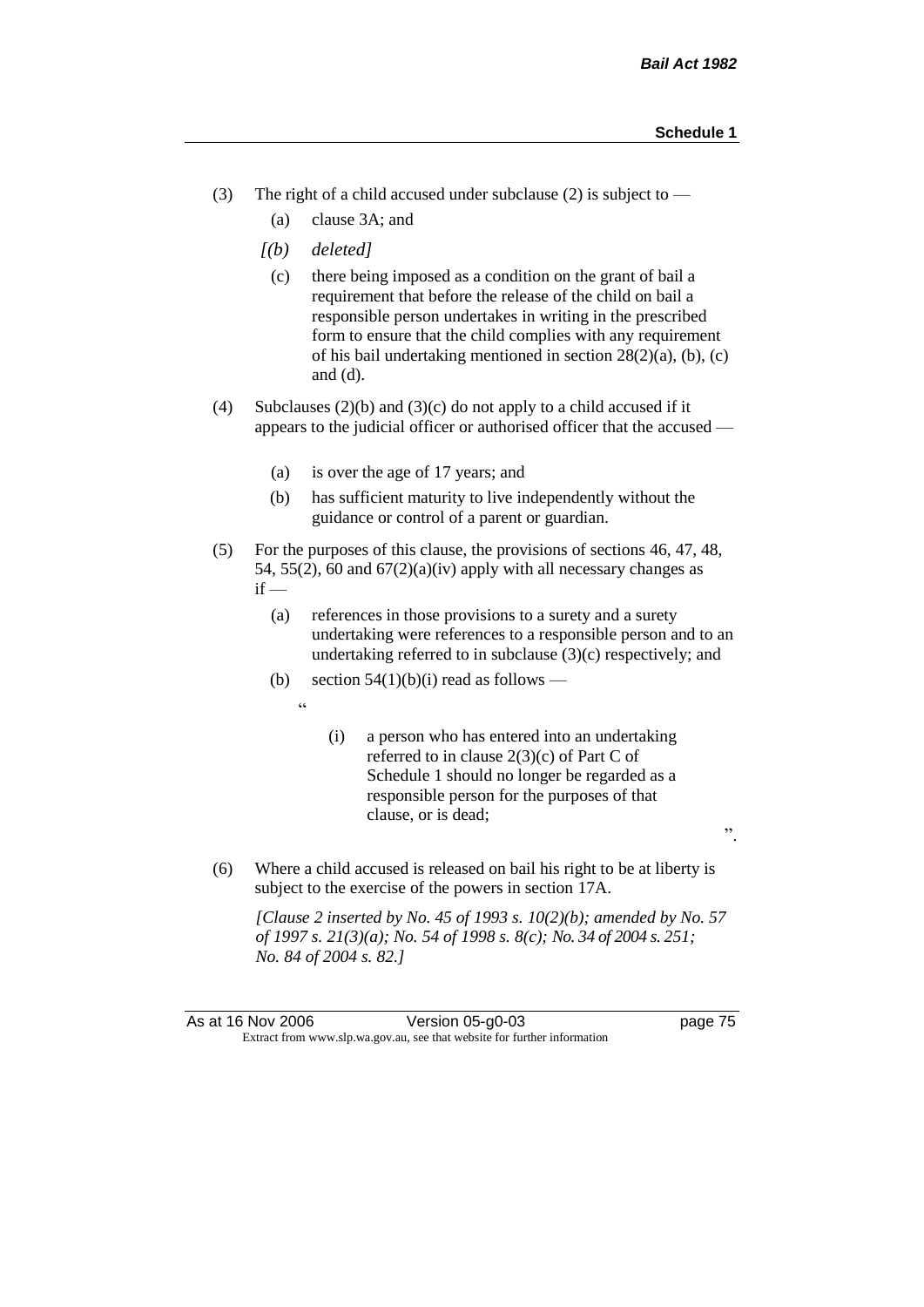### **3. Matters relevant to consideration of clause 1(a)**

In considering whether an accused may do any of the things mentioned in clause 1(a), the judicial officer or authorised officer shall have regard to the following matters, as well as to any others which he considers relevant —

- (a) the nature and seriousness of the offence or offences (including any other offence or offences for which he is awaiting trial) and the probable method of dealing with the accused for it or them, if he is convicted;
- (b) the character, previous convictions, antecedents, associations, home environment, background, place of residence, and financial position of the accused;
- (c) the history of any previous grants of bail to him; and
- (d) the strength of the evidence against him.

*[Clause 3 amended by No. 84 of 2004 s. 82.]*

## **3A. Bail where serious offence committed while accused on bail for another serious offence**

- (1) Notwithstanding clause 1 or 2 or any other provision of this Act, where —
	- (a) an accused is in custody awaiting an appearance in court before conviction for a serious offence; and
	- (b) the serious offence is alleged to have been committed while the accused was —
		- (i) on bail for; or
		- (ii) at liberty under an early release order made in respect of,

another serious offence,

the judicial officer or (if section 16A does not apply) the authorised officer in whom jurisdiction is vested shall refuse to grant bail for the serious offence referred to in paragraph (a) unless the judicial officer or authorised officer —

(c) is satisfied that there are exceptional reasons why the accused should not be kept in custody and, if clause 3B applies, is so satisfied only after complying with that clause; and

| page 76                                                                  | Version 05-g0-03 | As at 16 Nov 2006 |
|--------------------------------------------------------------------------|------------------|-------------------|
| Extract from www.slp.wa.gov.au, see that website for further information |                  |                   |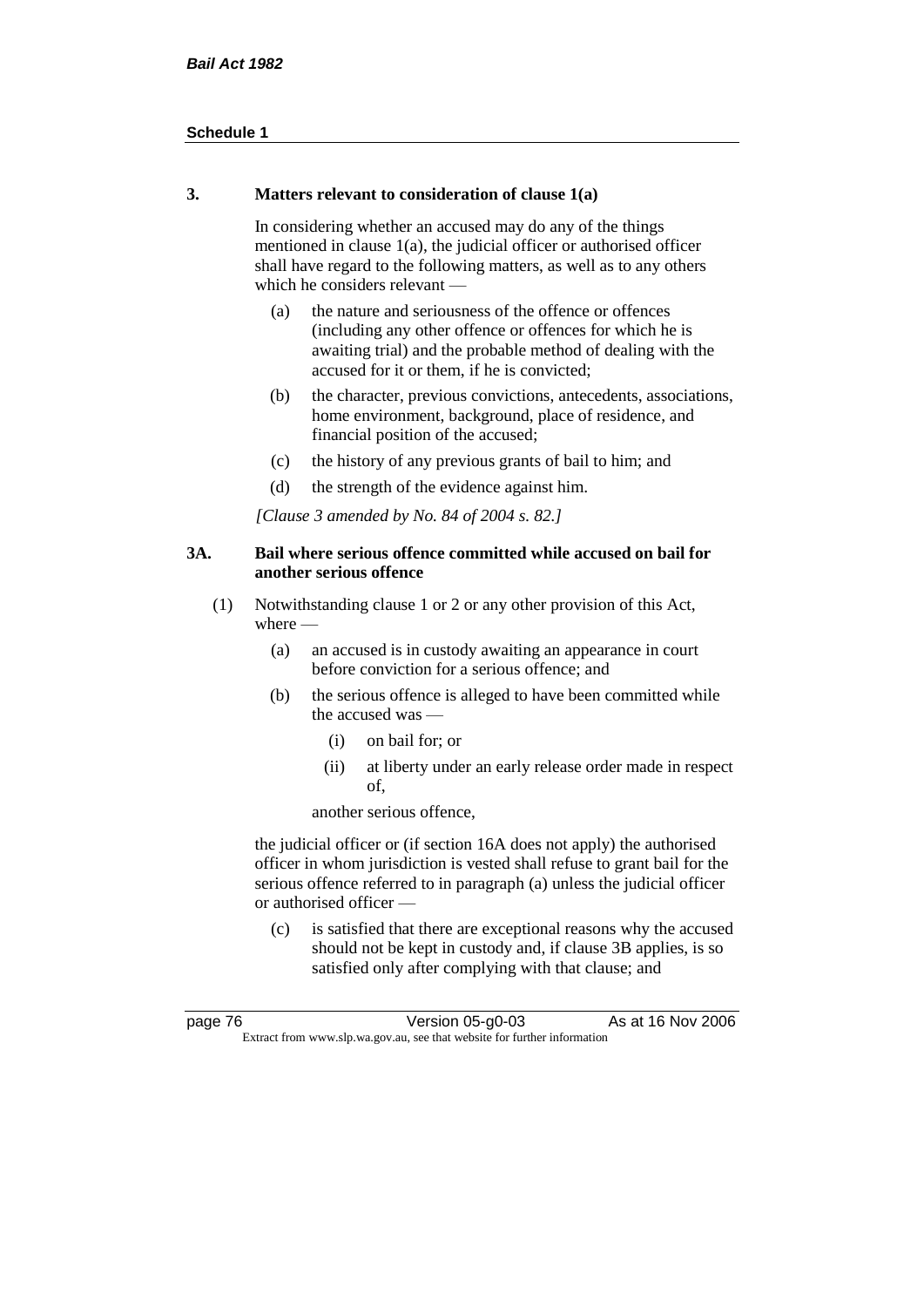- (d) is also satisfied that bail may properly be granted having regard to the provisions of clauses 1 and 3 or, in the case of a child accused, clauses 2 and 3.
- (2) Notwithstanding section 7(1), where an accused is refused bail under subclause (1) for an appearance for a serious offence his case for bail need not be considered again under that subsection for an appearance for that offence unless he satisfies the judicial officer who may order his detention that —
	- (a) new facts have been discovered, new circumstances have arisen or the circumstances have changed since bail was refused; or
	- (b) he failed to adequately present his case for bail on the occasion of that refusal.
- (3) Where a child accused is refused bail under subclause (1) he shall be dealt with in accordance with section 19(2) of the *Young Offenders Act 1994*.

*[Clause 3A inserted by No. 45 of 1993 s. 10(2)(c); amended by No. 57 of 1997 s. 21(3)(b); No. 54 of 1998 s. 7 and 13(1); No.84 of 2004 s. 82.]*

#### **3B. Determination of exceptional reasons under clause 3A(1)**

- (1) This clause applies where it appears to the judicial officer or (if section 16A does not apply) the authorised officer that all or any of the acts alleged to constitute a serious offence referred to in clause 3A(1)(b) would, if proved in the appropriate proceedings, amount to a breach by the accused of a protective condition or order.
- (2) The judicial officer or authorised officer shall, before making a decision that there are exceptional reasons for the purposes of clause  $3A(1)(c)$ , make enquiry, or cause enquiry to be made, whether there has already been -
	- (a) any breach by the accused of the protective condition or order that has been proved in proceedings;
	- (b) any alleged breach by the accused of the protective condition or order that has not been so proved, including an allegation that has not been the subject of a prosecution or any other communication to any relevant official; or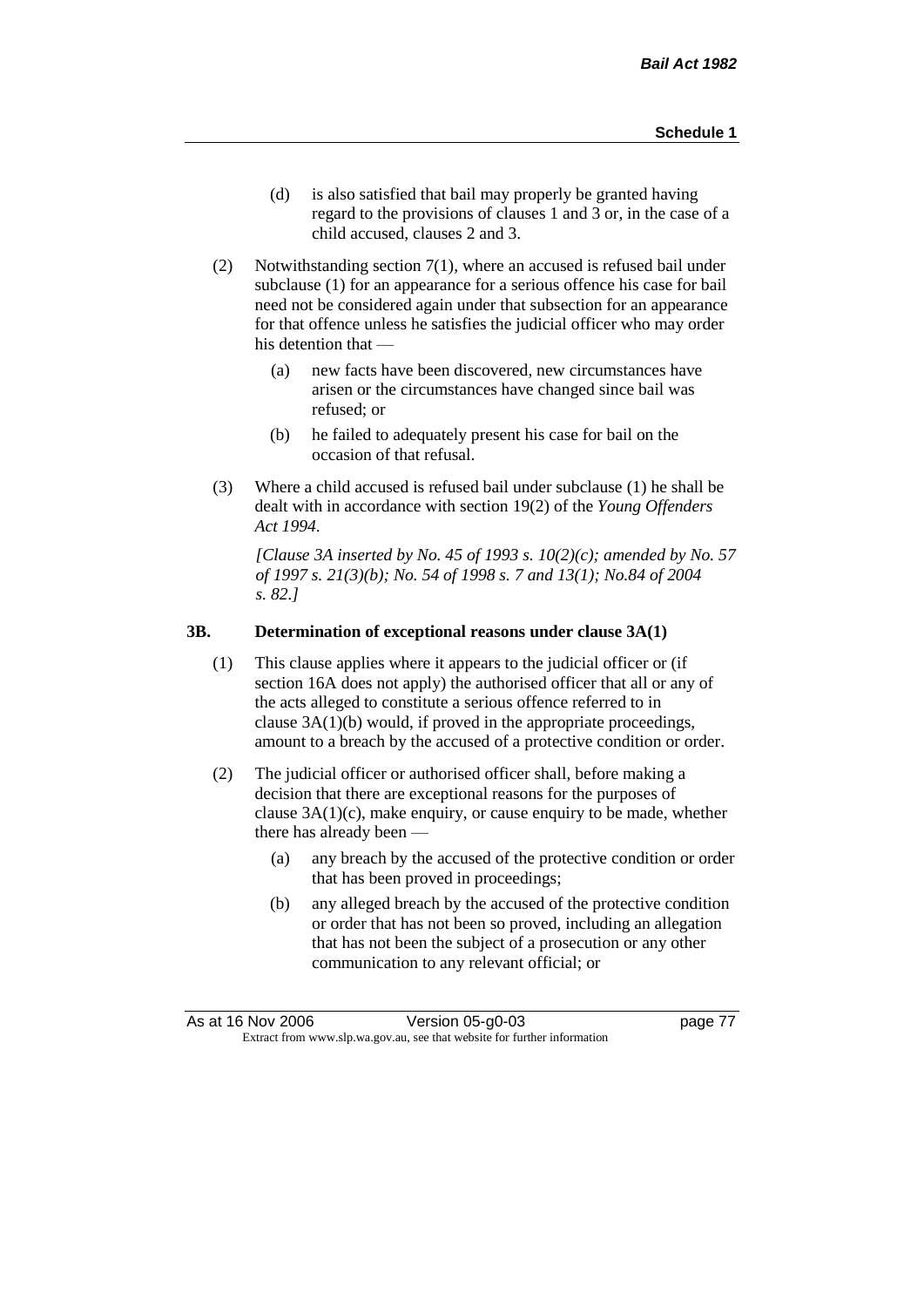- (c) any alleged breach by the accused of any other protective condition or order that has been the subject of a prosecution.
- (3) On becoming aware of any such alleged breach, the judicial officer or authorised officer shall give each person for whose protection a protective condition or order referred to in subclause (2) was imposed or made (a **"relevant person"**) a reasonable opportunity to give evidence by affidavit on matters relating to that protective condition or order.
- (4) The judicial officer or authorised officer shall in making any decision for the purposes of clause  $3A(1)(c)$  —
	- (a) give due weight to  $-$ 
		- (i) any evidence given under subclause (3);
		- (ii) any adverse effect that a grant of bail to the accused would have on a relevant person; and
		- (iii) any difficulty that a relevant person might have in proving any future breach of a protective condition or order;
	- (b) consider whether it would be appropriate to refuse bail and make a hospital order under section 5 of the *Criminal Law (Mentally Impaired Accused) Act 1996*;
	- (c) in the case of a condition imposed for a purpose mentioned in clause  $2(2)(c)$  or (d) of Part D, treat any alleged breach of the condition as a serious matter even if the conduct alleged to amount to the breach in itself appears to be trivial; and
	- (d) consider whether any alleged breach of a protective condition or order that has occurred shows that the purpose of the condition or order has not been achieved and that the accused should be kept in custody.
- (5) The provisions of this clause do not limit the matters that the judicial officer or authorised officer may take into account for the purposes of clause  $3A(1)(c)$ .
- (6) In this clause —

**"protective condition or order"** means —

(a) a condition imposed for a purpose mentioned in clause  $2(2)(c)$  or (d) of Part D;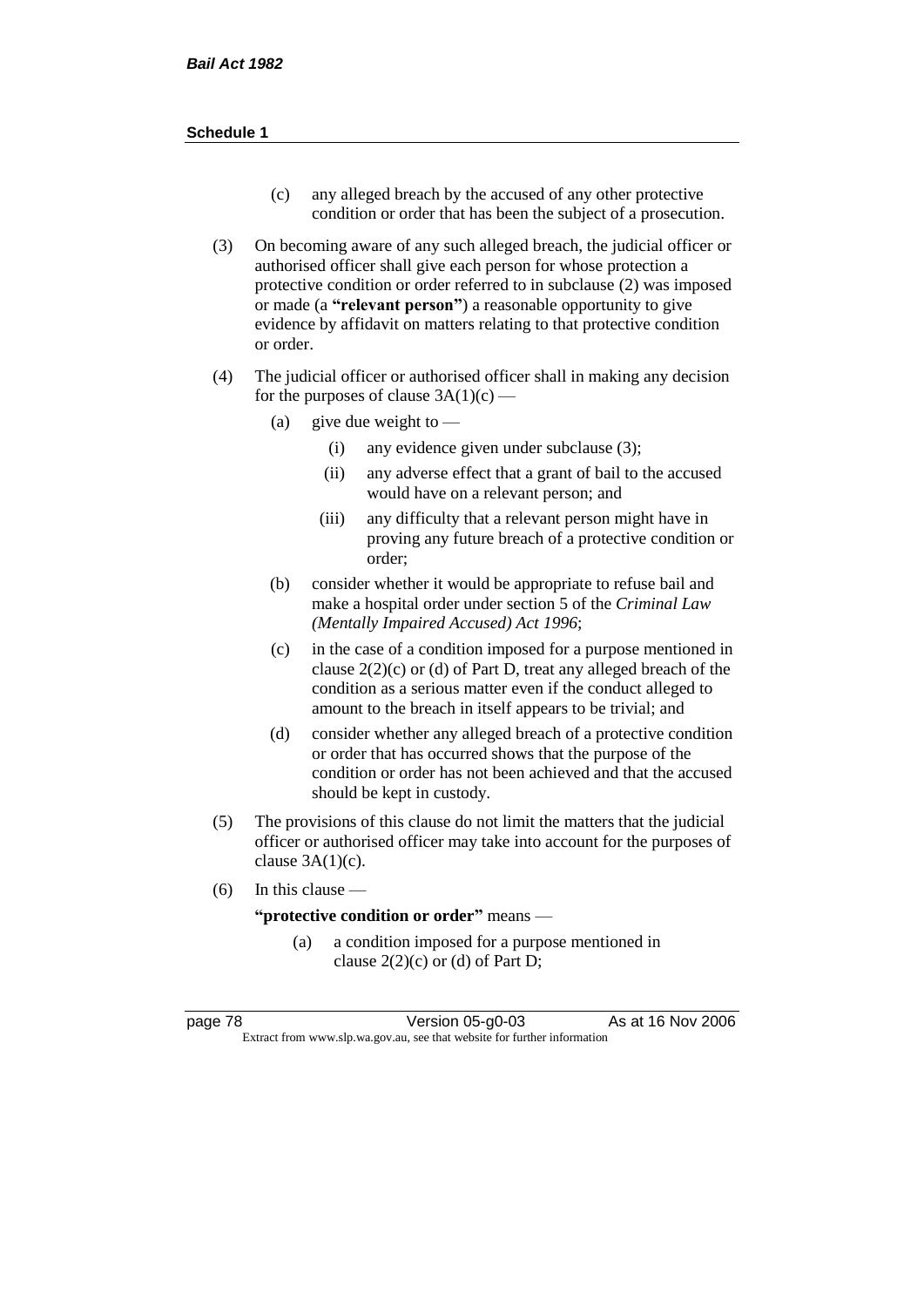- (b) a violence restraining order or a police order under the *Restraining Orders Act 1997*; or
- (c) a Part VII order under the *Justices Act 1902*
	- (i) that under section 86 of the *Restraining Orders Act 1997* is taken to be a misconduct restraining order under that Act; and
	- (ii) that shows on the face of the order that the causing or threatening of personal injury by the accused was a ground for the making of the order.

*[Clause 3B inserted by No. 54 of 1998 s. 13(2); amended by No. 38 of 2004 s. 60; No. 59 of 2004 s. 141; No. 84 of 2004 s. 11 and 82.]*

#### **4. When bail to be granted after conviction**

In deciding whether or not to grant bail to an accused who is in custody waiting to be sentenced or otherwise dealt with for an offence of which he has been convicted or awaiting the disposal of appeal proceedings, the judicial officer shall, subject to clauses 5 and 6, consider whether —

- (a) in the case of an accused waiting to be sentenced, there is a strong likelihood that he will impose a non-custodial sentence; or
- (b) in either case, there are exceptional reasons why the accused should not be kept in custody,

and shall only grant bail to him if he is satisfied that —

- (c) in the case of an accused waiting to be sentenced, at least one of those reasons exists and, in the case of an appellant, the reason mentioned in paragraph (b) exists; and
- (d) he may properly do so having regard to the provisions of clauses 1 and 3 or, in the case of a child, clauses 2 and 3.

*[Clause 4 amended by No. 84 of 2004 s. 82.]*

## **5. Exception for bail for an appeal under the** *Criminal Appeals Act 2004* **Part 2**

Clause 4 does not apply to the bail of a person who is awaiting the disposal of appeal proceedings under Part 2 of the *Criminal Appeals Act 2004*; such a person shall be deemed for the purposes of this Part

As at 16 Nov 2006 Version 05-g0-03 page 79 Extract from www.slp.wa.gov.au, see that website for further information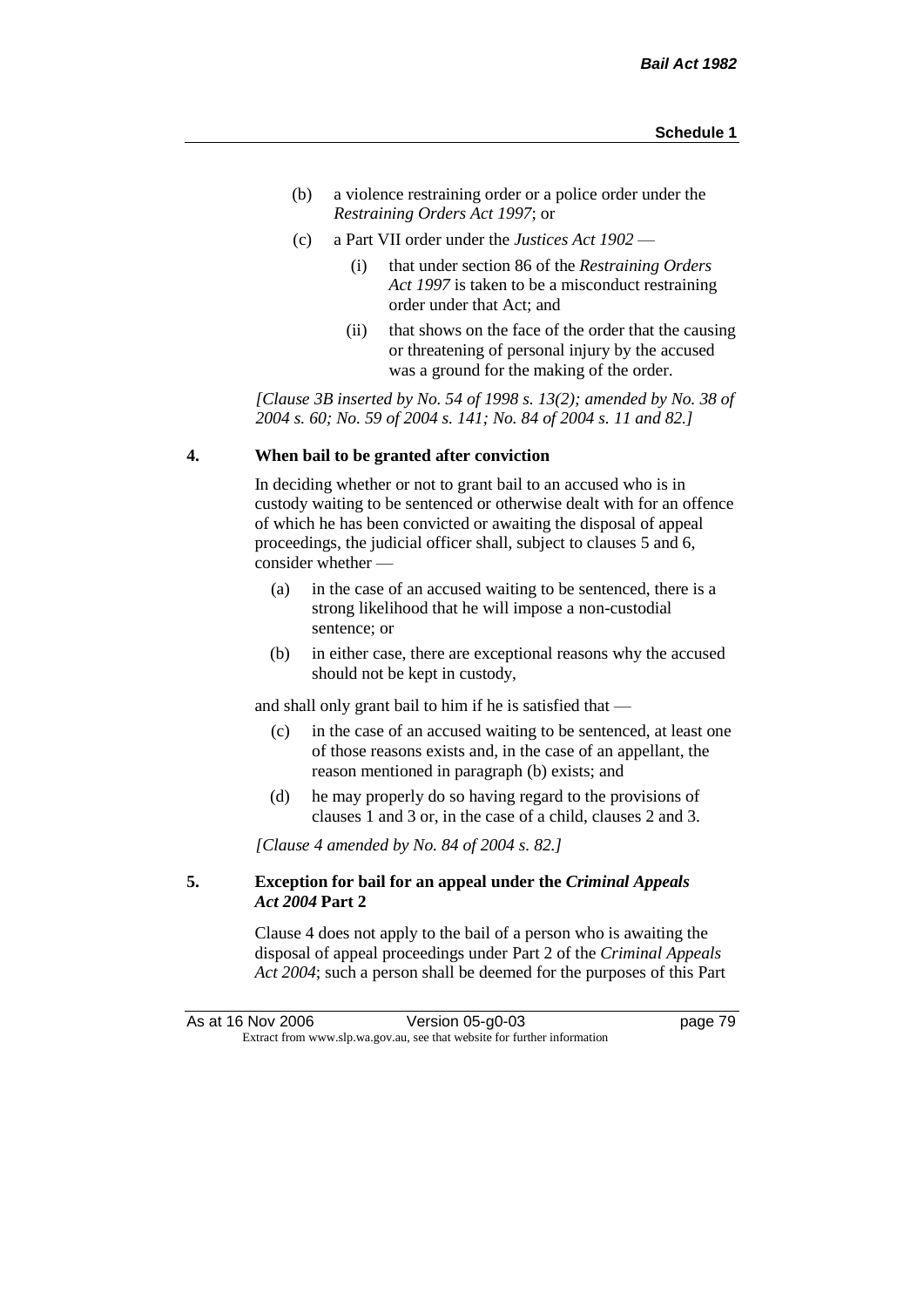to be awaiting an appearance in court before conviction for an offence.

*[Clause 5 inserted by No. 33 of 1989 s. 18; amended by No. 59 of 2004 s. 141; No. 84 of 2004 s. 11 and 82.]*

#### **6. Bail of people on community orders, etc.**

For the purpose of determining whether clause 4 applies, a person in custody —

- (a) under section 50, 79, 84E, 128, 129 or 132 of the *Sentencing Act 1995* in connection with a possible breach of a conditional release order, a sentence of suspended imprisonment or conditional suspended imprisonment or a community order imposed under that Act; or
- (b) under section 43 of the *Young Offenders Act 1994* in respect of an alleged breach of a youth community based order, an intensive youth supervision order or a conditional release order made under that Act,

is to be taken as not having been convicted of the offence for which the sentence was imposed.

*[Clause 6 inserted by No. 78 of 1995 s. 8; amended by No. 27 of 2004 s. 13(3).]*

Limitation on period of bail

## **7. Bail for initial appearance to be for not more than 7 days**

In fixing the terms of bail of an accused for his initial appearance in court for an offence, a justice or an authorised officer shall require him to make the appearance within the period of 7 days commencing on and including the day on which the accused was arrested for the offence.

*[Clause 7 amended by No. 84 of 2004 s. 82.]*

### **8. Bail on adjournment in court of summary jurisdiction to be for not more than 30 days except by consent**

In fixing the terms of bail of an accused for an appearance in court after an adjournment of proceedings for an offence, a judicial officer

page 80 **Version 05-g0-03** As at 16 Nov 2006 Extract from www.slp.wa.gov.au, see that website for further information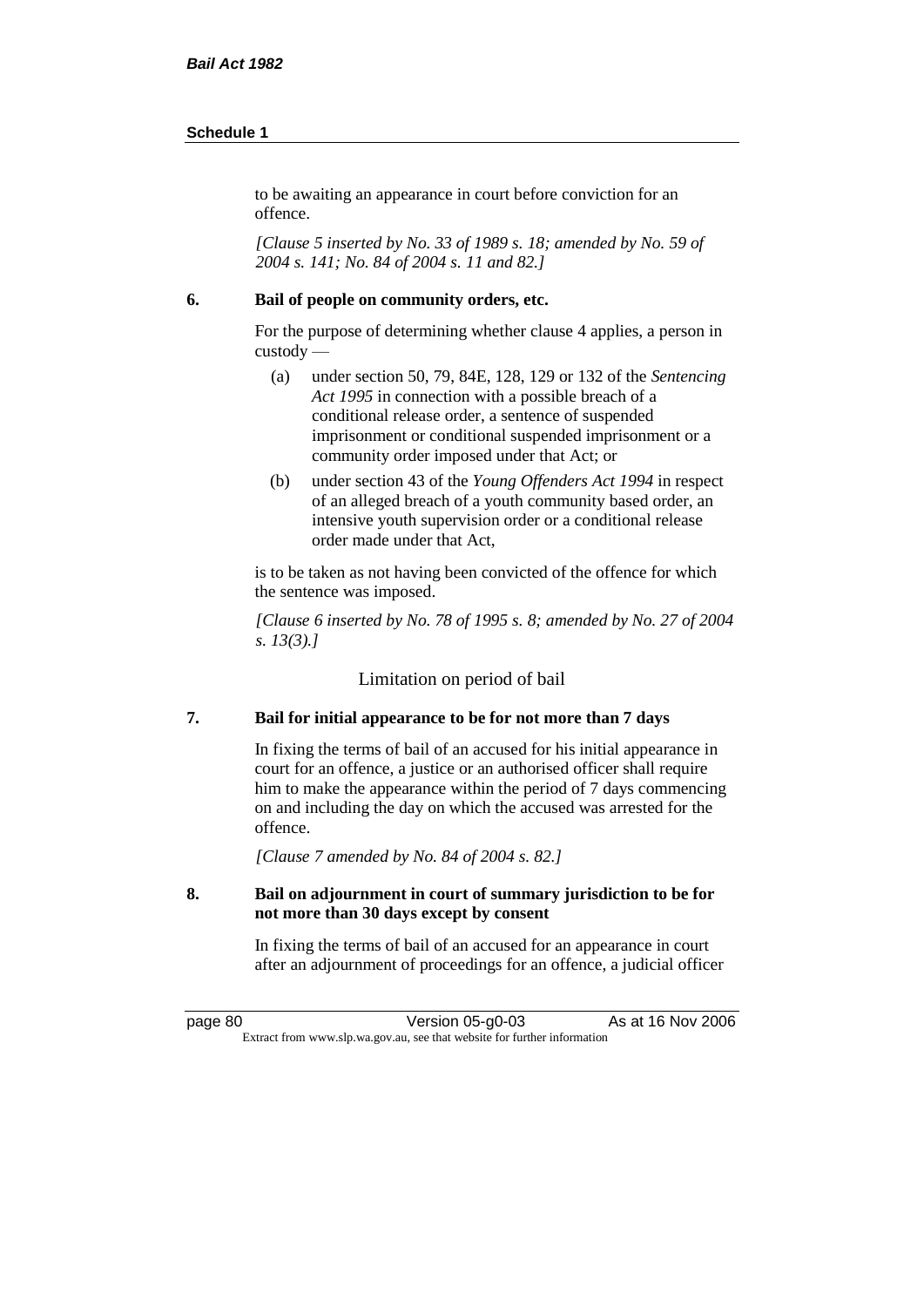sitting as a court of summary jurisdiction shall require him to make the appearance within the period of 30 days commencing on and including the day on which the proceedings are adjourned, unless the accused consents to appear on a later day.

*[Clause 8 amended by No. 49 of 1988 s. 90(c); No. 59 of 2004 s. 141; No. 84 of 2004 s. 82.]*

## **9. Provision as to calculation of time**

The periods specified in clauses 7 and 8 shall be calculated to include any Sunday or public holiday.

# **Part D — Conditions which may be imposed on a grant of bail**

## **1. Conditions as to forfeiture and giving security may be imposed on the accused and sureties**

- (1) A judicial officer or authorised officer, on a grant of bail, may impose conditions under this clause if he considers that it is desirable to do so to ensure the performance of the accused's bail undertaking.
- (2) If a judicial officer or authorised officer considers that it is desirable as mentioned in subclause (1), he may in addition to releasing the accused on his bail undertaking impose any one or more of the following conditions —
	- (a) that the accused in his bail undertaking agree to forfeit a specified amount of money if he fails to comply with any requirement of his bail undertaking mentioned in section  $28(2)(a)$  or (b)(ii);
	- (b) that a surety or a specified number of sureties enter into a surety undertaking or surety undertakings whereby he or they agree to forfeit a specified amount or specified amounts of money if the accused fails to comply with any requirement of his bail undertaking mentioned in section 28(2)(a) or (b)(ii);
	- (c) that any of them the accused and the surety or sureties give security of a specified value, including the deposit of a specified amount of cash, for the performance of their respective obligations;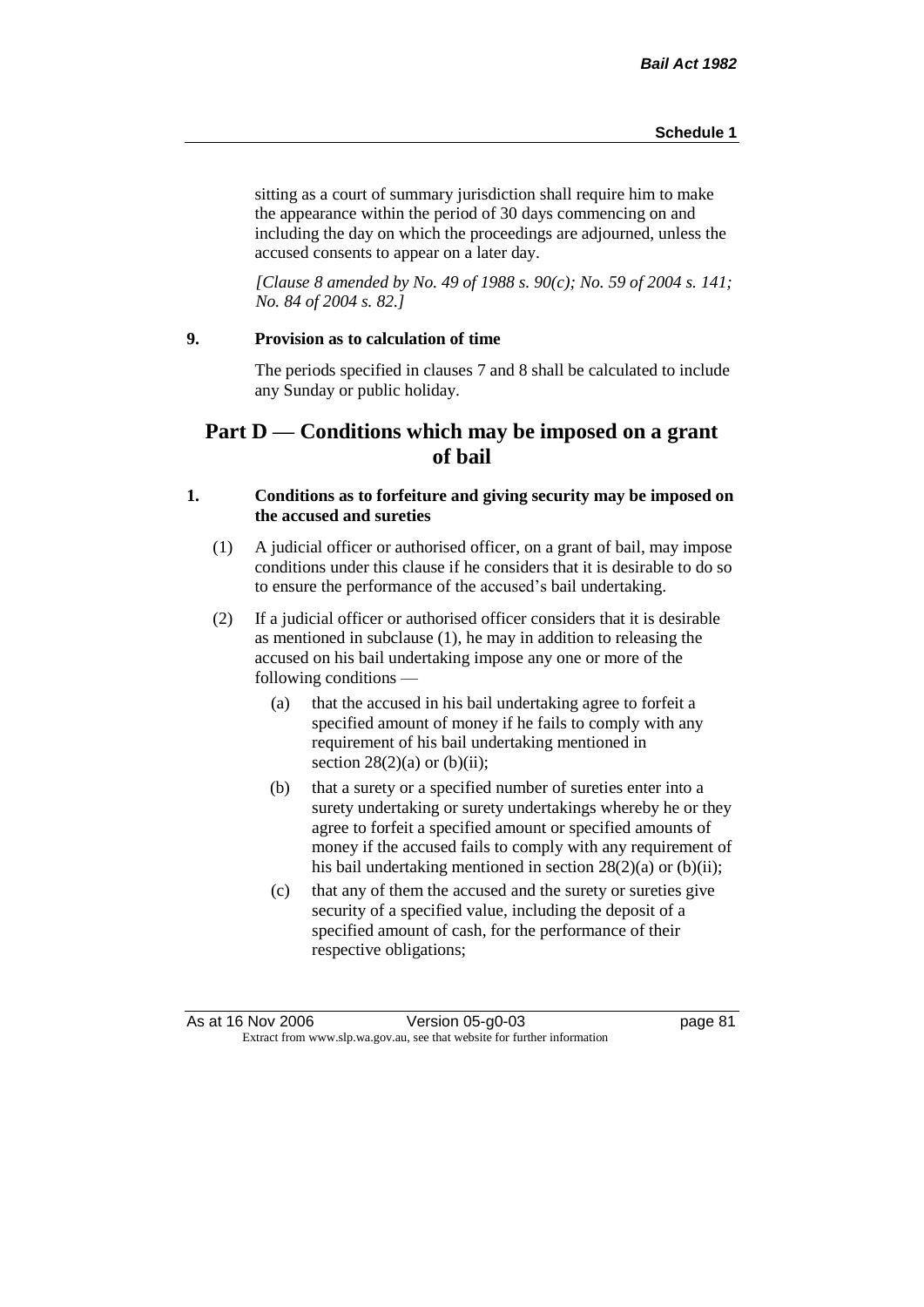- (d) that any of them the accused and the surety or sureties deposit with a specified officer any specified passbook or document relating to the title to, or ownership of, any account or other asset offered as security for the performance of their respective obligations; or
- (e) that any of them the accused and the surety or sureties, at his or their own expense or otherwise, enter into such mortgage, charge, assignment or other transaction, or take such other step, as may be required, including completion of the necessary documents, to render any security effective and enforceable by the State.
- (3) The nature and sufficiency of any security, and the documentation therefor, required under subclause (2) shall be determined by the judicial officer or authorised officer who imposed the condition or, if no determination is so made —
	- (a) by the person before whom the bail undertaking is entered into, where the security is to be given by the accused; and
	- (b) where the security is to be given by a surety, by any person authorised under section 36 to approve the surety or before whom the surety undertaking is entered into.
- (4) When a bail undertaking ceases to have effect as provided in section 34(a) to (d), or upon an accused being acquitted of a charge under section  $51(1)$  or (2) or discharged from further proceedings therefor, each of them the accused, or where section 34(b) applies his personal representative, and any surety is entitled to have returned to him any security given under subclause (2).
- (5) When a surety undertaking ceases to have effect as provided in section 47(a) to (f), a surety is entitled to have returned to him any security given under subclause  $(2)$ .

*[Clause 1 amended by No. 65 of 2003 s. 121(3); No. 84 of 2004 s. 82.]*

# **2. Other conditions which may be imposed**

- (1) A judicial officer or authorised officer, on a grant of bail, may impose conditions —
	- (a) to be complied with before the accused is released on bail or while the accused is on bail;

| page 82                                                                  | Version 05-g0-03 | As at 16 Nov 2006 |
|--------------------------------------------------------------------------|------------------|-------------------|
| Extract from www.slp.wa.gov.au, see that website for further information |                  |                   |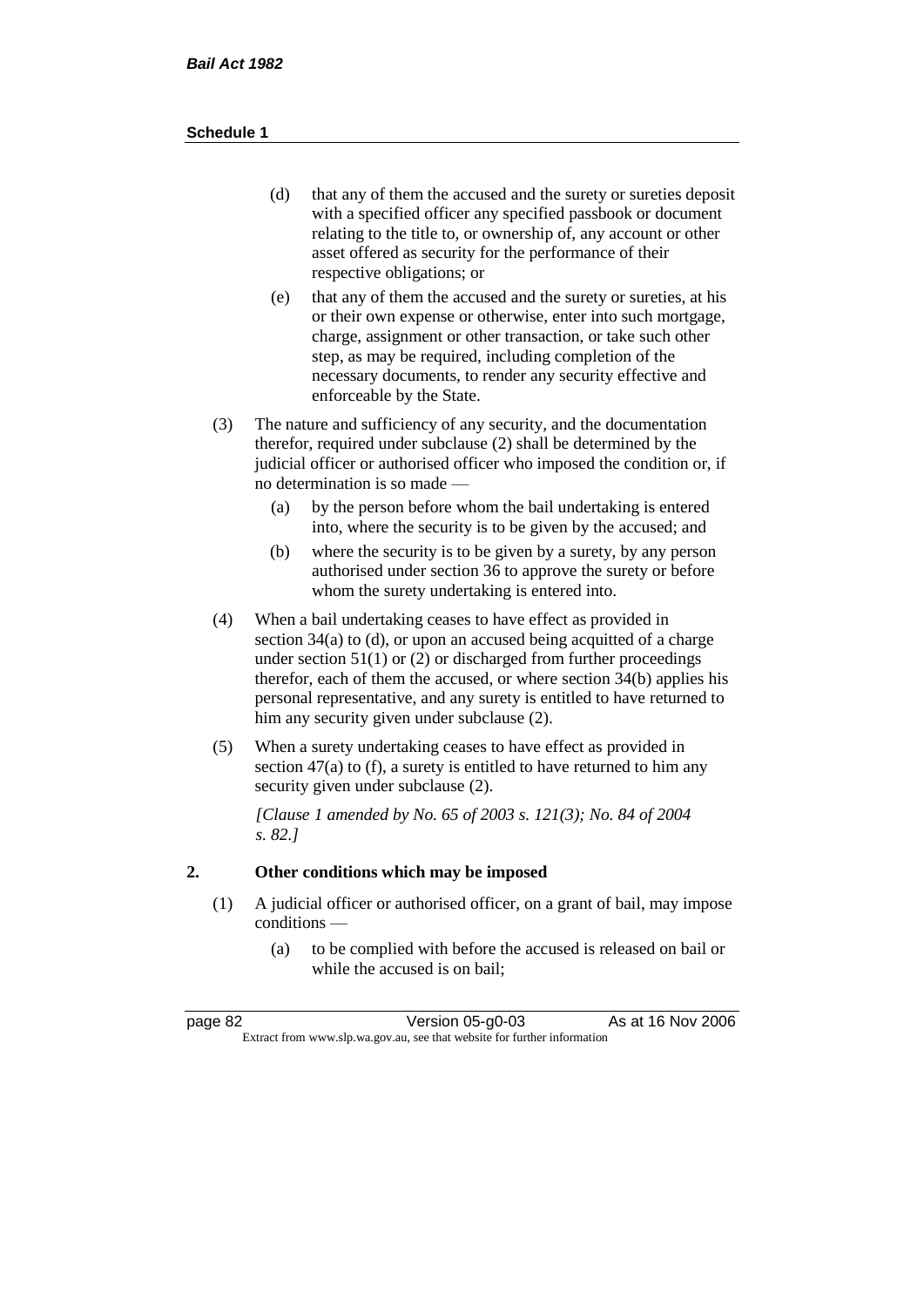- (b) as to the accused's conduct while on bail; or
- (c) as to where the accused shall reside while on bail,

if he considers that it is desirable for any purpose mentioned in subclause (2), (2b), (3) or (4).

(1a) Without limiting subclause (1), a judicial officer or authorised officer shall, on a grant of bail to a child accused, consider whether it is desirable for any purpose mentioned in subclause (2) to impose a condition as to —

- (a) any period in each day during which the child is to remain at a particular place;
- (b) any person with whom the child is not to associate or communicate;
- (c) any place that the child is not to frequent;
- (d) the attendance by the child at a school or other educational institution; or
- (e) any other matter,

and the judicial officer or authorised officer may impose any such condition.

- (2) Any condition may be imposed under subclause (1) or (1a) to ensure that an accused —
	- (a) appears in court in accordance with his bail undertaking;
	- (b) does not while on bail commit an offence;
	- (c) does not endanger the safety, welfare or property of any person;
	- (d) does not interfere with witnesses or otherwise obstruct the course of justice, whether in relation to himself or any other person; or
	- (e) as regards the period when the accused is on trial, does not prejudice the proper conduct of the trial.
- (2a) Before imposing a condition on a grant of bail for a purpose mentioned in subclause (2)(c) or (d) a judicial officer or authorised officer is to consider whether that purpose would be better served, or could be better assisted, by a restraining order made under the *Restraining Orders Act 1997* and whether, in the case of a judicial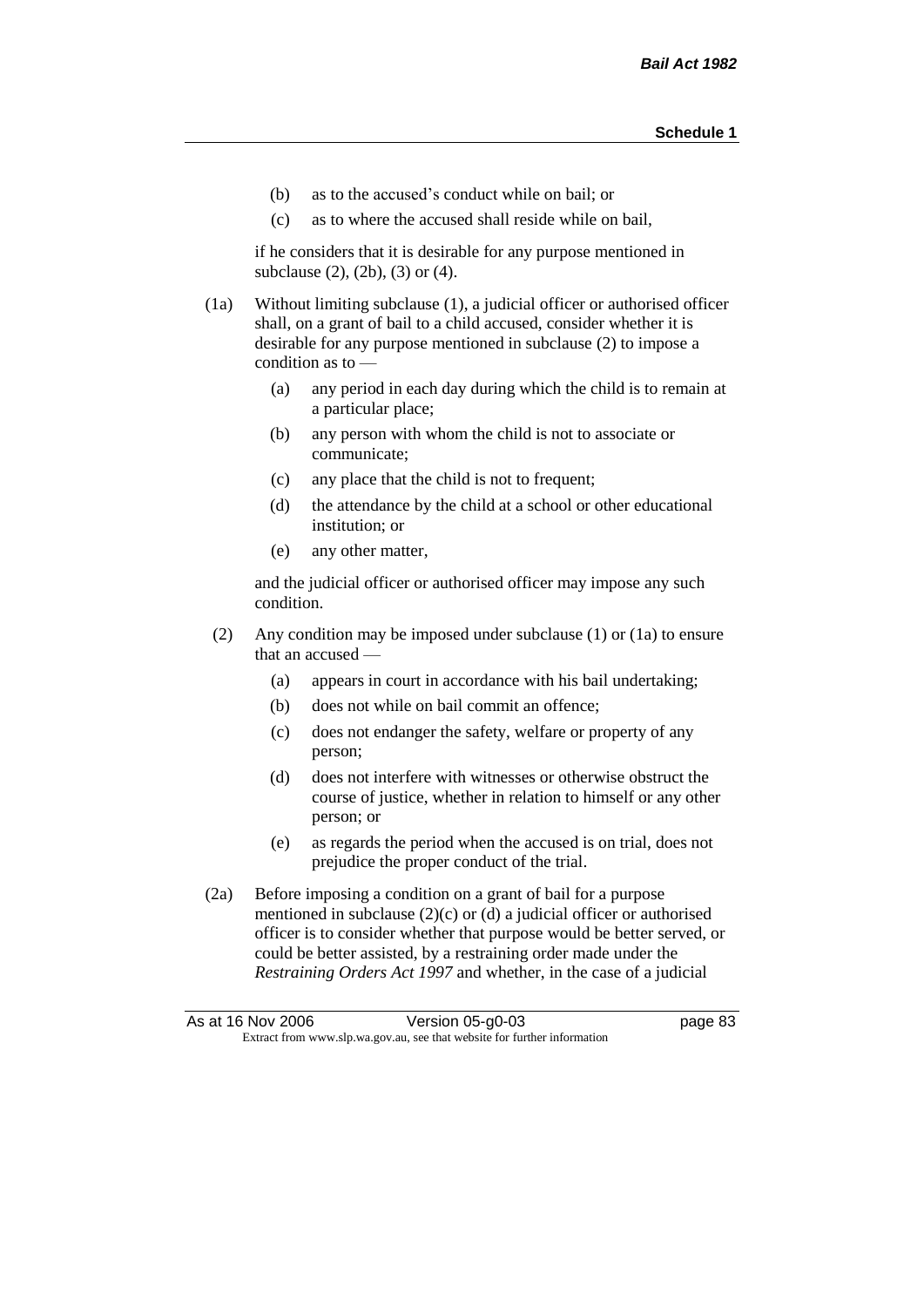officer, to exercise the power in section 63 of that Act or, in the case of an authorised officer, to make a telephone application under that Act.

- (2b) Where a judicial officer is of the opinion that the accused should while on bail —
	- (a) be counselled for a behavioural problem; or
	- (b) attend a course or programme that may assist with such a problem,

the judicial officer may under subclause (1) impose a condition for that purpose that requires the accused to —

- (c) attend a prescribed person to be counselled; or
- (d) attend a prescribed course or programme,

that is specified by the judicial officer in the condition.

- (3) Where a judicial officer who grants bail to an accused is of the opinion that the accused's physical condition ought to be examined the officer may, under subclause (1), impose any condition which the officer considers desirable for the purpose of ensuring that the accused is examined by a medical practitioner.
- (3a) Where a judicial officer who grants bail to an accused is of the opinion that the accused's mental condition ought to be examined the officer may, under subclause (1), impose any condition which the officer considers desirable for the purpose of ensuring that the accused's mental condition is examined including a condition —
	- (a) that the accused be examined by a medical practitioner or an authorised mental health practitioner (as defined in the *Mental Health Act 1996*) for the purpose of deciding whether to make a referral under section 29 of that Act;
	- (b) that the accused be admitted to an authorised hospital (as defined in the *Mental Health Act 1996*);
	- (c) that the accused be examined by a psychiatrist.
- (4) Where a judicial officer is of the opinion that an accused is suffering from alcohol or drug abuse and is in need of care or treatment either on that account, or to enable him to be prepared for his trial, the judicial officer may, under subclause (1), impose any condition which he considers desirable for the purpose of ensuring that the accused

| page 84 | Version 05-g0-03                                                         | As at 16 Nov 2006 |
|---------|--------------------------------------------------------------------------|-------------------|
|         | Extract from www.slp.wa.gov.au, see that website for further information |                   |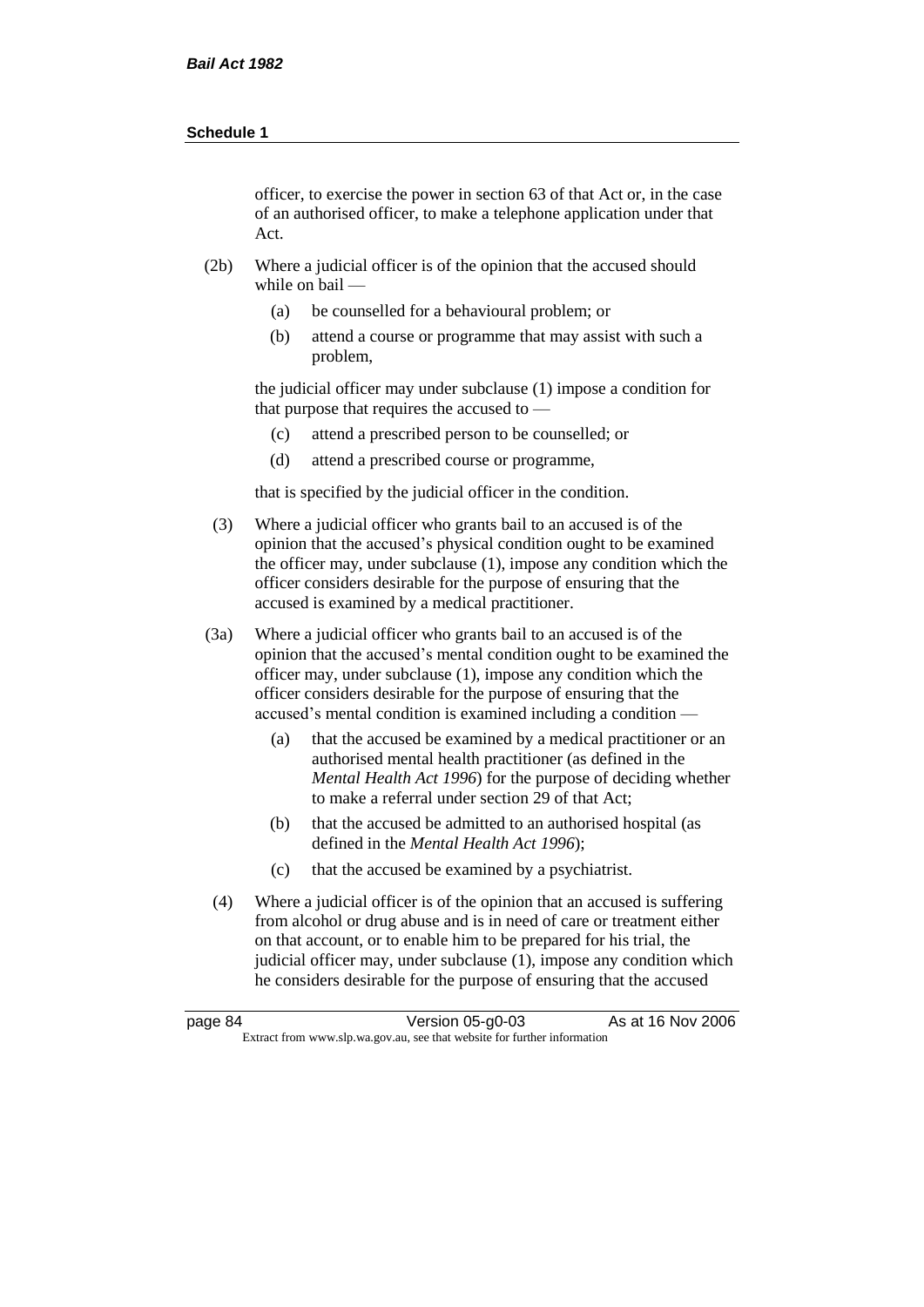receives such care or treatment, including that he lives in, or from time to time attends at, a specified institution or place in order to receive such care or treatment.

- (5) Where a judicial officer imposes a condition for a purpose mentioned in subclause (2b), (3), (3a) or (4), the judicial officer shall cause to be sent to the person who is to counsel or examine the accused, or the place at which the accused is to attend, a statement of the reasons for imposing the condition.
- (6) Where a condition is imposed under this clause that an accused shall reside in premises established for the accommodation of persons to whom bail has been granted, that condition shall be deemed to include a further condition that the accused shall comply with such rules as are for the time being laid down for the maintenance of the good order of those premises, whether such rules are made under section 67 or by the authority responsible for the good order of the premises.
- (7) In this clause —

**"medical practitioner"** means a medical practitioner within the meaning of the *Medical Act 1894*; and

**"psychiatrist"** has the same meaning as it has in the *Mental Health Act 1996*.

*[Clause 2 amended by No. 45 of 1993 s. 10(3); No. 69 of 1996 s. 3; No. 54 of 1998 s. 12; No. 84 of 2004 s. 82.]*

### **3. Home detention condition may be imposed**

- (1) A judicial officer may, subject to this clause, impose a home detention condition as a condition on a grant of bail.
- (2) A home detention condition shall not be imposed unless the accused is over the age of 17 years and the judicial officer is satisfied —
	- (a) after considering a report from a community corrections officer about the accused and his circumstances, that the accused is suitable to be subject to a home detention condition;
	- (b) that the place where it is proposed the accused will remain while subject to the home detention condition is a suitable place; and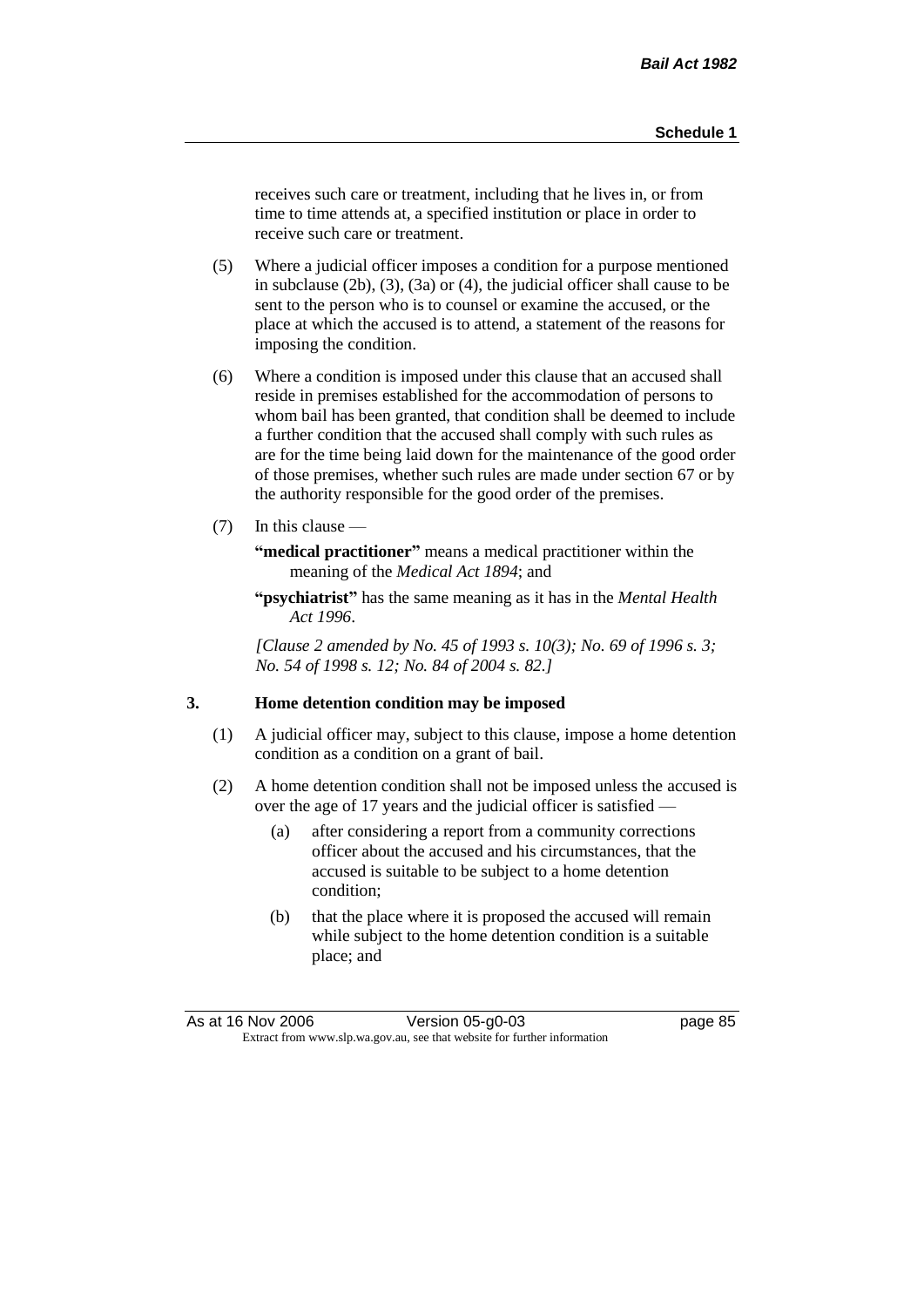- (c) that unless a home detention condition is imposed, the accused will not be released on bail.
- (3) A home detention condition is a condition that while the accused is on bail the accused shall —
	- (a) remain at and not leave the place specified in the bail record form and in the bail undertaking (or in a notice under section 50E) until the time specified, or deemed by section 31(3) to be specified, in the bail undertaking except —
		- (i) to work in gainful employment approved by a community corrections officer;
		- (ii) with the approval of a community corrections officer, to seek gainful employment;
		- (iii) to obtain urgent medical or dental treatment for the accused;
		- (iv) for the purpose of averting or minimizing a serious risk of death or injury to the accused or to another person;
		- (v) to obey an order issued under a written law (such as a summons) requiring the accused's presence elsewhere;
		- (vi) for a purpose approved of by a community corrections officer; or
		- (vii) on the direction of a community corrections officer;
	- (b) not leave the State;
	- (c) comply with every reasonable direction of a community corrections officer;
	- (d) comply with such of the conditions specified in the list provided under section 24A(4) as may be specified in a notice given under section 50E(b); and
	- (e) when requested to do so, produce a copy of his bail undertaking and any notice by the CEO (Justice) under section 50E for inspection by a community corrections officer or a member of the Police Force.

*[Clause 3 inserted by No. 61 of 1990 s. 15; amended by No. 31 of 1993 s. 9; No. 84 of 2004 s. 82.]*

page 86 Version 05-g0-03 As at 16 Nov 2006 Extract from www.slp.wa.gov.au, see that website for further information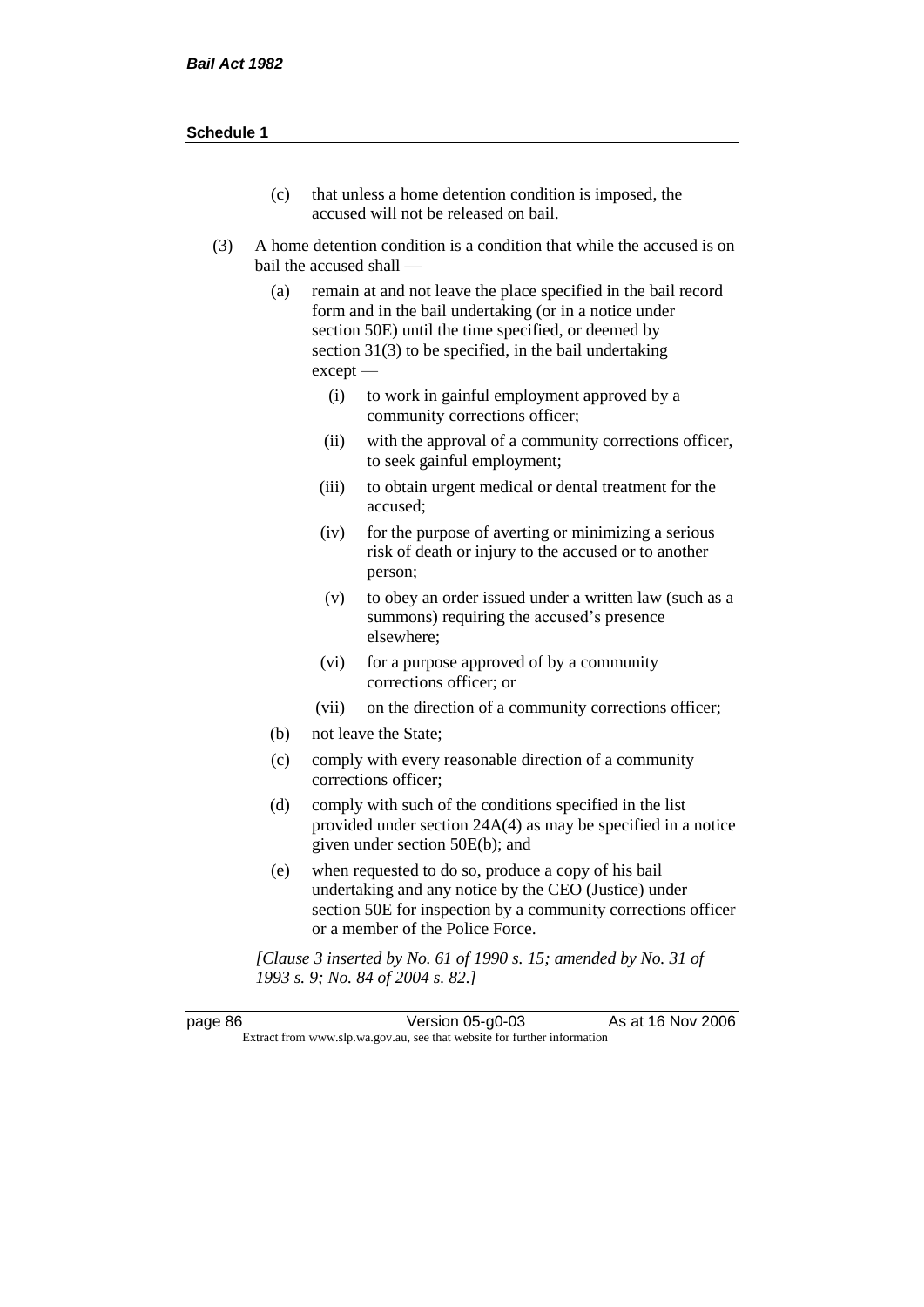# **Schedule 2**

*[Heading inserted by No. 45 of 1993 s. 11.]*

[Section 3(1)]

# **Serious offences**

|    | <b>Enactment</b>             | <b>Description of offence</b>                                                    |
|----|------------------------------|----------------------------------------------------------------------------------|
| 1. | <b>The Criminal Code</b>     |                                                                                  |
|    | s. 278 (as read with s. 282) | Wilful murder                                                                    |
|    | s. 279 (as read with s. 282) | Murder                                                                           |
|    | s. 280 (as read with s. 287) | Manslaughter                                                                     |
|    | s. 292                       | Disabling in order to commit<br>indictable offence                               |
|    | s. 294                       | Acts intended to cause grievous<br>bodily harm or to resist or prevent<br>arrest |
|    | s. 297                       | Grievous bodily harm                                                             |
|    | s. 301                       | Wounding and similar acts                                                        |
|    | s. $304(2)$                  | Acts or omissions, with intent to<br>harm, causing bodily harm or<br>danger      |
|    | s. 317                       | Assault occasioning bodily harm                                                  |
|    | s. $317A(a)$                 | Assault with intent to commit or<br>facilitate a crime                           |
|    | s. $317A(b)$                 | Assault with intent to do grievous<br>bodily harm                                |
|    | s. 318                       | Serious assaults                                                                 |
|    | s. 323                       | Indecent assault                                                                 |
|    | s. 324                       | Aggravated indecent assault                                                      |
|    | s. 325                       | Sexual penetration without consent                                               |
|    |                              |                                                                                  |

As at 16 Nov 2006 **Version 05-g0-03 Page 87** Extract from www.slp.wa.gov.au, see that website for further information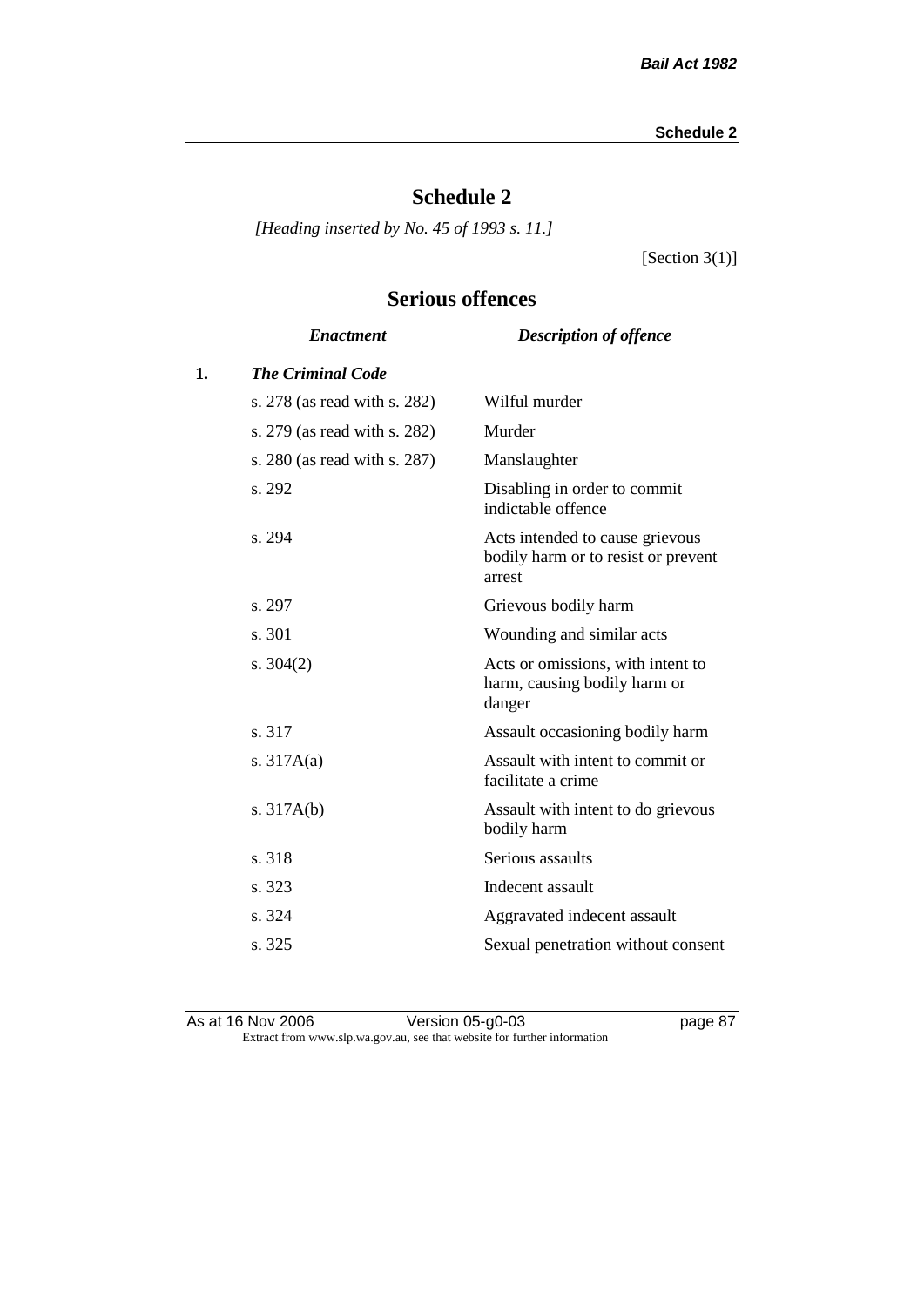|     | <b>Enactment</b>                | <b>Description of offence</b>                                                                                                                      |
|-----|---------------------------------|----------------------------------------------------------------------------------------------------------------------------------------------------|
|     | s. 326                          | Aggravated sexual penetration<br>without consent                                                                                                   |
|     | s.331B                          | Sexual servitude                                                                                                                                   |
|     | s. 331C                         | Conducting business involving<br>sexual servitude                                                                                                  |
|     | s. 331D                         | Deceptive recruiting for<br>commercial sexual services                                                                                             |
|     | s. 332                          | Kidnapping                                                                                                                                         |
|     | s. 333                          | Deprivation of liberty                                                                                                                             |
|     | s. 338E                         | Stalking                                                                                                                                           |
|     | s. 378                          | Stealing a motor vehicle                                                                                                                           |
|     | s. 392                          | Robbery                                                                                                                                            |
|     | s. 393                          | Assault with intent to rob                                                                                                                         |
|     | s. 401                          | <b>Burglary</b>                                                                                                                                    |
|     | s. 444                          | Criminal damage, if the property is<br>destroyed or damaged by fire                                                                                |
| 2.  | <b>Bush Fires Act 1954</b>      |                                                                                                                                                    |
|     | s. 32                           | Wilfully lighting a fire or causing a<br>fire to be lit under such<br>circumstances as to be likely to<br>injure or damage a person or<br>property |
| 2а. | <b>Misuse of Drugs Act 1981</b> |                                                                                                                                                    |
|     | s. $6(1)$                       | Offences concerned with<br>prohibited drugs generally                                                                                              |
|     | s. $7(1)$                       | Offences concerned with<br>prohibited plants generally                                                                                             |
|     | s. $33(1)(a)$                   | Attempting to commit an offence<br>under section $6(1)$ or $7(1)$                                                                                  |

page 88 **Access 18 Version 05-g0-03** As at 16 Nov 2006 Extract from www.slp.wa.gov.au, see that website for further information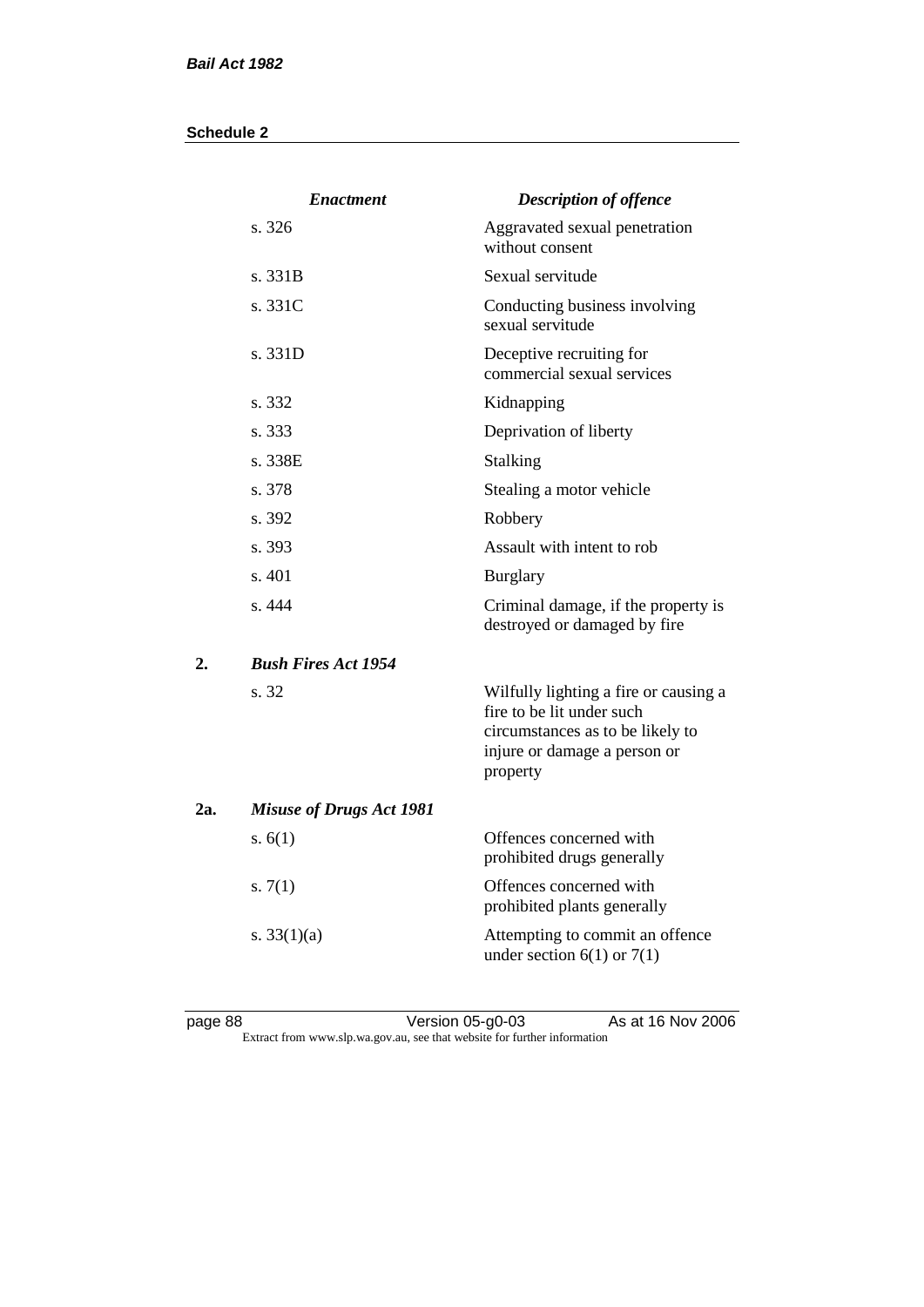|     | <b>Enactment</b>                                                                                                                                                                                                                                                                                               |                                                               | <b>Description of offence</b>                                                                                                                                  |  |
|-----|----------------------------------------------------------------------------------------------------------------------------------------------------------------------------------------------------------------------------------------------------------------------------------------------------------------|---------------------------------------------------------------|----------------------------------------------------------------------------------------------------------------------------------------------------------------|--|
|     | s. $33(2)(a)$                                                                                                                                                                                                                                                                                                  |                                                               | Conspiracy to commit an offence<br>under s. $6(1)$ or $7(1)$                                                                                                   |  |
| 2b. | <b>Restraining Orders Act 1997</b>                                                                                                                                                                                                                                                                             |                                                               |                                                                                                                                                                |  |
|     | s. $61(1)$                                                                                                                                                                                                                                                                                                     | order                                                         | Breach of a violence restraining                                                                                                                               |  |
|     | s. $61(2a)$                                                                                                                                                                                                                                                                                                    | Breach of a police order                                      |                                                                                                                                                                |  |
|     | s. $86(2)$                                                                                                                                                                                                                                                                                                     | Breach of a Part VII order under<br>the Justices Act $1902$ — |                                                                                                                                                                |  |
|     |                                                                                                                                                                                                                                                                                                                | (a)                                                           | that under section 86 of the<br><b>Restraining Orders Act 1997</b><br>is taken to be a misconduct<br>restraining order under that<br>Act; and                  |  |
|     |                                                                                                                                                                                                                                                                                                                | (b)                                                           | that shows on the face of the<br>order that the causing or<br>threatening of personal<br>injury by the accused was a<br>ground for the making of the<br>order. |  |
| 3.  | <b>Road Traffic Act 1974</b>                                                                                                                                                                                                                                                                                   |                                                               |                                                                                                                                                                |  |
|     | s. 59                                                                                                                                                                                                                                                                                                          | Dangerous driving causing death,<br>injury, etc.              |                                                                                                                                                                |  |
|     | s. 59A                                                                                                                                                                                                                                                                                                         | harm                                                          | Dangerous driving causing bodily                                                                                                                               |  |
|     | $\mathcal{L}$ contains $\mathcal{L}$ is a contradict in $\mathcal{L}$ of $\mathcal{L}$ and $\mathcal{L}$ are in $\mathcal{L}$ and $\mathcal{L}$ and $\mathcal{L}$ and $\mathcal{L}$ and $\mathcal{L}$ and $\mathcal{L}$ and $\mathcal{L}$ and $\mathcal{L}$ and $\mathcal{L}$ and $\mathcal{L}$ and $\mathcal$ |                                                               |                                                                                                                                                                |  |

*[Schedule 2 inserted by No. 45 of 1993 s. 11; amended by No. 82 of 1994 s. 13; No. 38 of 1998 s. 4(2); No. 54 of 1998 s. 15; No. 23 of 2001 s. 10(1); No. 4 of 2004 s. 24 and 26; No. 38 of 2004 s. 61; No. 62 of 2004 s. 9(1); No. 84 of 2004 s. 82.]* 

#### As at 16 Nov 2006 Version 05-g0-03 page 89 Extract from www.slp.wa.gov.au, see that website for further information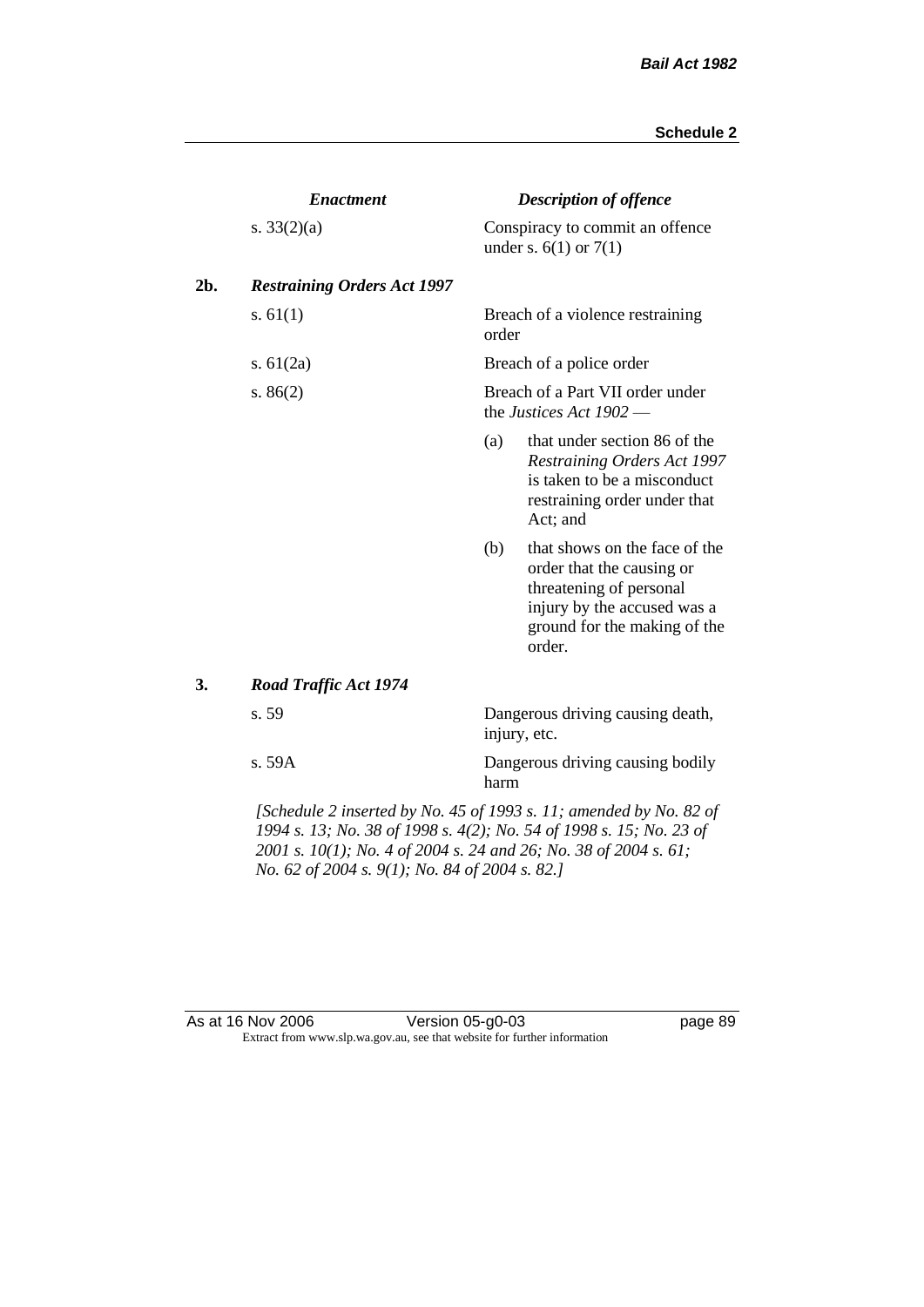# **Notes**

<sup>1</sup> This is a compilation of the *Bail Act 1982* and includes the amendments made by the other written laws referred to in the following table  $1a$ . The table also contains information about any reprint.

# **Compilation table**

| <b>Short title</b>                                                          | <b>Number</b><br>and year | Assent     | <b>Commencement</b>                                                        |
|-----------------------------------------------------------------------------|---------------------------|------------|----------------------------------------------------------------------------|
| Bail Act 1982                                                               | 86 of 1982                |            | 18 Nov 1982 6 Feb 1989 (see s. 2 and<br><i>Gazette</i> 27 Jan 1989 p. 263) |
| Acts Amendment<br>(Abolition of Capital)<br>Punishment) Act 1984<br>Pt. III | 52 of 1984                | 5 Sep 1984 | 3 Oct 1984                                                                 |
| <b>Bail Amendment</b><br>Act 1984 <sup>2</sup>                              | 74 of 1984                |            | 29 Nov 1984 6 Feb 1989 (see s. 2 and<br><i>Gazette</i> 27 Jan 1989 p. 263) |
| <b>Bail Amendment</b><br>Act 1988                                           | 15 of 1988                | 6 Sep 1988 | 6 Feb 1989 (see s. 2 and<br><i>Gazette</i> 27 Jan 1989 p. 263)             |

**Reprint of the** *Bail Act 1982* **under the Reprints Act 1984 and s. 21 of the Bail Amendment Act 1988** <sup>3</sup> (includes amendments listed above)

| Criminal Law<br>Amendment Act 1988<br>Pt.4                                        | 70 of 1988 | 15 Dec 1988 | 6 Feb 1989 (see s. 2(2)(b) and<br>Gazette 27 Jan 1989 p. 263)     |
|-----------------------------------------------------------------------------------|------------|-------------|-------------------------------------------------------------------|
| <b>Acts Amendment</b><br>(Children's Court)<br>Act 1988 Pt. 13                    | 49 of 1988 | 22 Dec 1988 | 1 Dec 1989 (see s. 2 and<br><i>Gazette</i> 24 Nov 1989 p. 4327)   |
| Justices Amendment<br>Act 1989 s. 18                                              | 33 of 1989 | 22 Dec 1989 | 1 Jun 1991 (see s. 2 and<br><i>Gazette</i> 17 May 1991 p. 2455)   |
| <b>Community Corrections</b><br><b>Legislation Amendment</b><br>Act 1990 Pt. 2    | 61 of 1990 | 17 Dec 1990 | 3 Apr 1991 (see s. 2 and<br><i>Gazette</i> 22 Mar 1991 p. 1209)   |
| Child Welfare<br>Amendment Act (No. 2)<br>1990 s. 15                              | 83 of 1990 | 22 Dec 1990 | 1 Aug 1991 (see s. 2 and<br><i>Gazette</i> 1 Aug 1991 p. 3983)    |
| Children's Court of<br>Western Australia<br>Amendment Act<br>$(No. 2)$ 1991 s. 21 | 15 of 1991 | 21 Jun 1991 | 9 Aug 1991 (see s. 2(2) and<br><i>Gazette</i> 9 Aug 1991 p. 4101) |

**Reprint of the** *Bail Act 1982* **as at 17 Oct 1991** (includes amendments listed above)

page 90 **Version 05-g0-03** As at 16 Nov 2006 Extract from www.slp.wa.gov.au, see that website for further information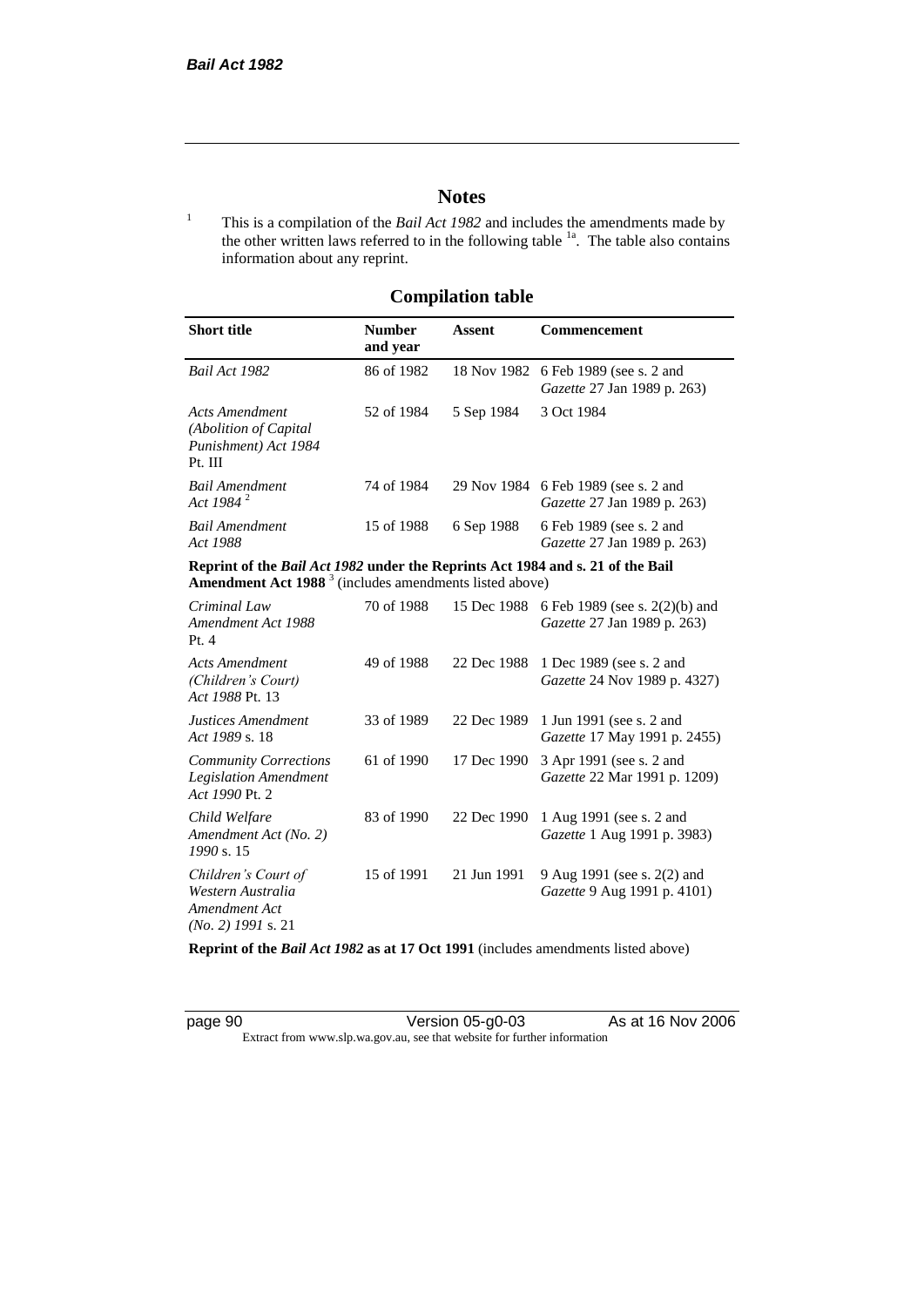| <b>Short title</b>                                                                         | <b>Number</b><br>and year | <b>Assent</b> | Commencement                                                                                                                                                               |
|--------------------------------------------------------------------------------------------|---------------------------|---------------|----------------------------------------------------------------------------------------------------------------------------------------------------------------------------|
| <b>Acts Amendment (Sexual</b><br>Offences) Act 1992 Pt. 3                                  | 14 of 1992                | 17 Jun 1992   | 1 Aug 1992 (see s. 2 and<br>Gazette 28 Jul 1992 p. 3671)                                                                                                                   |
| <b>Acts Amendment</b><br>(Ministry of Justice)<br>Act 1993 Pt. $3^4$                       | 31 of 1993                | 15 Dec 1993   | 1 Jul 1993 (see s. 2)                                                                                                                                                      |
| Criminal Procedure<br>Amendment Act 1993<br>Pt. $2^5$                                      | 45 of 1993                | 20 Dec 1993   | Act other than s. 7-9 and<br>$10(2)(b)$ : 17 Jan 1994 (see<br>s. $2(1)$ ;<br>s. 7-9 and $10(2)(b)$ : 4 Mar 1994<br>(see s. $2(2)$ and <i>Gazette</i><br>4 Mar 1994 p. 915) |
| Criminal Law<br>Amendment Act 1994<br>s. $13(1)$ and $(2)$                                 | 82 of 1994                | 23 Dec 1994   | 20 Jan 1995 (see s. 2(2))                                                                                                                                                  |
| Acts Amendment (Fines,<br>Penalties and<br><b>Infringement Notices</b> )<br>Act 1994 Pt. 3 | 92 of 1994                | 23 Dec 1994   | 1 Jan 1995 (see s. 2(1) and<br>Gazette 30 Dec 1994 p. 7211)                                                                                                                |
| Sentencing<br>(Consequential<br>Provisions) Act 1995<br>Pt. 5                              | 78 of 1995                | 16 Jan 1996   | 4 Nov 1996 (see s. 2 and<br>Gazette 25 Oct 1996 p. 5632)                                                                                                                   |
| Coroners Act 1996 s. 61                                                                    | 2 of 1996                 |               | 24 May 1996 7 Apr 1997 (see s. 2 and<br>Gazette 18 Mar 1997 p. 1529)                                                                                                       |
| <b>Mental Health</b><br>(Consequential<br>Provisions) Act 1996<br>Pt. 2                    | 69 of 1996                |               | 13 Nov 1996 13 Nov 1997 (see s. 2)                                                                                                                                         |
| Reprint of the Bail Act 1982 as at 13 Mar 1997 (includes amendments listed above           |                           |               | except those in the Coroners Act 1996 and the Mental Health (Consequential Provisions)                                                                                     |

*Act 1996*) (corrections to reprint in *Gazette* 25 Jul 1997 p. 3909 and 14 Nov 1997 p. 6426)

| <i>Statutes (Repeals and</i><br>Minor Amendments)<br><i>Act 1997 s.</i> 21 |                                    | 57 of 1997 15 Dec 1997 15 Dec 1997 (see s. 2(1)) |
|----------------------------------------------------------------------------|------------------------------------|--------------------------------------------------|
| Criminal Law<br>Amendment Act (No. 1)<br>$1998$ s. 4(2)                    | 38 of 1998 25 Sep 1998 23 Oct 1998 |                                                  |

| As at 16 Nov 2006 | Version 05-g0-03                                                         |
|-------------------|--------------------------------------------------------------------------|
|                   | Extract from www.slp.wa.gov.au, see that website for further information |

page 91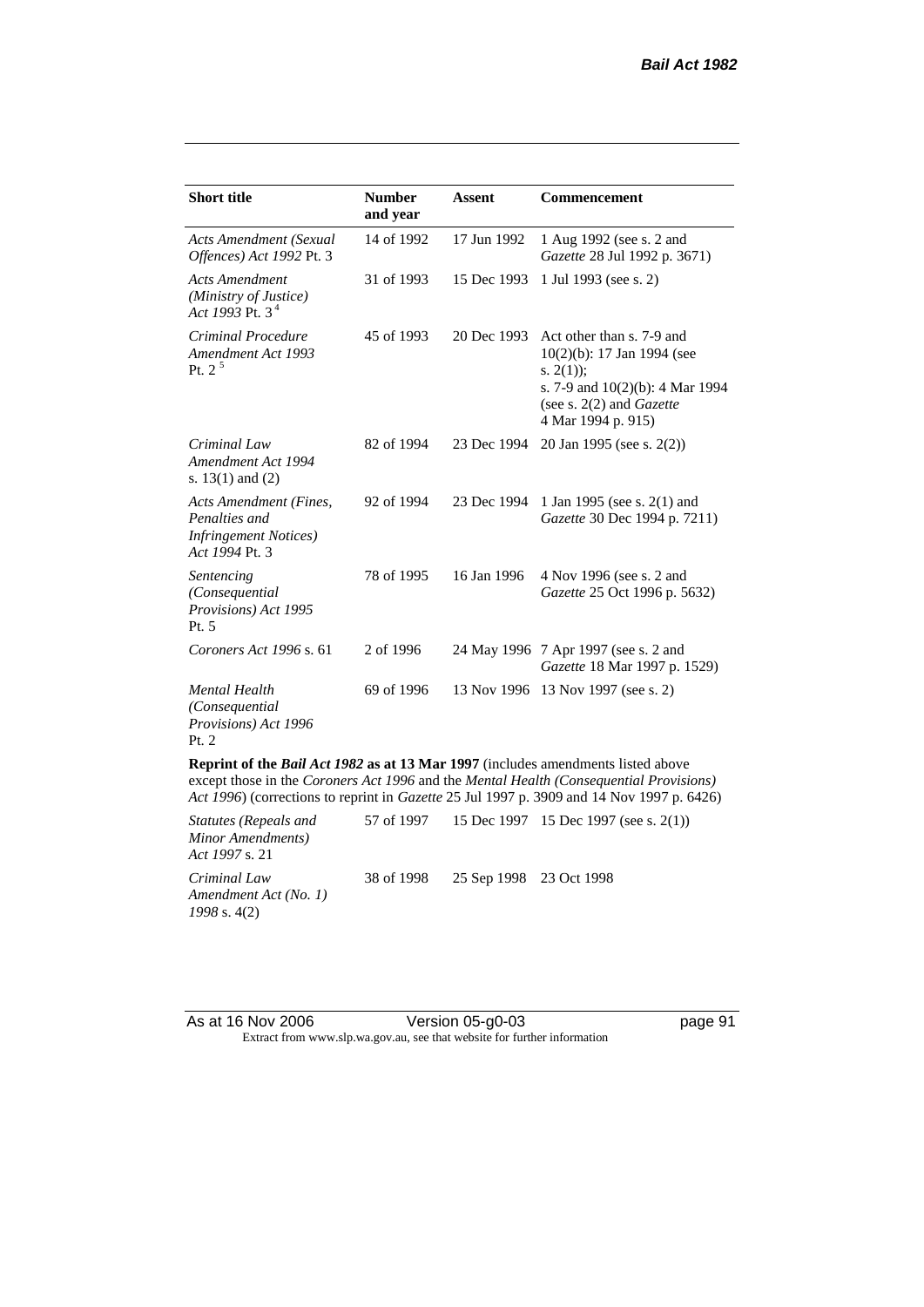| <b>Short title</b>                                                                                 | <b>Number</b><br>and year | Assent                  | Commencement                                                                                                                                                                                                                                                                                                       |  |
|----------------------------------------------------------------------------------------------------|---------------------------|-------------------------|--------------------------------------------------------------------------------------------------------------------------------------------------------------------------------------------------------------------------------------------------------------------------------------------------------------------|--|
| <b>Bail Amendment</b><br>Act 1998 <sup>6</sup>                                                     | 54 of 1998                | 11 Jan 1999             | Pt. 4 and 7: 15 May 1999<br>(see s. 2 and Gazette<br>11 May 1999 p. 1905);<br>Pt. 2, 3 and 5 (other than s. 12):<br>8 Mar 2000 (see s. 2 and<br>Gazette 7 Mar 2000 p. 1039);<br>s. 12: 1 Sep 2000 (see s. 2 and<br>Gazette 29 Aug 2000 p. 4985);<br>Pt. 6: 4 Dec 2000 (see s. 2 and<br>Gazette 4 Dec 2000 p. 6799) |  |
| Reprint of the <i>Bail Act 1982</i> as at 27 Aug 1999 (includes amendments listed above)           |                           |                         |                                                                                                                                                                                                                                                                                                                    |  |
| Court Security and<br><b>Custodial Services</b><br>(Consequential<br>Provisions) Act 1999<br>Pt. 3 | 47 of 1999                | 8 Dec 1999              | 18 Dec 1999 (see s. 2 and<br>Gazette 17 Dec 1999 p. 6175-6)                                                                                                                                                                                                                                                        |  |
| Criminal Law Amendment<br>Act 2001 s. 10(1)                                                        | 23 of 2001                | 26 Nov 2001 24 Dec 2001 |                                                                                                                                                                                                                                                                                                                    |  |
| Criminal Investigation<br>(Identifying People)<br>Act 2002 s. 96                                   | 6 of 2002                 | 4 Jun 2002              | 20 Nov 2002 (see s. 2 and<br>Gazette 19 Nov 2002 p. 5505)                                                                                                                                                                                                                                                          |  |
| Criminal Law (Procedure)<br>Amendment Act 2002 Pt. 4<br>Div. 1                                     | 27 of 2002                | 25 Sep 2002             | 27 Sep 2002 (see s. 2 and<br>Gazette 27 Sep 2002 p. 4875)                                                                                                                                                                                                                                                          |  |
| Sentencing Legislation<br>Amendment and Repeal<br>Act 2003 s. 29(3) and 37                         | 50 of 2003                | 9 Jul 2003              | s. 29(3): 31 Aug 2003 (see s. 2<br>and Gazette 29 Aug 2003<br>p. 3833);<br>s. 37: 15 May 2004 (see s. 2 and<br>Gazette 14 May 2004 p. 1445)                                                                                                                                                                        |  |
| Acts Amendment and<br>Repeal (Courts and Legal<br>Practice) Act 2003 s. 88,<br>97, 121 $^7$        | 65 of 2003                | 4 Dec 2003              | 1 Jan 2004 (see s. 2 and Gazette<br>30 Dec 2003 p. 5722)                                                                                                                                                                                                                                                           |  |
| <b>Statutes (Repeals and</b><br>Minor Amendments)<br>Act 2003 s. 29                                | 74 of 2003                | 15 Dec 2003             | 15 Dec 2003 (see s. 2)                                                                                                                                                                                                                                                                                             |  |
| Criminal Code Amendment<br>Act 2004 s. 24, 26 and 58                                               | 4 of 2004                 | 23 Apr 2004             | 21 May 2004 (see s. 2)                                                                                                                                                                                                                                                                                             |  |
| Sentencing Legislation<br>Amendment Act 2004 s. 13                                                 | 27 of 2004                | 14 Oct 2004             | 31 May 2006 (see s. 2 and<br>Gazette 30 May 2006 p. 1965)                                                                                                                                                                                                                                                          |  |

page 92 **blue 12 Contract 2006** Version 05-g0-03 **As at 16 Nov 2006** Extract from www.slp.wa.gov.au, see that website for further information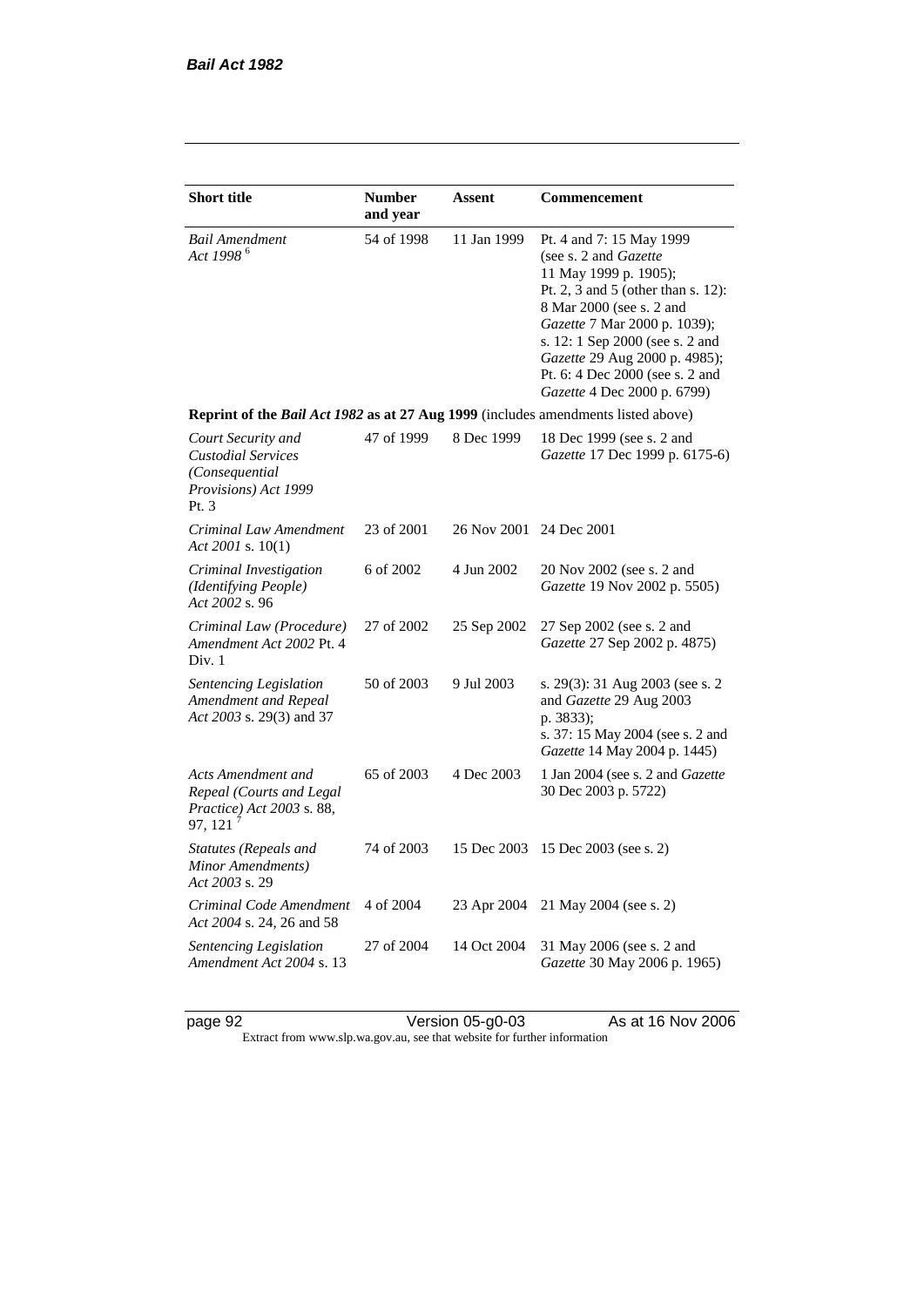| <b>Short title</b>                                                                                           | <b>Number</b><br>and year | <b>Assent</b> | <b>Commencement</b>                                                                                                                                                                                                                                          |  |  |
|--------------------------------------------------------------------------------------------------------------|---------------------------|---------------|--------------------------------------------------------------------------------------------------------------------------------------------------------------------------------------------------------------------------------------------------------------|--|--|
| <b>Acts Amendment (Family</b><br>and Domestic Violence)<br>Act 2004 Pt. 3                                    | 38 of 2004                | 9 Nov 2004    | 1 Dec 2004 (see s. 2 and<br>Gazette 26 Nov 2004 p. 5309)                                                                                                                                                                                                     |  |  |
| Children and Community<br><i>Services Act 2004 s. 251</i>                                                    | 34 of 2004                | 20 Oct 2004   | 1 Mar 2006 (see s. 2 and<br>Gazette 14 Feb 2006 p. 695)                                                                                                                                                                                                      |  |  |
| Acts Amendment (Court of<br>Appeal) Act 2004 s. 28                                                           | 45 of 2004                | 9 Nov 2004    | s. $28(1)$ , (2) and (4) (other than<br>the amendment to s. $7A(1)$ :<br>1 Feb 2005 (see, s. 2 and<br><i>Gazette</i> 14 Jan 2005 p. 163)<br>s. $28(3)$ and $(4)$ (the<br>amendment to s. 7A(1)): 2 May<br>2005 (see. s. 2 and Gazette<br>14 Jan 2005 p. 163) |  |  |
| <b>Courts Legislation</b><br>Amendment and Repeal<br>Act 2004 s. 141 <sup>10</sup>                           | 59 of 2004                | 23 Nov 2004   | 1 May 2005 (see s. 2 and<br>Gazette 31 Dec 2004 p. 7128)                                                                                                                                                                                                     |  |  |
| Misuse of Drugs<br>Amendment Act 2004<br>s. $9(1)$                                                           | 62 of 2004                | 24 Nov 2004   | 1 Jan 2005 (see s. 2 and <i>Gazette</i><br>10 Dec 2004 p. 5965)                                                                                                                                                                                              |  |  |
| Criminal Procedure and<br>Appeals (Consequential and<br>Other Provisions) Act 2004<br>Pt. 3 and s. 82 and 83 | 84 of 2004                | 16 Dec 2004   | 2 May 2005 (see s. 2 and<br>Gazette 31 Dec 2004 p. 7129<br>(correction in Gazette 7 Jan<br>$2005$ p. 53))                                                                                                                                                    |  |  |
| <b>Reprint 5: The Bail Act 1982 as at 1 Apr 2005</b> (includes amendments listed above except                |                           |               |                                                                                                                                                                                                                                                              |  |  |

those in the *Sentencing Legislation Amendment Act 2004* s. 13, the *Acts Amendment (Court of Appeal) Act 2004* s. 28(3) and (4) (the amendment to s. 7A(1)), the *Children and Community Services Act 2004*, the *Courts Legislation Amendment and Repeal Act 2004* and the *Criminal Procedure and Appeals (Consequential and Other Provisions) Act 2004*)

*Planning and Development (Consequential and Transitional Provisions) Act 2005* s. 15 12 Dec 2005 9 Apr 2006 (see s. 2 and *Gazette* 21 Mar 2006 p. 1078)

<sup>1a</sup> On the date as at which this compilation was prepared, provisions referred to in the following table had not come into operation and were therefore not included in this compilation. For the text of the provisions see the endnotes referred to in the table.

#### **Provisions that have not come into operation**

| Short title | <b>Number</b> | Assent | <b>Commencement</b> |  |
|-------------|---------------|--------|---------------------|--|
|             |               |        |                     |  |
|             |               |        |                     |  |
|             |               |        |                     |  |

As at 16 Nov 2006 Version 05-g0-03 page 93 Extract from www.slp.wa.gov.au, see that website for further information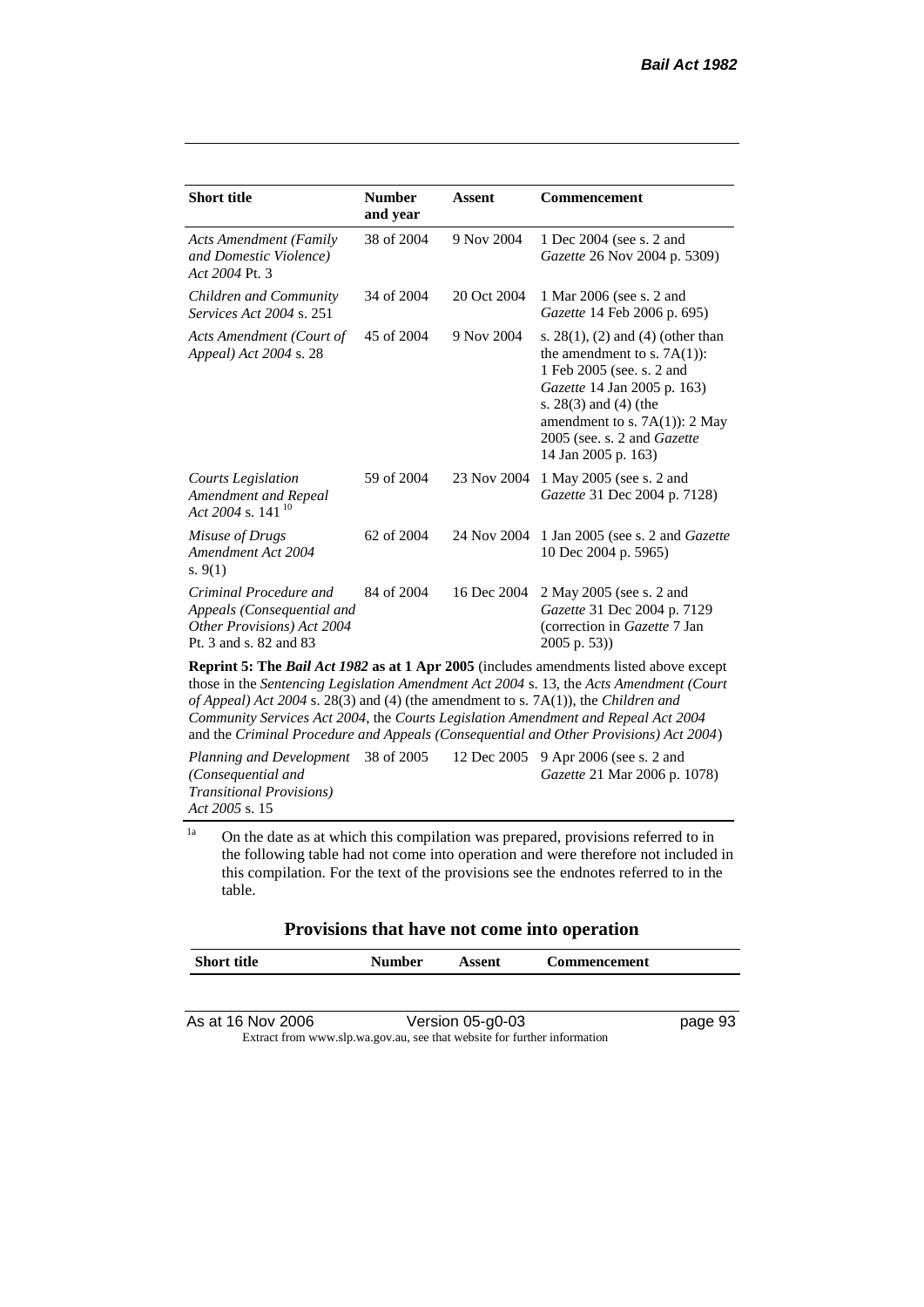#### **and year**

```
Machinery of Government 
(Miscellaneous 
Amendments) Act 2006
Pt. 3 Div. 1<sup>11</sup>28 of 2006 26 Jun 2006 To be proclaimed (see s. 2)
Criminal Investigation 
(Consequential Provisions) 
Act 2006 Pt. 2
8
                             59 of 2006 16 Nov 2006 To be proclaimed (see s. 2)
```
- <sup>2</sup> The *Bail Amendment Act 1984* s. 10 and 11 were repealed by the *Bail Amendment Act 1988* s. 20.
- <sup>3</sup> The *Bail Act 1982* was not in operation at the time when the reprint was compiled, but the reprinting was authorised by s. 21 of the *Bail Amendment Act 1988*.
- <sup>4</sup> The *Acts Amendment (Ministry of Justice) Act 1993* Pt. 19 is a transitional provision that is of no further effect.
- <sup>5</sup> The *Criminal Procedure Amendment Act 1993* s. 13 reads as follows:

 $\epsilon$ 

#### **13. Transitional**

- (1) The amendments to the principal Act effected by a provision of this Part apply in relation to —
	- (a) a child arrested for any offence; and
	- (b) a person, other than a child, arrested for a serious offence,

on or after the day on which that provision comes into operation.

(2) In subsection (1) **"child"** and **"serious offence"** have the same meanings as in the principal Act.

".

<sup>6</sup> The *Bail Amendment Act 1998* s. 6(2) reads as follows:

- $\epsilon$
- (2) Section 16A inserted by subsection (1) applies to persons arrested for an offence referred to in subsection  $(2)(a)$  or  $(3)$  of that section on or after the day on which this section comes into operation.

".

<sup>7</sup> The *Acts Amendment and Repeal (Courts and Legal Practice) Act 2003* s. 97 reads as follows:

page 94 Version 05-g0-03 As at 16 Nov 2006 Extract from www.slp.wa.gov.au, see that website for further information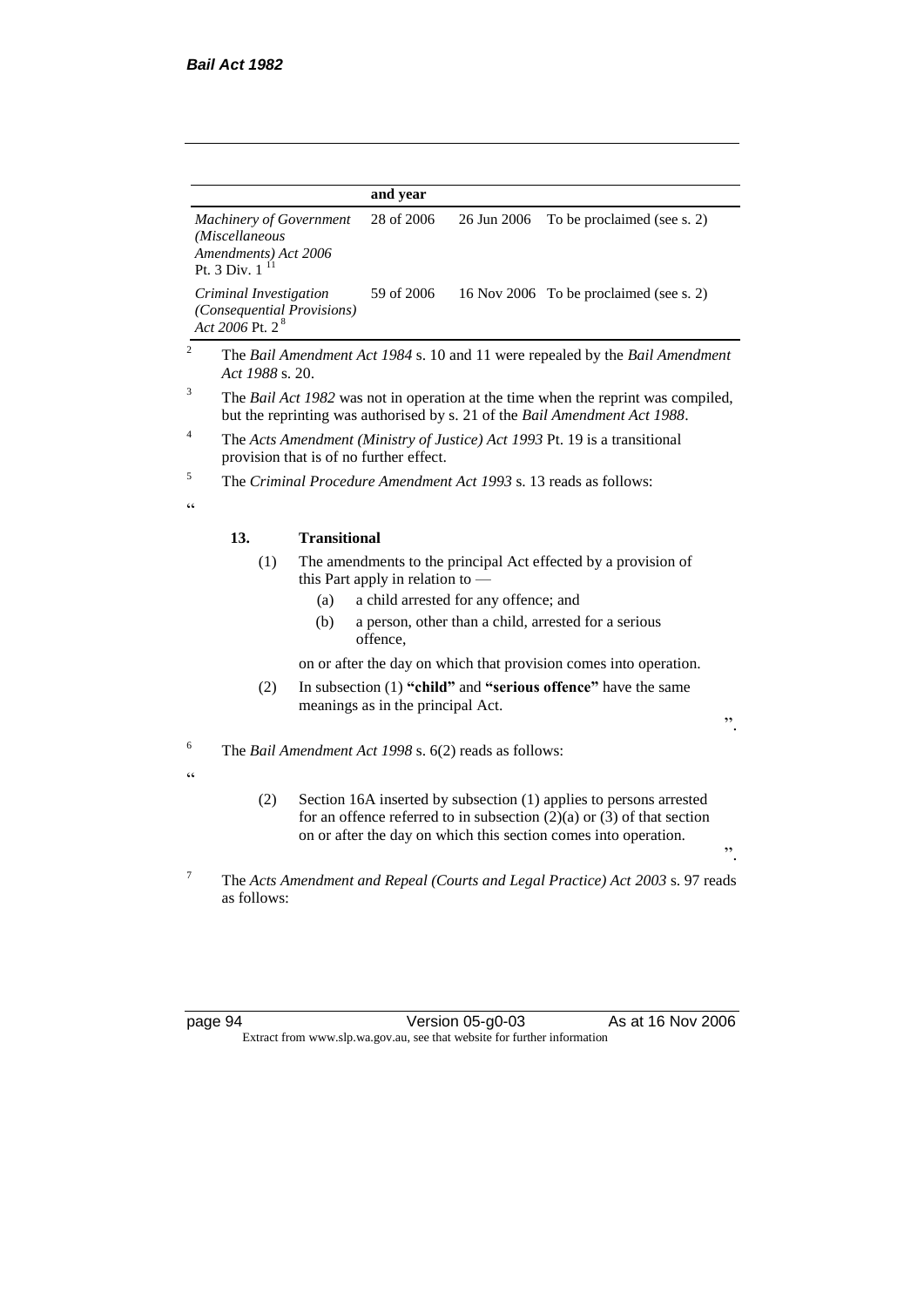".

#### **97. References to Crown Solicitor**

If in a written law or other document or instrument there is a reference to the Crown Solicitor that reference may, where the context so requires, be read as if it had been amended to be a reference to the State Solicitor.

<sup>8</sup> On the date as at which this compilation was prepared, the *Criminal Investigation (Consequential Provisions) Act 2006* Pt. 2 had not come into operation. It reads as follows:

<u>،</u>

 $\alpha$ 

# **Part 2 —** *Bail Act 1982* **amended**

#### **3. The Act amended by this Part**

The amendments in this Part are to the *Bail Act 1982*.

#### **4. Section 6 replaced and consequential amendments**

(1) Section 6 is repealed and the following section is inserted instead —

.<br>C

#### **6. Duty on arresting officer and others to consider bail**

- (1) This section applies to a police officer or other person (the **"arrester"**) who —
	- (a) charges a person who is under arrest (the **"accused"**) with an offence; and
	- (b) does not release the accused unconditionally under section 142 of the *Criminal Investigation Act 2006*,

or who arrests a person under a warrant.

- (2) This section is subject to
	- (a) the exercise of the power conferred by section 9; and
	- (b) sections 10, 12 and 16 and clause 3A of Part C of Schedule 1.
- (3) The duties in this section shall be performed whether or not an application for bail is made by or on behalf of the accused.
- (4) As soon as is practicable after the accused is charged, or arrested under a warrant, as the case may be, the arrester shall either —
	- (a) bring the accused or cause the accused to be brought before a court; or

As at 16 Nov 2006 Version 05-g0-03 page 95 Extract from www.slp.wa.gov.au, see that website for further information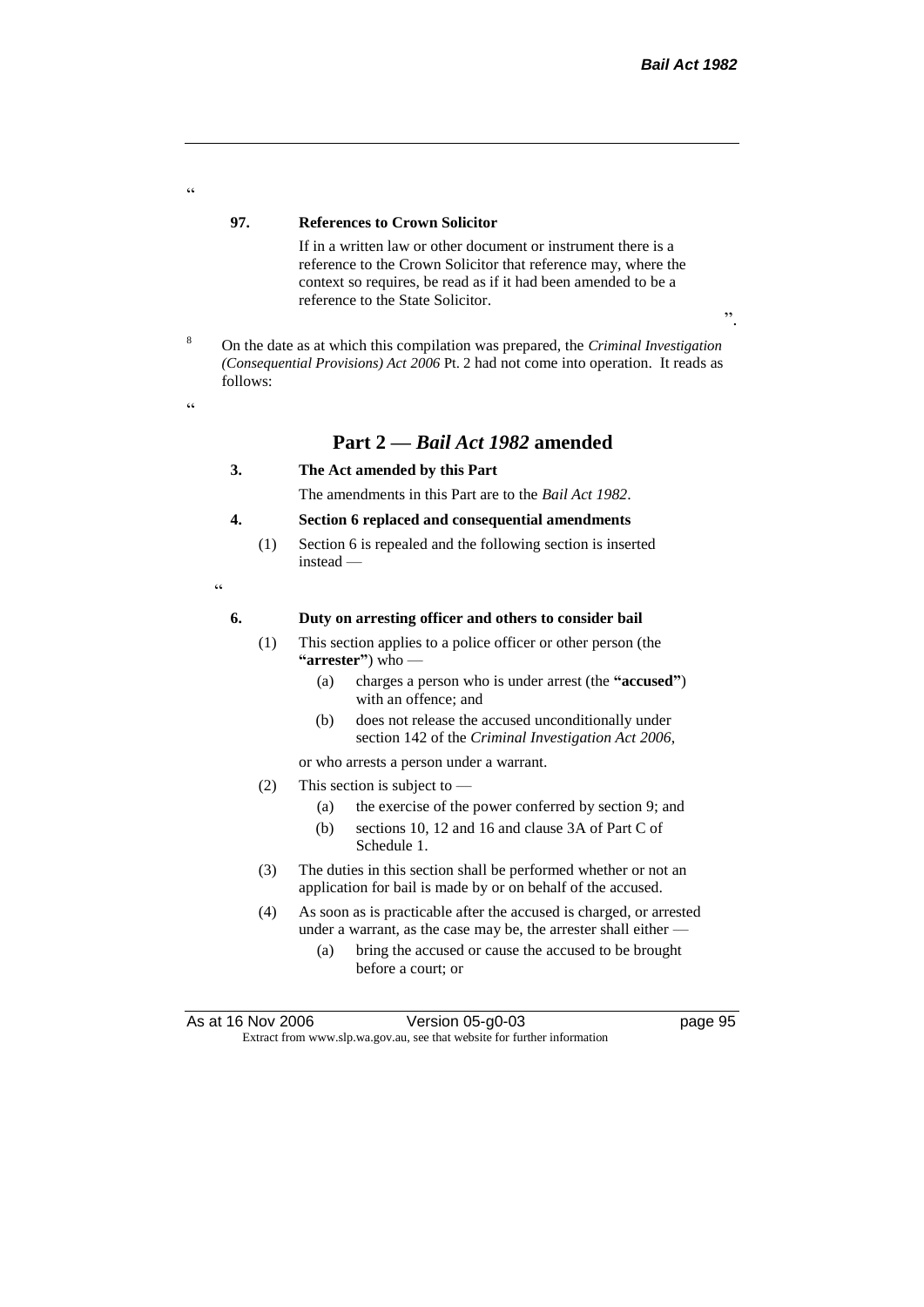- (b) perform the other duties of the arrester under this section.
- (5) If the arrester has power to grant the accused bail, the arrester shall consider the accused's case for bail.
- (6) If the arrester does not have power to grant the accused bail, the arrester shall, unless subsection (8), (9) or (10) applies, bring or cause the accused to be brought before an authorised police officer or a justice or, in the case of a child, any authorised officer or a justice, who shall consider the accused's case for bail as soon as is practicable.
- (7) Even if the arrester has power to grant the accused bail, the arrester may, instead of complying with subsection (5), comply with subsection  $(6)$  as if the arrester did not.
- (8) If under section 15 only a Judge of the Supreme Court or a Judge of the Children's Court has power to grant the accused bail, the arrester shall bring the accused or cause the accused to be brought before a Judge of the Supreme Court or a Judge of the Children's Court, as the case requires, who shall consider the accused's case for bail as soon as is practicable.
- (9) If under section 16 only a justice has power to grant the accused bail, the arrester shall bring the accused or cause the accused to be brought before a justice, who shall consider the accused's case for bail as soon as is practicable.
- (10) If section 16A applies, the arrester shall bring the accused or cause the accused to be brought before a court or Judge referred to in section 16A(1), who shall consider the accused's case for bail as soon as is practicable.
	- ".
	- (2) Section  $7(3)(a)$  is amended by deleting "section  $6(3)$ " and inserting instead —

" section  $6(8)$  or  $(9)$  ".

(3) Section  $16(1)$  is amended by deleting "section  $6(2)(b)$ ." and inserting instead —

section  $6(9)$ . ".

(4) Section  $61(2)(b)$  is amended by deleting "section  $6(2a)$ ." and inserting instead —

section  $6(7)$ . ".

**5. Section 6A inserted**

After section 6 the following section is inserted —

page 96 Version 05-g0-03 As at 16 Nov 2006 Extract from www.slp.wa.gov.au, see that website for further information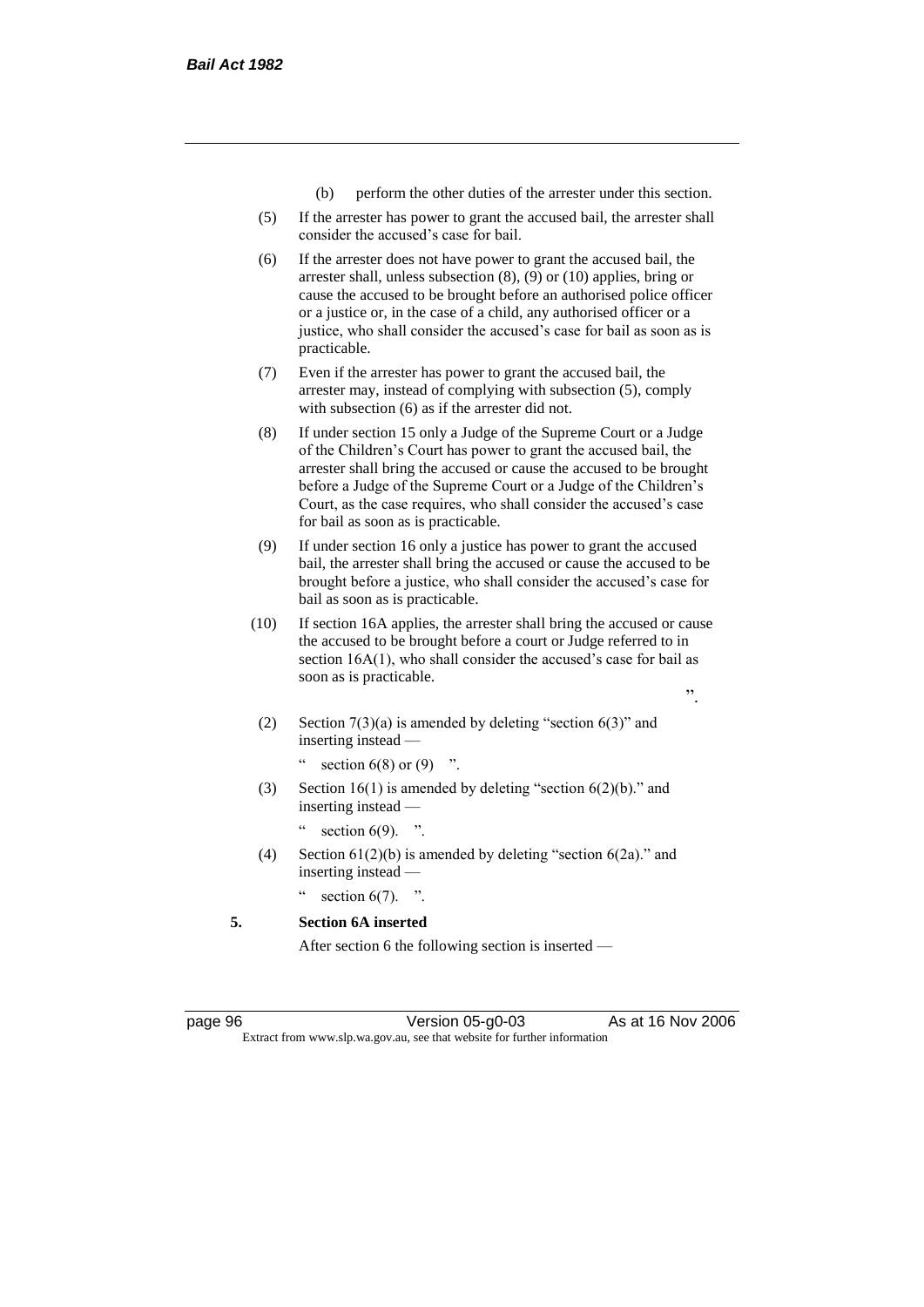#### **6A. Whether custody justified to be considered in certain cases**

 $(1)$  In this section —

 $\alpha$ 

- **"accused"** means an accused who is under arrest, other than pursuant to a warrant;
- **"released"** means released from custody without being required to enter into, or without having entered into, a bail undertaking;
- **"serious offence"** means an indictable offence the penalty specified by a written law for which is or includes imprisonment for 5 years or more or life;
- **"summary court"** means the Magistrates Court or the Children's Court.
- (2) An authorised officer or justice who is considering an accused's case for bail for an initial appearance in a summary court on a charge of an indictable offence that is not a serious offence may order that the accused be served with a summons under the *Criminal Procedure Act 2004*, and released, in respect of the charge unless satisfied —
	- (a) that there are reasonable grounds to suspect the accused would not obey the summons if served with it; or
	- (b) that not releasing the accused is justified under subsection (4) or for any other reason.
- (3) An authorised officer or justice who is considering an accused's case for bail for an initial appearance in a summary court on a charge of a simple offence must order that the accused be served with a court hearing notice under the *Criminal Procedure Act 2004*, and released, in respect of the charge unless satisfied —
	- (a) that the presence of the accused when the charge is dealt with is likely to be necessary for any reason or for sentencing purposes; or
	- (b) that not releasing the accused is justified under subsection (4) or for any other reason.
- (4) Not releasing an accused is justified if there are reasonable grounds to suspect that if the accused were released —
	- (a) the accused
		- (i) would commit an offence;
		- (ii) would continue or repeat an offence with which he or she is charged;
		- (iii) would endanger another person's safety or property; or

As at 16 Nov 2006 Version 05-g0-03 Page 97 Extract from www.slp.wa.gov.au, see that website for further information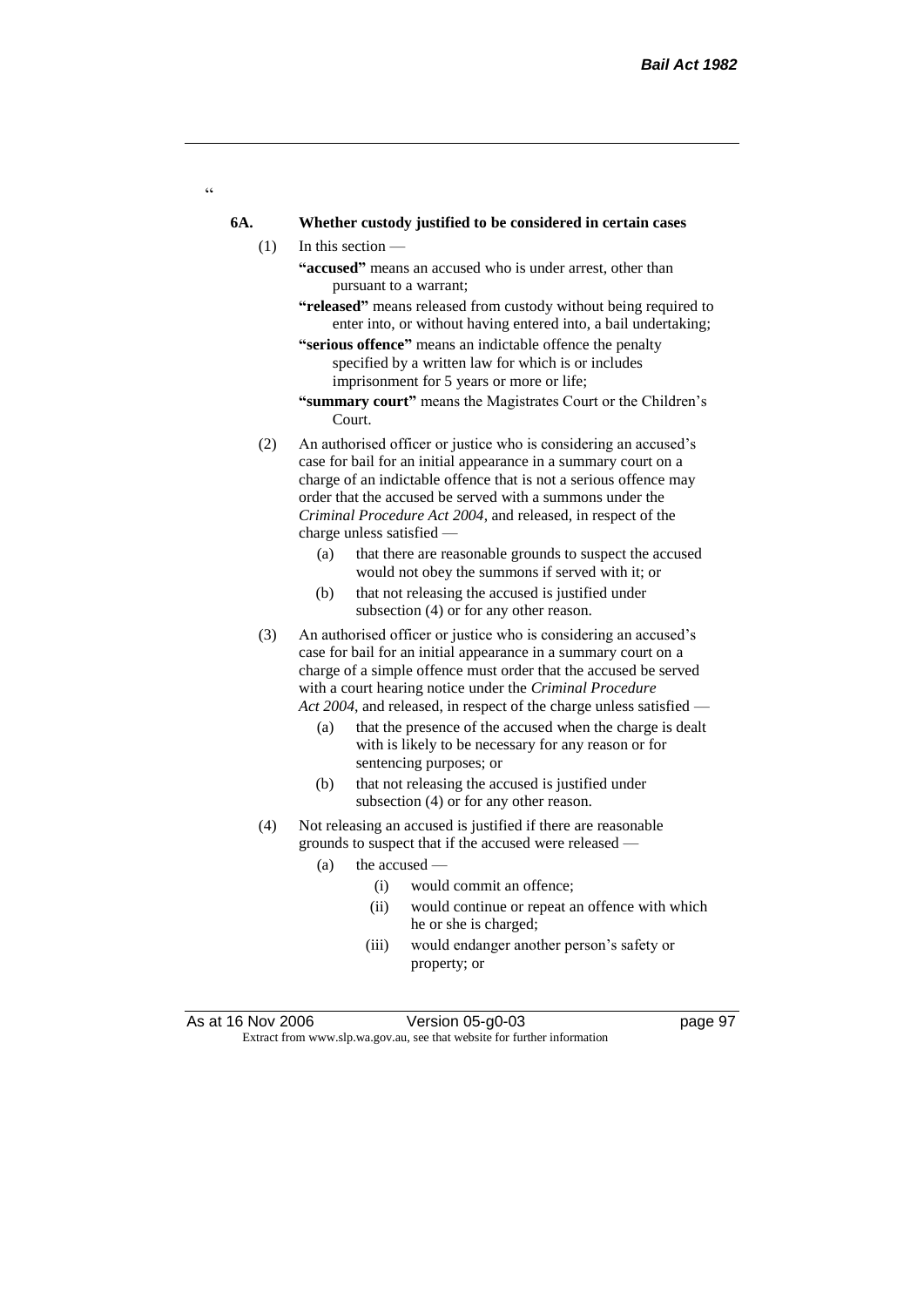- (iv) would interfere with witnesses or otherwise obstruct the course of justice, whether in relation to the accused or any other person;
- or
- (b) the accused's safety would be endangered.
- (5) This section does not affect the operation of section 28 or 30 of the *Criminal Procedure Act 2004*.

#### **6. Section 12 amended**

Section 12 is amended as follows:

- (a) by inserting after "requires" " or permits ";
- (b) by deleting "section 236 of *The Criminal Code*, section 50AA of the *Police Act 1892*" and inserting instead —
	- " Part 12 of the *Criminal Investigation Act 2006* ".
- **7. Sections 18 and 19 repealed and consequential amendment to section 27**
	- (1) Sections 18 and 19 are repealed.
	- (2) Section 27(1) is amended by deleting ", an authorised police officer who dispenses with bail under section 18,".

".

".

#### 9 Footnote no longer applicable.

- <sup>10</sup> The amendment in the *Courts Legislation Amendment and Repeal Act 2004* s. 141 (amending Sch. 1 Pt. A cl. 4) is not included because the clause it sought to amend had been amended by the *Acts Amendment (Court of Appeal) Act 2004* s. 28(4) before the amendment purported to come into operation.
- <sup>11</sup> On the date as at which this compilation was prepared, the *Machinery of Government (Miscellaneous Amendments) Act 2006* Pt. 3 Div. 1 had not come into operation. It reads as follows:

 $\epsilon$   $\epsilon$ 

### **Part 3 — Attorney General, and Justice**

#### **Division 1 —** *Bail Act 1982*

#### **30. The Act amended**

The amendments in this Division are to the *Bail Act 1982*.

page 98 **Version 05-g0-03** As at 16 Nov 2006 Extract from www.slp.wa.gov.au, see that website for further information